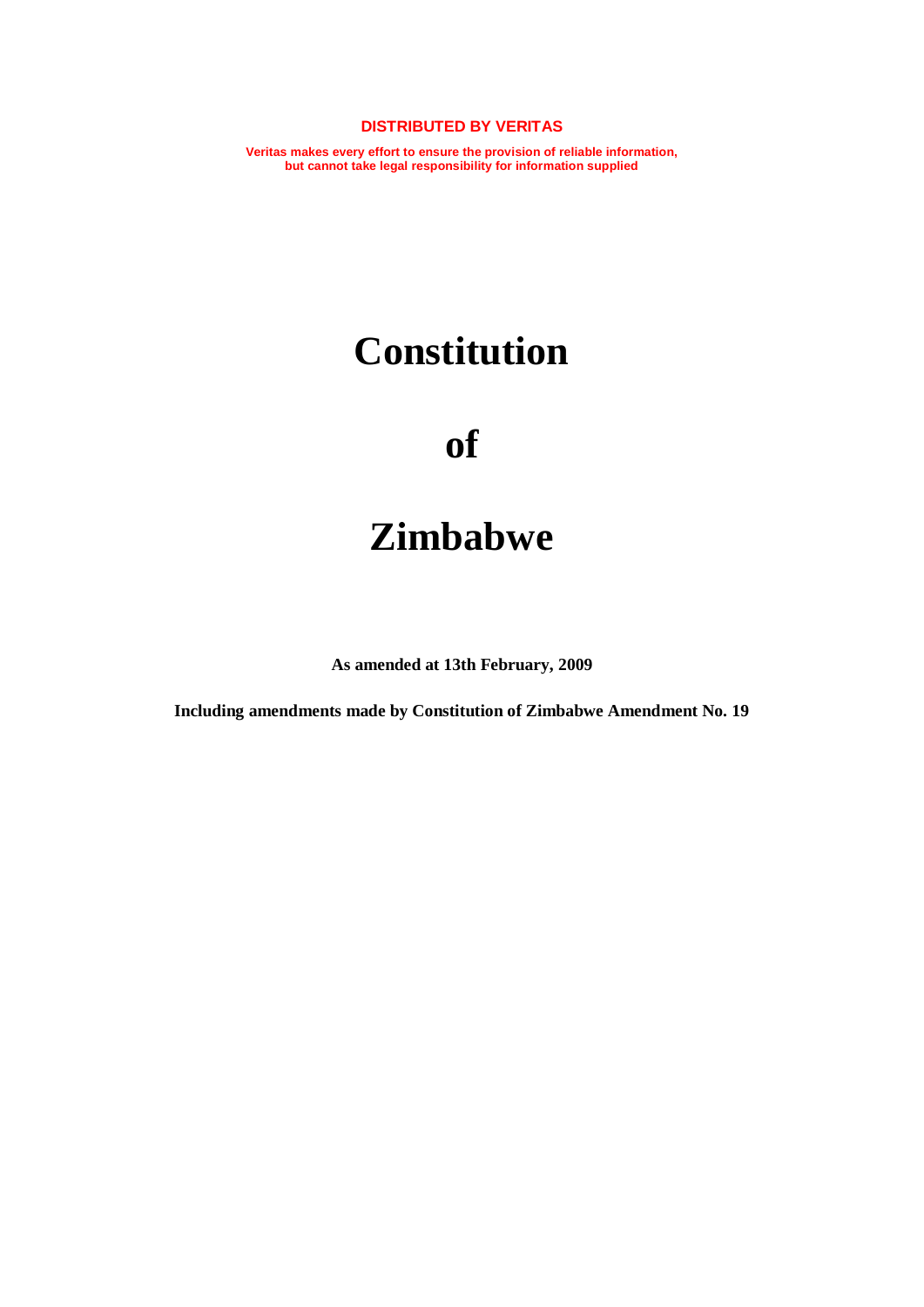#### The Constitution of Zimbabwe was published as a Schedule to the Zimbabwe Constitution Order 1979 (S.I. 1979/1600 of the United Kingdom). As at the 28th February, 2009, it has been amended by the following Acts—

| Number and year | Short title                                                                                                                                                                 | Date of<br>commencement      |
|-----------------|-----------------------------------------------------------------------------------------------------------------------------------------------------------------------------|------------------------------|
| 27 of 1981      | Constitution of Zimbabwe Amendment Act, 1981                                                                                                                                | 10.6.81                      |
| 25 of 1981      | Constitution of Zimbabwe Amendment (No. 2) Act, 1981                                                                                                                        | 31.7.81                      |
| 1 of 1983       | Constitution of Zimbabwe Amendment (No. 3) Act, 1983<br>(Sections 14 and 15)<br>(Remainder of Act)                                                                          | 22.4.83<br>1.9.83            |
| 4 of 1984       | Constitution of Zimbabwe Amendment (No. 4) Act, 1984                                                                                                                        | 274.84                       |
| 4 of 1985       | Constitution of Zimbabwe Amendment (No. 5) Act, 1985                                                                                                                        | 5.4.85                       |
| 15 of 1987      | Constitution of Zimbabwe Amendment (No. 6) Act, 1987                                                                                                                        | 21.9.87                      |
| 23 of 1987      | Constitution of Zimbabwe Amendment (No. 7) Act, 1987<br>(Sections 1 and 21)<br>(Remainder of Act)                                                                           | 20.11.87<br>31.12.87         |
| 4 of 1989       | Constitution of Zimbabwe Amendment (No. 8) Act, 1989                                                                                                                        | 31.3.89                      |
| 31 of 1989      | Constitution of Zimbabwe Amendment (No. 9) Act, 1989<br>(Section 22 (b)(b), (d) and (e))<br>(Remainder of Act)                                                              | 11.5.90<br>27.3.90           |
| 15 of 1990      | Constitution of Zimbabwe Amendment (No. 10) Act, 1990                                                                                                                       | 3.8.90                       |
| 30 of 1990      | Constitution of Zimbabwe Amendment (No. 11) Act, 1990                                                                                                                       | 17.4.91                      |
| 4 of 1993       | Constitution of Zimbabwe Amendment (No. 12) Act, 1993<br>(Sections 1 to 5 and 12)<br>(Section 9, re Defence Forces)<br>(Section 9, re Prison Service)                       | 1.11.93<br>1.7.94<br>18.8.95 |
|                 | (Section 11, re Prison Service)                                                                                                                                             | 18.8.95                      |
|                 | (Section 9, re Police Force)                                                                                                                                                | 1.10.95                      |
|                 | $(Sections 6, 7, 8, 10, 13, re Public Service)$                                                                                                                             | 10.3.96                      |
| 9 of 1993       | Constitution of Zimbabwe Amendment (No. 13) Act, 1993                                                                                                                       | 5.11.93                      |
| 14 of 1996      | Constitution of Zimbabwe Amendment (No. 14) Act, 1996                                                                                                                       | 6.12.96                      |
| 10 of 1998      | Constitution of Zimbabwe Amendment (No. 15) Act, 1998                                                                                                                       | 30.6.1998                    |
| 5 of 2000       | Constitution of Zimbabwe Amendment (No. 16) Act, 2000                                                                                                                       | 19.4.2000                    |
| 5 of 2005       | Constitution of Zimbabwe Amendment (No. 17) Act, 2005<br>(Sections 2–4, 18, 19 (new definition of "voter"),<br>20, 22 & 23, Part I of First Schedule and Second<br>Schedule | 14.9.2005                    |
|                 | Remainder of Act                                                                                                                                                            | 30.11.2005                   |
| 11 of 2007      | Constitution of Zimbabwe Amendment (No. 18) Act, 2007                                                                                                                       | 30.10.2007                   |
| 1 of 2009       | Constitution of Zimbabwe Amendment (No. 19) Act, 2009                                                                                                                       | 13.2.2009                    |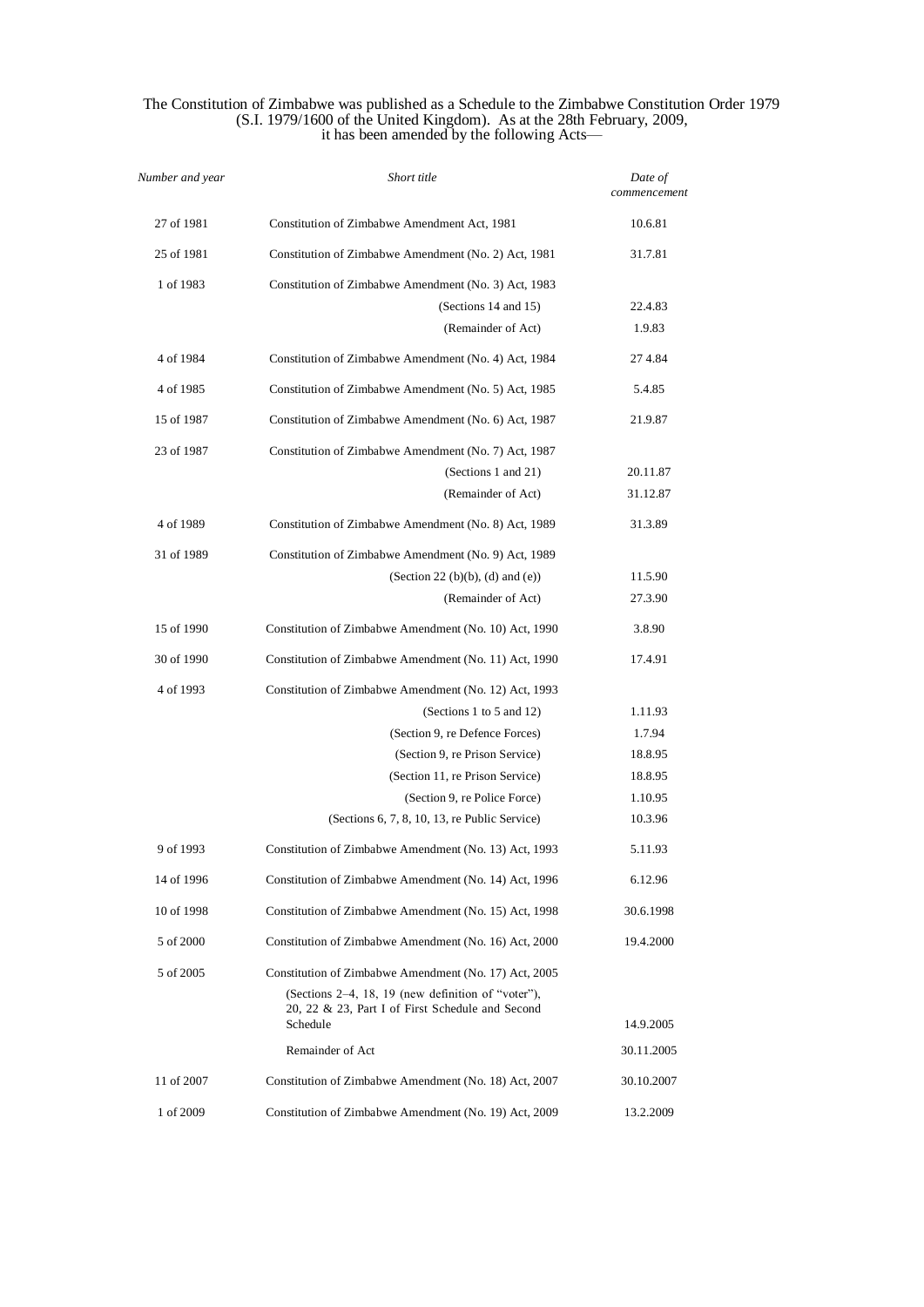## CONSTITUTION OF ZIMBABWE

ARRANGEMENT OF SECTIONS

## CHAPTER I THE REPUBLIC AND THE CONSTITUTION

## *Section*

- 1. The Republic.
- 2. Public seal.
- 3. Supreme law.

## CHAPTER II **CITIZENSHIP**

- 4. Zimbabwean citizenship.
- 5. Citizenship by birth.
- 6. Citizenship by descent.
- 7. Citizenship by registration.
- 8. Citizenship and Immigration Board.
- 9. Powers of Parliament in relation to citizenship.
- 10. Interpretation and supplementary provisions regarding citizenship.

## CHAPTER III

## THE DECLARATION OF RIGHTS

- 11. Preamble.
- 12. Protection of right to life.
- 13. Protection of right to personal liberty.
- 14. Protection from slavery and forced labour.
- 15. Protection from inhuman treatment.
- 16. Protection from deprivation of property.

16A. Agricultural land acquired for resettlement.

- 16B. Agricultural land acquired for resettlement and other purposes.
	- 17. Protection from arbitrary search or entry.
	- 18. Provisions to secure protection of law.
	- 19. Protection of freedom of conscience.
	- 20. Protection of freedom of expression.
	- 21. Protection of freedom of assembly and association.
	- 22. Protection of freedom of movement.
	- 23. Protection from discrimination on the grounds of race, etc.
- 23A. Political rights.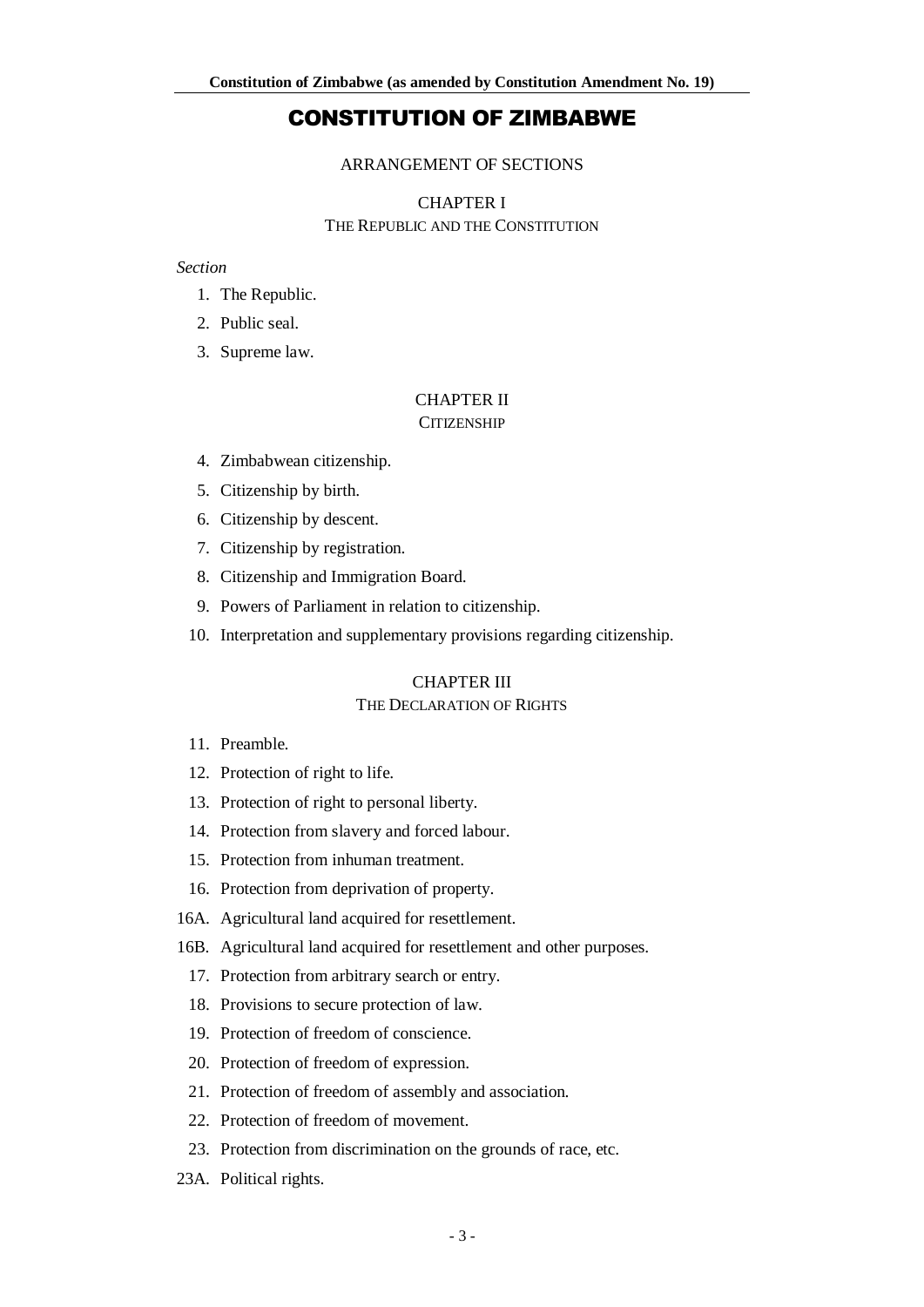- 24. Enforcement of protective provisions.
- 25. Savings in the event of public emergencies.
- 26. Interpretation and other savings.

## CHAPTER IV

## THE EXECUTIVE

### PART 1

### *The President*

- 27. The President.
- 28. Qualifications and election of President.
- 29. Tenure of office of President.
- 30. Presidential immunity.
- 31. Acting President.
- 31A. Remuneration of President.
- 31B. President and former Presidents not to hold other offices.

## PART 2

#### *Vice-Presidents, Ministers and Cabinet*

- 31C. Vice-Presidents.
- 31CA. Acting Prime Minister.
- 31D. Ministers and Deputy Ministers.
- 31E. Tenure of office of Vice-Presidents, Ministers and Deputy Ministers.
- 31F. Vote of no confidence in Government.
- 31G. Cabinet.

#### PART 3

#### *Executive Functions*

- 31H. Executive functions of President.
- 31I. Prerogative of mercy.
- 31J. Public emergencies.
- 31K. Extent to which exercise of President's functions justiciable.

## CHAPTER V

#### PARLIAMENT

## PART 1

#### *Legislative Authority*

32. Legislative authority.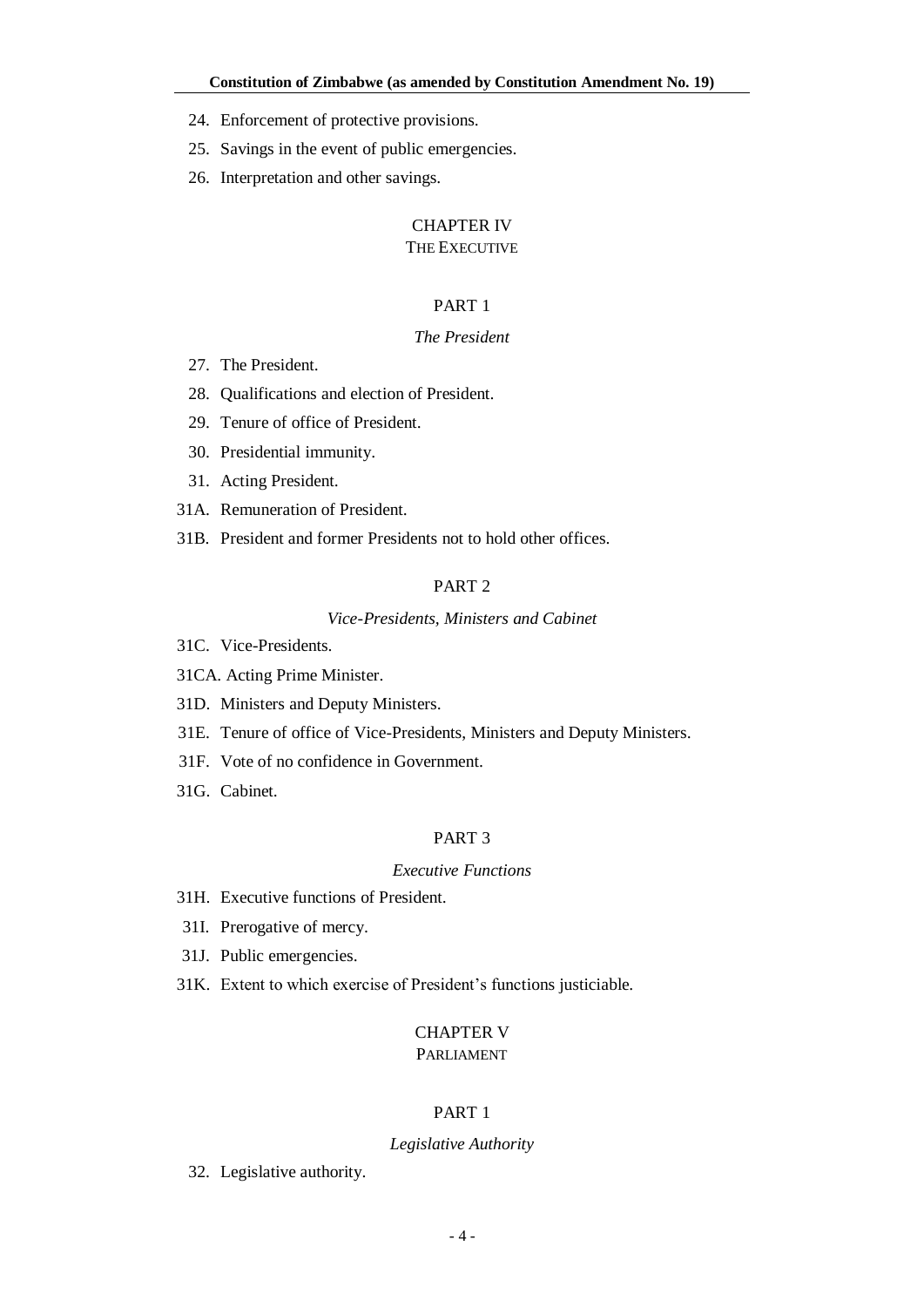33. Parliament.

## PART 2

### *The Senate*

- 34. Composition of Senate.
- 35. Election of President of Senate.
- 36. Tenure of office of President and Deputy President of Senate.

## PART 3

#### *Composition of House of Assembly, Speaker and Deputy Speaker and Parliamentary Legal Committee*

- 38. Composition of House of Assembly.
- 39. Election of Speaker and Deputy Speaker.
- 40. Tenure of office of Speaker and Deputy Speaker.
- 40A. Parliamentary Legal Committee.
- 40B. Functions of Parliamentary Legal Committee.

## PART 4

## *General Matters Relating to Parliament*

- 41. Tenure of seats of members.
- 42. Members sentenced to death or to imprisonment.
- 43. Expulsion or suspension of members convicted of certain offences.
- 44. Oath of loyalty.
- 45. Remuneration of President of Senate and Speaker.
- 46. President's power to address and attend Parliament.
- 47. Vice-Presidents, Prime Minister, Deputy Prime Ministers, Ministers, Deputy Ministers, Provincial Governors and Attorney-General in Parliament.
- 48. Clerk of Parliament and other staff thereof.
- 49. Privileges of Parliament and members and officers thereof.

## PART 5

#### *Powers and Procedure of Parliament*

- 50. Legislative powers.
- 51. Mode of exercising legislative powers.
- 52. Alteration of the Constitution.
- 53. Enrolment of Acts.
- 54. Quorum.
- 55. Validity of proceedings.
- 56. Voting.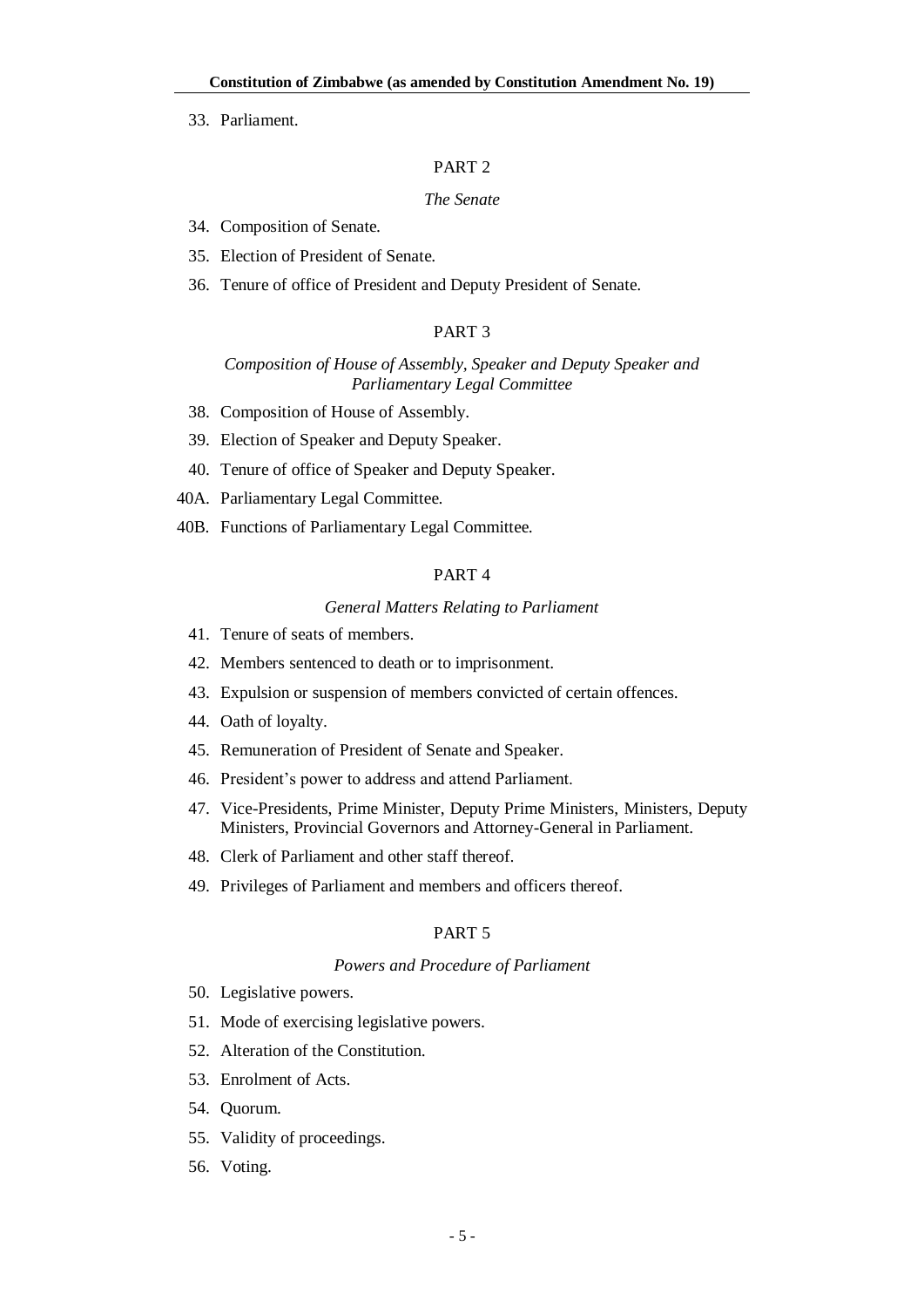57. Standing Orders.

## PART 6

## *Elections and Sessions*

- 58. Elections.
- 59. [*Repealed*]
- 60. [*Repealed*]
- 61. [*Repealed*]
- 61A. [*Repealed*]
	- 62. Sessions.
	- 63. Prorogation or dissolution.

#### CHAPTER VI

#### [*Repealed*]

## CHAPTER VII THE PUBLIC SERVICE

- 73. Public Service.
- 74. Public Service Commission.
- 75. Functions of Public Service Commission.
- 76. Attorney-General.
- 77. Secretaries of Ministries, etc.
- 78. Principal representatives of Zimbabwe abroad.

## CHAPTER VIII

## THE JUDICIARY

- 79. Judicial authority.
- 79A. Judiciary.
- 79B. Independence of judiciary.
	- 80. Supreme Court.
	- 81. High Court and criminal jurisdiction of other courts.
	- 82. Qualifications of judges.
	- 83. Oath of office.
	- 84. Appointment of judges.
	- 85. Acting judges.
	- 86. Tenure of office of judges.
	- 87. Removal of judges from office.
	- 88. Remuneration of judges.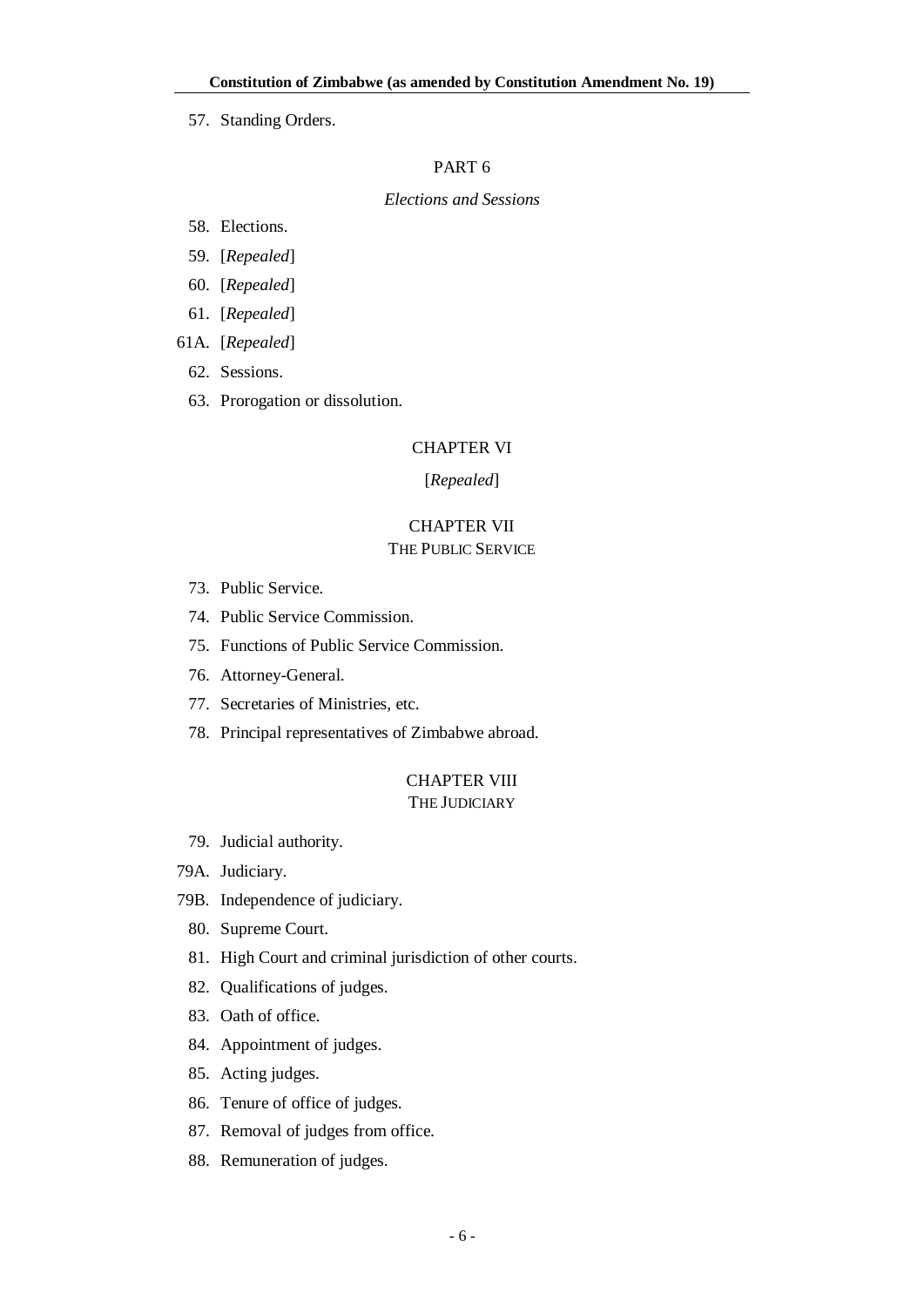- 89. Law to be administered.
- 90. Judicial Service Commission.
- 91. Functions of Judicial Service Commission.
- 92. Persons presiding over special courts.

## CHAPTER IX

## THE POLICE FORCE

- 93. Police Force and Commissioner-General of Police.
- 94. Police Service Commission.
- 95. Functions of Police Service Commission.

## CHAPTER X THE DEFENCE FORCES

- 96. Defence Forces and command thereof.
- 97. Defence Forces Service Commission.
- 99. Functions of Defence Forces Service Commission.

## CHAPTER XA THE PRISON SERVICE

- 99. Prison Service and Commissioner of Prisons.
- 100. Prison Service Commission.
- 100A.Functions of Prison Service Commission.

## CHAPTER XB

## OTHER INDEPENDENT COMMISSIONS

#### PART I

## ZIMBABWE ELECTORAL COMMISSION

100B. Establishment and composition of Zimbabwe Electoral Commission.

100C. Functions and powers of Zimbabwe Electoral Commission.

- 100D.Disqualification for appointment to Zimbabwe Electoral Commission.
- 100E. Members of Zimbabwe Electoral Commission not to be members of political parties.
- 100F. Remuneration, allowances and benefits of members of Zimbabwe Electoral **Commission**
- 100G.Removal of member of Zimbabwe Electoral Commission from office.
- 100H.Provisions to ensure independence of Zimbabwe Electoral Commission.
- 100I. Reports of Zimbabwe Electoral Commission.
- 100J. Delimitation of wards and constituencies.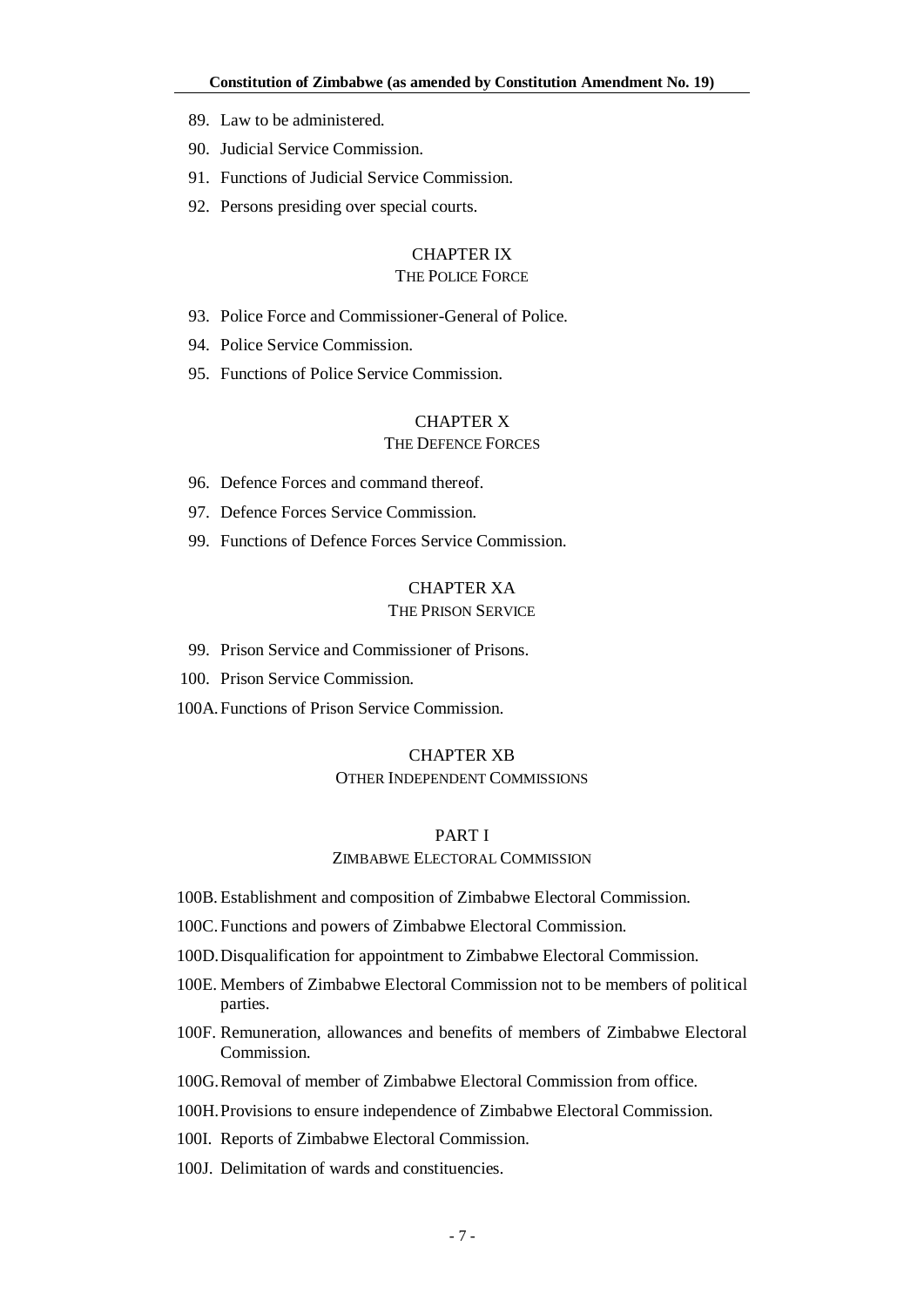#### PART II

#### ZIMBABWE ANTI-CORRUPTION COMMISSION

100K.Establishment and composition of Zimbabwe Anti-Corruption Commission.

100L. Functions of Zimbabwe Anti-Corruption Commission.

100M. Powers of Zimbabwe Anti-Corruption Commission.

#### PART III

#### ZIMBABWE MEDIA COMMISSION

100N.Establishment of Zimbabwe Media Commission.

100P. Functions of Zimbabwe Media Commission.

100Q.Powers of Zimbabwe Media Commission.

#### PART IV

## ZIMBABWE HUMAN RIGHTS COMMISSION

100R.Zimbabwe Human Rights Commission.

## CHAPTER XI **FINANCE**

101. Consolidated Revenue Fund.

102. Withdrawals from Consolidated Revenue Fund or other public fund.

103. Authorisation of expenditure from Consolidated Revenue Fund.

104. Public debt.

105. Comptroller and Auditor-General.

106. Functions of Comptroller and Auditor-General.

## CHAPTER XII MISCELLANEOUS PROVISIONS

#### PART 1

#### *General*

- 107. Public Protector and Deputy Public Protector.
- 108. Functions of Public Protector.

108A.[*Repealed*]

108B.[*Repealed*]

109. General provisions as to Commissions, etc.

110. Tenure of office of certain persons.

111. Chiefs and Councils of Chiefs.

111A.Provincial, district or regional governors.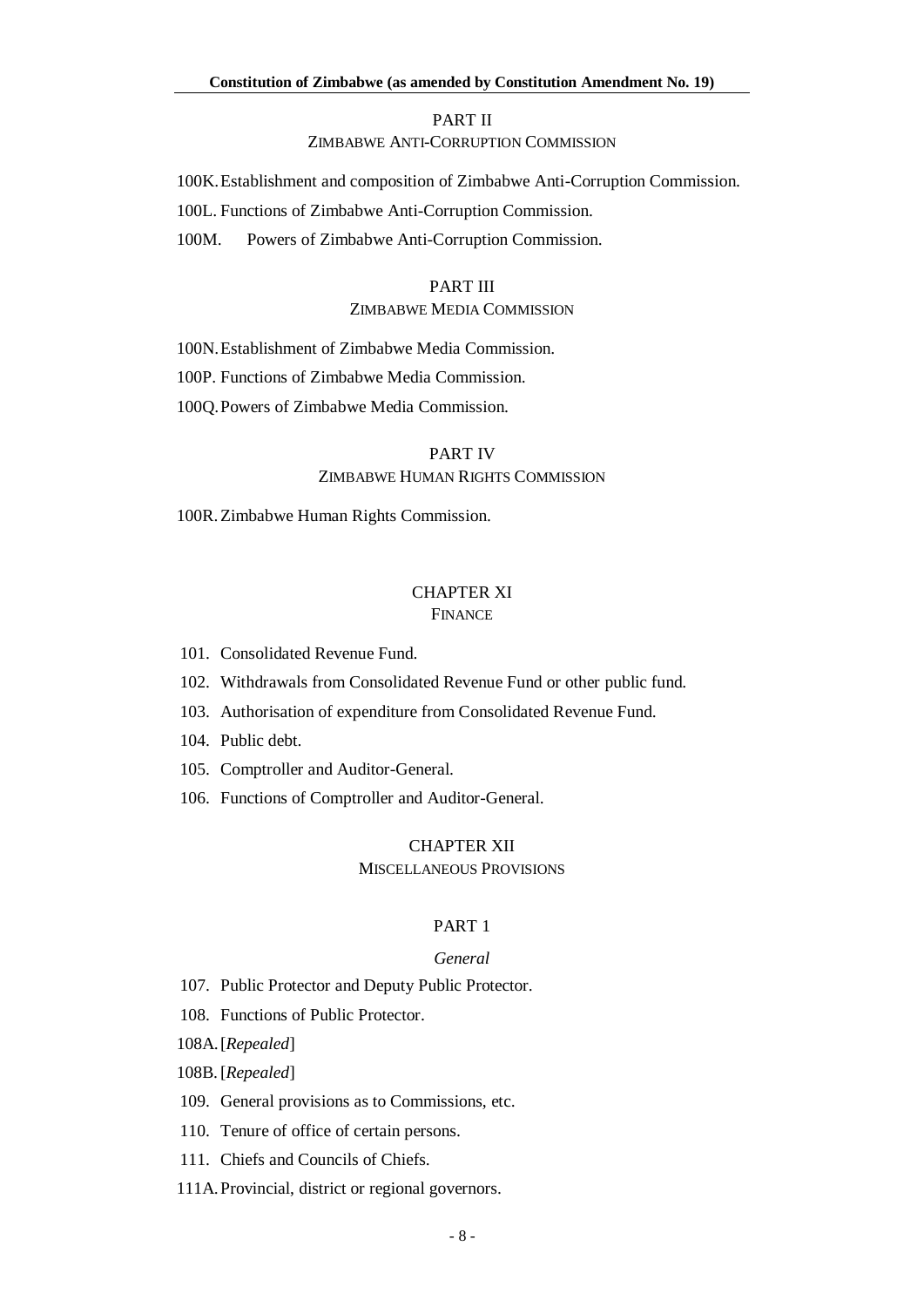- 111B. Effect of international conventions, etc.
- 112. Pensions.

## PART 2

#### *Interpretation*

- 113. Interpretation.
- 114. Supplementary provisions.
- 115. Transitional provisions: Schedule 8.

SCHEDULE 1: Oaths and Affirmations.

SCHEDULE 2: Savings in the Event of Public Emergencies.

SCHEDULE 3: Qualifications for Members of Parliament and Voters.

SCHEDULE 4: Procedure with Regard to Bills and other Matters in Parliament.

SCHEDULE 5. [*Repealed*]

SCHEDULE 6: Pensions.

SCHEDULE 7: Agricultural Land Gazetted on or Before the 8th July, 2005.

SCHEDULE 8: Transitional Amendments and Provisions.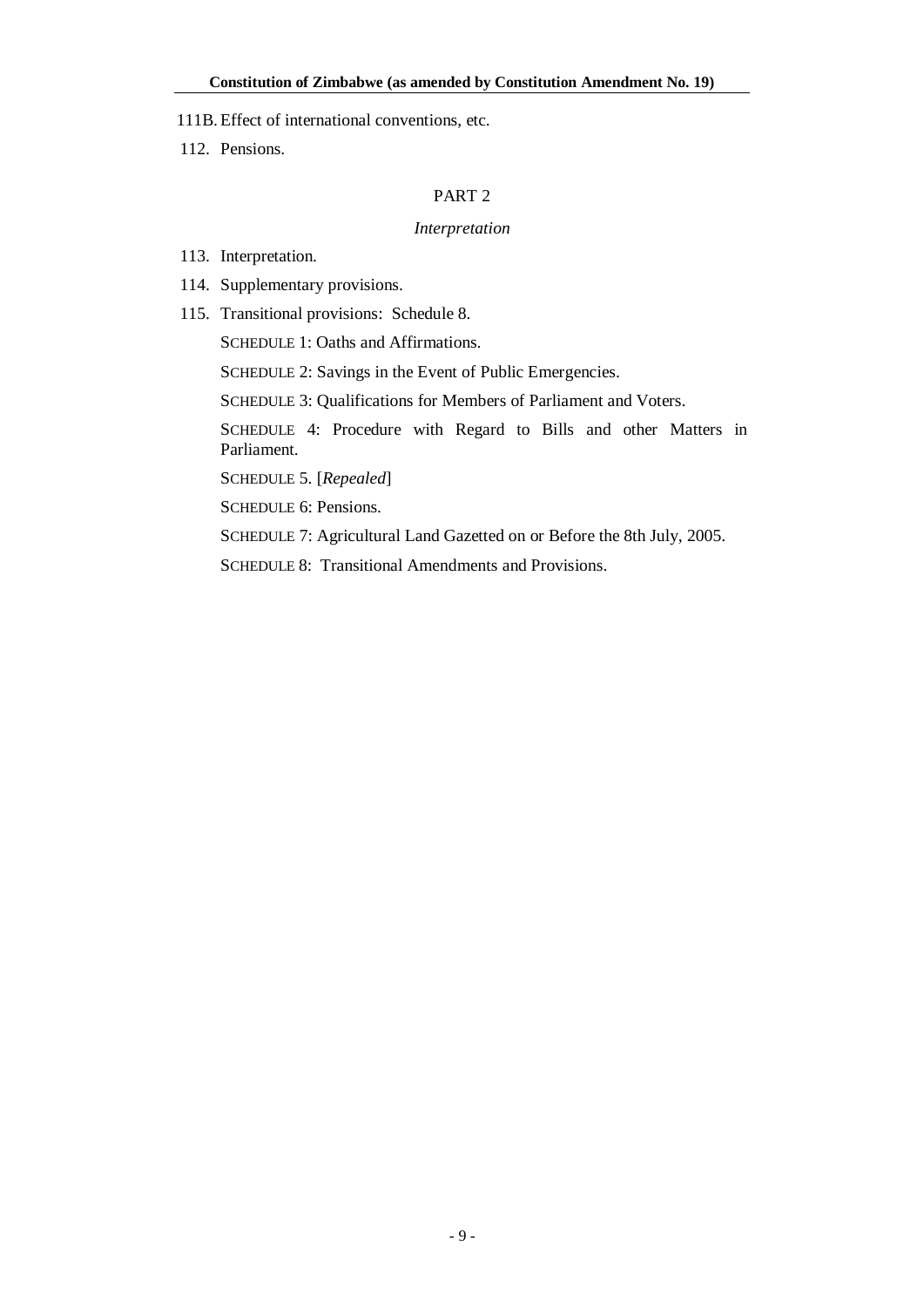## CHAPTER I

#### THE REPUBLIC AND THE CONSTITUTION

## **1 The Republic**

Zimbabwe is a sovereign republic and shall be known as "the Republic of Zimbabwe".

[Section as amended by section 2 of Act 30 of 1990 – Amendment No. 11]

## **2 Public seal**

There shall be a public seal of Zimbabwe, showing the coat of arms of Zimbabwe with the inscription "Republic of Zimbabwe", which shall be kept by the President.

[Section as amended by section 3 of Act 30 of 1990 – Amendment No. 11]

## **3 Supreme law**

This Constitution is the supreme law of Zimbabwe and if any other law is inconsistent with this Constitution that other law shall, to the extent of the inconsistency, be void.

## CHAPTER II **CITIZENSHIP**

## **4 Zimbabwean citizenship**

(1) There is a common Zimbabwean citizenship and all citizens are equal, that is to say citizens are entitled, subject to this Constitution, to the rights, privileges and benefits of citizenship and are subject to the duties and obligations of citizenship.

(2) It is the duty of every Zimbabwean citizen—

(a) to observe this Constitution and to respect its ideals and institutions; and

(b) to respect the national flag and the national anthem; and

(c) to the best of his or her ability, to defend Zimbabwe in time of need.

(3) Every Zimbabwean citizen is entitled to the protection of the State wherever he or she may be.

(4) Zimbabwean citizenship may be acquired by birth, descent or registration.

## **5 Citizenship by birth**

(1) Everyone born in Zimbabwe is a Zimbabwean citizen by birth if, when he or she was born—

- (a) either of his or her parents was a Zimbabwean citizen; or
- (b) either of his or her grandparents was a Zimbabwean citizen by birth or descent.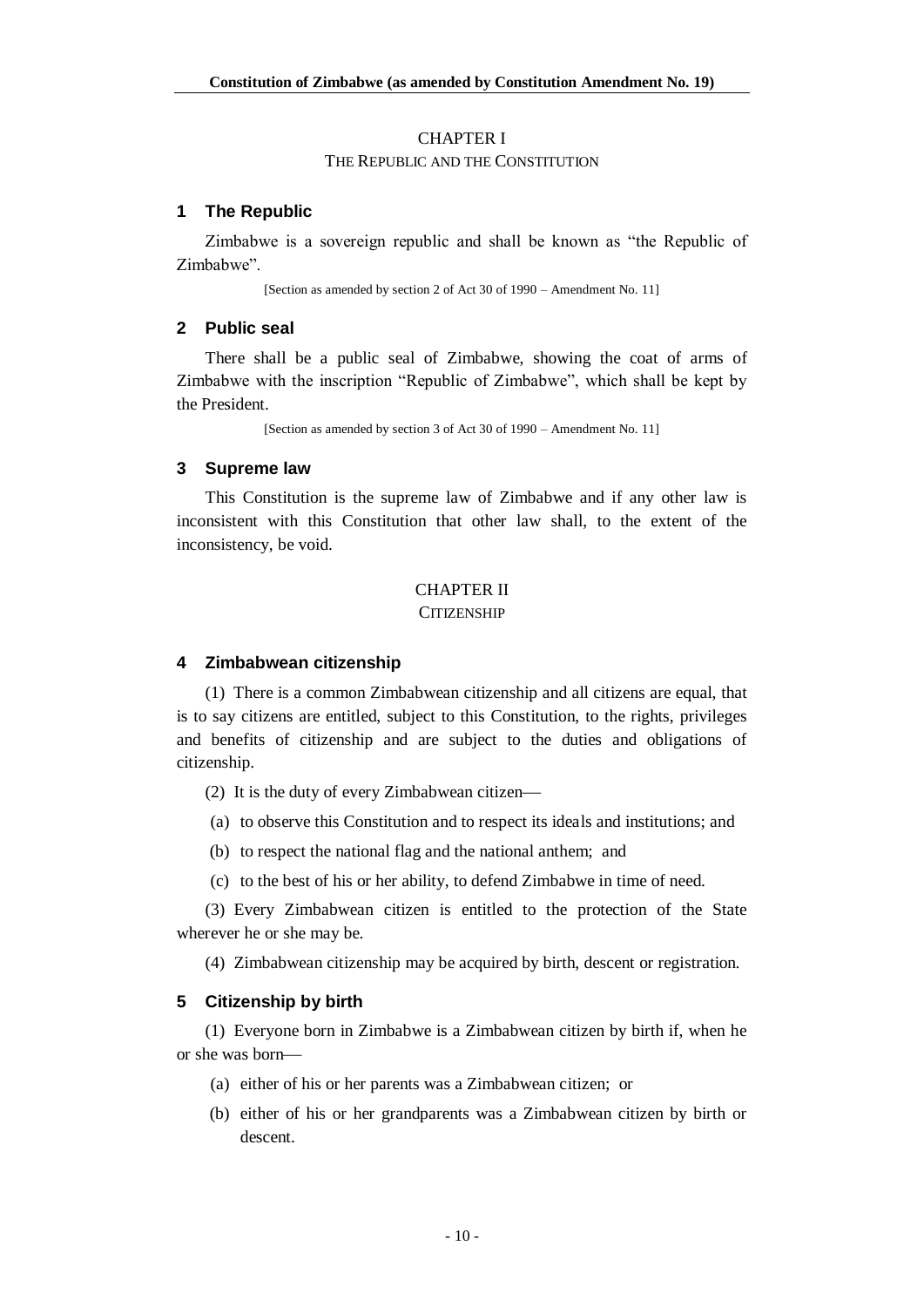(2) Anyone born outside Zimbabwe is a Zimbabwean citizen by birth if, when he or she was born, either of his or her parents was a Zimbabwean citizen and was—

- (a) ordinarily resident in Zimbabwe; or
- (b) working outside Zimbabwe for the State or an international organisation.

## **6 Citizenship by descent**

(1) Anyone born outside Zimbabwe is a Zimbabwean citizen by descent if, when he or she was born—

- (a) either of his or her parents or grandparents was a Zimbabwean citizen by birth or descent; or
- (b) either of his or her parents was a Zimbabwean citizen by registration;

and the birth is registered in Zimbabwe in accordance with the law relating to the registration of births.

(2) This section does not affect a person's right to citizenship by birth under section 5.

### **7 Citizenship by registration**

(1) Anyone who has been voluntarily and ordinarily resident in Zimbabwe for at least ten years, or for a shorter period fixed in an Act of Parliament, may apply to become a Zimbabwean citizen by registration.

(2) If a Zimbabwean citizen legally adopts someone who is not a Zimbabwean citizen, the adopted person becomes a Zimbabwean on the date of the adoption order and must be regarded as a citizen by registration.

(3) A minor child of a person who has become a Zimbabwean citizen by registration is entitled, on application, to become a Zimbabwean citizen by registration.

(4) A person who is married to a Zimbabwean citizen and who has been ordinarily resident in Zimbabwe for at least five years since the marriage is entitled, on application, to become a Zimbabwean citizen by registration.

 $(5)$  An Act of Parliament may provide for-

- (a) the acquisition of citizenship by registration by persons other than those mentioned in subsections  $(1)$ ,  $(2)$ ,  $(3)$  and  $(4)$ ; and
- (b) the procedure for acquiring citizenship by registration.

#### **8 Citizenship and Immigration Board**

An Act of Parliament must provide for the establishment of a Citizenship and Immigration Board consisting of a chairperson and at least two other members, appointed by the President, to be responsible for-

- (a) granting and revoking citizenship by registration;
- (b) permitting persons, other than citizens, to reside and work in Zimbabwe, and fixing the terms and conditions under which they may so reside and work;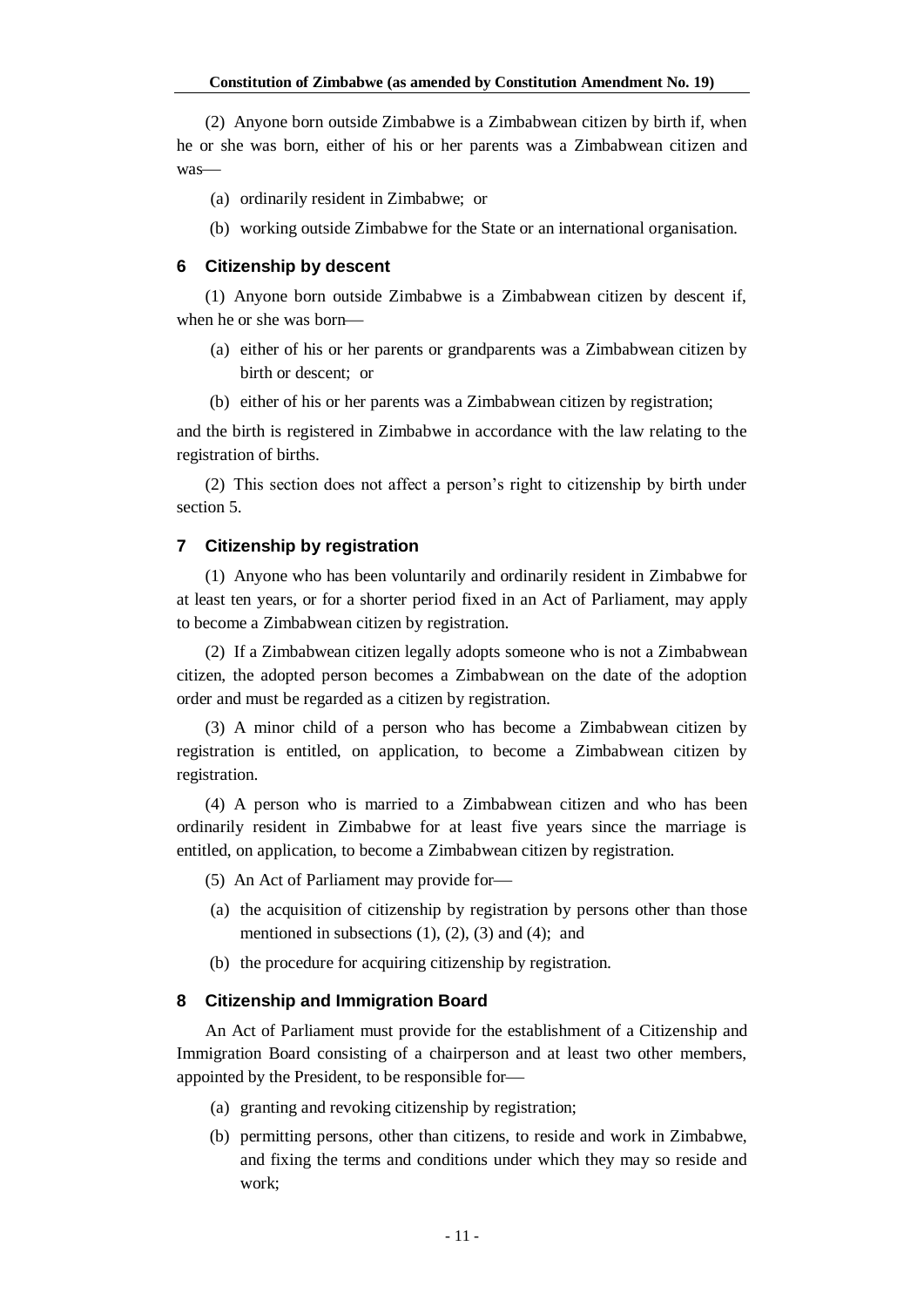(c) exercising any other functions that may be conferred or imposed on the Board by or under an Act of Parliament.

#### **9 Powers of Parliament in relation to citizenship**

An Act of Parliament may provide for-

- (a) the prohibition of dual citizenship;
- (b) procedures for the renunciation of citizenship;
- (c) the circumstances in which persons qualify for or lose their citizenship by descent or registration; and
- (d) any other matters regarding citizenship.

#### **10 Interpretation and supplementary provisions regarding citizenship**

(1) A reference in this Chapter to the citizenship of a person's parent or grandparent at the time of the person's birth must be construed, in relation to a person born after the death of the parent or grandparent, as a reference to the citizenship of the parent or grandparent when he or she died.

(2) Where a person became a citizen of Zimbabwe by virtue of his or her marriage to a citizen, the person remains a citizen of Zimbabwe even if the marriage is subsequently annulled or dissolved.

[Chapter II as substituted by section 3 of Act 1 of 2009 – Amendment No. 19)

## CHAPTER III THE DECLARATION OF RIGHTS

## **11 Preamble**

Whereas persons in Zimbabwe are entitled, subject to the provisions of this Constitution, to the fundamental rights and freedoms of the individual specified in this Chapter, and whereas it is the duty of every person to respect and abide by the Constitution and the laws of Zimbabwe, the provisions of this Chapter shall have effect for the purpose of affording protection to those rights and freedoms subject to such limitations on that protection as are contained herein, being limitations designed to ensure that the enjoyment of the said rights and freedoms by any person does not prejudice the public interest or the rights and freedoms of other persons.

[Section as substituted by section 6 of Act No. 14 of 1996 – Amendment No. 14]

## **12 Protection of right to life**

(1) No person shall be deprived of his life intentionally save in execution of the sentence of a court in respect of a criminal offence of which he has been convicted.

(2) A person shall not be regarded as having been deprived of his life in contravention of subsection (1) if he dies as the result of the use, to such extent and in such circumstances as are permitted by law, of such force as is reasonably justifiable in the circumstances of the case—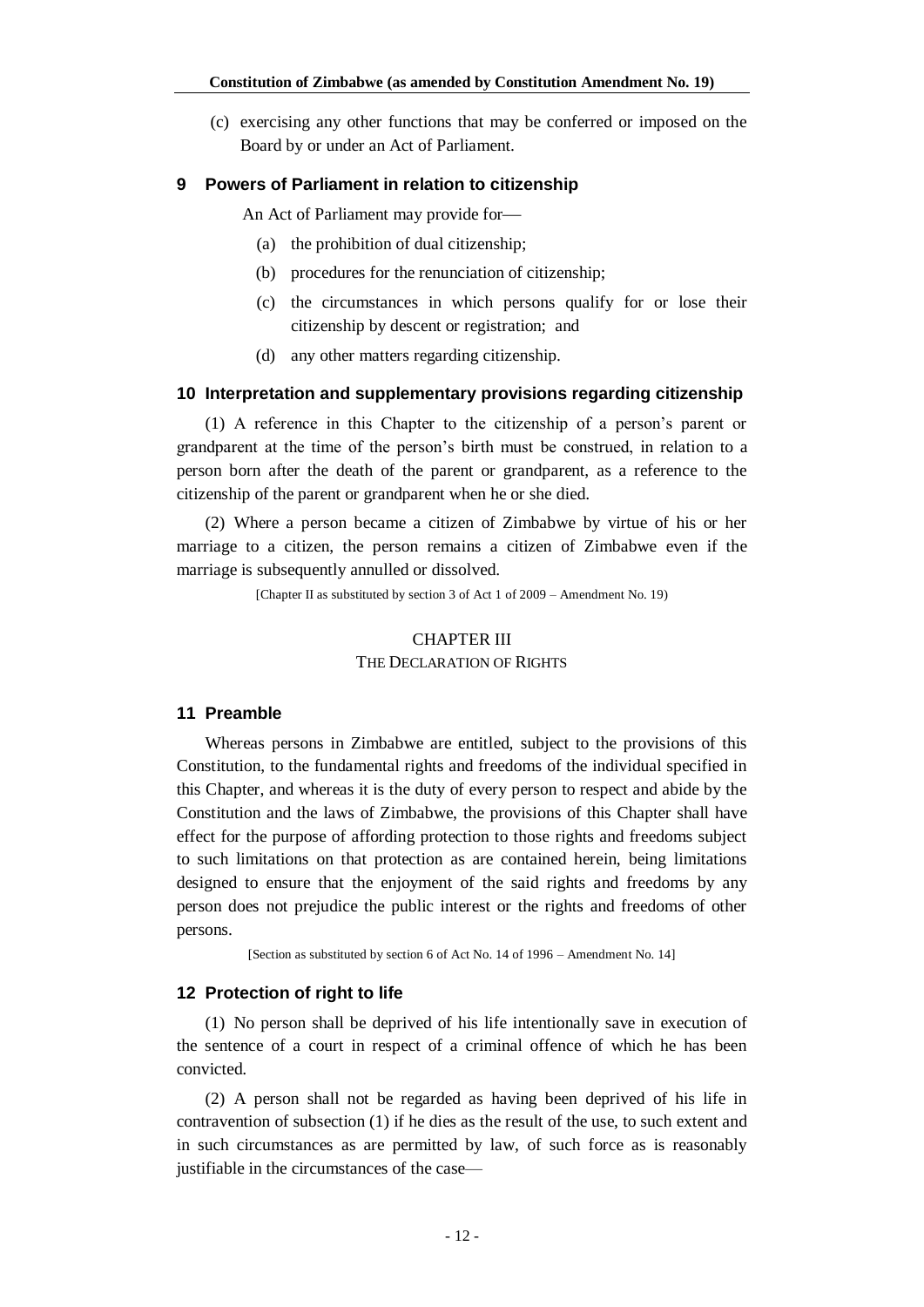- (a) for the defence of any person from violence or for the defence of property;
- (b) in order to effect a lawful arrest or to prevent the escape of a person lawfully detained;
- (c) for the purpose of suppressing a riot, insurrection or mutiny or of dispersing an unlawful gathering; or
- (d) in order to prevent the commission by that person of a criminal offence;

or if he dies as the result of a lawful act of war.

(3) It shall be sufficient justification for the purposes of subsection (2) in any case to which that subsection applies if it is shown that the force used did not exceed that which might lawfully have been used in the circumstances of that case under the law in force immediately before the appointed day.

#### **13 Protection of right to personal liberty**

(1) No person shall be deprived of his personal liberty save as may be authorised by law in any of the cases specified in subsection (2).

(2) The cases referred to in subsection (1) are where a person is deprived of his personal liberty as may be authorised by law—

- (a) in consequence of his unfitness to plead to a criminal charge or in execution of the sentence or order of a court, whether in Zimbabwe or elsewhere, in respect of a criminal offence of which he has been convicted;
- (b) in execution of the order of a court punishing him for contempt of that court or of another court or tribunal or in execution of the order of the Senate or the House of Assembly punishing him for a contempt;

```
[Paragraph as amended by section 26 of Act 31 of 1989 – Amendment No. 9 – and
 by section 23 of Act 5 of 2005 – Amendment No. 17]
```
(c) in execution of the order of a court made in order to secure the fulfilment of an obligation imposed on him by law;

[Paragraph as amended by section 4 of Act 30 of 1990 – Amendment No. 11]

(d) for the purpose of bringing him before a court in execution of the order of a court or an officer of a court or before the Senate or the House of Assembly in execution of the order of the Senate or the House of Assembly;

[Paragraph as amended by section 26 of Act 31 of 1989 – Amendment No. 9 – by section 9 of Act 15 of 1990 – Amendment No. 10 – and by section 23 of Act 5 of 2005 – Amendment No. 17]

- (e) upon reasonable suspicion of his having committed, or being about to commit, a criminal offence;
- (f) in execution of the order of a court or with the consent of his parent or guardian, for the purposes of his education or welfare during a period beginning before he attains the age of twenty-one years and ending not later than the date when he attains the age of twenty-three years;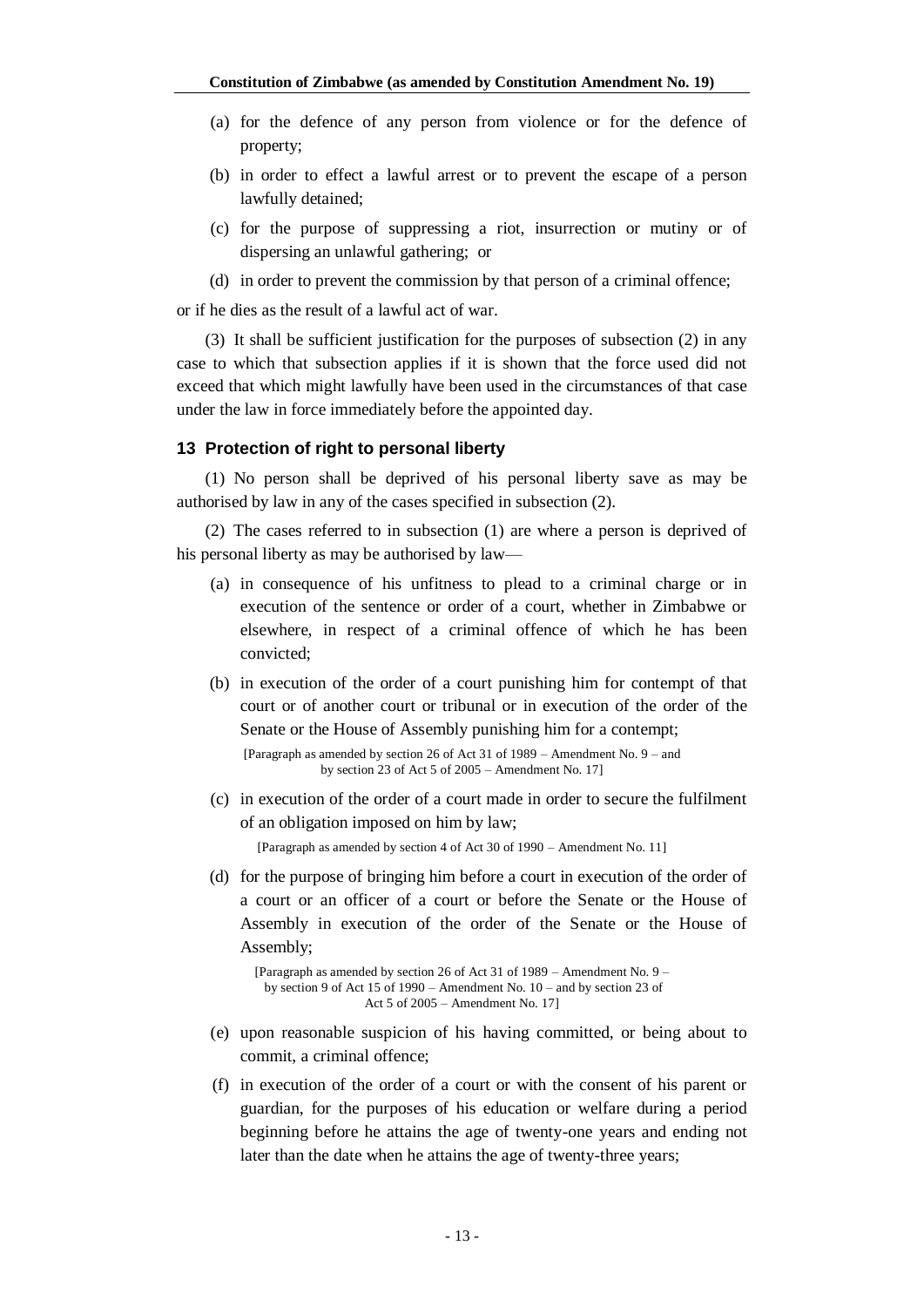- (g) for the purpose of preventing the spread of an infectious or contagious disease;
- (h) if he is, or is reasonably suspected to be, of unsound mind, addicted to drugs or alcohol, or a vagrant, for the purpose of his care, treatment or rehabilitation or the protection of the community; or
- (i) for the purpose of preventing his unlawful entry into Zimbabwe or for the purpose of effecting his expulsion, extradition or other lawful removal from Zimbabwe or the taking of proceedings relating thereto.

(3) Any person who is arrested or detained shall be informed as soon as reasonably practicable, in a language that he understands, of the reasons for his arrest or detention and shall be permitted at his own expense to obtain and instruct without delay a legal representative of his own choice and hold communication with him.

- (4) Any person who is arrested or detained—
- (a) for the purpose of bringing him before a court in execution of the order of a court or an officer of a court; or
- (b) upon reasonable suspicion of his having committed, or being about to commit, a criminal offence;

and who is not released, shall be brought without undue delay before a court; and if any person arrested or detained upon reasonable suspicion of his having committed or being about to commit a criminal offence is not tried within a reasonable time, then, without prejudice to any further proceedings that may be brought against him, he shall be released either unconditionally or upon reasonable conditions, including in particular such conditions as are reasonably necessary to ensure that he appears at a later date for trial or for proceedings preliminary to trial.

(5) Any person who is unlawfully arrested or detained by any other person shall be entitled to compensation therefor from that other person or from any person or authority on whose behalf or in the course of whose employment that other person was acting:

Provided that—

- (a) any judicial officer acting in his judicial capacity reasonably and in good faith; or
- (b) any other public officer, or person assisting such public officer, acting reasonably and in good faith and without culpable ignorance or negligence;

may be protected by law from liability for such compensation.

## **14 Protection from slavery and forced labour**

(1) No person shall be held in slavery or servitude or required to perform forced labour.

- (2) For the purposes of subsection (1), "forced labour" does not include—
- (a) any labour required in consequence of the sentence or order of a court;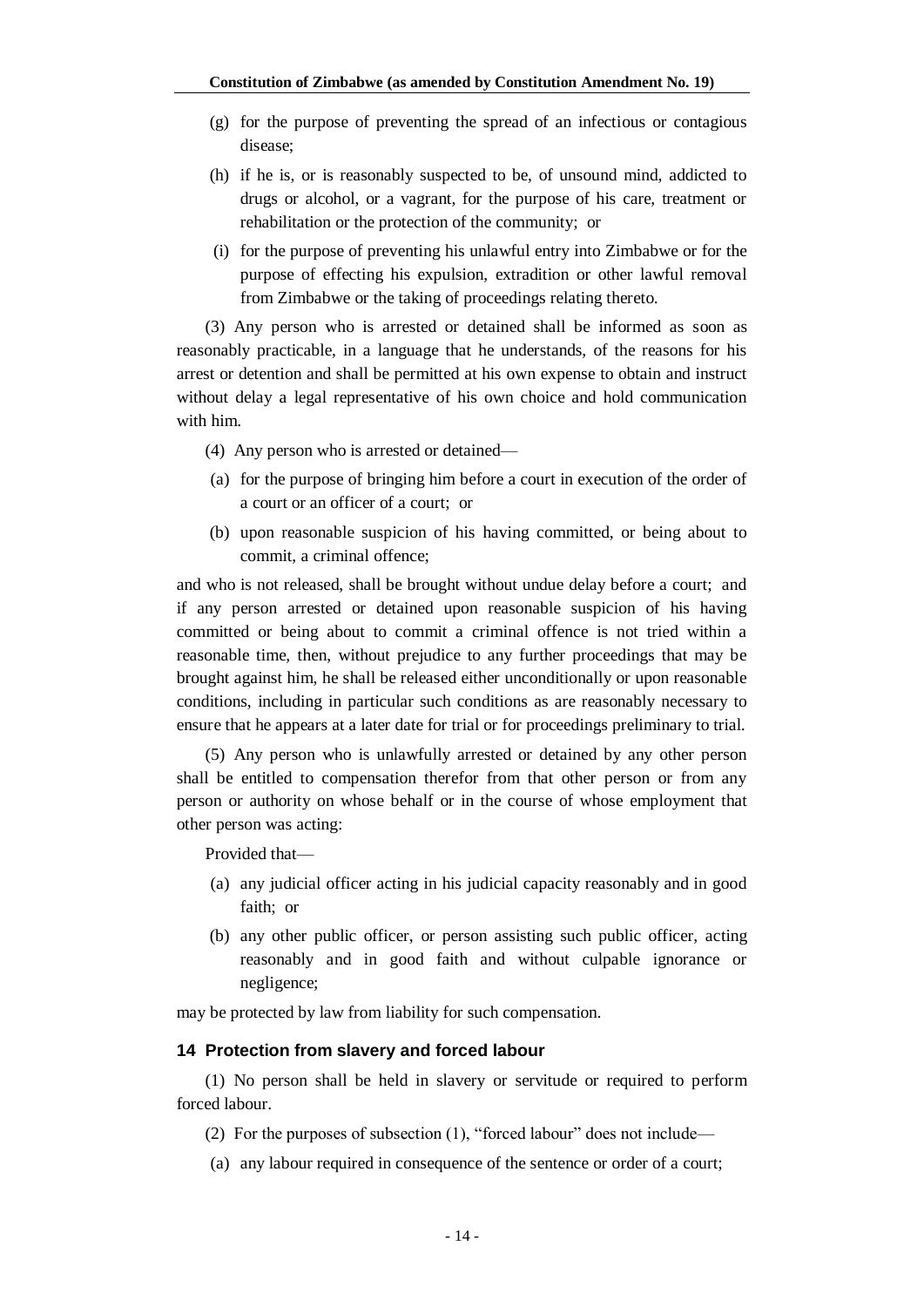- (b) labour required of any person while he is lawfully detained which, though not required in consequence of the sentence or order of a court—
	- (i) is reasonably necessary in the interests of hygiene or for the maintenance or management of the place at which he is detained; or
	- (ii) is reasonably required for the purposes referred to in section 13(2)(f) or (h);
- (c) any labour required of a member of a disciplined force in pursuance of his duties as such or any labour required of any person by virtue of a written law in place of service as a member of such force;
- (d) any labour required by way of parental discipline; or
- (e) any labour required by virtue of a written law during a period of public emergency or in the event of any other emergency or disaster that threatens the life or well-being of the community, to the extent that the requiring of such labour is reasonably justifiable in the circumstances of any situation arising or existing during that period or as a result of that other emergency or disaster, for the purpose of dealing with that situation.

### **15 Protection from inhuman treatment**

(1) No person shall be subjected to torture or to inhuman or degrading punishment or other such treatment.

(2) No treatment reasonably justifiable in the circumstances of the case to prevent the escape from custody of a person who has been lawfully detained shall be held to be in contravention of subsection (1) on the ground that it is degrading.

(3) No moderate corporal punishment inflicted—

- (a) in appropriate circumstances upon a person under the age of eighteen years by his parent or guardian or by someone *in loco parentis* or in whom are vested any of the powers of his parent or guardian; or
- (b) in execution of the judgment or order of a court, upon a male person under the age of eighteen years as a penalty for breach of any law;

shall be held to be in contravention of subsection (1) on the ground that it is inhuman or degrading.

[Subsection as inserted by section 5 of Act 30 of 1990 – Amendment No. 11]

(4) The execution of a person who has been sentenced to death by a competent court in respect of a criminal offence of which he has been convicted shall not be held to be in contravention of subsection (1) solely on the ground that the execution is carried out in the manner prescribed in section 315(2) of the Criminal Procedure and Evidence Act [*Chapter 59*] as that section existed on the 1st October, 1990.

<sup>[</sup>Subsection as inserted by section 5 of Act 30 of 1990 – Amendment No. 11. As at the 1st October, 1990, section 315(2) of the Criminal Procedure and Evidence Act [*Chapter 59 of 1974*] provided that "where sentence of death is carried out the person sentenced shall be hanged by the neck until he is dead". The equivalent section in Chapter 9:07 is section 339(2).]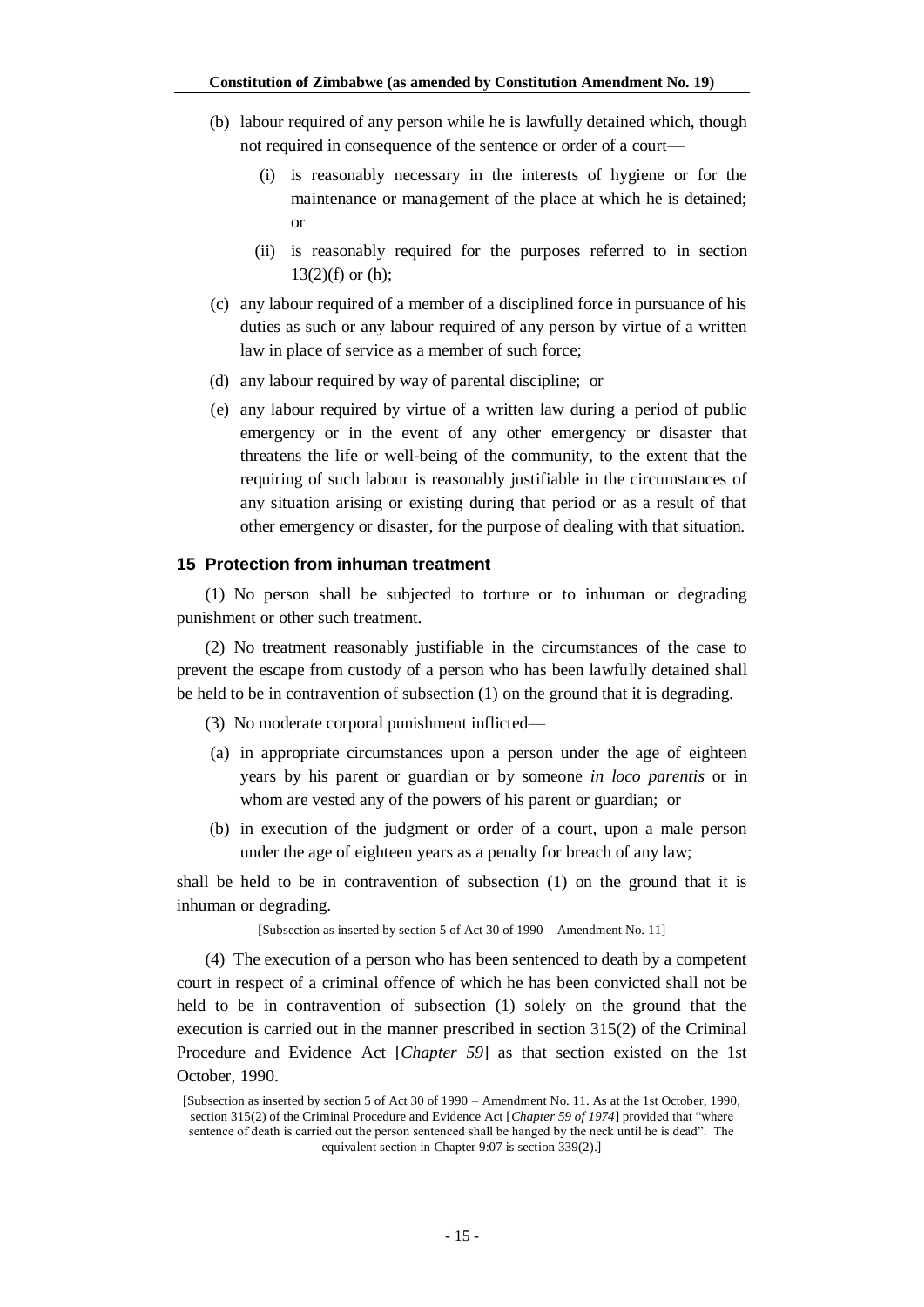(5) Delay in the execution of a sentence of death, imposed upon a person in respect of a criminal offence of which he has been convicted, shall not be held to be a contravention of subsection (1).

[Subsection as inserted by section 2 of Act 9 of 1993 – Amendment No. 13]

(6) A person upon whom any sentence has been imposed by a competent court, whether before, on or after the date of commencement of the Constitution of Zimbabwe Amendment (No. 13) Act, 1993, in respect of a criminal offence of which he has been convicted, shall not be entitled to a stay, alteration or remission of sentence on the ground that, since the sentence was imposed, there has been a contravention of subsection (1).

[Subsection as inserted by section 2 of Act 9 of 1993 – Amendment No. 13]

#### **16 Protection from deprivation of property**

(1) Subject to section *sixteen A*, no property of any description or interest or right therein shall be compulsorily acquired except under the authority of a law that—

[Introductory words amended by section 2 of Act 5 of 2000 – Amendment No. 16.]

(a) requires—

- (i) in the case of land or any interest or right therein, that the acquisition is reasonably necessary for the utilisation of that or any other land—
	- A. for settlement for agricultural or other purposes; or
	- B. for purposes of land reorganisation, forestry, environmental conservation or the utilisation of wild life or other natural resources; or
	- C. for the relocation of persons dispossessed in consequence of the utilisation of land for a purpose referred to in subparagraph A or B;
	- or
- (ii) in the case of any property, including land, or any interest or right therein, that the acquisition is reasonably necessary in the interests of defence, public safety, public order, public morality, public health, town and country planning or the utilisation of that or any other property for a purpose beneficial to the public generally or to any section of the public;

and

[Paragraph as substituted by section 6 of Act 30 of 1990 – Amendment No. 11]

(b) requires the acquiring authority to give reasonable notice of the intention to acquire the property, interest or right to any person owning the property or having any other interest or right therein that would be affected by such acquisition; and

[Paragraph as substituted by section 6 of Act 30 of 1990 – Amendment No. 11]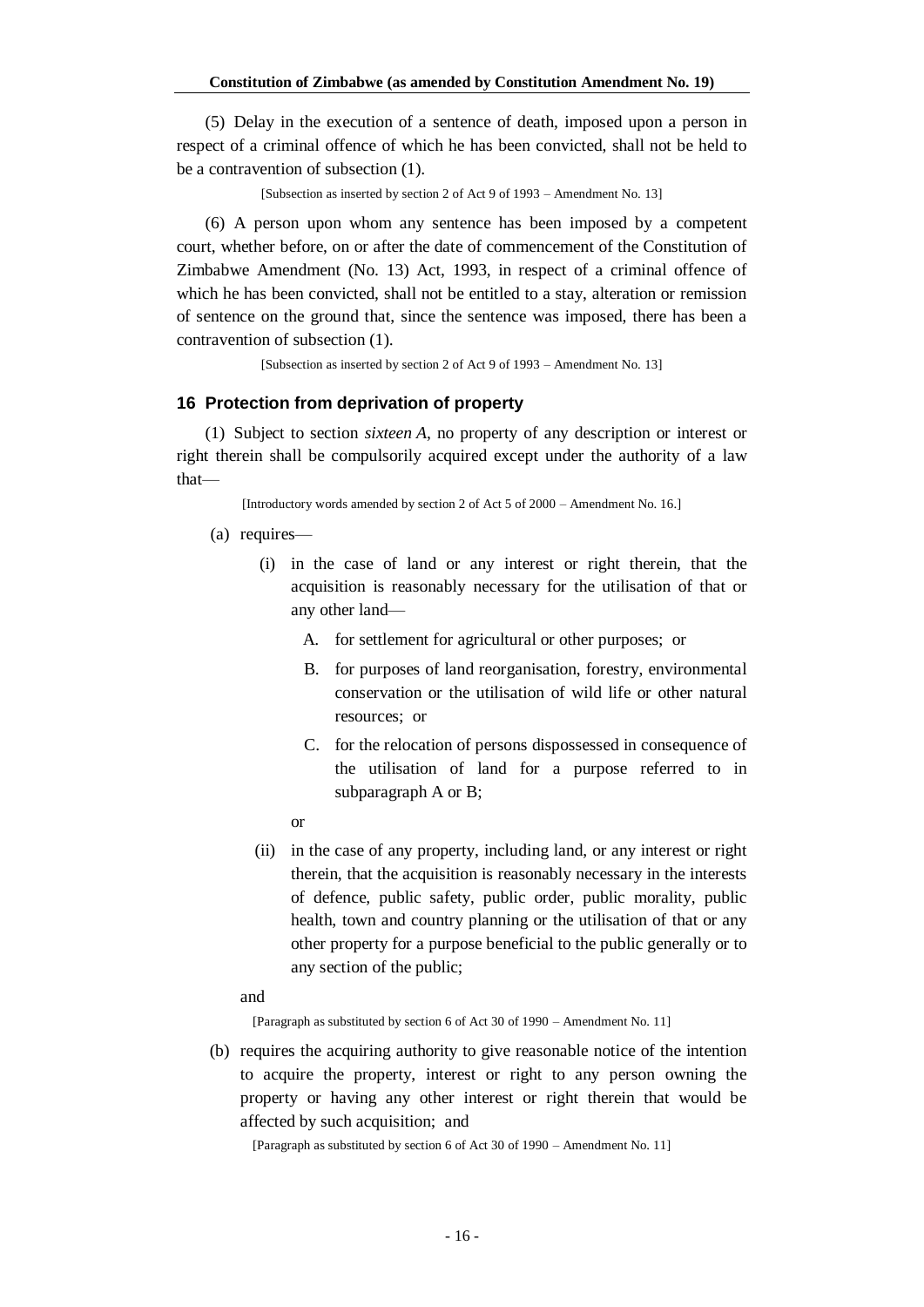- (c) subject to the provisions of subsection (2), requires the acquiring authority to pay fair compensation for the acquisition before or within a reasonable time after acquiring the property, interest or right; and [Paragraph as substituted by section 6 of Act 30 of 1990 – Amendment No. 11]
- (d) requires the acquiring authority, if the acquisition is contested, to apply to the High Court or some other court before, or not later than thirty days after, the acquisition for an order confirming the acquisition; and [Paragraph as amended by section 9 of Act 15 of 1990 – Amendment No. 10]
- (e) enables any person whose property has been acquired to apply to the High Court or some other court for the prompt return of the property if the court does not confirm the acquisition, and to appeal to the Supreme Court; and

[Paragraph as substituted by section 3 of Act 9 of 1993 – Amendment No. 13]

(f) enables any claimant for compensation to apply to the High Court or some other court for the determination of any question relating to compensation and to appeal to the Supreme Court:

Provided that the law need not make such provision where—

- (i) the property concerned is land or any interest or right therein; and
- (ii) the land is substantially unused or is used wholly or mainly for agricultural purposes or for environmental conservation or the utilisation of wild life or other natural resources; and
- (iii) the land or interest or right therein, as the case may be, is acquired for a purpose referred to in paragraph  $(a)(i)$ .

[Paragraph as inserted by section 3 of Act 9 of 1993 – Amendment No. 13 and amended by section 7 of Act No. 14 of 1996 – Amendment No. 14]

 $(2)$  ...

[Subsection repealed by section 2 of Act 5 of 2000 – Amendment No. 16. Original subsection substituted by section 6 of Act 30 of 1990 – Amendment No. 11 and amended by section 7 of Act No. 14 of 1996 – Amendment No. 14]

(2a) …

[Subsection repealed by section 2 of Act 5 of 2000 – Amendment No. 16. Originally inserted by section 7 of Act No. 14 of 1996 – Amendment No. 14]

(3) Where any person, by virtue of a law, contract or scheme relating to the payment of pensions benefits, has a right, whether vested or contingent, to the payment of pensions benefits or any commutation thereof or a refund of contributions, with or without interest, payable in terms of such law, contract or scheme, any law which thereafter provides for the extinction of or a diminution in such a right shall be regarded for the purposes of subsection (1) as a law providing for the acquisition of a right in property.

(4) Nothing contained in or done under the authority of any law shall be held to be in contravention of subsection (1) to the extent that the law in question authorises the taking of possession of property compulsorily during a period of public emergency or in the event of any other emergency or disaster that threatens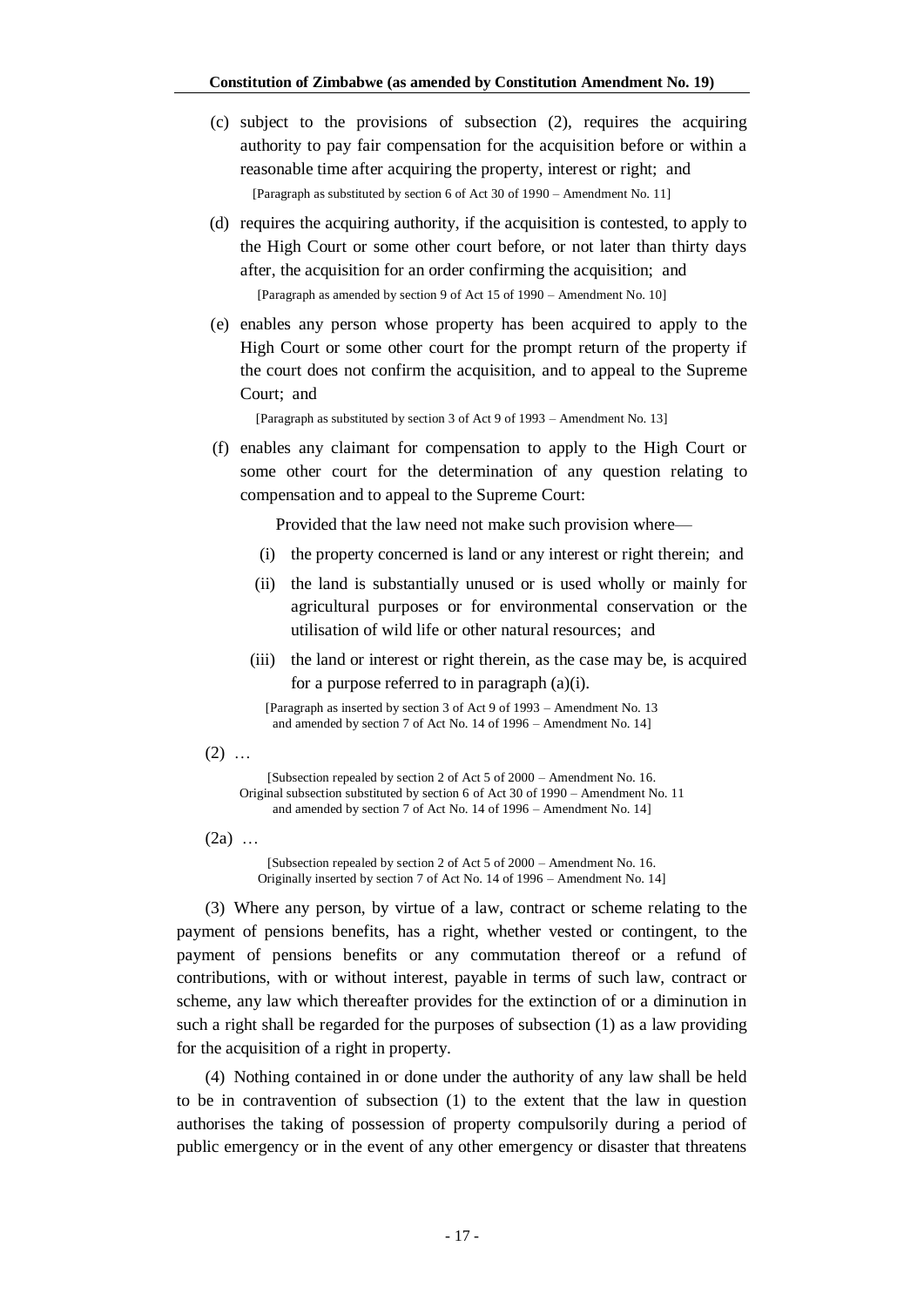the life or well-being of the community or where there is a situation that may lead to such emergency or disaster and makes provision that—

- (a) requires the acquiring authority promptly to give reasonable notice of the taking of possession to any person owning or possessing the property;
- (b) enables any such person to notify the acquiring authority in writing that he objects to the taking of possession;
- (c) requires the acquiring authority to apply within thirty days of such notification to the High Court or some other court for a determination of its entitlement to take possession;

[Paragraph as amended by section 13 of Act 25 of 1981 – Amendment No. 2]

(d) requires the High Court or other court to order the acquiring authority to return the property unless it is satisfied that the taking of possession is reasonably justifiable, in the circumstances of any situation arising or existing during that period or as a result of that other emergency or disaster or that may lead to such emergency or disaster, for the purpose of dealing with that situation;

[Paragraph as amended by section 13 of Act 25 of 1981 – Amendment No. 2]

- (e) requires—
	- (i) when possession is no longer reasonably justifiable as referred to in paragraph (d), wherever possible, the prompt return of the property in the condition in which it was at the time of the taking of possession; and
	- (ii) the payment within a reasonable time of fair compensation for the taking of possession and, where appropriate, for the failure to return the property in accordance with subparagraph (i) or for any damage to the property;

[Subparagraph as amended by section 6 of Act 30 of 1990 – Amendment No. 11]

and

(f) enables any claimant for compensation to apply to the High Court or some other court for the prompt return of the property and for the determination of any question relating to compensation, and to appeal to the Supreme Court.

[Paragraph as amended by section 13 of Act 25 of 1981 – Amendment No. 2]

(5) Nothing contained in or done under the authority of any law shall be held to be in contravention of subsection (1) to the extent that the law in question imposes or authorises the imposition of restrictions or limitations, to the extent permitted by paragraph 2 of Schedule 6, on the remittability of any commutation of a pension.

```
[Subsection as inserted by section 3 of Act 9 of 1993 – Amendment No. 13]
```
 $(6)$  ...

[Subsection repealed by section 6 of Act 30 of 1990 – Amendment No. 11]

(7) Nothing contained in or done under the authority of any law shall be held to be in contravention of subsection (1) to the extent that the law in question makes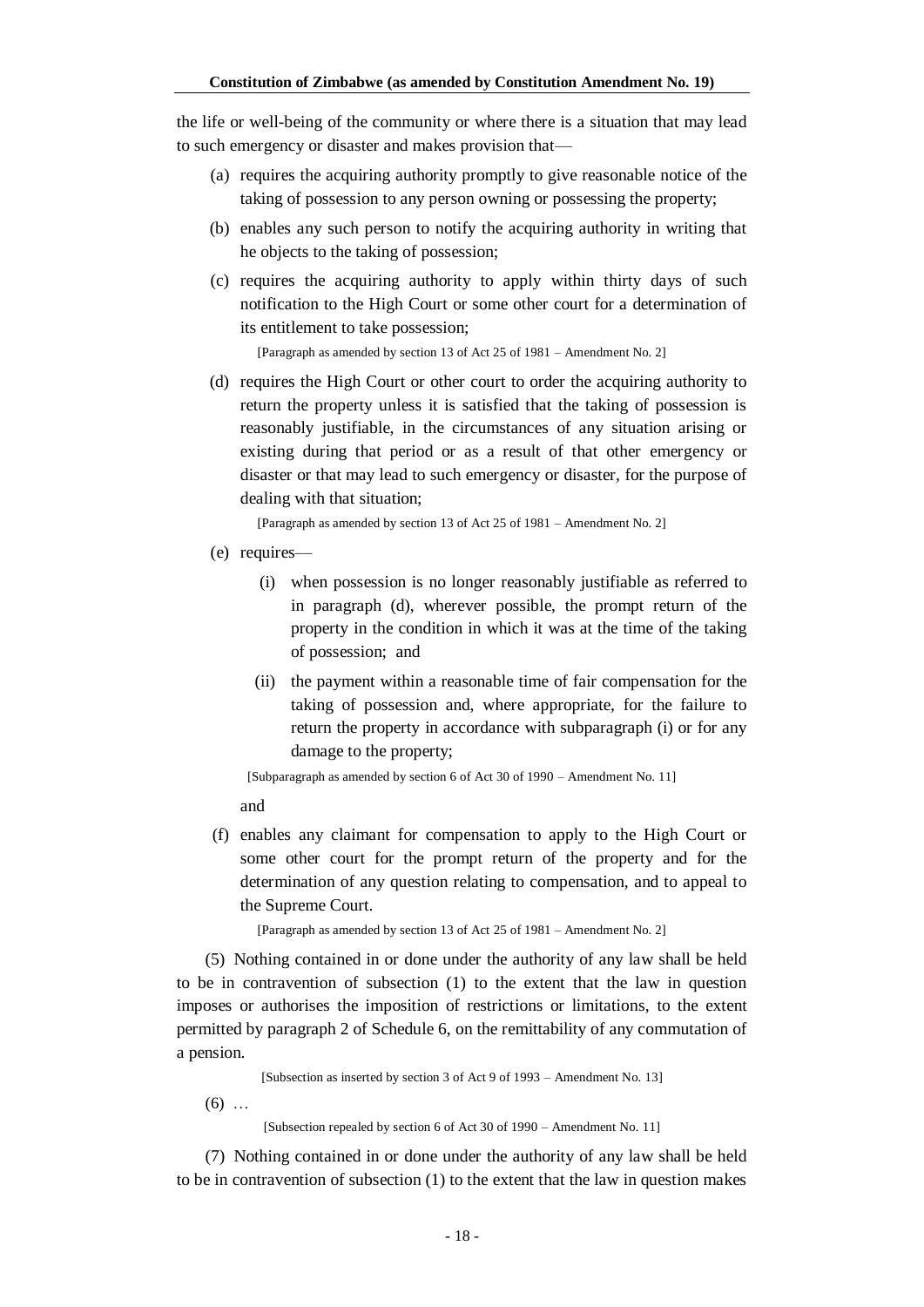provision for the acquisition of any property or any interest or right therein in any of the following cases—

- (a) in satisfaction of any tax or rate;
- (b) by way of penalty for breach of any law, including any law of a foreign country which, by or in terms of an Act of Parliament, is recognised or applied for any purpose in Zimbabwe, whether under civil process or after conviction of an offence, or forfeiture in consequence of a breach of the law or in pursuance of any order referred to in section  $13(2)(b)$ ;

[Paragraph as amended by section 6 of Act 30 of 1990 – Amendment No. 11]

- (c) upon the removal or attempted removal of the property in question out of or into Zimbabwe in contravention of any law;
- (d) as an incident of a contract, including a lease or mortgage, which has been agreed between the parties to the contract, or of a title deed to land fixed at the time of the grant or transfer thereof or at any other time with the consent of the owner of the land;
- (e) in execution of the judgment or order of a court in proceedings for the determination of civil rights or obligations;
- (f) by reason of the property in question being in a dangerous state or prejudicial to the health or safety of human, animal or vegetable life or having been constructed or grown on any land in contravention of any law relating to the occupation or use of that land;
- (g) in consequence of any law with respect to the limitation of actions, acquisitive prescription or derelict land;
- (h) as a condition in connection with the granting of permission for the utilisation of that or other property in any particular manner;
- (i) by way of the taking of a sample for the purposes of a law;
- (j) where the property consists of an animal, upon its being found trespassing or straying;
- (k) for so long only as may be necessary for the purpose of any examination, investigation, trial or inquiry;
- (l) in the case of land, for so long only as may be necessary for the purpose of the carrying out thereon of—
	- (i) work for the purpose of the conservation of natural resources of any description; or
	- (ii) agricultural development or improvement which the owner or occupier of the land has been required, and has without reasonable or lawful excuse refused or failed, to carry out;
- (m) in consequence of any law requiring copies of any book or other publication published in Zimbabwe to be lodged with the National Archives or a public library;
- (n) for the purposes of, or in connection with, the prospecting for or exploitation of minerals, mineral oils, natural gases, precious metals or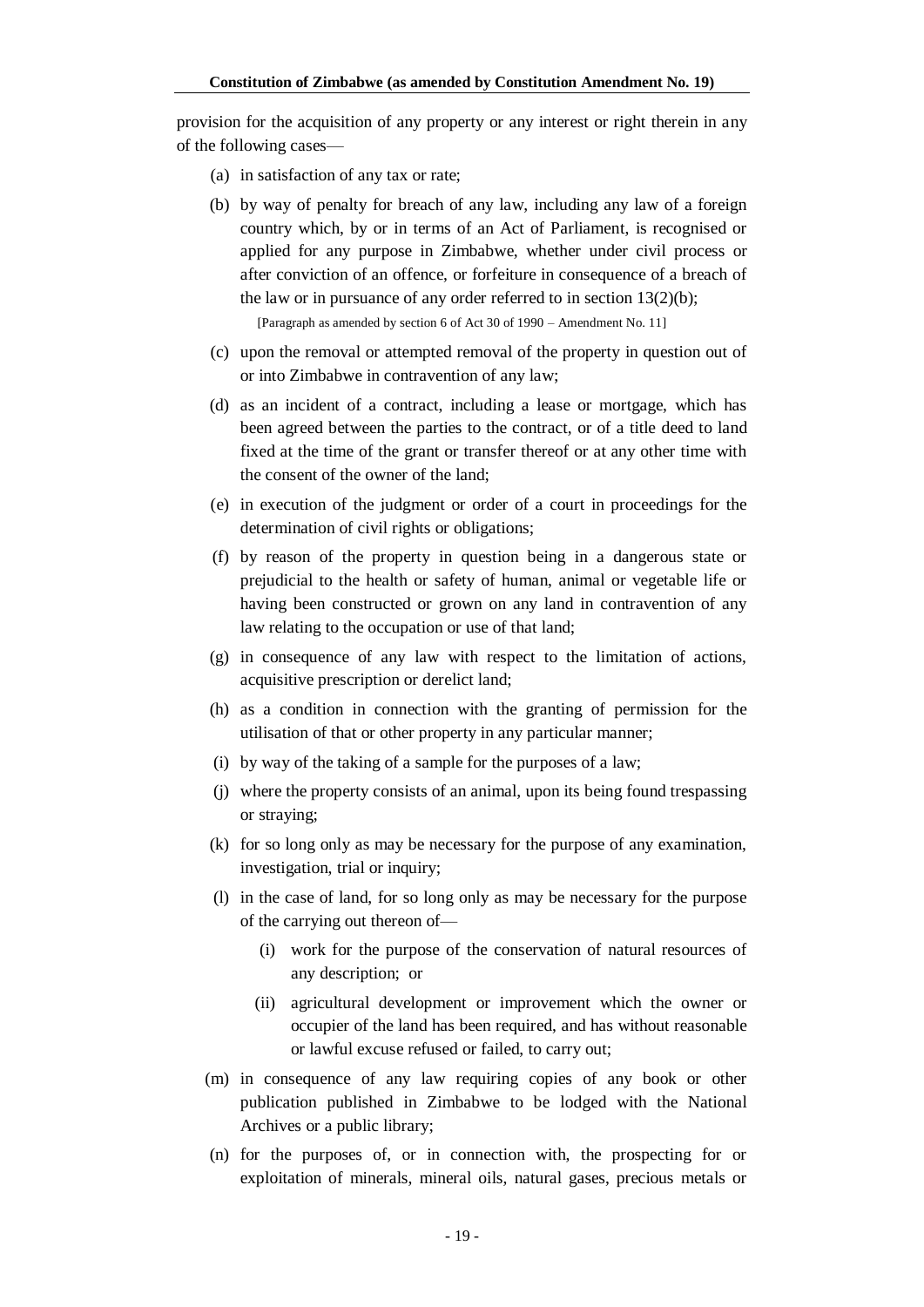precious stones which are vested in the President on terms which provide for the respective interests of the persons affected;

(o) for the purposes of, or in connection with, the exploitation of underground water or public water which is vested in the President on terms which provide for the respective interests of the persons affected;

except so far as that provision or, as the case may be, the thing done under the authority thereof is shown not to be reasonably justifiable in a democratic society.

(8) Nothing contained in or done under the authority of any law shall be held to be in contravention of subsection (1) to the extent that the law in question makes provision for the acquisition of any property or any interest or right therein in any of the following cases—

- (a) for the purpose of the administration, care or custody of any property of a deceased person or a person who is unable, by reason of any incapacity, to administer it himself, on behalf and for the benefit of the person entitled to the beneficial interest therein;
- (b) by way of the vesting or administration of any property belonging to or used by or on behalf of an enemy or any organisation which is, in the interests of defence, public safety or public order, proscribed or declared by a written law to be an unlawful organisation;
- (c) by way of the administration of moneys payable or owing to a person outside Zimbabwe or to the government of some other country where restrictions have been placed by law on the transfer of such moneys outside Zimbabwe;
- (d) as an incident of—
	- (i) a composition in insolvency accepted or agreed to by a majority in number of creditors who have proved claims and by a number of creditors whose proved claims represent in value more that fifty *per centum* of the total value of proved claims; or
	- (ii) a deed of assignment entered into by a debtor with his creditors;
- (e) by way of the acquisition of the shares, or a class of shares, in a body corporate on terms agreed to by the holders of not less than nine-tenths in value of those shares or that class thereof.

(9) Nothing in this section shall affect the making or operation of any law in so far as it provides for—

- (a) the orderly marketing of any agricultural produce or mineral or any article or thing prepared for market or manufactured therefor in the common interests of the various persons otherwise entitled to dispose of that property or for the reasonable restriction of the use of any property in the interests of safeguarding the interests of others or the protection of lessees or other persons having rights in or over such property; or
- (b) the taking of possession or acquisition in the public interest of any property or any interest or right therein where that property, interest or right is held by a body corporate established directly by law for a public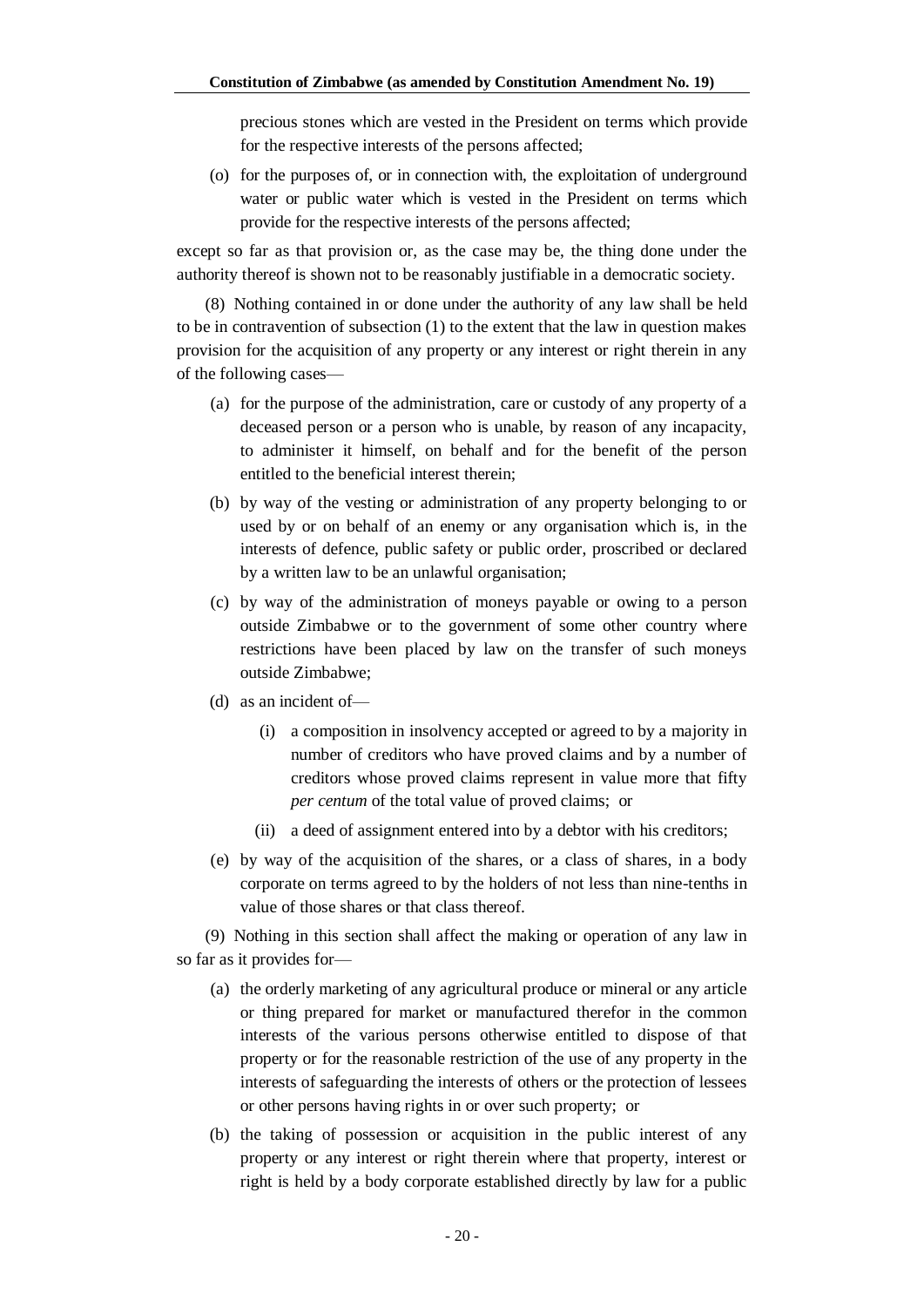purpose in which no moneys have been invested other than moneys provided from public funds.

(9a) Nothing in this section shall affect the making or operation of any Act of Parliament in so far as it provides for the extinction of any debt or other obligation gratuitously assumed by the State or any other person.

[Subsection as inserted by section 6 of Act 30 of 1990 – Amendment No. 11]

- (9b) Nothing in this section shall affect or derogate from—
- (a) any obligation assumed by the State; or
- (b) any right or interest conferred upon any person;

in relation to the protection of property and the payment and determination of compensation in respect of the acquisition of property, in terms of any convention, treaty or agreement acceded to, concluded or executed by or under the authority of the President with one or more foreign states or governments or international organisations.

[Subsection inserted by section 7 of Act No. 14 of 1996 – Amendment No. 14]

- (10) In this section—
- "acquiring authority" means the person or authority compulsorily taking possession of or acquiring the property or the interest of right therein;
- "agricultural purposes" includes forestry, fruit-growing and animal husbandry, including the keeping of poultry, bees or fish;
- "land" includes anything permanently attached to or growing on land; [Definition as inserted by section 6 of Act 30 of 1990 – Amendment No. 11]
- "pensions benefits" means any pension, annuity, gratuity or other like allowance—
	- (a) which is payable from the Consolidated Revenue Fund to any person;
	- (b) for any person in respect of his service with an employer or for any spouse, child or dependant of such person in respect of such service;
	- (c) for any person in respect of his ill-health or injury arising out of and in the course of his employment or for any spouse, child or dependant of such person upon the death of such person from such ill-health or injury; or
	- (d) for any person upon his retirement on account of age or ill-health or other termination of service;
- "piece of land" means a piece of land registered as a separate entity in the Deeds Registry.

## **16A Agricultural land acquired for resettlement**

(1) In regard to the compulsory acquisition of agricultural land for the resettlement of people in accordance with a programme of land reform, the following factors shall be regarded as of ultimate and overriding importance—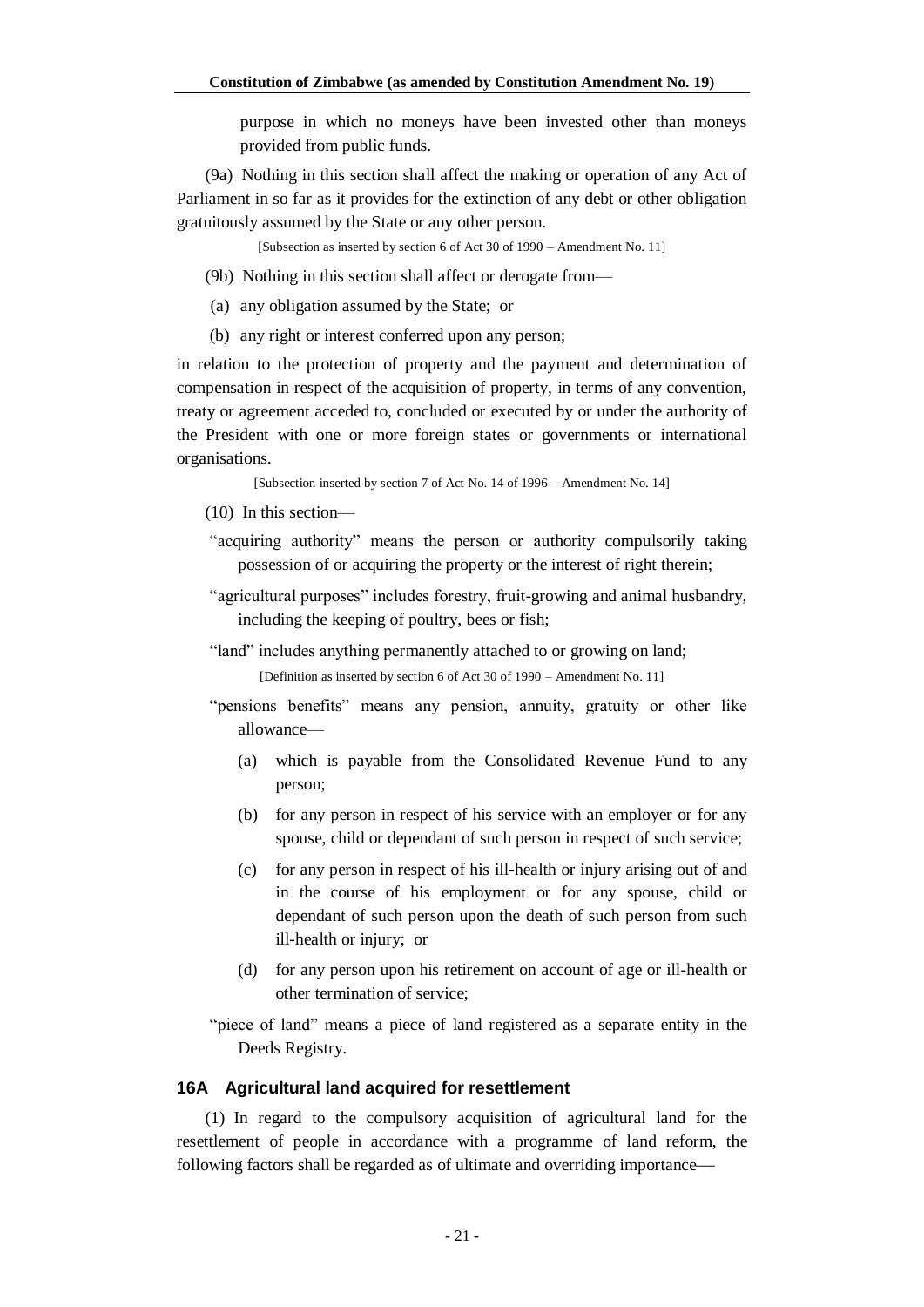- (a) under colonial domination the people of Zimbabwe were unjustifiably dispossessed of their land and other resources without compensation;
- (b) the people consequently took up arms in order to regain their land and political sovereignty, and this ultimately resulted in the Independence of Zimbabwe in 1980;
- (c) the people of Zimbabwe must be enabled to reassert their rights and regain ownership of their land;

and accordingly—

- (i) the former colonial power has an obligation to pay compensation for agricultural land compulsorily acquired for resettlement, through an adequate fund established for the purpose; and
- (ii) if the former colonial power fails to pay compensation through such a fund, the Government of Zimbabwe has no obligation to pay compensation for agricultural land compulsorily acquired for resettlement.

(2) In view of the overriding considerations set out in subsection (1), where agricultural land is acquired compulsorily for the resettlement of people in accordance with a programme of land reform, the following factors shall be taken into account in the assessment of any compensation that may be payable—

- (a) the history of the ownership, use and occupation of the land;
- (b) the price paid for the land when it was last acquired;
- (c) the cost or value of improvements on the land;
- (d) the current use to which the land and any improvements on it are being put;
- (e) any investment which the State or the acquiring authority may have made which improved or enhanced the value of the land and any improvements on it;
- (f) the resources available to the acquiring authority in implementing the programme of land reform;
- (g) any financial constraints that necessitate the payment of compensation in instalments over a period of time; and
- (h) any other relevant factor that may be specified in an Act of Parliament. [Section inserted by section 3 of Act 5 of 2000 – Amendment No. 16.]

## **16B Agricultural land acquired for resettlement and other purposes**

- $(1)$  In this section—
- "acquiring authority" means the Minister responsible for lands or any other Minister whom the President may appoint as an acquiring authority for the purposes of this section;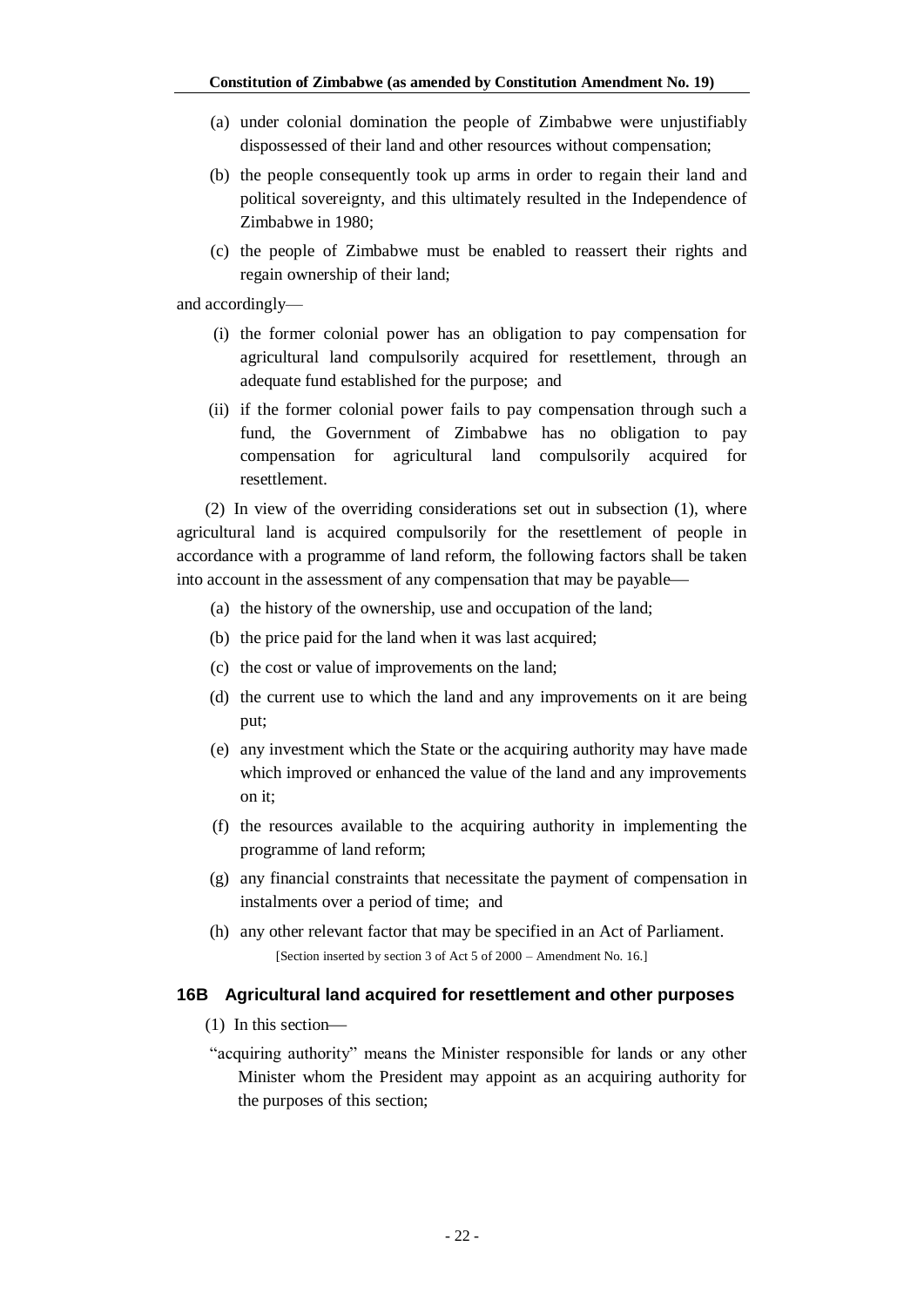- "appointed day" means the date of commencement of the Constitution of Zimbabwe Amendment (No. 17) Act, 2005<sup>1</sup>.
- (2) Notwithstanding anything contained in this Chapter—
- (a) all agricultural land—
	- (i) that was identified on or before the 8th July, 2005, in the *Gazette* or *Gazette Extraordinary* under section 5(1) of the Land Acquisition Act [*Chapter 20:10*], and which is itemised in Schedule 7, being agricultural land required for resettlement purposes; or
	- (ii) that is identified after the 8th July, 2005, but before the appointed day, in the *Gazette* or *Gazette Extraordinary* under section 5(1) of the Land Acquisition Act [*Chapter 20:10*], being agricultural land required for resettlement purposes; or
	- (iii) that is identified in terms of this section by the acquiring authority after the appointed day in the *Gazette* or *Gazette Extraordinary* for whatever purpose, including, but not limited to
		- A. settlement for agricultural or other purposes; or
		- B. the purposes of land reorganisation, forestry, environmental conservation or the utilisation of wild life or other natural resources; or
		- C. the relocation of persons dispossessed in consequence of the utilisation of land for a purpose referred to in subparagraph A or B;

is acquired by and vested in the State with full title therein with effect from the appointed day or, in the case of land referred to in subparagraph (iii), with effect from the date it is identified in the manner specified in that paragraph; and

(b) no compensation shall be payable for land referred to in paragraph (a) except for any improvements effected on such land before it was acquired.

(3) The provisions of any law referred to in section 16(1) regulating the compulsory acquisition of land that is in force on the appointed day, and the provisions of section 18(1) and (9), shall not apply in relation to land referred to in subsection (2)(a) except for the purpose of determining any question related to the payment of compensation referred to in subsection (2)(b), that is to say, a person having any right or interest in the land—

- (a) shall not apply to a court to challenge the acquisition of the land by the State, and no court shall entertain any such challenge;
- (b) may, in accordance with the provisions of any law referred to in section 16(1) regulating the compulsory acquisition of land that is in force on the

 $\overline{a}$ 

 $<sup>1</sup>$  i.e. the 14th September, 2005.</sup>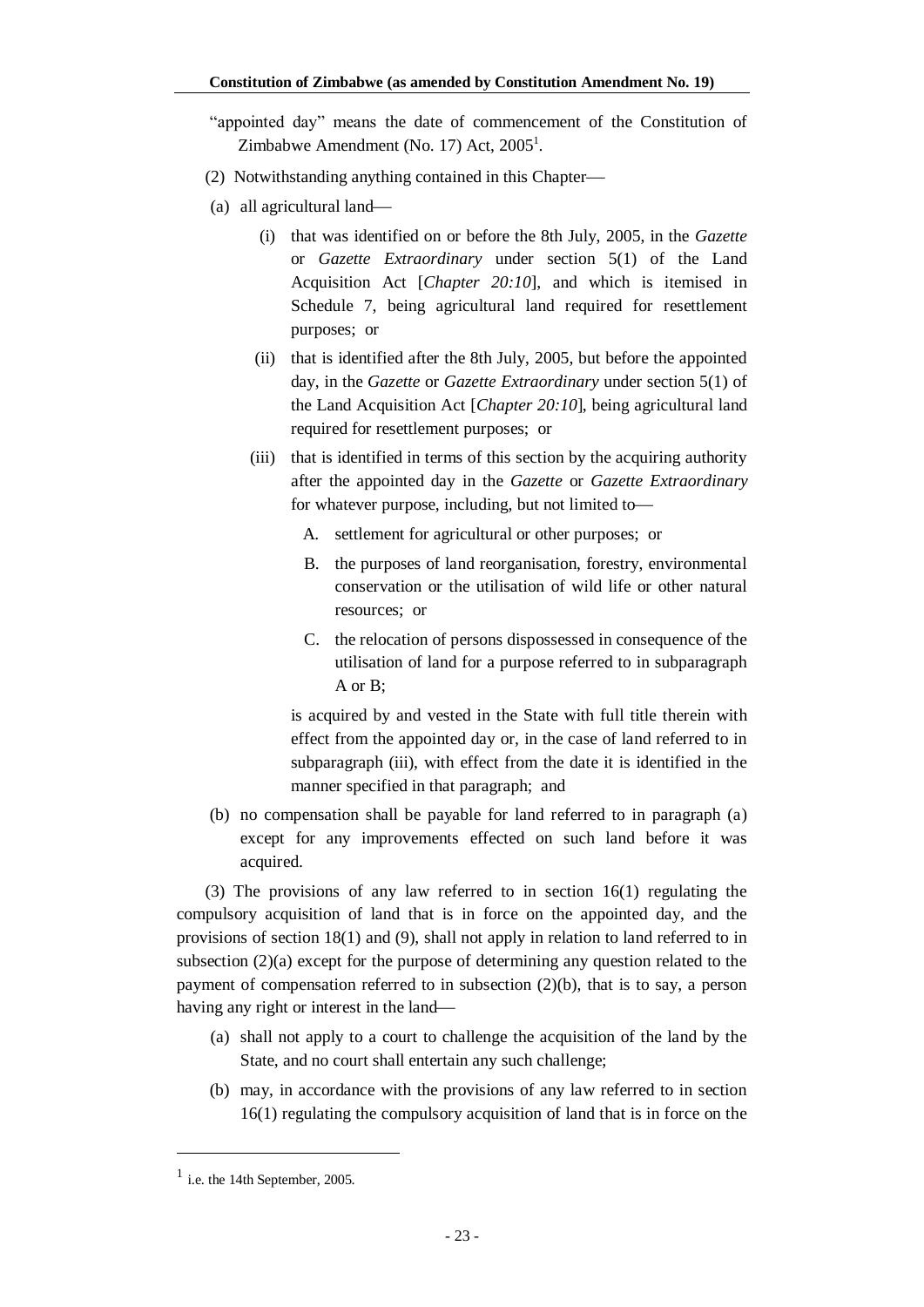appointed day, challenge the amount of compensation payable for any improvements effected on the land before it was acquired.

(4) As soon as practicable after the appointed day, or after the date when the land is identified in the manner specified in subsection  $(2)(a)(iii)$ , as the case may be, the person responsible under any law providing for the registration of title over land shall, without further notice, effect the necessary endorsements upon any title deed and entries in any register kept in terms of that law for the purpose of formally cancelling the title deed and registering in the State title over the land.

 $(5)$  Any inconsistency between anything contained in—

(a) a notice itemised in Schedule 7; or

(b) a notice relating to land referred to in subsection  $(2)(a)(ii)$  or (iii);

and the title deed to which it refers or is intended to refer, and any error whatsoever contained in such notice, shall not affect the operation of subsection (2)(a) or invalidate the vesting of title in the State in terms of that provision.

(6) An Act of Parliament may make it a criminal offence for any person, without lawful authority, to possess or occupy land referred to in this section or other State land.

(7) This section applies without prejudice to the obligation of the former colonial power to pay compensation for land referred to in this section that was acquired for resettlement purposes.

[Section inserted by section 2 of Act 5 of 2005 – Amendment No. 17.]

## **17 Protection from arbitrary search or entry**

(1) Except with his own consent or by way of parental discipline, no person shall be subjected to the search of his person or his property or the entry by others on his premises.

(2) Nothing contained in or done under the authority of any law shall be held to be in contravention of subsection (1) to the extent that the law in question makes provision—

- (a) in the interests of defence, public safety, public order, public morality, public health or town and country planning;
- (b) without derogation from the generality of the provisions of paragraph (a), for the enforcement of the law in circumstances where there are reasonable grounds for believing that the search or entry is necessary for the prevention, investigation or detection of a criminal offence, for the seizure of any property which is the subject-matter of a criminal offence or evidence relating to a criminal offence, for the lawful arrest of a person or for the enforcement of any tax or rate;
- (c) for the purposes of a law which provides for the taking of possession or acquisition of any property or interest or right therein and which is not in contravention of section 16;
- (d) for the purpose of protecting the rights and freedoms of other persons;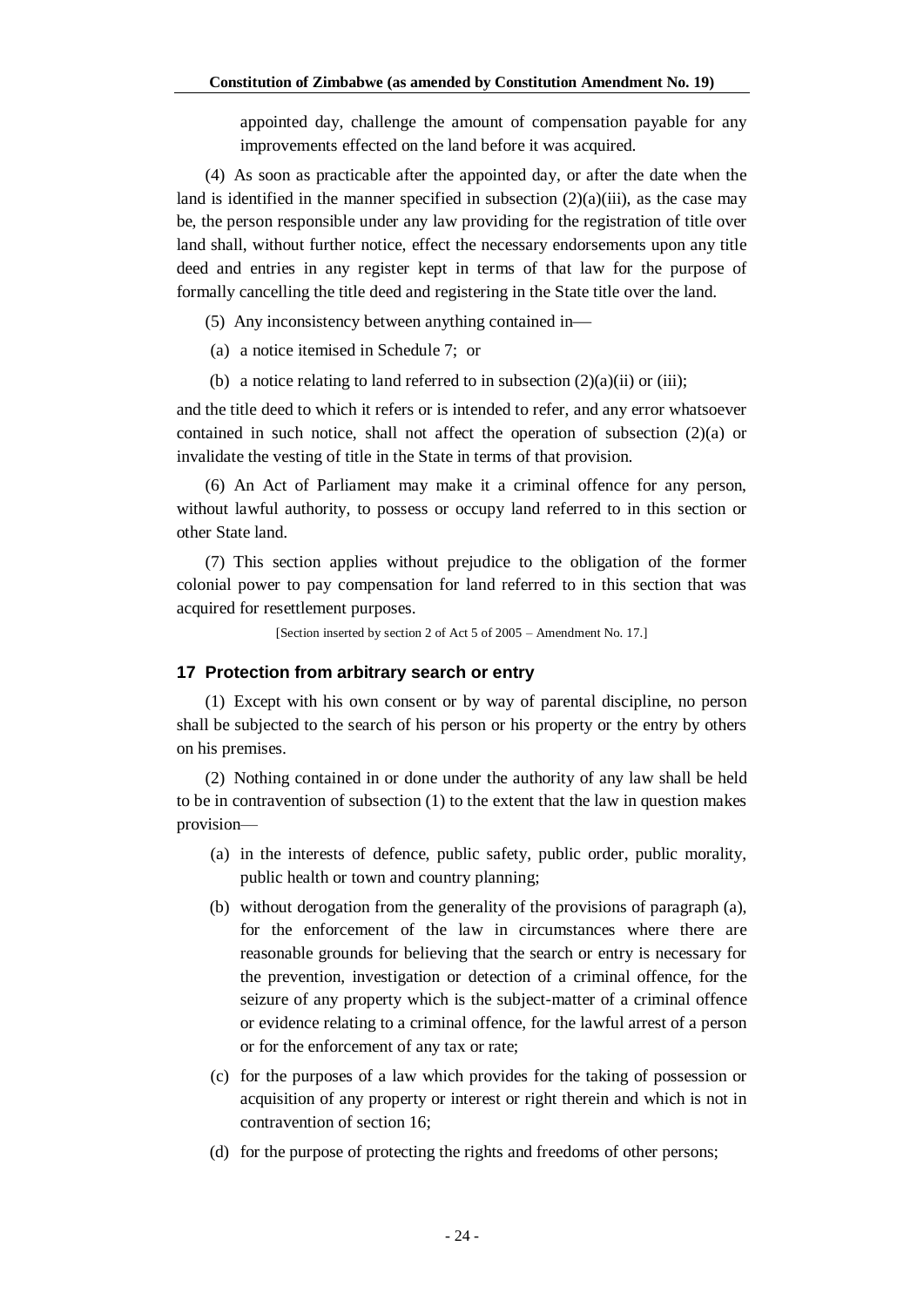- (e) that authorises any local authority or any body corporate established directly by or under an Act of Parliament for a public purpose to enter on the premises of any person in order to inspect those premises or anything thereon for the purpose of any tax or rate or in order to carry out work connected with any property of that authority or body which is lawfully on those premises; or
- (f) that authorises, for the purpose of enforcing the judgment or order of a court in any civil proceedings, the search of any person or property by order of a court or the entry upon any premises by such order;

except so far as that provision or, as the case may be, the thing done under the authority thereof is shown not to be reasonably justifiable in a democratic society.

(3) A law referred to in subsection (2) which makes provision for the search of the person of a woman shall require that such search shall, unless made by a medical practitioner, only be made by a woman and shall be conducted with strict regard to decency.

## **18 Provisions to secure protection of law**

(1) Subject to the provisions of this Constitution, every person is entitled to the protection of the law.

[Subsection as amended by section 3 of Act 4 of 1993 – Amendment No. 12]

(1a) Every public officer has a duty towards every person in Zimbabwe to exercise his or her functions as a public officer in accordance with the law and to observe and uphold the rule of law.

[Subsection inserted by section 4 of Act 1 of 2009 – Amendment No. 19]

(2) If any person is charged with a criminal offence, then, unless the charge is withdrawn, the case shall be afforded a fair hearing within a reasonable time by an independent and impartial court established by law.

(3) Every person who is charged with a criminal offence—

- (a) shall be presumed to be innocent until he is proved or has pleaded guilty;
- (b) shall be informed as soon as reasonably practicable, in a language that he understands and in detail, of the nature of the offence charged;
- (c) shall be given adequate time and facilities for the preparation of his defence;
- (d) shall be permitted to defend himself in person or, save in proceedings before a local court, at his own expense by a legal representative of his own choice;
- (e) shall be afforded facilities to examine in person or, save in proceedings before a local court, by his legal representative the witnesses called by the prosecution before the court and to obtain the attendance and carry out the examination of witnesses to testify on his behalf before the court on the same conditions as those applying to witnesses called by the prosecution; and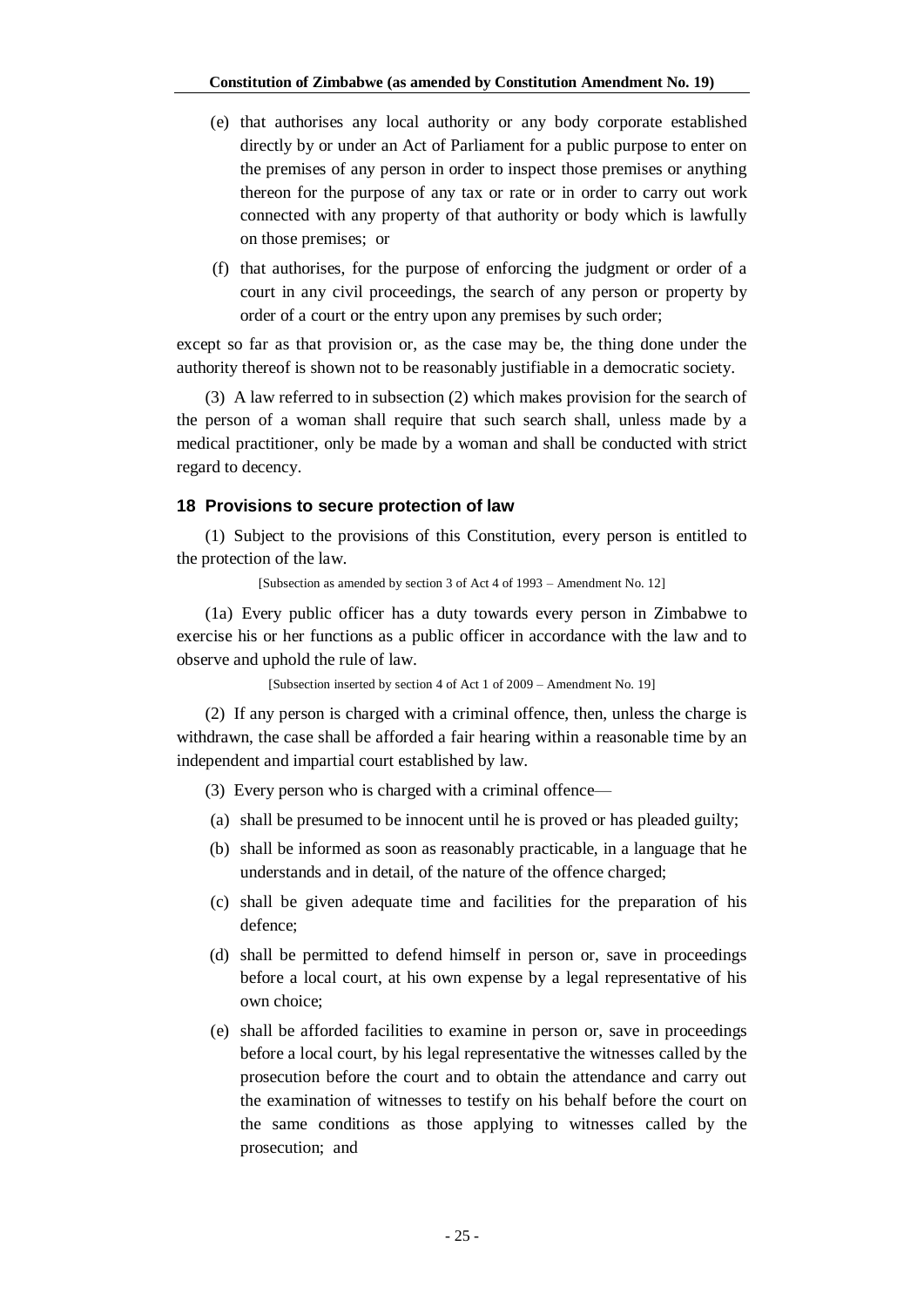(f) shall be permitted to have without payment the assistance of an interpreter if he cannot understand the language used at the trial of the charge;

and, except with his own consent, the trial shall not take place in his absence unless he so conducts himself as to render the continuance of the proceedings in his presence impracticable and the court has ordered him to be removed and the trial to proceed in his absence.

(4) When a person is tried for any criminal offence, the accused person or any person authorised by him in that behalf shall, if he so requires and subject to payment of such reasonable fee as may be prescribed by law, be given within a reasonable time after judgment a copy for the use of the accused person of any record of the proceedings made by or on behalf of the court.

(5) No person shall be held to be guilty of a criminal offence on account of any act or omission that did not, at the time it took place, constitute such an offence, and no penalty shall be imposed for any criminal offence that is severer in degree or description than the maximum penalty that might have been imposed for that offence at the time when it was committed.

(6) No person who shows that he has been tried by a competent court for a criminal offence upon a good indictment, summons or charge upon which a valid judgment could be entered and either convicted or acquitted shall again be tried for that offence or for any other criminal offence of which he could have been convicted at the trial for that offence, save—

(a) where a conviction and sentence of the High Court or of a court subordinate to the High Court are set aside on appeal or review on the ground that evidence was admitted which should not have been admitted or that evidence was rejected which should have been admitted or on the ground of any other irregularity or defect in the procedure; or

[Paragraph as amended by section 9 of Act 15 of 1990 – Amendment No. 10]

(b) otherwise upon the order of the Supreme Court or the High Court in the course of appeal or review proceedings relating to the conviction or acquittal.

[Paragraph as amended by section 3 of Act 4 of 1993 – Amendment No. 12]

(7) No person shall be tried for a criminal offence if he shows that he has been pardoned for that offence.

(8) No person who is tried for a criminal offence shall be compelled to give evidence at the trial.

(9) Subject to the provisions of this Constitution, every person is entitled to be afforded a fair hearing within a reasonable time by an independent and impartial court or other adjudicating authority established by law in the determination of the existence or extent of his civil rights or obligations.

[Subsection as amended by section 3 of Act 4 of 1993 – Amendment No. 12]

(10) Except in the case of a trial such as is referred to in subsection (14) or with the agreement of all the parties thereto, all proceedings of every court and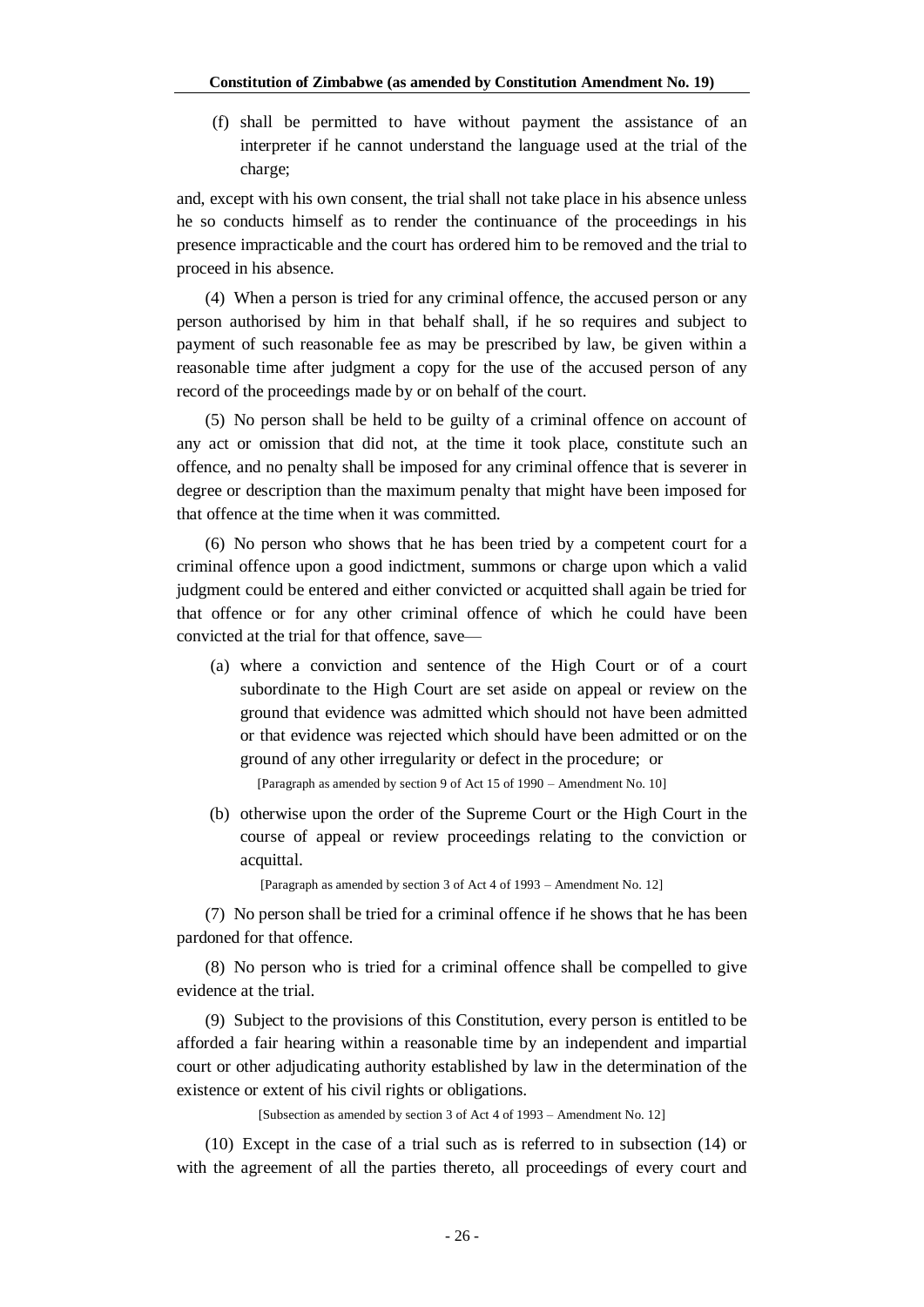proceedings for the determination of the existence or extent of any civil right or obligation before any other adjudicating authority, including the announcement of the decision of the court or other authority, shall be held in public.

- (11) Nothing in subsection (10) shall prevent—
- (a) the court or other adjudicating authority from excluding from the proceedings, except the announcement of its decision, persons other than the parties thereto and their legal representatives to such extent as the court or other authority—
	- (i) may by law be empowered so to do and may consider necessary or expedient in circumstances where publicity would prejudice the interests of justice, or in interlocutory proceedings, or in the interests of public morality, the welfare of persons under the age of twenty-one years or the protection of the private lives of persons concerned in the proceedings; or
	- (ii) may by law be empowered or required so to do in the interests of defence, public safety, public order or the economic interests of the State;
	- or
- (b) the court from excluding from proceedings preliminary to trial in respect of a criminal offence persons other than the accused person and his legal representative when so required by law, unless the accused person otherwise requests.

(12) Notwithstanding anything contained in subsection (4), (10) or (11), if in any proceedings before such court or other adjudicating authority as is referred to in subsection (2) or (9), including any proceedings by virtue of section 24, a certificate in writing is produced to the court or other authority signed by a Minister that it would not be in the public interest for any matter to be publicly disclosed, the court or other authority shall make arrangements for evidence relating to that matter to be heard *in camera* and shall take such other action as may be necessary or expedient to prevent the disclosure of that matter.

(13) Nothing contained in or done under the authority of any law shall be held to be in contravention of—

- (a) subsection (2), (3)(e) or (9) to the extent that the law in question makes reasonable provision relating to the grounds of privilege or public policy on which evidence shall not be disclosed or witnesses are not competent or cannot be compelled to give evidence in any proceedings;
- (b) subsection  $(3)(a)$  to the extent that the law in question imposes upon any person charged with a criminal offence the burden of proving particular facts;
- (c) subsection  $(3)(e)$  to the extent that the law in question imposes reasonable conditions which must be satisfied if witnesses called to testify on behalf of an accused person are to be paid their expenses out of public funds;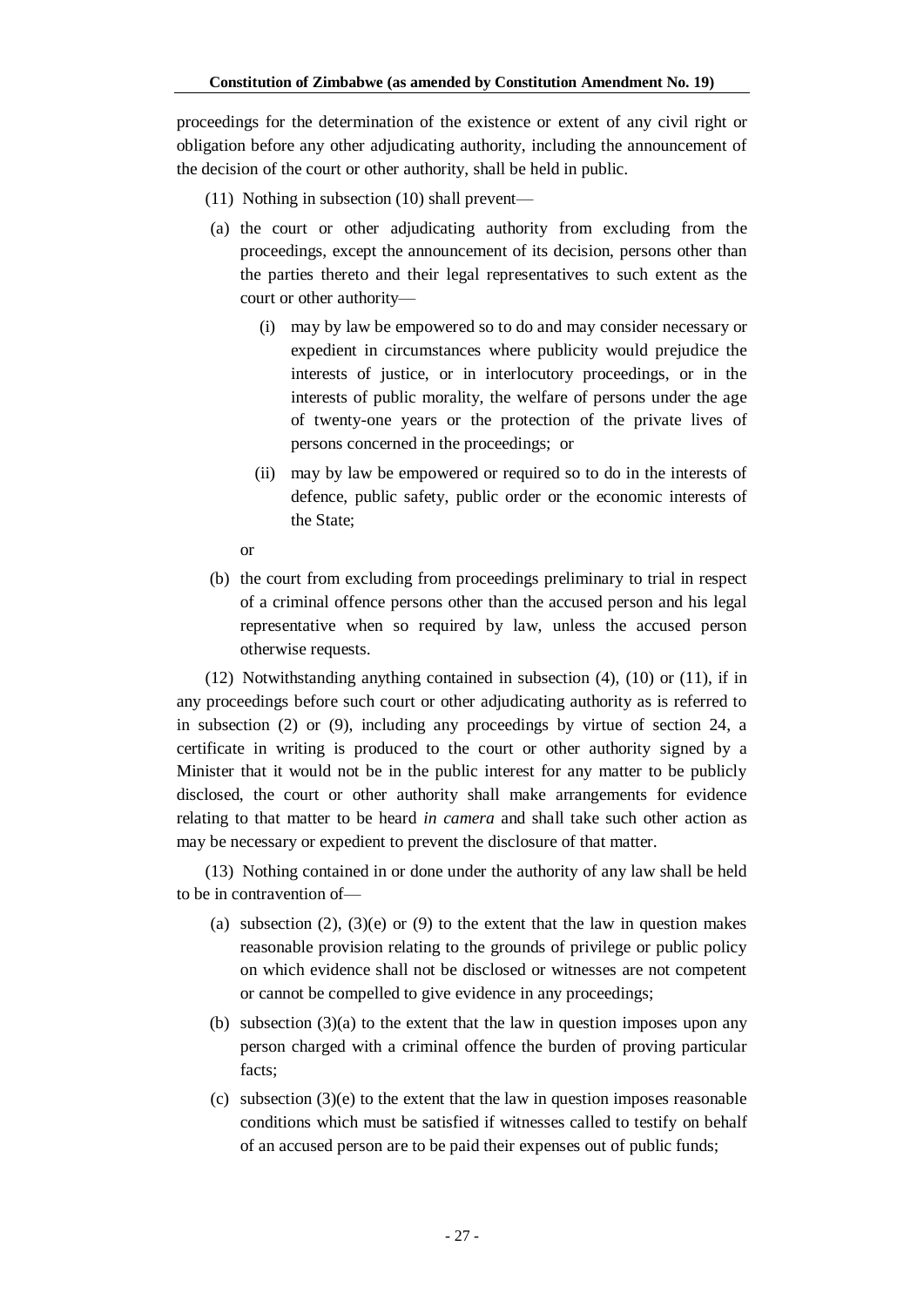- (d) subsection (6) to the extent that the law in question authorises a court to try a member of a disciplined force for a criminal offence notwithstanding any trial and conviction or acquittal of that member under the appropriate disciplinary law, so, however, that any court so trying such a member and convicting him shall in sentencing him to any punishment take into account any punishment awarded him under that disciplinary law; or
- (e) subsection (8) to the extent that the law in question authorises a court, where the person who is being tried refuses without just cause to answer any question put to him, to draw such inferences from that refusal as are proper and to treat that refusal, on the basis of such inferences, as evidence corroborating any other evidence given against that person.

(14) In the case of a person who is held in lawful detention, the provisions of subsection (2) shall not apply in relation to his trial for a criminal offence under the law regulating the discipline of persons held in such detention, save that the case of such person shall be afforded a fair hearing within a reasonable time, and the person or authority conducting the trial shall be regarded as a court for the purposes of this section.

(15) For the purposes of this section, a local court shall not be regarded as not being an independent and impartial court by reason of—

- (a) the fact that a member of the court has an interest in the proceedings because of his position in the tribal society; or
- (b) the traditional or customary tribal practices and procedures.

## **19 Protection of freedom of conscience**

(1) Except with his own consent or by way of parental discipline, no person shall be hindered in the enjoyment of his freedom of conscience, that is to say, freedom of thought and of religion, freedom to change his religion or belief, and freedom, whether alone or in community with others, and whether in public or in private, to manifest and propagate his religion or belief through worship, teaching, practice and observance.

(2) Except with his own consent or, if he is a minor, the consent of his parent or guardian, no person attending any place of education shall be required to receive religious instruction or to take part in or attend any religious ceremony or observance if that instruction, ceremony or observance relates to a religion other than his own.

(3) No religious community shall be prevented from making provision for the giving by persons lawfully in Zimbabwe of religious instruction to persons of that community in the course of any education provided by that community, whether or not that community is in receipt of any subsidy, grant or other form of financial assistance from the State.

(4) No person shall be compelled to take any oath that is contrary to his religion or belief or to take any oath in a manner that is contrary to his religion or belief.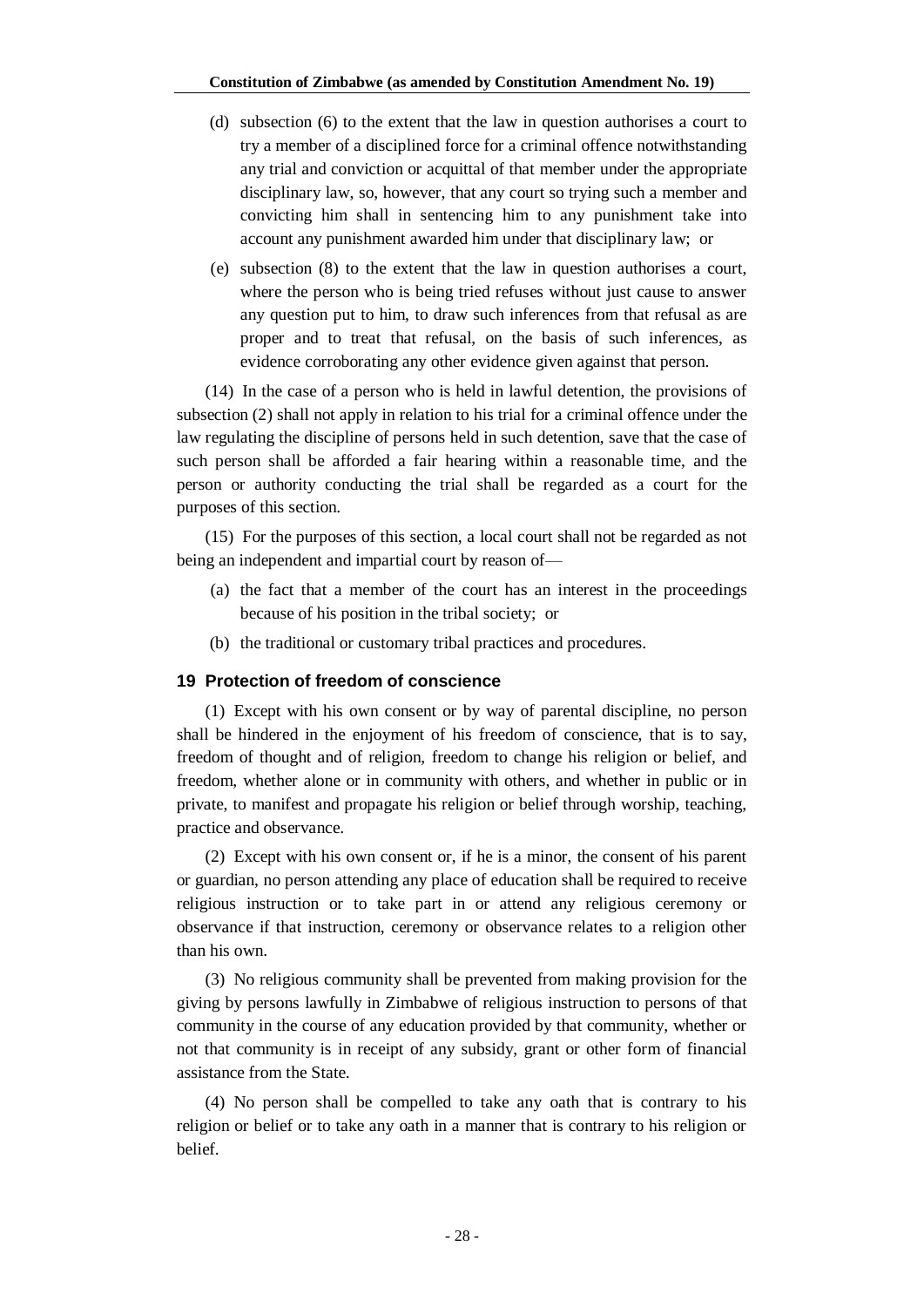(5) Nothing contained in or done under the authority of any law shall be held to be in contravention of subsection (1) or (3) to the extent that the law in question makes provision—

- (a) in the interests of defence, public safety, public order, public morality or public health;
- (b) for the purpose of protecting the rights and freedoms of other persons, including the right to observe and practise any religion or belief without the unsolicited intervention of persons professing any other religion or belief; or
- (c) with respect to standards or qualifications to be required in relation to places of education, including any instruction, not being religious instruction, given at such places;

except so far as that provision or, as the case may be, the thing done under the authority thereof is shown not to be reasonably justifiable in a democratic society.

(6) References in this section to a religion shall be construed as including references to a religious denomination and cognate expressions shall be construed accordingly.

#### **20 Protection of freedom of expression**

(1) Except with his own consent or by way of parental discipline, no person shall be hindered in the enjoyment of his freedom of expression, that is to say, freedom to hold opinions and to receive and impart ideas and information without interference, and freedom from interference with his correspondence.

(2) Nothing contained in or done under the authority of any law shall be held to be in contravention of subsection (1) to the extent that the law in question makes provision—

- (a) in the interests of defence, public safety, public order, the economic interests of the State, public morality or public health;
- (b) for the purpose of—
	- (i) protecting the reputations, rights and freedoms of other persons or the private lives of persons concerned in legal proceedings;
	- (ii) preventing the disclosure of information received in confidence;
	- (iii) maintaining the authority and independence of the courts or tribunals or the Senate or the House of Assembly;

[Subparagraph as amended by section 26 of Act 31 of 1989 – Amendment No. 9 – and by section 23 of Act 5 of  $2005$  – Amendment No. 17]

- (iv) regulating the technical administration, technical operation or general efficiency of telephony, telegraphy, posts, wireless broadcasting or television or creating or regulating any monopoly in these fields;
- (v) in the case of correspondence, preventing the unlawful dispatch therewith of other matter;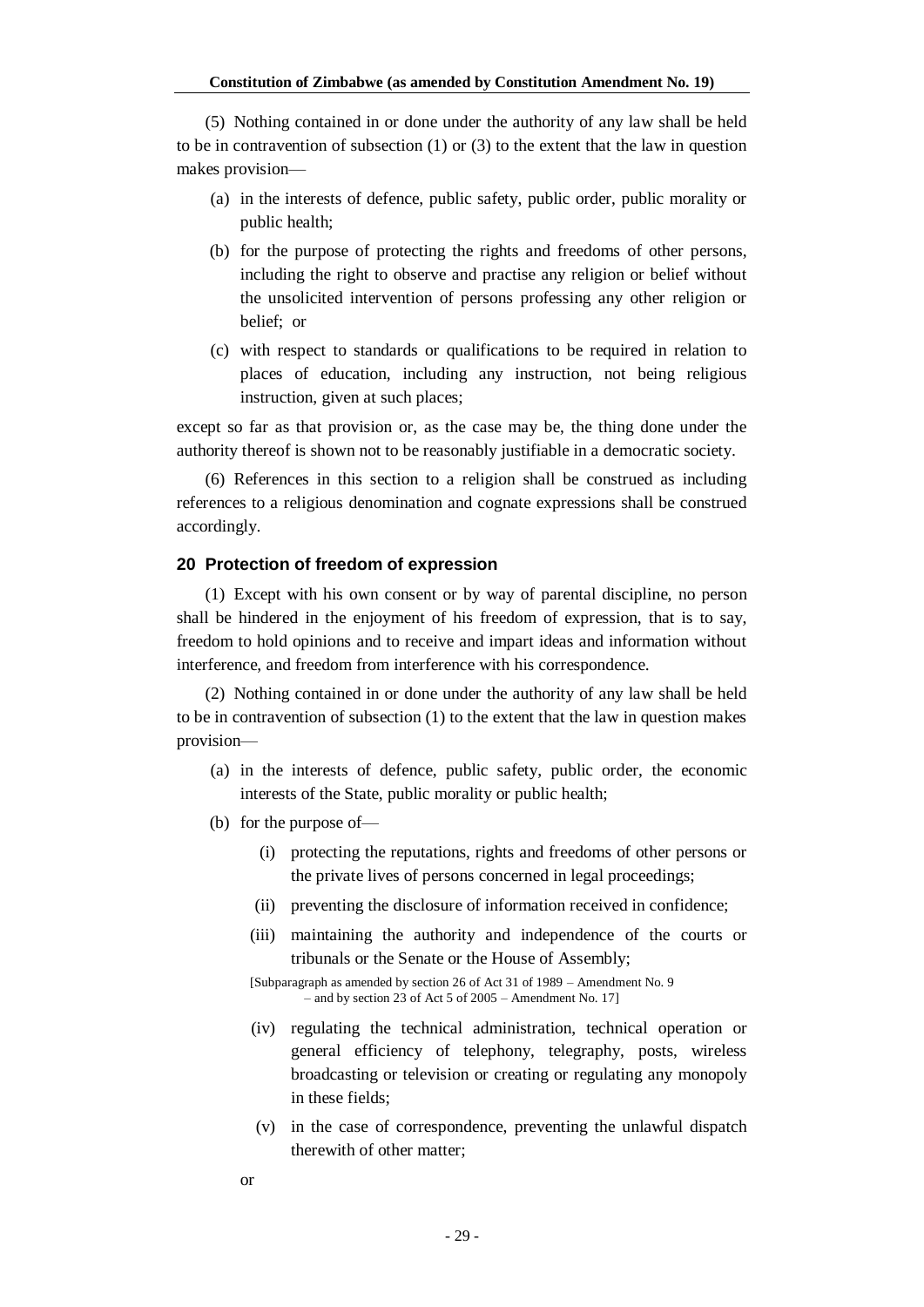(c) that imposes restrictions upon public officers;

except so far as that provision or, as the case may be, the thing done under the authority thereof is shown not to be reasonably justifiable in a democratic society.

(3) No religious denomination and no person or group of persons shall be prevented from establishing and maintaining schools, whether or not that denomination, person or group is in receipt of any subsidy, grant or other form of financial assistance from the State.

(4) Nothing contained in or done under the authority of any law shall be held to be in contravention of subsection (3) to the extent that the law in question makes provision—

- (a) in the interests of defence, public safety, public order, public morality, public health or town and country planning; or
- (b) for regulating such schools in the interests of persons receiving instruction therein;

except so far as that provision or, as the case may be, the thing done under the authority thereof is shown not to be reasonably justifiable in a democratic society.

(5) No person shall be prevented from sending to any school a child of whom that person is parent or guardian by reason only that the school is not a school established or maintained by the State.

(6) The provisions of subsection (1) shall not be held to confer on any person a right to exercise his freedom of expression in or on any road, street, lane, path, pavement, side-walk, thoroughfare or similar place which exists for the free passage of persons or vehicles.

## **21 Protection of freedom of assembly and association**

(1) Except with his own consent or by way of parental discipline, no person shall be hindered in his freedom of assembly and association, that is to say, his right to assemble freely and associate with other persons and in particular to form or belong to political parties or trade unions or other associations for the protection of his interests.

(2) The freedom referred to in subsection (1) shall include the right not to be compelled to belong to an association.

(3) Nothing contained in or done under the authority of any law shall be held to be in contravention of subsection (1) to the extent that the law in question makes provision—

- (a) in the interests of defence, public safety, public order, public morality or public health;
- (b) for the purpose of protecting the rights or freedom of other persons;
- (c) for the registration of companies, partnerships, societies or other associations of persons, other than political parties, trade unions or employers' organisations; or
- (d) that imposes restrictions upon public officers;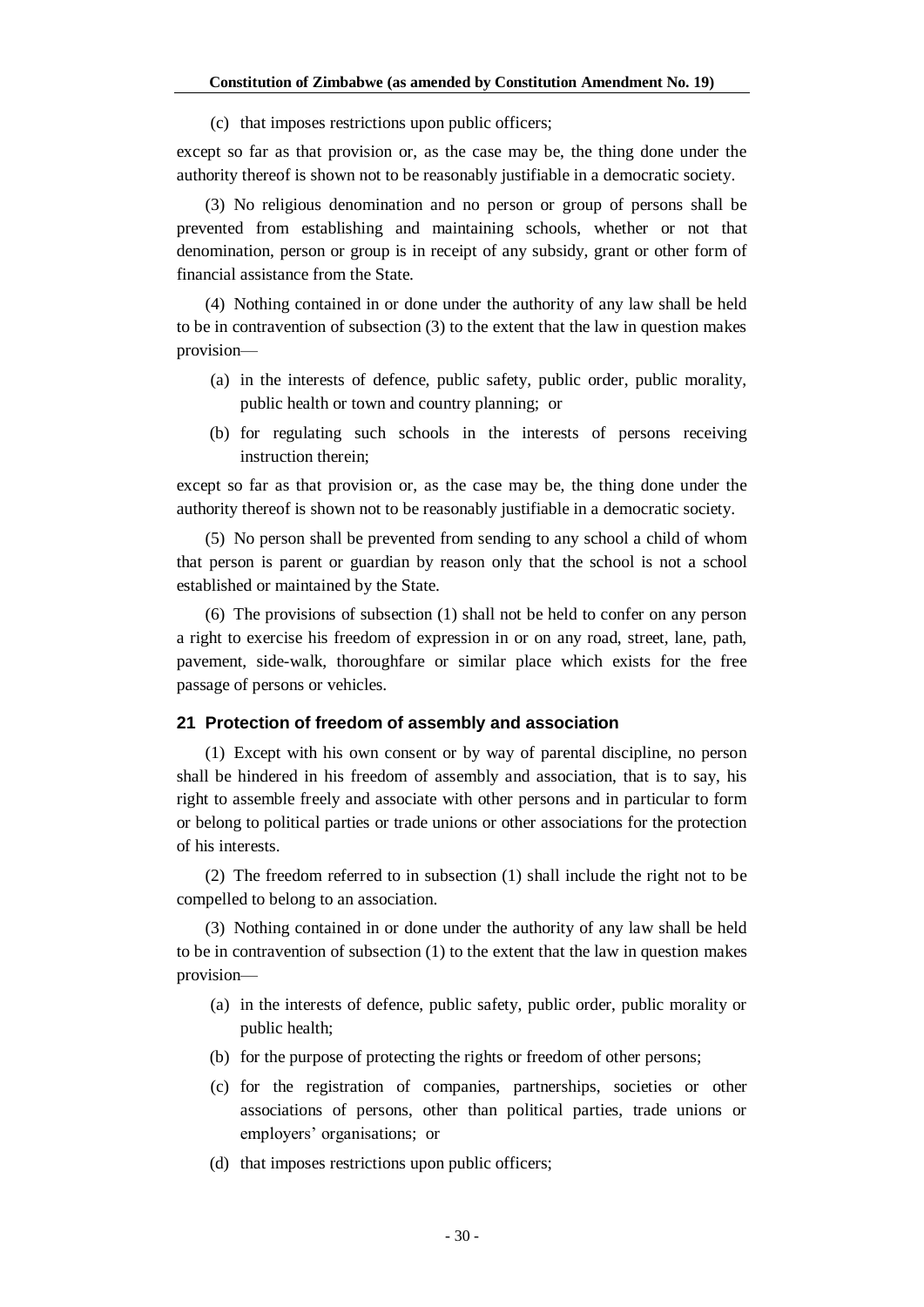except so far as that provision or, as the case may be, the thing done under the authority thereof is shown not to be reasonably justifiable in a democratic society.

(4) The provisions of subsection (1) shall not be held to confer on any person a right to exercise his freedom of assembly or association in or on any road, street, lane, path, pavement, side-walk, thoroughfare or similar place which exists for the free passage of persons or vehicles.

## **22 Protection of freedom of movement**

(1) No person shall be deprived of his freedom of movement, that is to say, the right to move freely throughout Zimbabwe, the right to reside in any part of Zimbabwe, the right to enter and to leave Zimbabwe and immunity from expulsion from Zimbabwe.

(2) Any restriction on a person's freedom of movement that is involved in his lawful detention shall not be held to be in contravention of subsection (1).

(3) Nothing contained in or done under the authority of any law shall be held to in contravention of subsection (1) to the extent that the law in question makes provision—

(a) for the imposition of restrictions on the freedom of movement of persons generally or any class of persons that are required in the national interest, or in the interests of defence, public safety, public order, public morality, public health, the public interest or the economic interests of the State;

[Paragraph as amended by section 3 of Act 5 of 2005 – Amendment No. 17]

- (b) for the imposition of restrictions on the acquisition or use of land or other property in Zimbabwe;
- (c) for the imposition of restrictions by order of a court on the movement or residence within Zimbabwe of any person or on any person's right to leave Zimbabwe—
	- (i) in consequence of his having been found guilty of a criminal offence under the law of Zimbabwe or for the purpose of ensuring that he appears before a court for trial for such a criminal offence or for proceedings preliminary to trial;
	- (ii) for proceedings relating to his extradition or lawful removal from Zimbabwe; or
	- (iii) for the purpose of ensuring that he appears before a court as a witness for the purposes of any criminal proceedings;
- $(d)$  for
	- (i) the imposition of restrictions on the movement or residence within Zimbabwe of any person who is neither a citizen of Zimbabwe nor regarded by virtue of a written law as permanently resident in Zimbabwe; or
	- (ii) excluding or expelling from Zimbabwe any person who is not a citizen of Zimbabwe;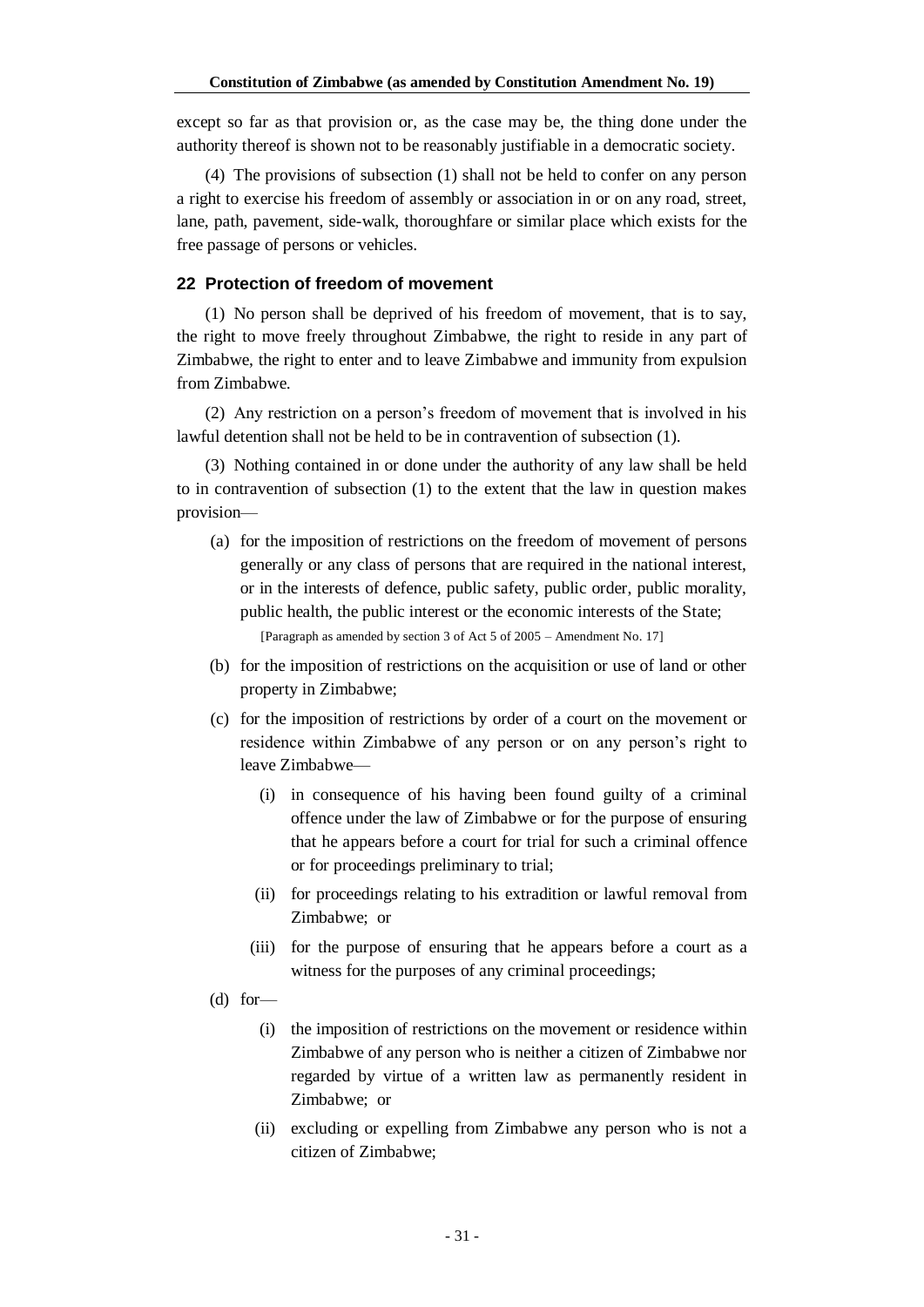whether or not he is married or related to another person who is a citizen of or permanently resident in Zimbabwe;

[Paragraph as substituted by section 8(1) of Act No. 14 of 1996 – Amendment No. 14. Section 8(2) of Act No. 14 of 1996 provides that nothing in section 8(1) "shall affect any right to reside or remain in Zimbabwe that accrued to any person before the date of commencement of the Act."]

- (e) for the imposition of restrictions by order of a court on the right of any person to leave Zimbabwe that are required for the purpose of ensuring that he appears before a court or other adjudicating authority as a party or a witness or to secure the jurisdiction of the court or other adjudicating authority for the purposes of any civil proceedings; or
- (f) for the imposition of restrictions on the residence within Communal Land of persons who are not tribespeople to the extent that such restrictions are reasonably required for the protection of the interests of tribespeople or their well-being;

[Paragraph as amended by section 23 of Act 23 of 1987]

except, in the case of any provision referred to in paragraphs (a) to (e), so far as that provision or, as the case may be, the thing done under the authority thereof is shown not to be reasonably justifiable in a democratic society.

(4) The provisions of subsection  $(3)(a)$  shall not be construed as authorising a law to make provision for excluding or expelling from Zimbabwe any person who is a citizen of Zimbabwe.

```
[Subsection as amended by section 3 of Act 5 of 2005 – Amendment No. 17]
```
## **23 Protection from discrimination on the grounds of race, etc.**

(1) Subject to the provisions of this section—

- (a) no law shall make any provision that is discriminatory either of itself or in its effect; and
- (b) no person shall be treated in a discriminatory manner by any person acting by virtue of any written law or in the performance of the functions of any public office or any public authority.

(2) For the purposes of subsection (1), a law shall be regarded as making a provision that is discriminatory and a person shall be regarded as having been treated in a discriminatory manner if, as a result of that law or treatment, persons of a particular description by race, tribe, place of origin, political opinions, colour, creed , sex, gender, marital status or physical disability are prejudiced—

- (a) by being subjected to a condition, restriction or disability to which other persons of another such description are not made subject; or
- (b) by the according to persons of another such description of a privilege or advantage which is not accorded to persons of the first-mentioned description;

and the imposition of that condition, restriction or disability or the according of that privilege or advantage is wholly or mainly attributable to the description by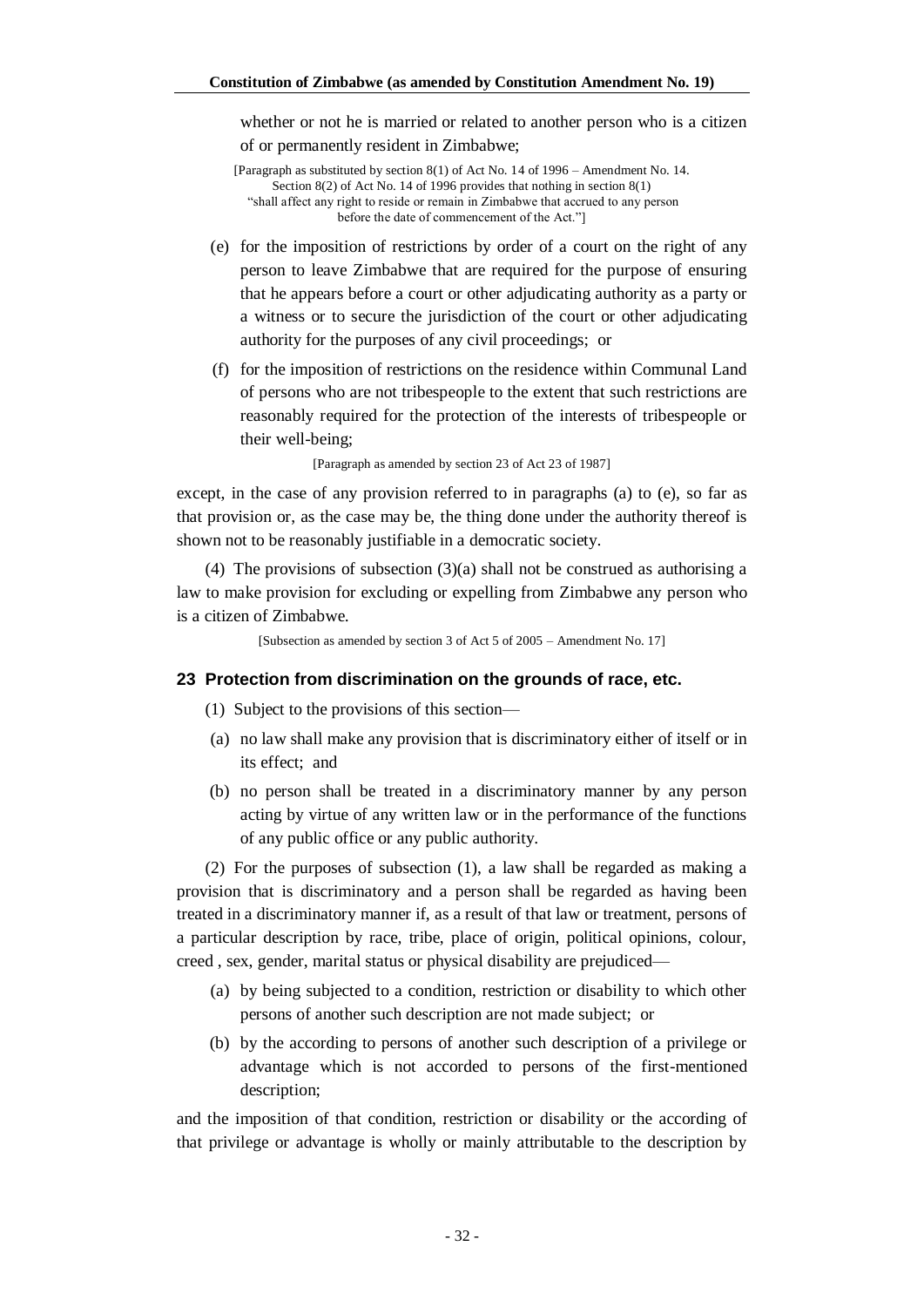race, tribe, place of origin, political opinions, colour, creed , sex, gender, marital status or physical disability of the persons concerned.

> [Subsection as amended by s. 9 of Act No. 14 of 1996 –Amendment No.  $14$  – and by s 4 of Act 5 of 2005 – Amendment No. 17]

(3) Nothing contained in any law shall be held to be in contravention of subsection  $(1)(a)$  to the extent that the law in question relates to any of the following matters—

(a) matters of personal law;

[Paragraph as substituted by section 4 of Act 5 of 2005 – Amendment No. 17]

- (b) the application of African customary law in any case involving Africans or an African and one or more persons who are not Africans where such persons have consented to the application of African customary law in that case;
- (c) restrictions on entry into or employment in Zimbabwe or on the enjoyment of services provided out of public funds in the case of persons who are neither citizens of Zimbabwe nor regarded by virtue of a written law as permanently resident in Zimbabwe;
- (d) qualifications, not being qualifications specifically relating to race, tribe, place of origin, political opinions, colour, creed, sex, gender, marital status or physical disability, for service as a public officer or as a member of a disciplined force or for service with any public authority or any body corporate established directly by or under an Act of Parliament for a public purpose;

[Paragraph as amended by section 9 of Act No. 14 of 1996 – Amendment No. 14 – and by section 4 of Act No. 5 of 2005 – Amendment No. 17]

- (e) the appropriation of public revenues or other public funds; or
- (f) the according to tribespeople to the exclusion of other persons of rights or privileges relating to Communal Land; or

[Paragraph as amended by section 20 of Act 23 of 1987]

(g) the implementation of affirmative action programmes for the protection or advancement of persons or classes of persons who have been previously disadvantaged by unfair discrimination.

[Paragraph inserted by section 4 of Act 5 of 2005 – Amendment No. 17]

(3a) Notwithstanding subsection (3)(b), in implementing any programme of land reform the Government shall treat men and women on an equal basis with respect to the allocation or distribution of land or any right or interest therein under that programme.

[Subsection inserted by section 4 of Act 5 of 2005 – Amendment No. 17]

- (4) The provisions of subsection  $(1)(b)$  shall not apply to—
- (a) anything that is expressly or by necessary implication authorised to be done by any provision of a law that is referred to in subsection (3); or [Paragraph as amended by section 9 of Act No. 14 of 1996 – Amendment No. 14]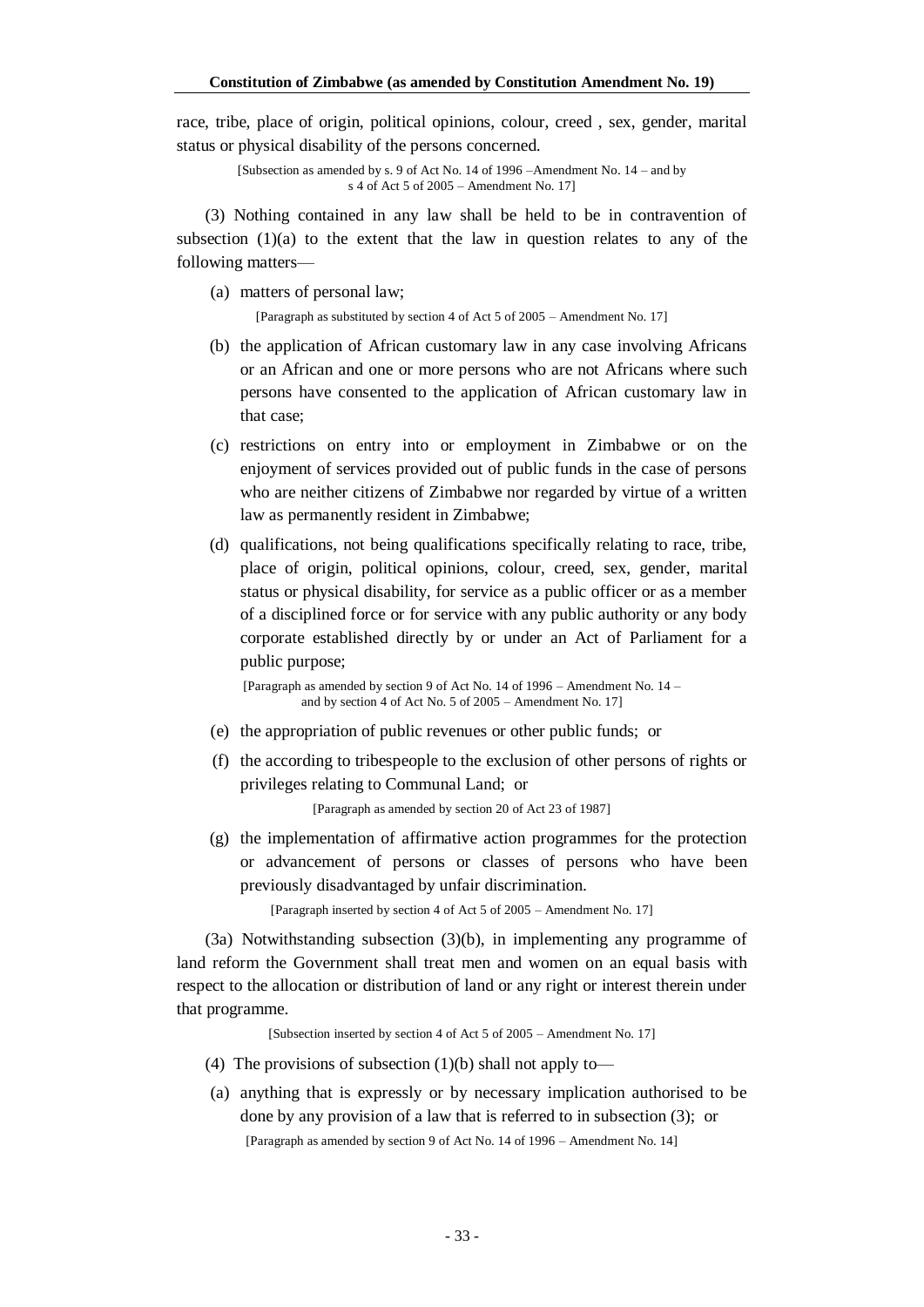(b) the exercise of any discretion relating to the institution, conduct or discontinuance of civil or criminal proceedings in any court vested in any person by or under this Constitution or any other law.

(5) Nothing contained in or done under the authority of any law that discriminates between persons on the ground of their sex or gender shall be held to be in contravention of subsection  $(1)(a)$  or  $(b)$  to the extent that the law in question—

- (a) gives effect to section 7(2) or any other provision of this Constitution; or
- (b) takes due account of physiological differences between persons of different sex or gender; or
- (c) makes provision in the interests of defence, public safety or public morality;

except in so far as that law or, as the case may be, the thing done under the authority thereof is shown not to be reasonably justifiable in a democratic society.

> [Subsection inserted by section 9 of Act No. 14 of 1996 – Amendment No. 14 – and amended by section 4 of Act No. 5 of 2005 – Amendment No. 17]

#### **23A Political rights**

(1) Subject to the provisions of this Constitution, every Zimbabwean citizen shall have the right to-

- (a) free, fair and regular elections for any legislative body, including a local authority, established under this Constitution or any Act of Parliament;
- (b) free, fair and regular elections to the office of President and to any other elective office;
- (c) free and fair referendums whenever they are called in terms of this Constitution or an Act of Parliament.

(2) Subject to this Constitution, every adult Zimbabwean citizen shall have the right—

- (a) to vote in referendums and elections for any legislative body established under this Constitution, and to do so in secret; and
- (b) to stand for public office and, if elected, to hold office. [Section inserted by section 5 of Act No. 1 of 2009 – Amendment No. 19]

#### **24 Enforcement of protective provisions**

(1) If any person alleges that the Declaration of Rights has been, is being or is likely to be contravened in relation to him (or, in the case of a person who is detained, if any other person alleges such a contravention in relation to the detained person), then, without prejudice to any other action with respect to the same matter which is lawfully available, that person (or that other person) may, subject to the provisions of subsection (3), apply to the Supreme Court for redress.

[Subsection as amended by section 9 of Act 15 of 1990 – Amendment No. 10]

(2) If in any proceedings in the High Court or in any court subordinate to the High Court any question arises as to the contravention of the Declaration of Rights,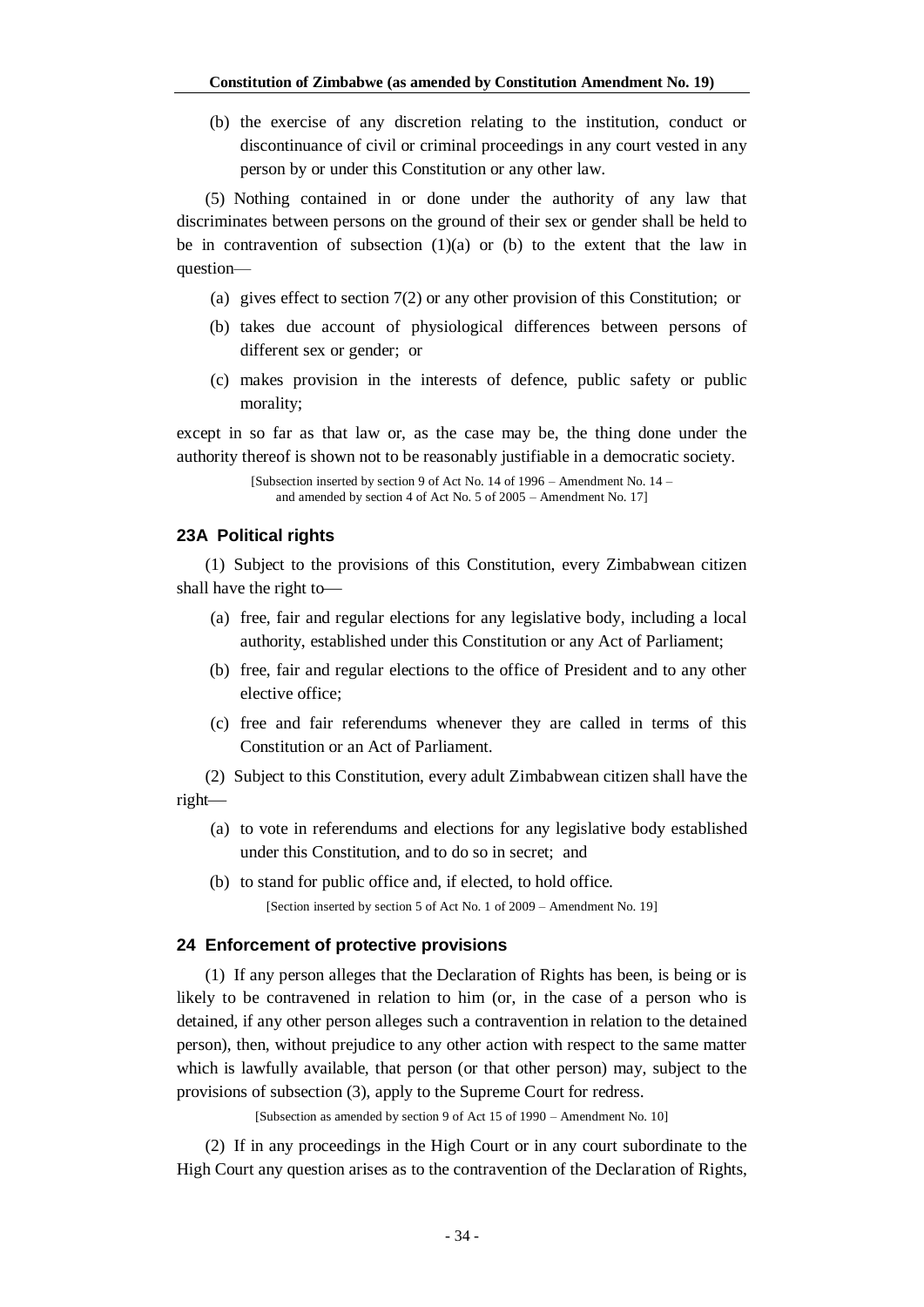the person presiding in that court may, and if so requested by any party to the proceedings shall, refer the question to the Supreme Court unless, in his opinion, the raising of the question is merely frivolous or vexatious.

[Subsection as amended by section 9 of Act 15 of 1990 – Amendment No. 10]

(3) Where in any proceedings such as are mentioned in subsection (2) any such question as is therein mentioned is not referred to the Supreme Court, then, without prejudice to the right to raise that question on any appeal from the determination of the court in those proceedings, no application for the determination of that question shall lie to the Supreme Court under subsection (1).

[Subsection as amended by section 13 of Act 25 of 1981 – Amendment No. 2]

- (4) The Supreme Court shall have original jurisdiction—
- (a) to hear and determine any application made by any person pursuant to subsection (1) or to determine without a hearing any such application which, in its opinion, is merely frivolous or vexatious; and
- (b) to determine any question arising in the case of any person which is referred to it pursuant to subsection (2);

and may make such orders, issue such writs and give such directions as it may consider appropriate for the purpose of enforcing or securing the enforcement of the Declaration of Rights:

Provided that the Supreme Court may decline to exercise its powers under this subsection if it is satisfied that adequate means of redress for the contravention alleged are or have been available to the person concerned under other provisions of this Constitution or under any other law.

> [Subsection as amended by section 20 of Act 23 of 1987 and by section 9 of Act 15 of 1990 – Amendment No. 10]

(5) If in any proceedings it is alleged that anything contained in or done under the authority of any law is in contravention of section 16, 17, 19, 20, 21 or 22 and the court decides, as a result of hearing the parties, that the complainant has shown that the court should not accept that the provision of the law concerned is reasonably justifiable in a democratic society on such of the grounds mentioned in section 16(7), 17(2), 19(5), 20(2) and (4), 21(3) or 22(3)(a) to (e), as the case may be, as are relied upon by the other party without proof to its satisfaction, it shall issue a rule *nisi* calling upon the responsible Minister to show cause why that provision should not be declared to be in contravention of the section concerned.

(6) If in any proceedings it falls to be determined whether any law is in contravention of the Declaration of Rights, the Attorney-General shall be entitled to be heard by the court on that question and if in any such proceedings any law is determined by the court to be in contravention of the Declaration of Rights, then, whether or not he has exercised his right to be heard in those proceedings, the Attorney-General shall have the like right with respect to an appeal from that determination as if he had been a party to the proceedings.

(7) Where any law is held by a competent court to be in contravention of the Declaration of Rights, any person detained in custody under that law shall be entitled as of right to make an application to the Supreme Court for the purpose of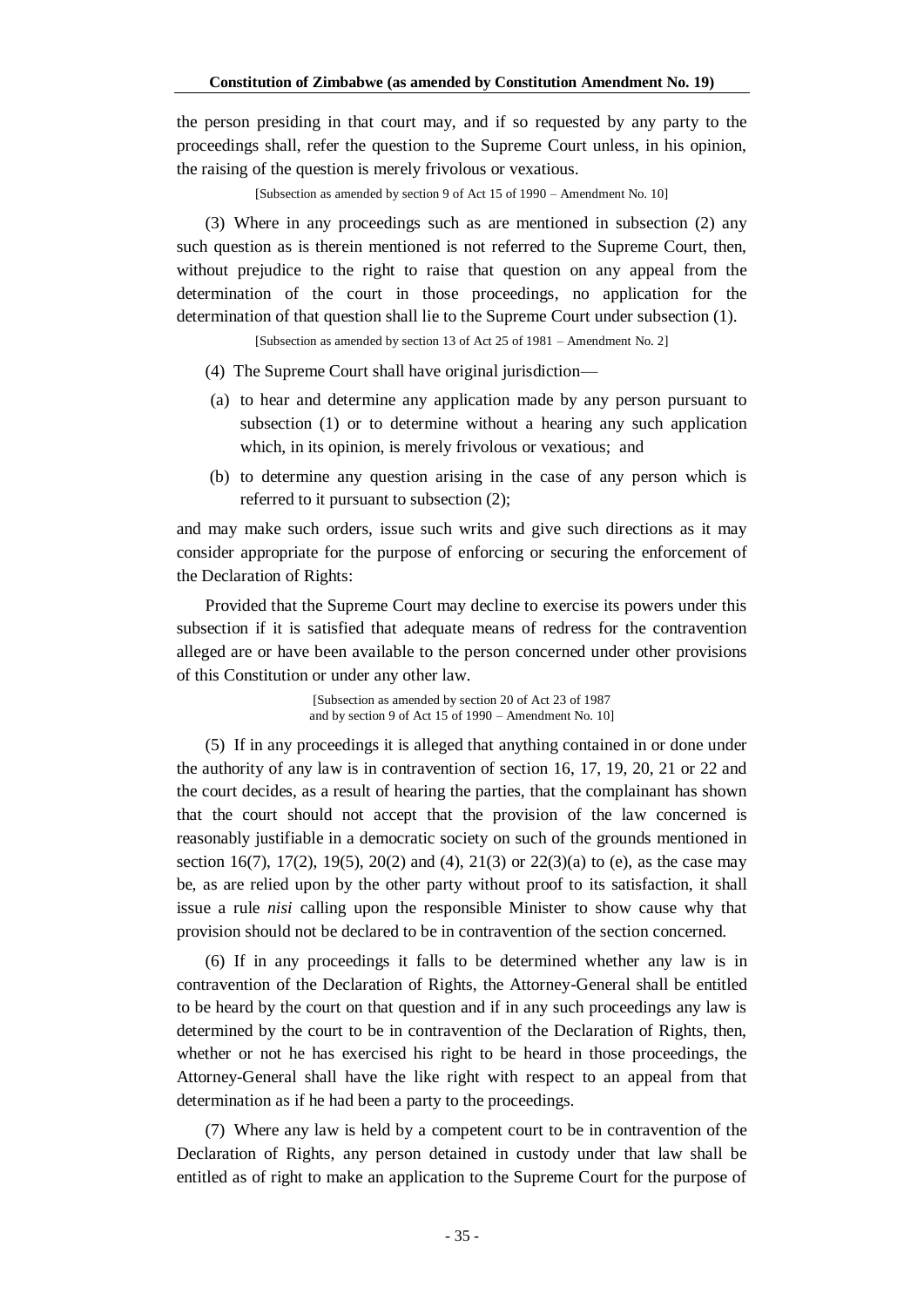questioning the validity of his further detention, notwithstanding that he may have previously appealed against his conviction or sentence or that any time prescribed for the lodging of such an appeal may have expired.

[Subsection as amended by section 9 of Act 15 of 1990 – Amendment No. 10]

(8) A written law may confer upon the Supreme Court powers additional to those conferred by this section for the purpose of enabling the Supreme Court more effectively to exercise the jurisdiction conferred upon it by this section.

[Subsection as amended by section 13 of Act 25 of 1981 – Amendment No. 2]

(9) A written law may make provision with respect to the practice and procedure—

- (a) of the Supreme Court in relation to the jurisdiction and powers conferred upon it by or under this section; and
- (b) of subordinate courts in relation to references to the Supreme Court under subsection (2);

including provision with respect to the time within which any application or reference shall or may be made or brought.

[Subsection as amended by section 13 of Act 25 of 1981 – Amendment No. 2]

#### **25 Savings in the event of public emergencies**

Notwithstanding the foregoing provisions of this Chapter, an Act of Parliament may in accordance with Schedule 2 derogate from certain provisions of the Declaration of Rights in respect of a period of public emergency or a period when a resolution under section 31J(6) is in effect.

[Section as amended by section 20 of Act 23 of 1987]

#### **26 Interpretation and other savings**

- (1) In this Chapter, unless the context otherwise requires—
- "child" includes a stepchild and a lawfully adopted child and "parent" and cognate expressions shall be construed accordingly;
- "court" means any court of law in Zimbabwe, including a local court, but does not, except for the purposes of section 12 or 14, include a court established by or under a disciplinary law;

[Definition as amended by section 23 of Act 5 of 2005 – Amendment No. 17]

"legal representative" means a legal practitioner who is lawfully in Zimbabwe;

[Definition as substituted by section 20 of Act 23 of 1987]

"parental discipline" includes school or other quasi-parental discipline.

(2) Nothing contained in or done under the authority of any written law shall be held to be in contravention of the Declaration of Rights to the extent that the law in question—

(a) is a law with respect to which the requirements of section 52 were applicable and were complied with;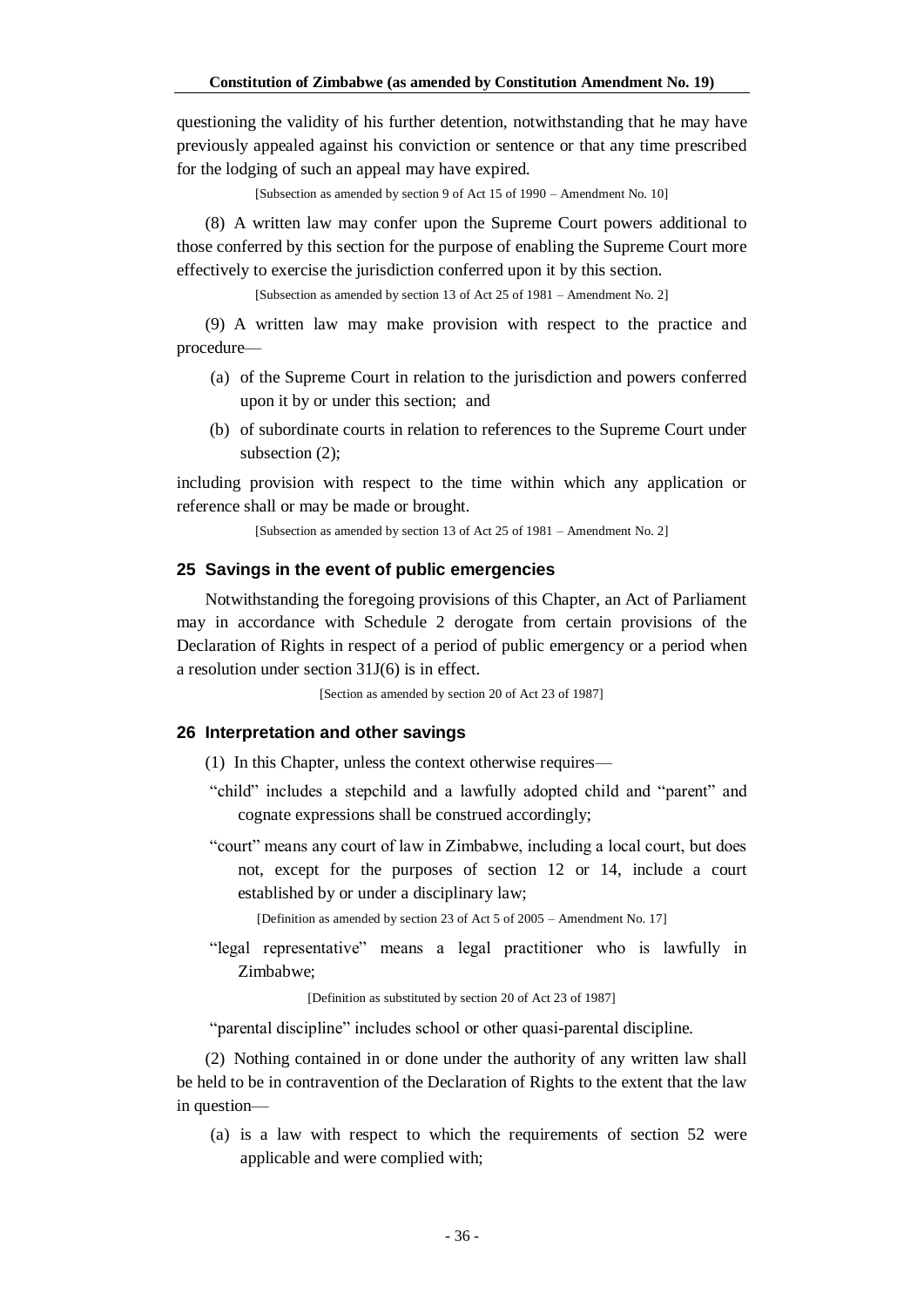| (b)          |                                                                                |
|--------------|--------------------------------------------------------------------------------|
|              | [Paragraph repealed by section 20 of Act 23 of 1987]                           |
| $(c) \ldots$ |                                                                                |
|              | [Paragraph repealed by section 20 of Act 23 of 1987]                           |
| $(d)$        |                                                                                |
|              | [Paragraph repealed by section 20 of Act 23 of 1987]                           |
|              | [Subsection as amended by section 15 of Act No. 14 of 1996 – Amendment No. 14] |
| $(3)$        |                                                                                |
|              | [Subsection repealed by section 20 of Act 23 of 1987]                          |

- (4) For the purposes of this section, the reference—
- (a) …

[Paragraph repealed by section 20 of Act 23 of 1987]

(b) in subsection (2) to a written law includes any instrument having the force of law.

[Subsection as amended by section 20 of Act 23 of 1987]

(5) In relation to any person who is a member of a disciplined force of Zimbabwe, nothing contained in or done under the authority of the disciplinary law of that force shall be held to be in contravention of any of the provisions of the Declaration of Rights, other than sections 12, 14, 15, 16 and 23.

(6) In relation to any person who is a member of a disciplined force that is not a disciplined force of Zimbabwe and who is present in Zimbabwe under arrangements made between the Government and the government of some other country or an international organisation, nothing contained in or done under the authority of the disciplinary law of that force shall be held to be in contravention of the Declaration of Rights.

(7) No measures taken in relation to a person who is a member of a disciplined force of a country with which Zimbabwe is at war or with which a state of hostilities exists and no law, to the extent that it authorises the taking of such measures, shall be held to be in contravention of the Declaration of Rights.

#### $CHAPTER IV<sup>2</sup>$

#### THE EXECUTIVE

[This Chapter must be read in the light of the provisions of the Inter-party agreement of 15 September, 2008, which are set out in Schedule 8 to the Constitution. The Schedule makes extensive implied amendments to this Chapter (for example, requiring Cabinet decisions to be reached by consensus) as well as some express amendments which have been noted below.]

 $\overline{a}$ 

<sup>2</sup> Chapter as substituted by section 2 of Act 23 of 1987.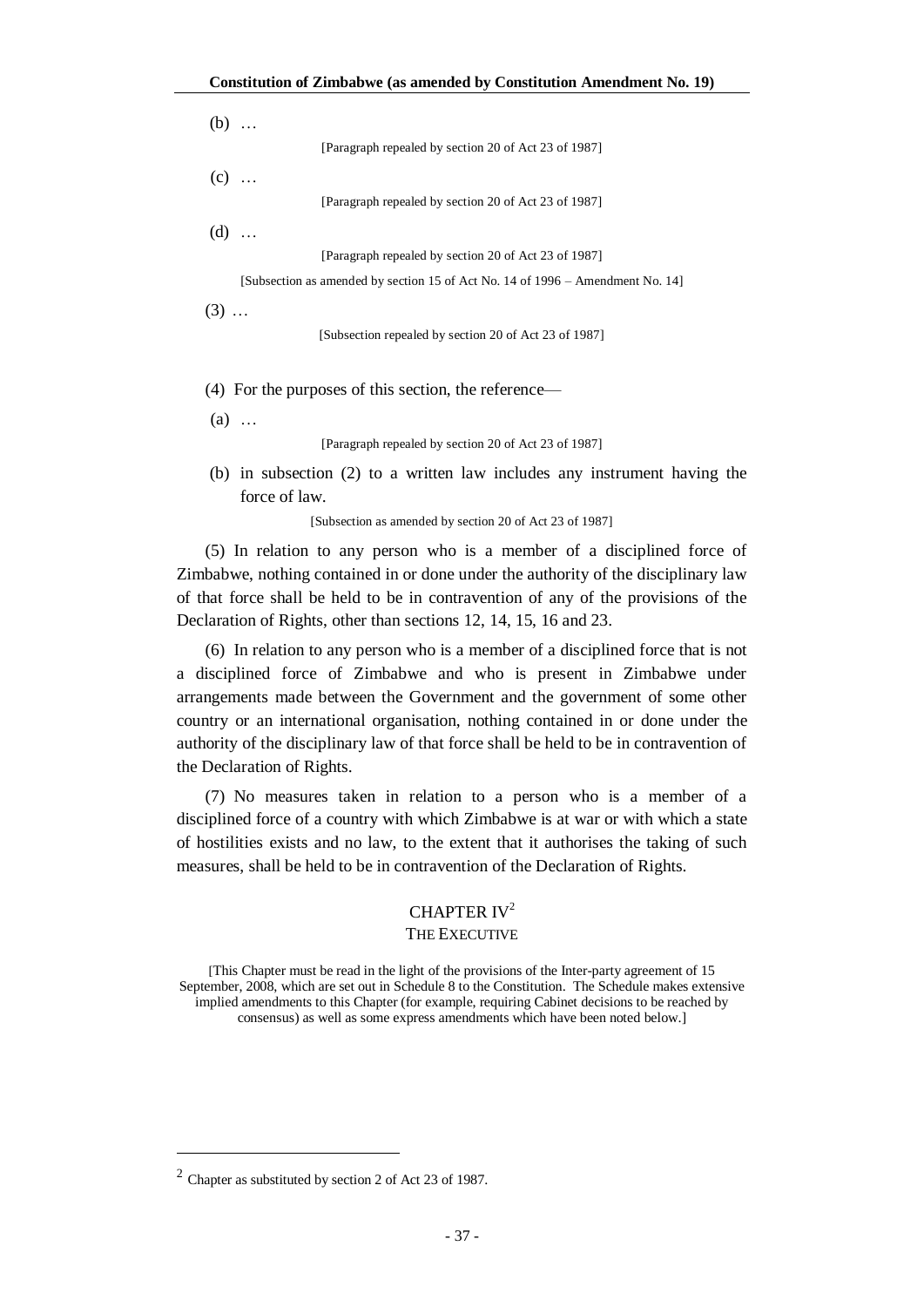# PART 1

## *The President*

### **27 The President**

(1) There shall be a President who shall be Head of State and Head of Government and Commander-in-Chief of the Defence Forces.

(2) The President shall take precedence over all other persons in Zimbabwe.

## **28 Qualifications and election of President**

(1) A person shall be qualified for election as President if—

- (a) he is a citizen of Zimbabwe by birth or by descent; and
- (b) he has attained the age of forty years; and
- (c) he is ordinarily resident in Zimbabwe.
- (2) Subject to subsection (3)(b), the President shall be elected by voters.<sup>3</sup> [Subsection as substituted by section 2 of Act 11 of 2007 – Amendment No. 18]
- (3) An election to the office of President shall take place—
- (a) on the day or days fixed in a proclamation in terms of section 58(1) as the day or days on which elections are to be held for the purpose of electing members of Parliament and members of the governing bodies of local authorities; or
- (b) in accordance with the Electoral Law by members of the Senate and the House of Assembly sitting jointly as an electoral college within ninety days after the office of President becomes vacant by reason of his death or his resignation or removal from office in terms of this Constitution;

as the case may be.<sup>4</sup>

 $\overline{a}$ 

[Subsection as substituted by section 2 of Act 11 of 2007 – Amendment No. 18]

(4) The procedure for the nomination of candidates for election in terms of subsection (2) and the election of the President shall be as prescribed in the Electoral Law.

[Subsection as amended by section 2 of Act 15 of 1990 – Amendment No. 10]

(5) A person elected as President shall, on the day upon which he is declared to be elected or no later than forty-eight hours thereafter, enter office by taking and subscribing before the Chief Justice or other judge of the Supreme Court or the High Court the oaths of loyalty and office in the forms set out in Schedule 1.<sup>5</sup>

[Subsection as substituted by section 2 of Act 11 of 2007 – Amendment No. 18]

 $3$  This subsection applies to the President in office on the date of commencement of the Constitution of Zimbabwe Amendment (No. 18) Act, 2007: see section 2(2) of that Act.

<sup>4</sup> This subsection applies to the President in office on the date of commencement of the Constitution of Zimbabwe Amendment (No. 18) Act, 2007: see section 2(2) of that Act.

<sup>&</sup>lt;sup>5</sup> This subsection applies to the President in office on the date of commencement of the Constitution of Zimbabwe Amendment (No. 18) Act, 2007: see section 2(2) of that Act.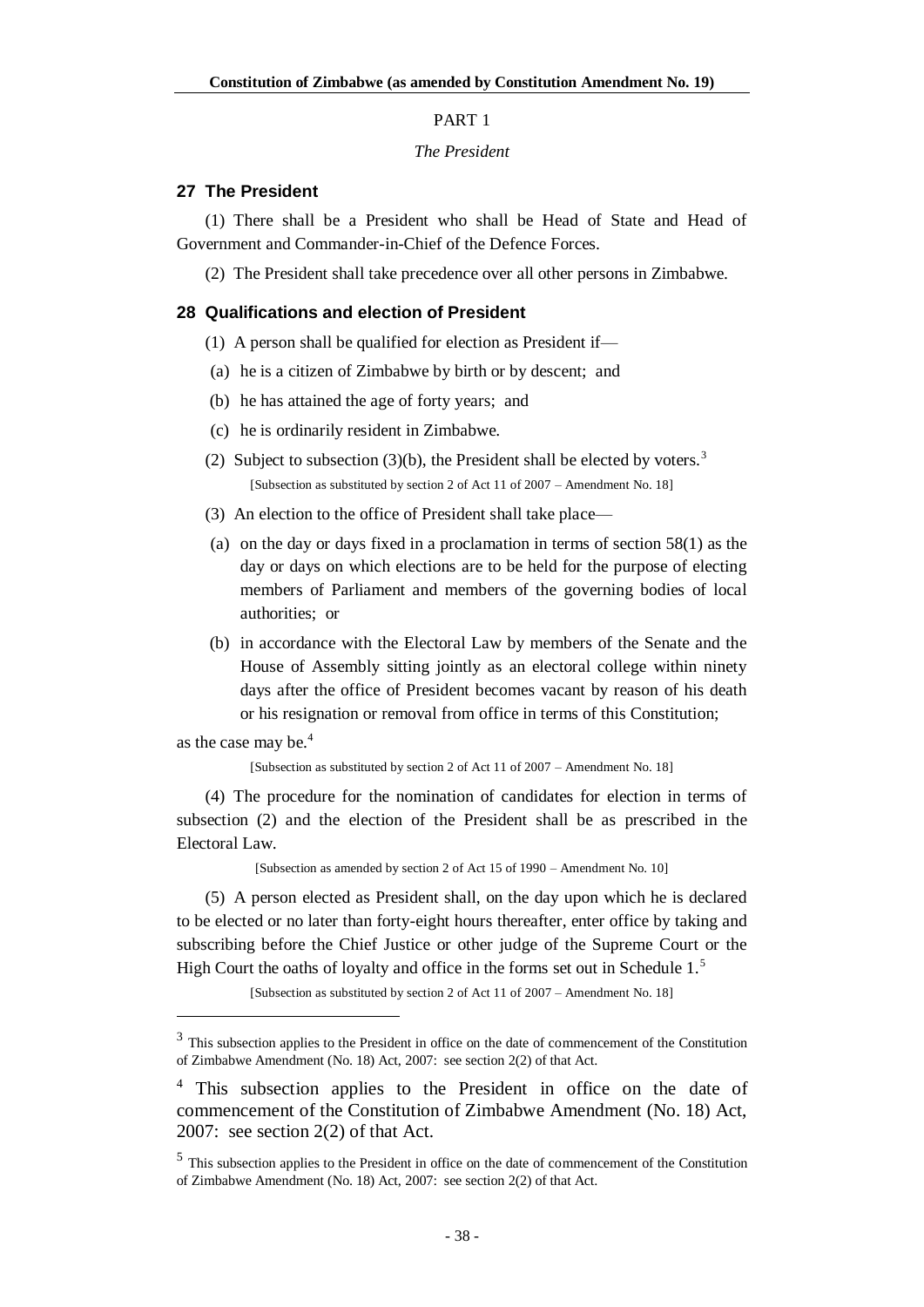(6) …

[Subsection repealed by section 2 of Act 11 of 2007 – Amendment No. 18]

### **29 Tenure of office of President**

(1) The term of office of the President shall be a period of five years concurrent with the life of Parliament referred to in section  $63(4)$ , or—

- (a) a lesser period where the President earlier dissolves Parliament in terms of section  $63(2)$ , or the President is elected pursuant to section  $28(3)(b)$ ; or
- (b) a longer period where the life of Parliament referred to in section 63(4) is extended under section 63(5) or (6);

in which event term of office of the President shall terminate on the expiration of such lesser or longer period, as the case may be:

Provided that the President shall continue in office until the person elected as President at the next election of President enters office.6

[Subsection substituted by section 3 of Act No. 11 of 2007 – Amendment No. 18]

(2) The President may resign his office by lodging his resignation in writing with the Speaker.

[Subsection as amended by section 26 of Act 31 of 1989 – Amendment No. 9]

(3) The President shall cease to hold office if a report prepared by a joint committee of the Senate and the House of Assembly, appointed by the Speaker in consultation with the President of the Senate upon the request of not fewer than one-third of the members of the House of Assembly, has recommended the removal of the President on the ground—

- (a) that he has acted in wilful violation of this Constitution; or
- (b) that he is incapable of performing the functions of his office by reason of physical or mental incapacity; or
- (c) of gross misconduct;

and the Senators and members of the House of Assembly sitting together have resolved by the affirmative votes of not less than two-thirds of their total number that the President should be removed from office.

[Subsection as amended by section 26 of Act 31 of  $1989 -$  Amendment No. 9 – and by section 23 of Act 5 of  $2005$  – Amendment No. 17]

### **30 Presidential immunity**

 $\overline{a}$ 

(1) The President shall not, while in office, be personally liable to any civil or criminal proceedings whatsoever in any court.

(2) Without prejudice to the provisions of subsection (1), it shall be lawful to institute civil or criminal proceedings against a person after he has ceased to be President, in respect of—

<sup>&</sup>lt;sup>6</sup> This subsection applies only to Presidents elected after the date of commencement of the Constitution of Zimbabwe Amendment (No. 18) Act, 2007.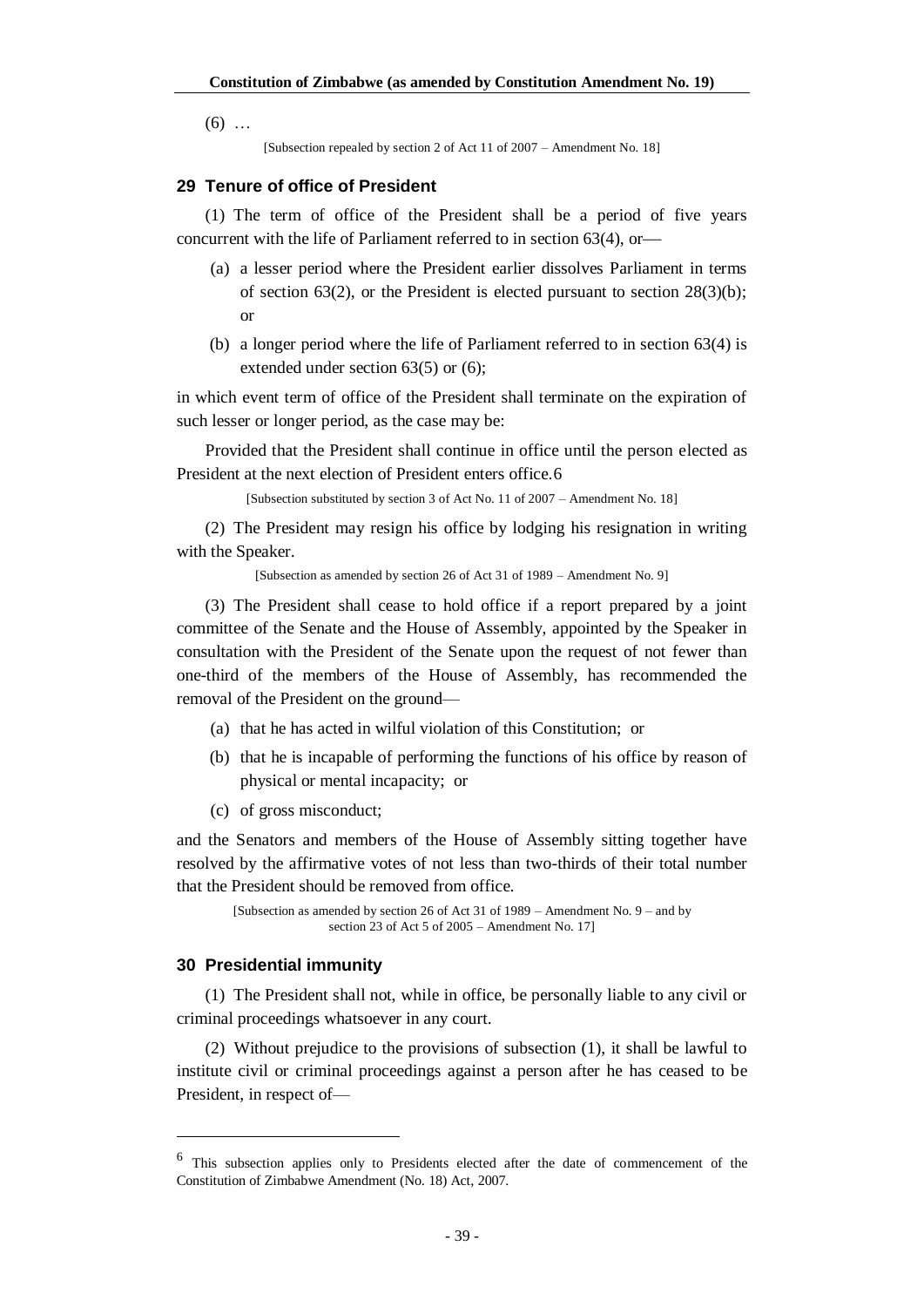- (a) things done or omitted to be done by him before he became President; or
- (b) things done or omitted to be done by him in his personal capacity during his term of office as President;

and, notwithstanding any provision contained in any law relating to prescription or to the limitation of actions, the running of prescription in relation to any debt or liability of the President, whether incurred or accrued before or during his term of office, shall be suspended during his term of office as President.

# **31 Acting President**

(1) Whenever the office of President is vacant or the President is absent from Zimbabwe or is unable to perform the functions of his office by reason of illness or any other cause, his functions shall be assumed and performed—

- (a) where there is only one Vice-President, by that Vice-President; or
- (b) where there are two Vice-Presidents—
	- (i) by the Vice-President whom the President has designated for such an eventuality; or
	- (ii) by the Vice-President who last acted as President in terms of this section, where neither Vice-President has been designated for such an eventuality in terms of subparagraph (i);
	- or
- (c) during the absence or incapacity of the Vice-President or of both Vice-Presidents, as the case may be, by such Minister as may be designated for such an eventuality—
	- (i) by the President; or
	- (ii) by the Cabinet, where no Minister has been designated by the President in terms of subparagraph (i).

[Subsection as substituted by section 3 of Act 15 of 1990 – Amendment No. 10]

(2) Except in accordance with a resolution passed by a majority of the whole membership of the Cabinet, a person performing the functions of the office of President in terms of subsection (1) shall not exercise the power of the President—

- (a) to declare war or to make peace; or
- (b) to enter into any international convention, treaty or agreement; or
- (c) subject to the provisions of section 51, to dissolve or prorogue Parliament; or
- (d) to appoint or revoke the appointment of a Vice-President, Minister or Deputy Minister; or

[Paragraph as amended by section 9 of Act 15 of 1990 – Amendment No. 10]

(e) to assign or reassign functions to a Vice-President, Minister or Deputy Minister, including the administration of any Act of Parliament or of any Ministry or department, or to cancel any such assignment of functions.

[Paragraph as amended by section 9 of Act 15 of 1990 – Amendment No. 10]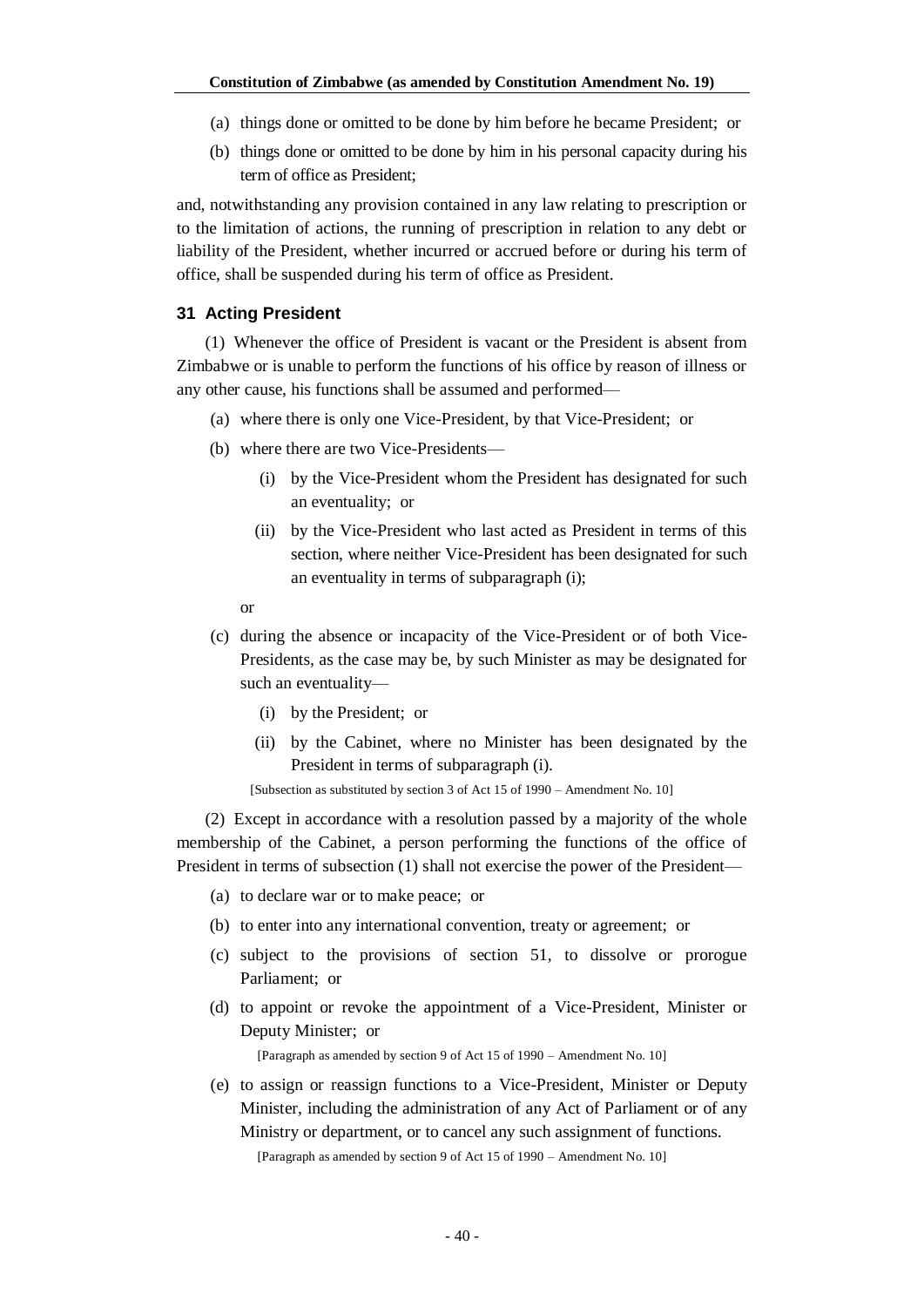#### **31A Remuneration of President**

(1) There shall be charged upon and paid out of the Consolidated Revenue Fund to the President and any Acting President such salary, allowances, pension and other benefits as may from time to time be prescribed by or under an Act of Parliament.

(2) The salary, allowances and other benefits payable to the President or an Acting President shall not be reduced during the period he holds the office of President.

#### **31B President and former Presidents not to hold other offices**

(1) While he continues in office as President, the President shall not directly or indirectly hold any other public office or any paid office in the employment of any person.

(2) After ceasing to be President, a person shall not directly or indirectly hold any public office or any paid office in the employment of any person while he is receiving a pension from the State in respect of his former office of President.

### PART 2

### *Vice-Presidents, Ministers and Cabinet*

# **31C Vice-Presidents**

(1) There shall be not more than two Vice-Presidents of Zimbabwe, who shall be appointed by the President.

[Subsection as substituted by section 4 of Act 15 of 1990 – Amendment No. 10]

(2) The Vice-President or Vice-Presidents, as the case may be, shall assist the President in the discharge of his executive functions, and shall perform such other functions, including the administration of any Act of Parliament or of any Ministry or department, as the President may assign to him or them, as the case may be.

[Subsection as substituted by section 4 of Act 15 of 1990 – Amendment No. 10]

(3) A Vice-President shall, before entering upon his office, take and subscribe before the President or some other person authorised by the President in that behalf the oaths of loyalty and office in the forms set out in Schedule 1.

[Subsection as amended by section 9 of Act 15 of 1990 – Amendment No. 10]

(4) During his tenure of office, a Vice-President shall not directly or indirectly hold any other public office or any paid office in the employment of any person.

[Subsection as amended by section 9 of Act 15 of 1990 – Amendment No. 10]

(5) Whenever a Vice-President is absent from Zimbabwe, or is unable to perform the functions of his office by reason of illness or any other cause, the President may appoint a Minister to assume and perform those functions, and any Minister so appointed may discharge those functions accordingly.

[Subsection as amended by section 9 of Act 15 of 1990 – Amendment No. 10]

(6) A Minister appointed in terms of subsection (5) shall cease to perform the functions of the office of Vice-President—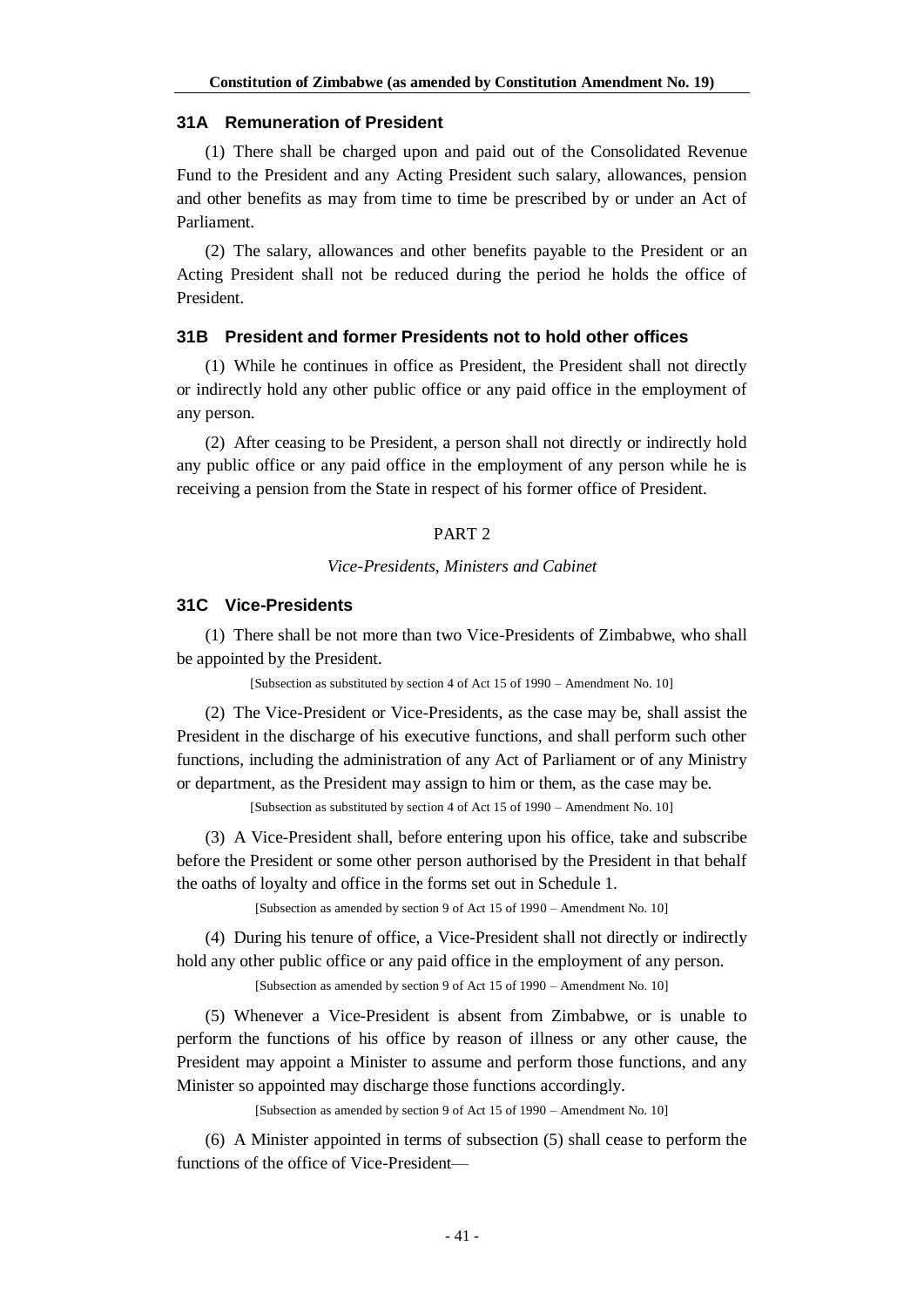- (a) if the appointment is revoked by the President; or
- (b) if he ceases to hold the office of Minister; or
- (c) upon the assumption of office of a new President.

# **[31CA Acting Prime Minister**

Whenever the Prime Minister is absent from Zimbabwe or is unable to perform the functions of his office by reason of illness or any other cause, his functions shall be assumed and performed-

- (a) by the Deputy Prime Minister whom the Prime Minister, in consultation with the President, has designated for the eventuality; or
- (b) the Deputy Prime Minister who last acted as Prime Minister in terms of this section, where neither Deputy Prime Minister has been designated for such an eventuality in terms of paragraph (a); or
- (c) during the absence or incapacity of both Deputy Prime Ministers, by such Minister as may be designated for such an eventuality—
	- (i) by the Prime Minister, in consultation with the President; or
	- (ii) by the Cabinet, where no Minister has been designated by the Prime Minister in terms of subparagraph (i).]

[Section inserted by paragraph 3 of Schedule 8 to the Constitution, which itself was inserted in the Constitution by Act 1 of 2009 – Amendment No. 19. This amendment applies for the duration of the Inter-party Agreement.]

# **31D Ministers and Deputy Ministers**

- (1) The President—
- (a) shall appoint Ministers and may assign functions to such Ministers, including the administration of any Act of Parliament or of any Ministry or department; and
- (b) may appoint Deputy Ministers of any Ministry or department or of such other description as the President may determine, and may authorise any Deputy Minister to exercise or perform on behalf of a Minister any of the functions entrusted to such Minister.

(2) Any person appointed under this section shall, before entering upon his office, take and subscribe before the President or some other person authorised by the President in that behalf the oaths of loyalty and office in the forms set out in Schedule 1.

(3) Subject to the provisions of this Constitution and any Act of Parliament, where any Minister has been charged with responsibility for any Ministry or department he shall exercise general direction and control over that Ministry or department and, subject to such direction and control, any such Ministry shall be under the supervision of a Secretary.

(4) During his tenure of office, no Minister or Deputy Minister shall directly or indirectly hold any other public office or any paid office in the employment of any person.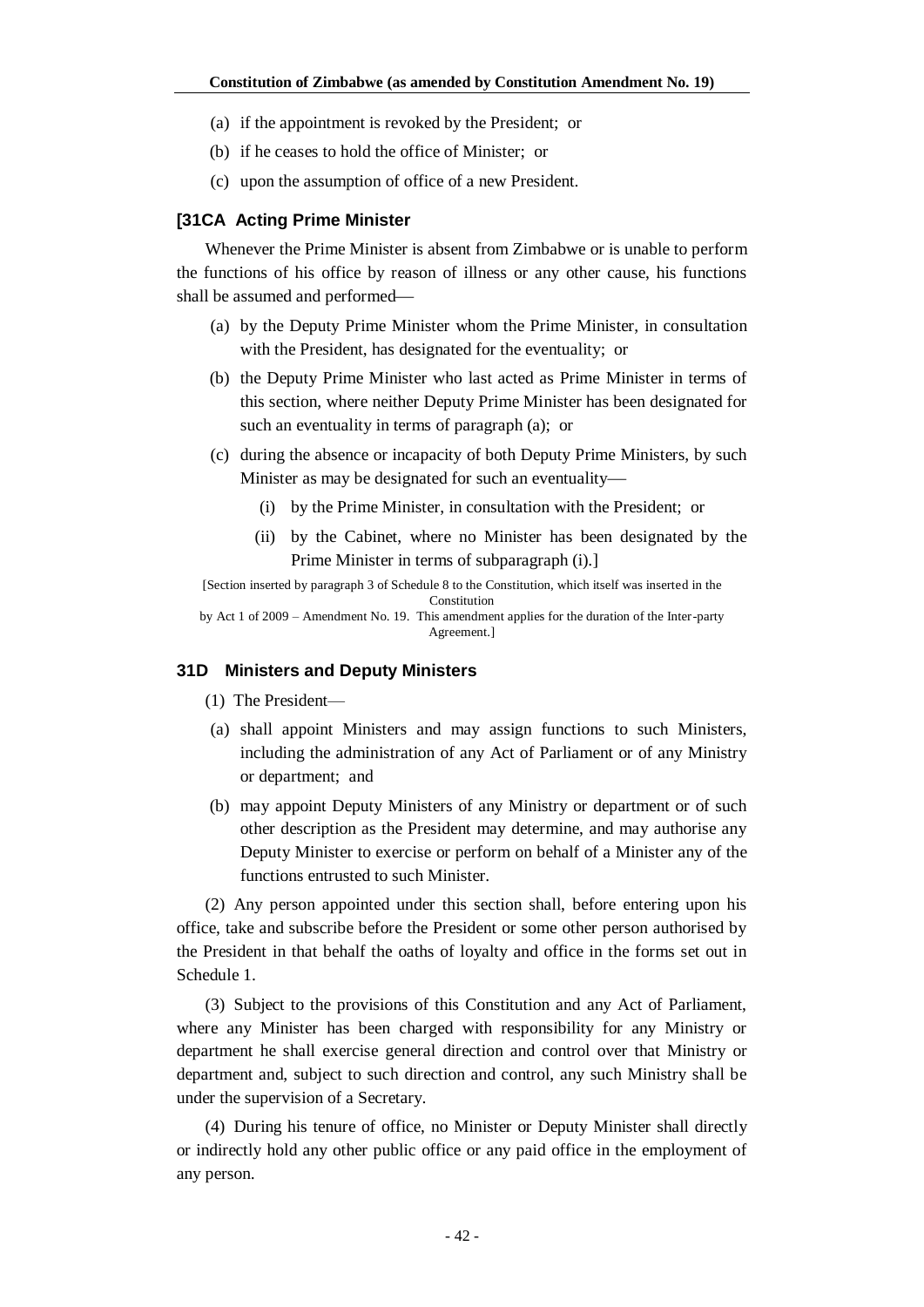# **31E Tenure of office of Vice-Presidents, Ministers and Deputy Ministers**

(1) The office of a Vice-President, Minister or Deputy Minister shall become vacant—

- (a) if the President removes him from office; or
- (b) if he resigns his office by notice in writing addressed and delivered to the President; or
- (c) upon the assumption of office of a new President.

[Subsection as amended by section 9 of Act 15 of 1990 – Amendment No. 10]

(2) No person shall hold office as Vice-President, Minister or Deputy Minister for longer than three months unless he is a member of Parliament:

Provided that if during that period Parliament is dissolved, he may continue to hold such office without being a member of Parliament until Parliament first meets after the dissolution.

[Subsection as substituted by section 2 of Act 31 of 1989 – Amendment No. 9]

(3) A person who has held office as Vice-President, Minster or Deputy Minister without also being a member of Parliament shall not be eligible for reappointment to that office before Parliament is next dissolved unless in the meantime he has become a member of Parliament.

[Subsection as substituted by section 2 of Act 31 of 1989 – Amendment No. 9]

#### **31F Vote of no confidence in Government**

(1) Parliament may, by resolution supported by the votes of not less than twothirds of all the members of each House, pass a vote of no confidence in the Government.

[Subsection as substituted by section 5 of Act 5 of 2005 – Amendment No. 17]

(2) A motion for the resolution referred to in subsection (1) shall not be moved in the House of Assembly unless—

- (a) not less than seven days' notice of the motion has been given to the Speaker; and
- (b) the notice of the motion has been signed by not less than one-third of all the members of the House of Assembly;

and shall be debated in the House of Assembly within twenty-one days after the receipt by the Speaker of the notice of the motion.

[Subsection as amended by section 23 of Act 5 of 2005 – Amendment No. 17]

(3) Where a vote of no confidence in the Government is passed by Parliament in terms of this section, the President shall within fourteen days do one of the following—

- (a) dissolve Parliament; or
- (b) remove every Vice-President, Minister and Deputy Minister from his office unless he has earlier resigned in consequence of the resolution; or
- (c) himself resign his office.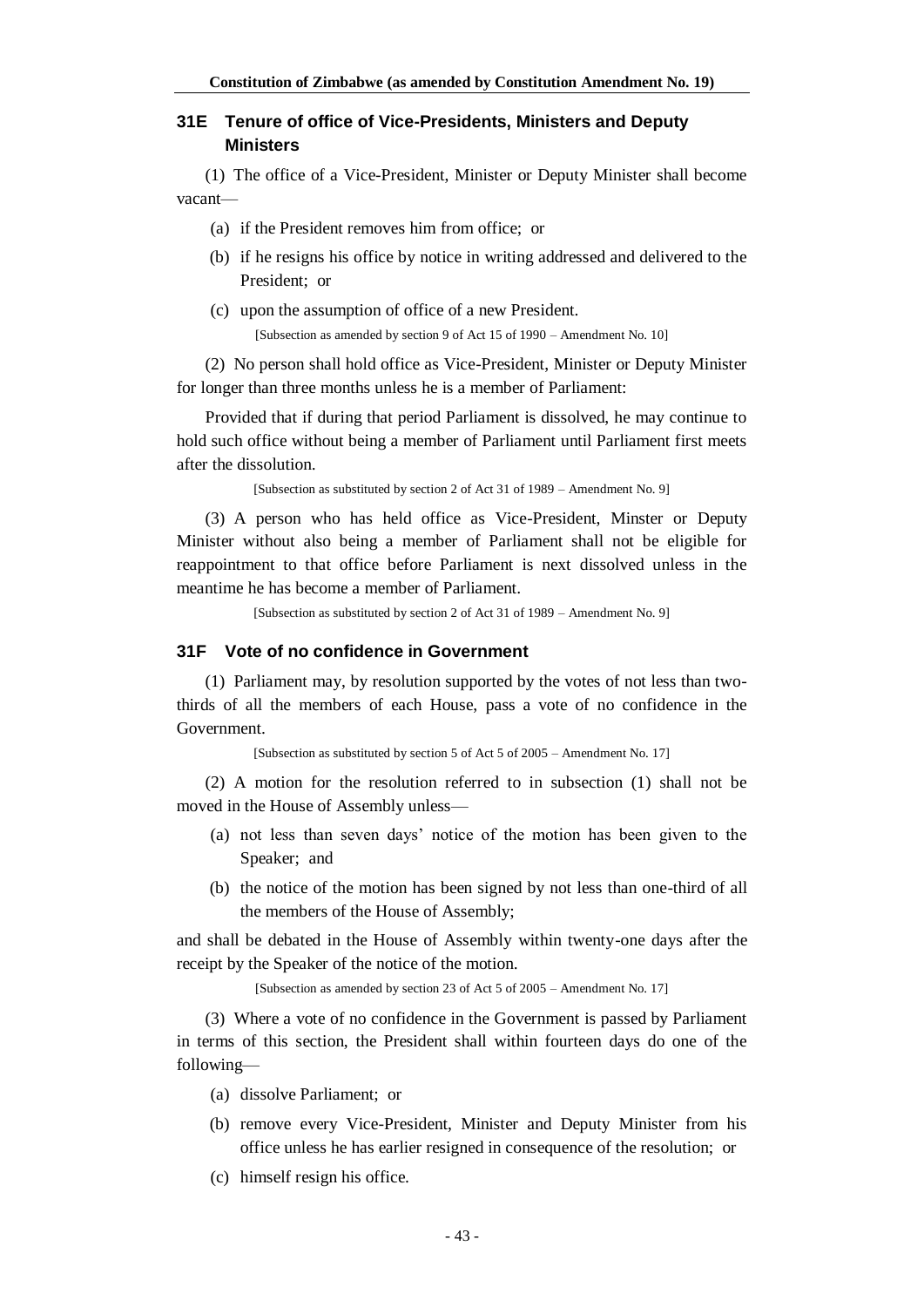[Section as amended by sections 3 and 26 of Act 31 of 1989 – Amendment No. 9, and subsection (3) as also amended by section 9 of Act 15 of 1990 – Amendment No. 10]

# **31G Cabinet**

(1) There shall be a Cabinet consisting, subject to the provisions of section 76(3b), of the President, the Vice-President or Vice-Presidents, as the case may be, and such Ministers as the President may from time to time appoint.

> [Subsection as amended by section 4 of Act 4 of 1989 – Amendment No. 8 and by section 9 of Act 15 of 1990 – Amendment No. 10]

(2) A Minister who is a member of the Cabinet shall hold office as a member of the Cabinet during the pleasure of the President:

Provided that—

- (i) he shall cease to hold office as a member of the Cabinet if he ceases to be a Minister;
- (ii) he may at any time, by notice in writing addressed and delivered to the President, resign his office as a member of the Cabinet.

(3) Every member of the Cabinet, other than the President shall, before entering upon his or her office as such, take and subscribe before the President or some other person authorised by the President in that behalf, the oath of a member of the Cabinet in the form set out in Schedule 1.

[Subsection as substituted by section 6 of Act 1 of 2009 – Amendment No. 19]

### PART 3

### *Executive Functions*

### **31H Executive functions of President**

(1) The executive authority of Zimbabwe shall vest in the President and, subject to the provisions of this Constitution, may be exercised by him directly or through the Cabinet, a Vice-President, a Minister or a Deputy Minister.

[Subsection as amended by section 9 of Act 15 of 1990 – Amendment No. 10]

(2) It shall be the duty of the President to uphold this Constitution and ensure that the provisions of this Constitution and of all other laws in force in Zimbabwe are faithfully executed.

(3) The President shall have such powers as are conferred upon him by this Constitution or by or under any Act of Parliament or other law or convention and, subject to any provision made by Parliament, shall, as Head of State, in addition have such prerogative powers as were exercisable before the appointed day.

(4) Without prejudice to the generality of subsection (3), the President shall have power, subject to the provisions of this Constitution—

- (a) to appoint, accredit, receive and recognise diplomatic agents and consular officers; and
- (b) to enter into international conventions, treaties and agreements; and
- (c) to proclaim and to terminate martial law; and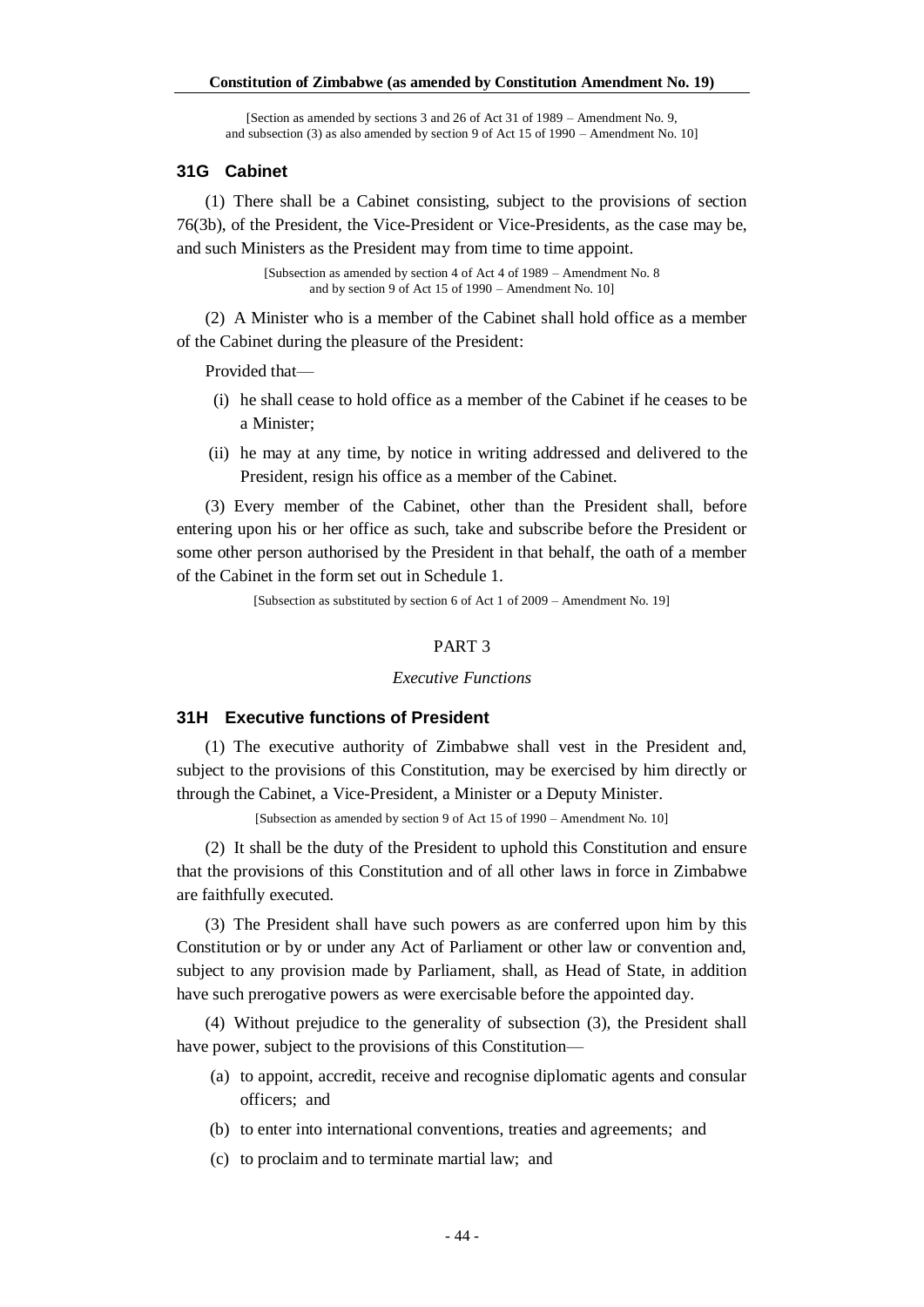- (d) to declare war and to make peace; and
- (e) to confer honours and precedence.

(5) In the exercise of his functions the President shall act on the advice of the Cabinet, except in cases where he is required by this Constitution or any other law to act on the advice of any other person or authority:

Provided that the President shall not be obliged to act on the advice of the Cabinet with respect to—

- (a) the dissolution or prorogation of Parliament; or
- (b) the appointment or removal of a Vice-President or any Minister or Deputy Minister; or

[Paragraph as amended by section 9 of Act 15 of 1990 – Amendment No. 10]

(b1) subject to the provisions of an Act of Parliament such as is referred to in section 111A, the appointment or removal of a Provincial Governor in terms of such Act; or

> [Paragraph as inserted by section 5 of Act 4 of 1989 – Amendment No. 8 and as amended by section 9 of Act 15 of 1990 – Amendment No. 10]

(c) the assignment or reassignment of functions to a Vice-President or any Minister or Deputy Minister or with respect to the cancellation of any such assignment or reassignment of functions; or

[Paragraph as amended by section 9 of Act 15 of 1990 – Amendment No. 10]

(c1) the designation of a Vice-President or Minister in terms of section 31(1); or

[Paragraph as inserted by section 5 of Act 15 of 1990 – Amendment No. 10]

(c2) the appointment of members of Parliament in terms of section  $34(1)(e)$ ; or

> [Paragraph as inserted by section 5 of Act 15 of 1990 – Amendment No.  $10$  – and amended by section 4 of Act No. 11 of 2007 – Amendment No. 18]

(d) the appointment of any person to an office or post in terms of this Constitution or any other law, or the removal of any person from such an office or post, where the President is required by this Constitution or by the law concerned, as the case may be, to consult any other person or authority before making the appointment or effecting the removal.

(6) Nothing in this section shall prevent Parliament from conferring or imposing functions on persons or authorities other than the President.

## **31I Prerogative of mercy**

(1) The President may, subject to such lawful conditions as he may think fit to impose—

- (a) grant a pardon to any person concerned in or convicted of a criminal offence against any law; or
- (b) grant a respite, either indefinite or for a specified period, from the execution of any sentence for such an offence; or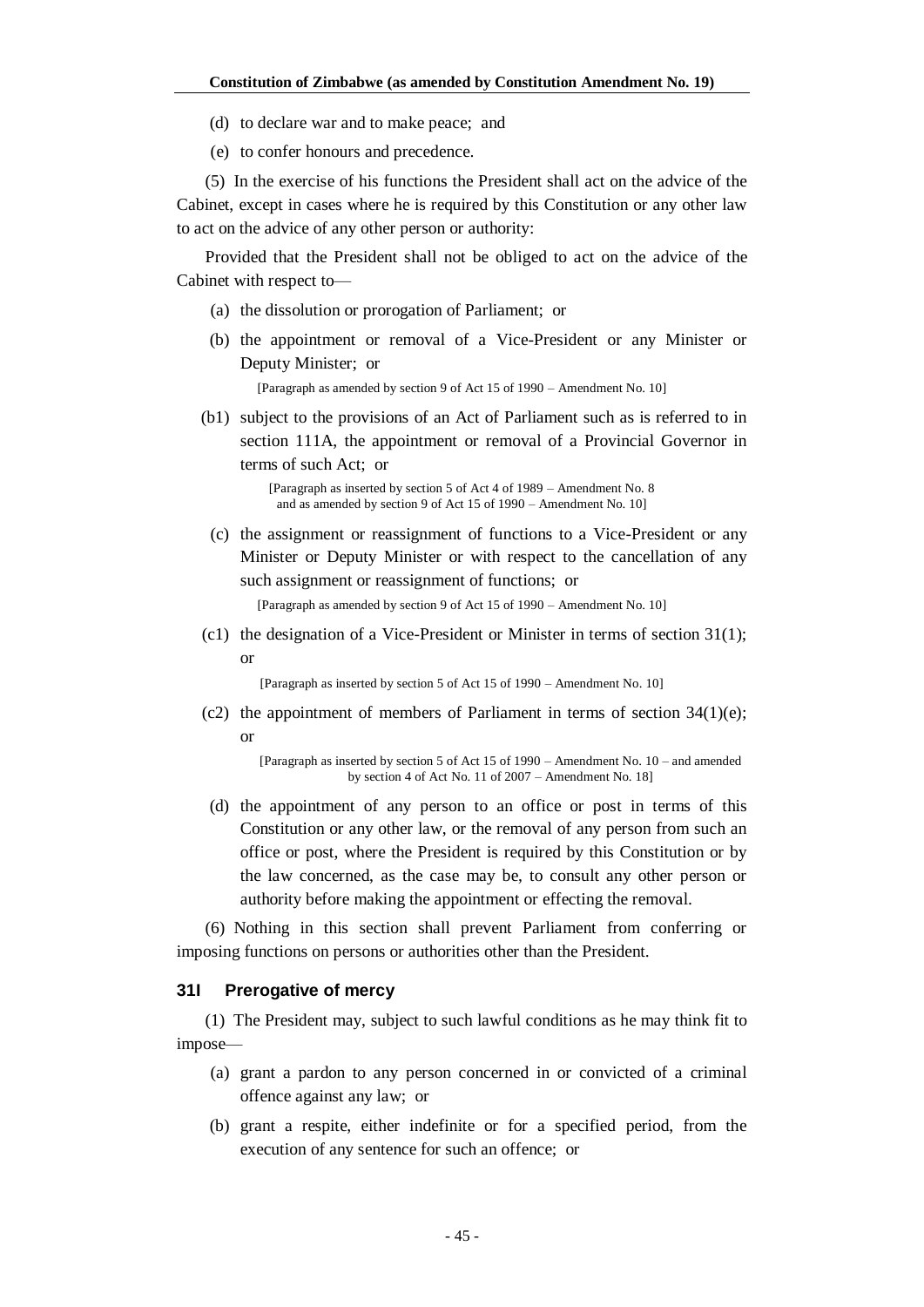- (c) substitute a less severe punishment for that imposed by any sentence for such an offence; or
- (d) suspend for a specified period or remit the whole or part of any sentence for such an offence or any penalty of forfeiture otherwise imposed on account of such an offence.

(2) Where a person resident in Zimbabwe has been convicted in another country of a criminal offence against a law in force in that country, the President may declare that that conviction shall not be regarded as a conviction for the purposes of this Constitution or any other law in force in Zimbabwe.

### **31J Public emergencies**

(1) The President may at any time, by proclamation in the *Gazette*, declare in relation to the whole of Zimbabwe or any part thereof that—

- (a) a state of public emergency exists; or
- (b) a situation exists which, if allowed to continue, may lead to a state of public emergency.

(2) A declaration under subsection (1), if not sooner revoked, shall cease to have effect at the expiration of a period of fourteen days beginning with the day of publication of the proclamation in the *Gazette* unless, before the expiration of that period, the declaration is approved by resolution of the House of Assembly:

Provided that, if Parliament is dissolved during the period of fourteen days, the declaration, unless sooner revoked, shall cease to have effect at the expiration of a period of thirty days beginning with the day of publication of the proclamation in the *Gazette* unless, before the expiration of that period, the declaration is approved by resolution of the House of Assembly.

[Subsection as amended by section 26 of Act 31 of 1989 – Amendment No. 9 – and by section 23 of Act 5 of 2005 – Amendment No. 17]

- (3) Where a declaration under subsection (1)—
- (a) is not approved by resolution under subsection (2), the President shall forthwith, after the House of Assembly has considered the resolution and failed to approve it or, if the House of Assembly has not considered the resolution, on the expiration of the appropriate period specified in subsection (2), by proclamation in the *Gazette*, revoke the declaration; [Paragraph as amended by section 5 of Act No. 11 of 2007 – Amendment No. 18]
- (b) is approved by resolution under subsection (2), the declaration shall, subject to the provisions of subsection (4), continue in effect for a period of six months beginning with the day of publication of the proclamation in the *Gazette*:

Provided that, where the House of Assembly has in the resolution under subsection (2) specified that the declaration shall continue in effect for a period of less than six months, the President shall, by proclamation in the *Gazette*, make provision that the declaration shall, subject to the provisions of subsection (4), be revoked on the expiration of the period so specified.

[Proviso as amended by section 5 of Act No. 11 of 2007 – Amendment No. 18]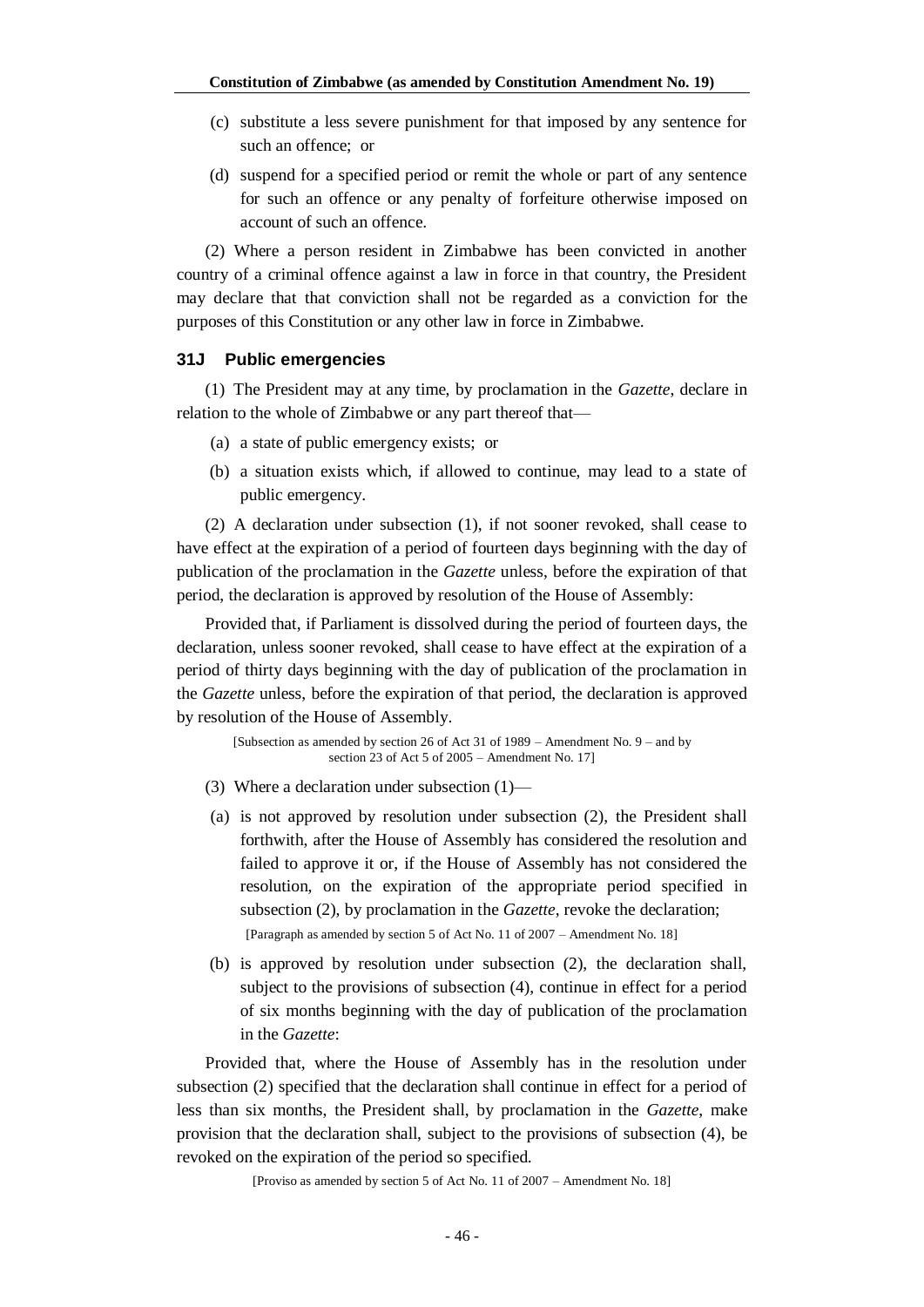[Subsection as amended by section 26 of Act 31 of 1989 – Amendment No. 9]

(4) If the House of Assembly resolves that it considers it expedient that a declaration under subsection (1) should be continued for a further period not exceeding six months, the President shall forthwith, by proclamation in the *Gazette*, extend the declaration for such further period as may be so resolved.

[Subsection as amended by section 26 of Act 31 of 1989 – Amendment No. 9 – and section 5 of Act No. 11 of 2007 – Amendment No. 18]

(5) Notwithstanding any other provision of this section, the House of Assembly may at any time—

- (a) resolve that a declaration under subsection (1) should be revoked; or
- (b) whether in passing a resolution under subsection (2) or (4) or subsequently, resolve that a declaration under subsection (1) should relate to such lesser area as the House of Assembly may specify;

and the President shall forthwith, by proclamation in the *Gazette*, revoke the declaration or provide that the declaration shall relate to such lesser area, as the case may be.

[Subsection as amended by section 26 of Act 31 of 1989 – Amendment No. 9 – and by section 5 of Act No. 11 of 2007 – Amendment No. 18]

(6) Without prejudice to the provisions of subsections (1) to (5), the House of Assembly may at any time resolve in relation to the whole of Zimbabwe or any part thereof that a situation exists which—

- (a) if allowed to continue, may lead to a state of public emergency; and
- (b) may require the preventive detention of persons in the interests of defence, public safety or public order.

[Subsection as amended by section 26 of Act 31 of 1989 – Amendment No. 9 – and by section 5 of Act No. 11 of 2007 – Amendment No. 18]

(7) A resolution under subsection (6) shall, subject to the provisions of subsection (8) and unless the House of Assembly has specified that it shall have effect for a period of less than one year, have effect for a period of one year beginning with the day on which it is passed.

[Subsection as amended by section 26 of Act 31 of 1989 – Amendment No.  $9$  – and by section 5 of Act No. 11 of  $2007 -$  Amendment No. 18]

(8) The House of Assembly may continue a resolution under subsection (6) for a further period, not exceeding one year.

> [Subsection as amended by section 9 of Act 15 of 1990 – Amendment No. 10 – and by section 5 of Act No. 11 of 2007 – Amendment No. 18]

(9) Notwithstanding any other provision of this section, the House of Assembly may at any time resolve—

- (a) that a resolution under subsection (6) shall cease to have effect; or
- (b) that a resolution under subsection (6) shall relate to such lesser area as the House of Assembly may specify.

[Subsection as amended by section 26 of Act 31 of 1989 – Amendment No. 9 – and by section 5 of Act No. 11 of 2007 – Amendment No. 18]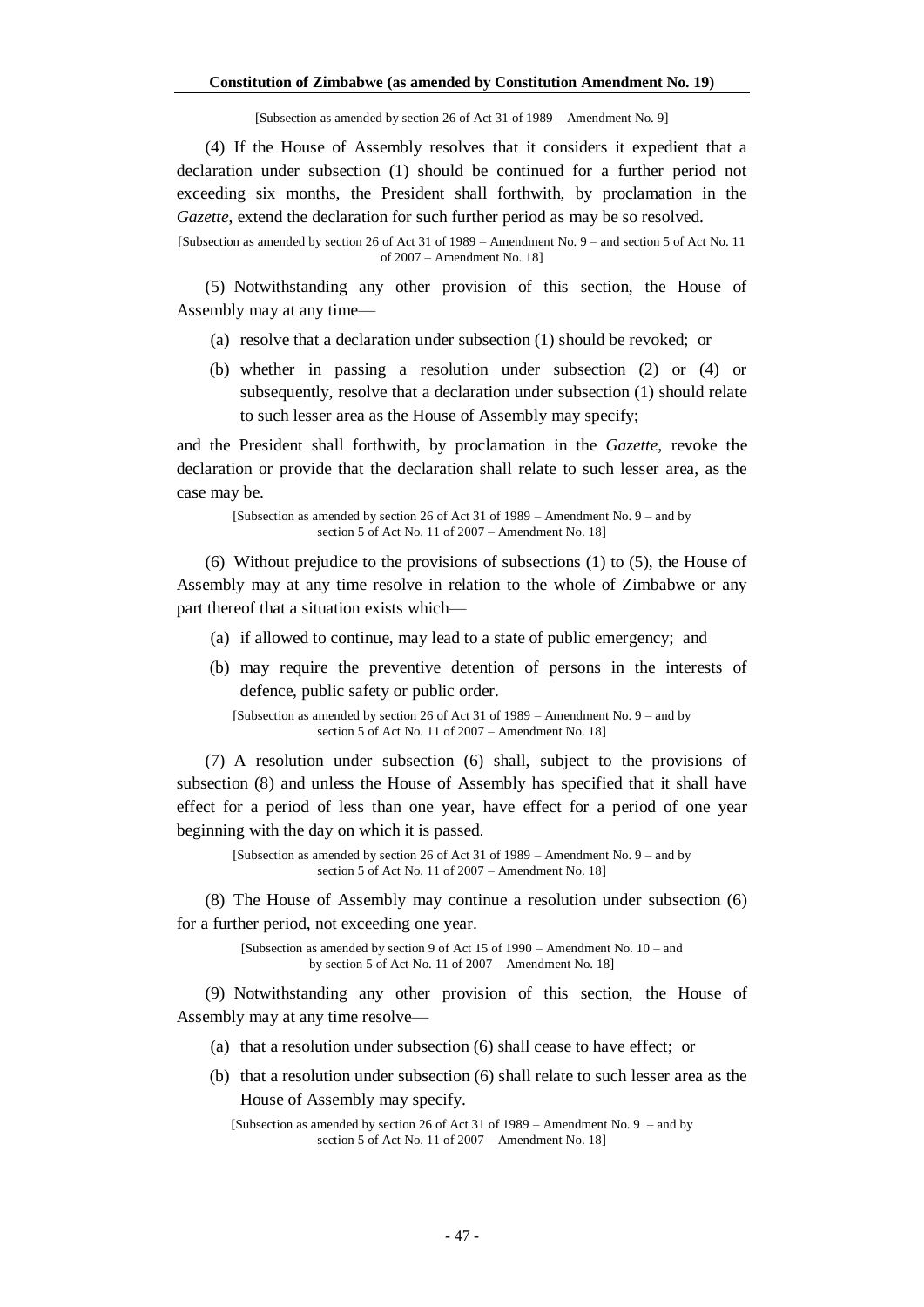(10) A declaration under subsection (1) or a resolution under subsection (6) may be continued in accordance with this section notwithstanding that it has previously been continued.

(11) No resolution under subsection (2), (4), (6) or (8) shall be deemed to have been duly passed unless it receives the affirmative votes of more than one-half of the total membership of the House of Assembly.

[Subsection as amended by section 26 of Act 31 of 1989 – Amendment No. 9 – and by section 5 of Act No. 11 of  $2007 -$  Amendment No. 18]

(12) Where the House of Assembly passes a resolution under subsection (6), (8) or (9), the Clerk of Parliament shall forthwith cause to be published in the *Gazette* a notice of such resolution and the effect thereof.

```
[Subsection as amended by section 26 of Act 31 of 1989 – Amendment No. 9, 
      by section 15 of Act 14 of 1996 – Amendment No. 14 – and by 
          section 5 of Act No. 11 of 2007 – Amendment No. 18]
```
 $(13)$  ...

[Subsection repealed by section 4 of Act 4 of 1993 – Amendment No. 12]

#### **31K Extent to which exercise of President's functions justiciable**

(1) Where the President is required or permitted by this Constitution or any other law to act on his own deliberate judgement, a court shall not, in any case, inquire into any of the following questions or matters—

- (a) whether any advice or recommendation was tendered to the President or acted on by him; or
- (b) whether any consultation took place in connection with the performance of the act; or
- (c) the nature of any advice or recommendation tendered to the President; or
- (d) the manner in which the President has exercised his discretion.

(2) Where the President is required or permitted by this Constitution or any other law to act on the advice or recommendation of or after consultation with any person or authority, a court shall not, in any case, inquire into either of the following questions or matters—

- (a) the nature of any advice or recommendation tendered to the President; or
- (b) the manner in which the President has exercised his discretion.

[Chapter as substituted by section 2 of Act 23 of 1987]

# CHAPTER V

### PARLIAMENT

# PART 1

#### *Legislative Authority*

### **32 Legislative authority**

(1) The legislative authority of Zimbabwe shall vest in the Legislature which shall consist of the President and Parliament.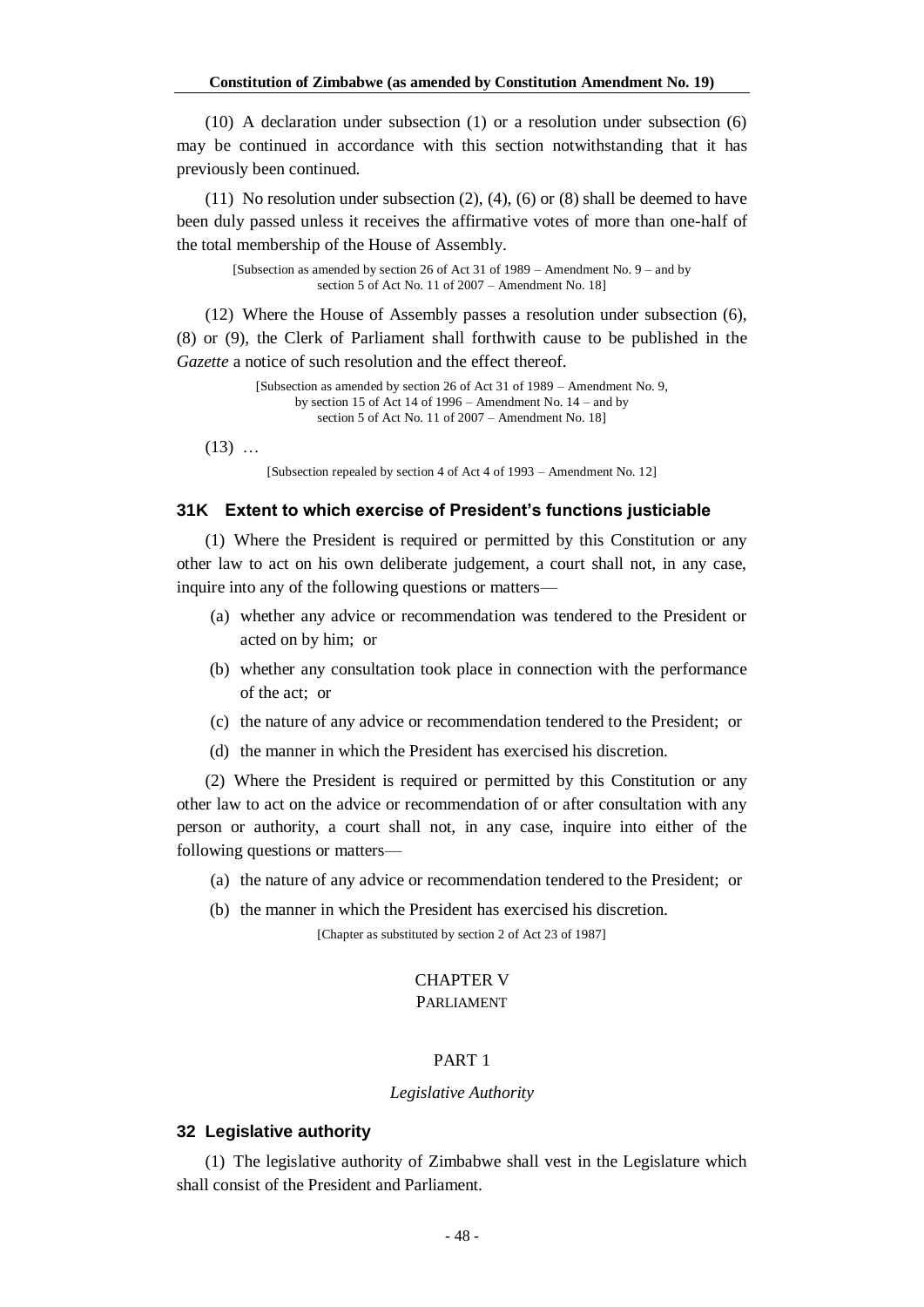(2) The provisions of subsection (1) shall not be construed as preventing the Legislature from conferring legislative functions on any person or authority.

> [Section as substituted by section 4 of Act 31 of 1989 – Amendment No. 9, subsection (2) as inserted by section 5 of Act 4 of 1993 – Amendment No. 12]

### **33 Parliament**

Parliament shall consist of two Houses, called the Senate and the House of Assembly.

[Section inserted by section 6 of Act 5 of 2005 – Amendment No. 17]

### PART 2

#### *The Senate*

### **34 Composition of Senate**

(1) There shall be a Senate which, subject to the provisions of section 76 (3b), shall consist of ninety-three Senators, of whom—

- (a) six shall be elected in each of the ten provinces by voters registered in the sixty senatorial constituencies referred to in section 61A(7); and
- (b) ten shall be Provincial Governors; and
- (c) two shall be the President and the Deputy President of the Council of Chiefs; and
- (d) sixteen shall be Chiefs, being two Chiefs from each of the provinces, other than the metropolitan provinces, elected in accordance with the Electoral Law; and
- (e) five shall be appointed by the President.

(2) The qualifications for election or appointment as a Senator are set out in Schedule 3.

(3) The procedure for the nomination of candidates for election under subsection  $(1)(a)$ , the election of Senators and the filling of vacancies among elected Senators shall be as prescribed in the Electoral Law.

[Section as substitution by section 6 of Act No. 11 of 2007 – Amendment No. 18]

#### **35 Election of President of Senate**

(1) When the Senate first meets after it is elected and before it proceeds to the despatch of any other business it shall elect a presiding officer to be known as the President of the Senate; and whenever the office of the President of the Senate becomes vacant the Senate shall not transact any other business until a person to fill that office has been elected.

(2) The President of the Senate shall be elected in accordance with Standing Orders from among persons who are or have been members of the Senate or the House of Assembly and who are not members of the Cabinet, Ministers, Deputy Ministers or Provincial Governors: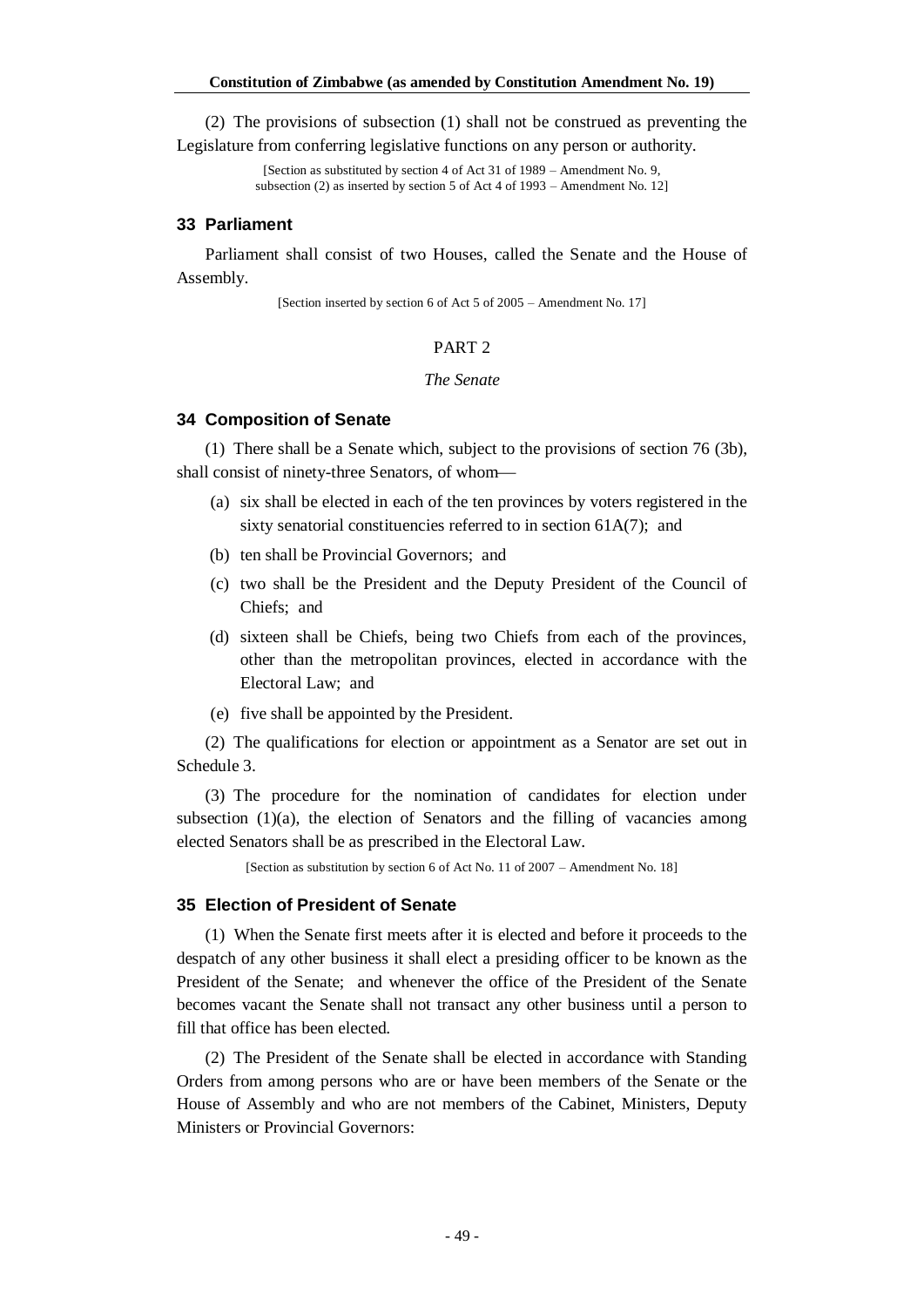Provided that a person who is not a member of the Senate shall not be elected as the President of the Senate unless he is qualified in accordance with Schedule 3 for election or appointment to the Senate.

(3) If a Senator is elected as President of the Senate, he shall cease to be a Senator.

(4) A person who has been elected as the President of the Senate shall, before he enters upon the duties of his office, unless he has already done so in accordance with section 44, take and subscribe before the Senate the oath of loyalty in the form set out in Schedule 1.

(5) When the Senate first meets after it is elected it shall, as soon as practicable after the election of the President of the Senate, elect in accordance with Standing Orders a Senator, not being a Vice-President, Minister, Deputy Minister or Provincial Governor, to be the Deputy President of the Senate and to be chairman when the Senate is in committee; and whenever the office of the Deputy President of the Senate becomes vacant the Senate shall, as soon as convenient, elect another such Senator to that office.

### **36 Tenure of office of President and Deputy President of Senate**

(1) The President of the Senate may at any time resign his office either by announcing his resignation in person to the Senate or by notice in writing to the Clerk of Parliament.

- (2) The President of the Senate shall vacate his office—
- (a) on the dissolution of Parliament next following his election;
- (b) if he becomes President, or a Vice-President, Minister, Deputy Minister or Provincial Governor;
- (c) if he becomes a Senator or a member of the House of Assembly or the Speaker;
- (d) if any circumstance arises that, if he had been a Senator—
	- (i) the provisions of section  $41(1)(i)$ , (k), (n), (o), (p) or (q) would apply to him and his seat as a Senator would become vacant; or
	- (ii) he would be required, by virtue of the provisions of section 42, to cease to exercise his functions as a Senator.

(3) The office of the President of the Senate shall become vacant if the Senate has resolved by the affirmative votes of not less than one half of its total membership that the office of the President of the Senate shall become vacant.

(4) Any function of the President of the Senate, whether authorised by law or otherwise, which is required to be performed after a dissolution of Parliament and before the President of the Senate is elected under section 35(1) shall be performed by the person who was the President of the Senate immediately before such dissolution:

Provided that, if at any time after the dissolution of Parliament the person who was the President of the Senate relinquishes the functions of that office by notice in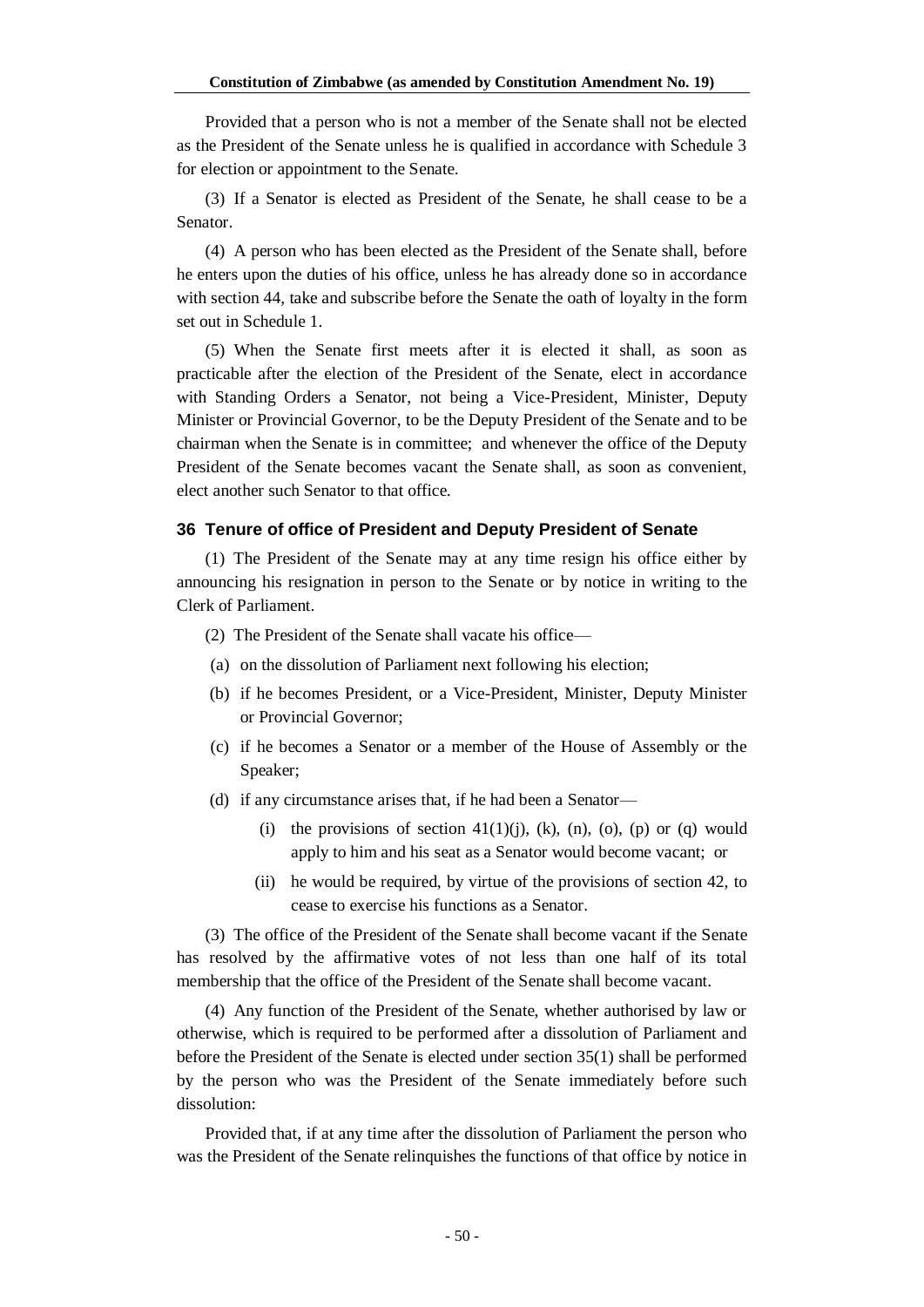writing to the Clerk of Parliament or is for any reason unable to perform them, those functions shall be performed by the Clerk of Parliament.

(5) The Deputy President of the Senate may at any time resign his office by notice in writing to the Clerk of Parliament and shall vacate his office if—

- (a) he ceases to be a Senator;
- (b) he is required, by virtue of the provisions of section 42 or 43, to cease to exercise his functions as a Senator; or
- (c) he becomes a Vice-President, Minister, Deputy Minister or Provincial Governor.

[Part repealed by section 5 of Act 31 of 1989 – Amendment No. 9 and new Part inserted by section 7 of Act 5 of 2005 – Amendment No. 17]

#### PART 3

*Composition of House of Assembly, Speaker and Deputy Speaker and Parliamentary Legal Committee*

# **38 Composition of House of Assembly**

(1) There shall be a House of Assembly which, subject to the provisions of section 76 (3b), shall consist of two hundred and ten members qualified in accordance with Schedule 3 for election to the House of Assembly and elected by voters registered in the two hundred and ten constituencies delimited in accordance with section 61A

(2) The procedure for the nomination of candidates for election under subsection  $(1)(a)$ , the election of members of the House of Assembly and the filling of vacancies shall be as prescribed in the Electoral Law.

[Section as substituted by section 7 of Act 11 of 2007 – Amendment No. 18]

## **39 Election of Speaker and Deputy Speaker**

(1) When the House of Assembly first meets after any dissolution of Parliament and before it proceeds to the despatch of any other business it shall elect a presiding officer to be known as the Speaker; and whenever the office of the Speaker becomes vacant the House of Assembly shall not transact any other business until a person to fill that office has been elected.

```
[Subsection as amended by section 26 of Act 31 of 1989 – Amendment No. 9 – and by
                 section 23 of Act 5 of 2005 – Amendment No. 17]
```
(2) The Speaker shall be elected in accordance with Standing Orders from among persons who are or have been members of the House of Assembly and who are not members of the Cabinet, Ministers or Deputy Ministers:

Provided that a person who is not a member of the House of Assembly shall not be elected as the Speaker unless he is qualified in accordance with Schedule 3 for election to the House of Assembly.

> [Subsection as amended by section 20 of Act 23 of 1987, by section 26 of Act 31 of 1989 – Amendment No. 9 – and by section 23 of Act 5 of 2005 – Amendment No. 17]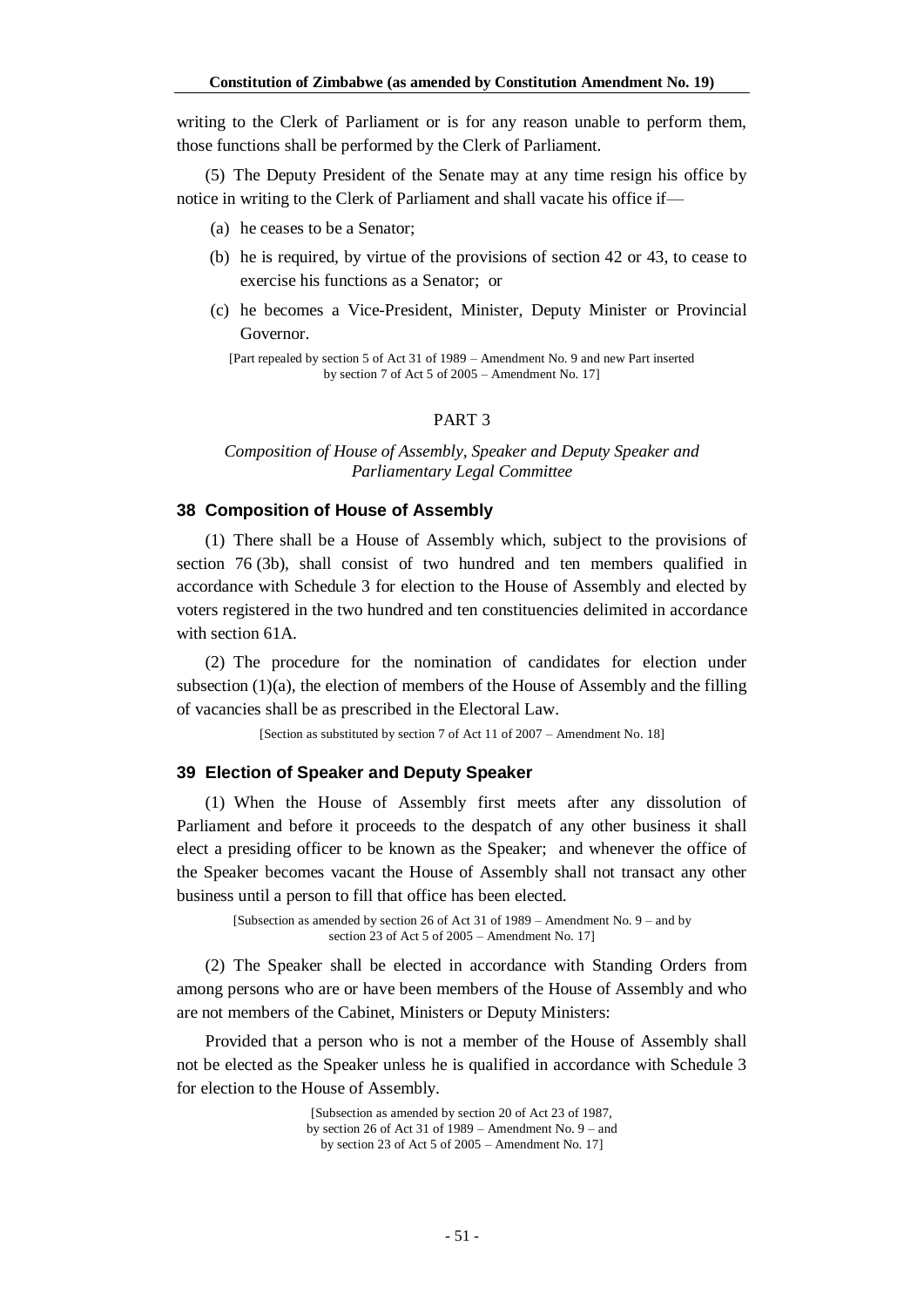(3) A person who has been elected as the Speaker shall, before he enters upon the duties of his office, unless he has already done so in accordance with section 44, take and subscribe before the House of Assembly the oath of loyalty in the form set out in Schedule 1.

> [Subsection as amended by section 26 of Act 31 of 1989 – Amendment No.  $9$  – and by section 23 of Act 5 of 2005 – Amendment No. 17]

(4) When the House of Assembly first meets after any dissolution of Parliament it shall, as soon as practicable after the election of the Speaker, elect in accordance with Standing Orders a member of the House of Assembly, not being a Vice-President, a Minister or Deputy Minister, to be the Deputy Speaker and to be chairman when the House of Assembly is in committee; and whenever the office of the Deputy Speaker becomes vacant the House of Assembly shall, as soon as convenient, elect another such member to that office.

[Subsection as amended by section 20 of Act 23 of 1987, by section 26 of Act 31 of 1989 – Amendment No. 9 – by section 9 of Act No. 15 of 1990 – Amendment No. 10 – by section 23 of Act 5 of 2005 –Amendment No. 17 – and by section 8 of Act 11 of 2007 – Amendment No. 18]

#### **40 Tenure of office of Speaker and Deputy Speaker**

(1) The Speaker may at any time resign his office either by announcing his resignation in person to the House of Assembly or by notice in writing to the Clerk of Parliament.

> [Subsection as amended by section 26 of Act 31 of 1989 – Amendment No. 9 – by section 15 of Act 14 of 1996 – Amendment No. 14 – and by section 23 of Act 5 of 2005 – Amendment No. 17]

- (2) The Speaker shall vacate his office—
- (a) on the dissolution of Parliament next following his election;
- (b) if he becomes a Vice-President, a Minister or Deputy Minister;

[Paragraph as amended by section 20 of Act 31 of 1989 – Amendment No. 9 and by section 9 of Act 15 of 1990 – Amendment No. 10]

(c) if he becomes a Senator or the President of the Senate or a member of the House of Assembly;

[Paragraph as substituted by section 9 of Act –5 of 2005 – Amendment No. 17]

- (d) if any circumstance arises that, if he had been a member of Parliament—
	- (i) the provisions of section 41(j), (k), (n), (o), (p) or (q) would apply to him and his seat as a member would become vacant; or
	- (ii) he would be required, by virtue of the provisions of section 42, to cease to exercise his functions as a member;
	- or

[Paragraph as amended by section 26 of Act 31 of 1989 – Amendment No. 9 and by section 9 of Act 15 of 1990 – Amendment No. 10]

(e) if he accepts office as a Provincial Governor; or

[Paragraph as inserted by section 3 of Act 4 of 1985 – Amendment No. 5 and as amended by section 26 of Act 31 of 1989 – Amendment No. 9]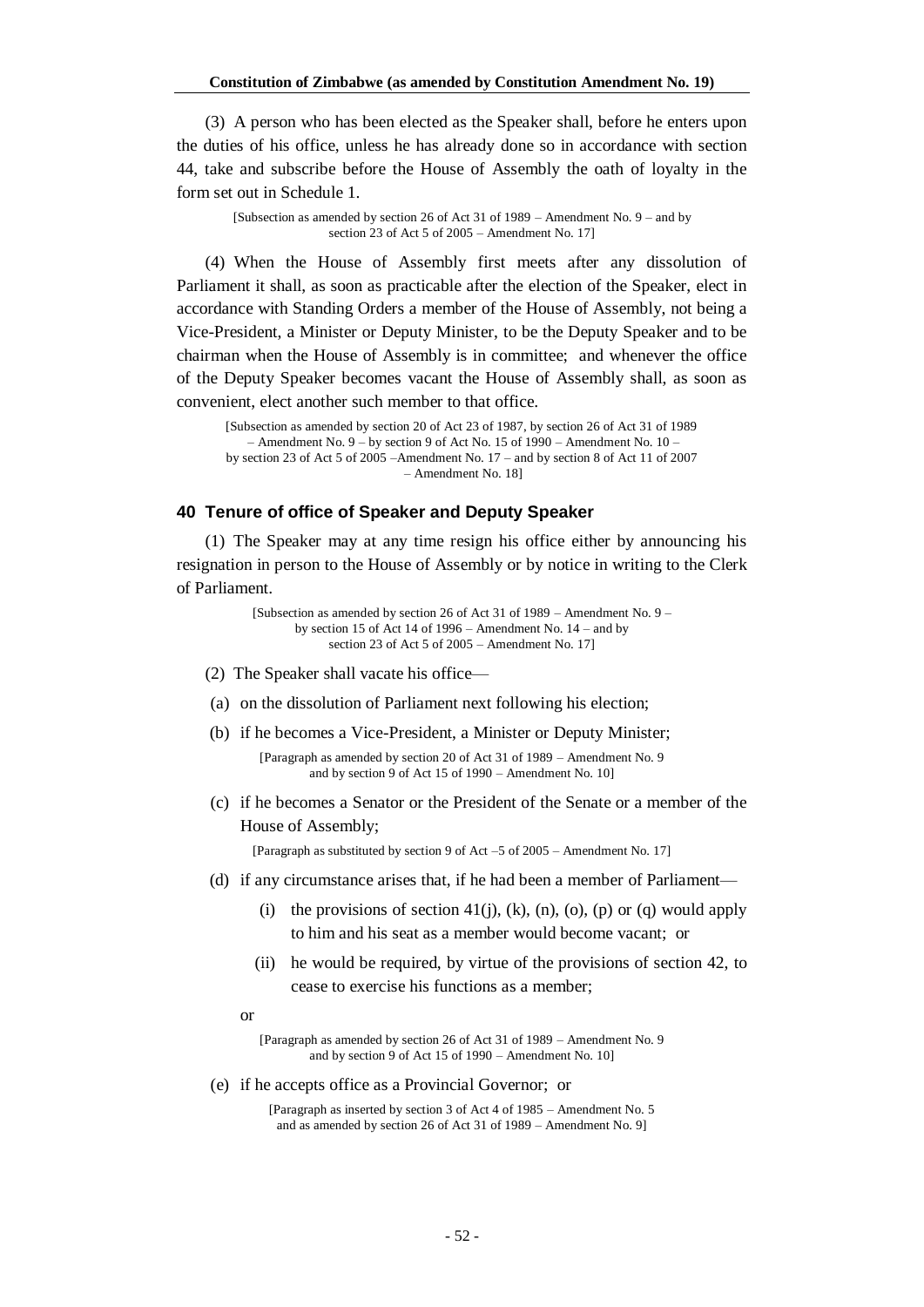(f) if he was a Provincial Governor at the time he was elected Speaker and he fails to terminate his appointment as such within fourteen days of being elected Speaker.

> [Paragraph as inserted by section 3 of Act 4 of 1985 – Amendment No. 5 and as amended by section 26 of Act 31 of 1989 – Amendment No. 9]

(3) The office of the Speaker shall become vacant if the House of Assembly has resolved by the affirmative votes of not less than two-thirds of its total membership that the office of the Speaker shall become vacant.

[Subsection as amended by section 26 of Act 31 of 1989 – Amendment No.  $9$  – and by section 23 of Act 5 of 2005 – Amendment No. 17]

(4) Any function of the Speaker, whether authorised by law or otherwise, which is required to be performed after a dissolution of Parliament and before the Speaker is elected under section 39(1) shall be performed by the person who was the Speaker immediately before such dissolution:

Provided that, if at any time after the dissolution of Parliament the person who was the Speaker relinquishes the functions of that office by notice in writing to the Clerk of Parliament or is for any reason unable to perform them, those functions shall be performed by the Clerk of Parliament.

(Subsection as amended by section 15 of Act 14 of 1996 – Amendment No. 14

(5) The Deputy Speaker may at any time resign his office by notice in writing to the Clerk of Parliament and shall vacate his office if—

(a) he ceases to be a member of the House of Assembly;

[Paragraph as amended by section 26 of Act 31 of  $1989 -$  Amendment No. 9 – and by section 23 of Act 5 of 2005 – Amendment No. 17]

(b) he is required, by virtue of the provisions of section 42 or 43, to cease to exercise his functions as a member of Parliament; or

[Paragraph as amended by section 26 of Act 31 of 1989 – Amendment No. 9]

(c) he becomes a Vice-President, a Minister or Deputy Minister; or

[Paragraph as amended by section 20 of Act 23 of 1987 and by section 9 of Act 15 of 1990 – Amendment No. 10]

(d) he accepts office as a Provincial Governor; or

[Paragraph as inserted by section 3 of Act 4 of 1985 – Amendment No. 5 and as amended by section 26 of Act 31 of 1989 – Amendment No. 9]

(e) he was a Provincial Governor at the time he was elected Deputy Speaker and he fails to terminate his appointment as such within fourteen days of being elected Deputy Speaker.

> [Paragraph as inserted by section 3 of Act 4 of 1985 – Amendment No. 5 and as amended by section 26 of Act 31 of 1989 – Amendment No. 9]

[Subsection as amended by and section 15 of Act 14 of 1996 – Amendment No. 14]

## **40A Parliamentary Legal Committee**

(1) As soon as practicable the Committee on Standing Rules and Orders shall appoint a committee to be known as the Parliamentary Legal Committee.

(2) The Parliamentary Legal Committee shall consist of such number of members of Parliament, other than members of the Cabinet, Ministers or Provincial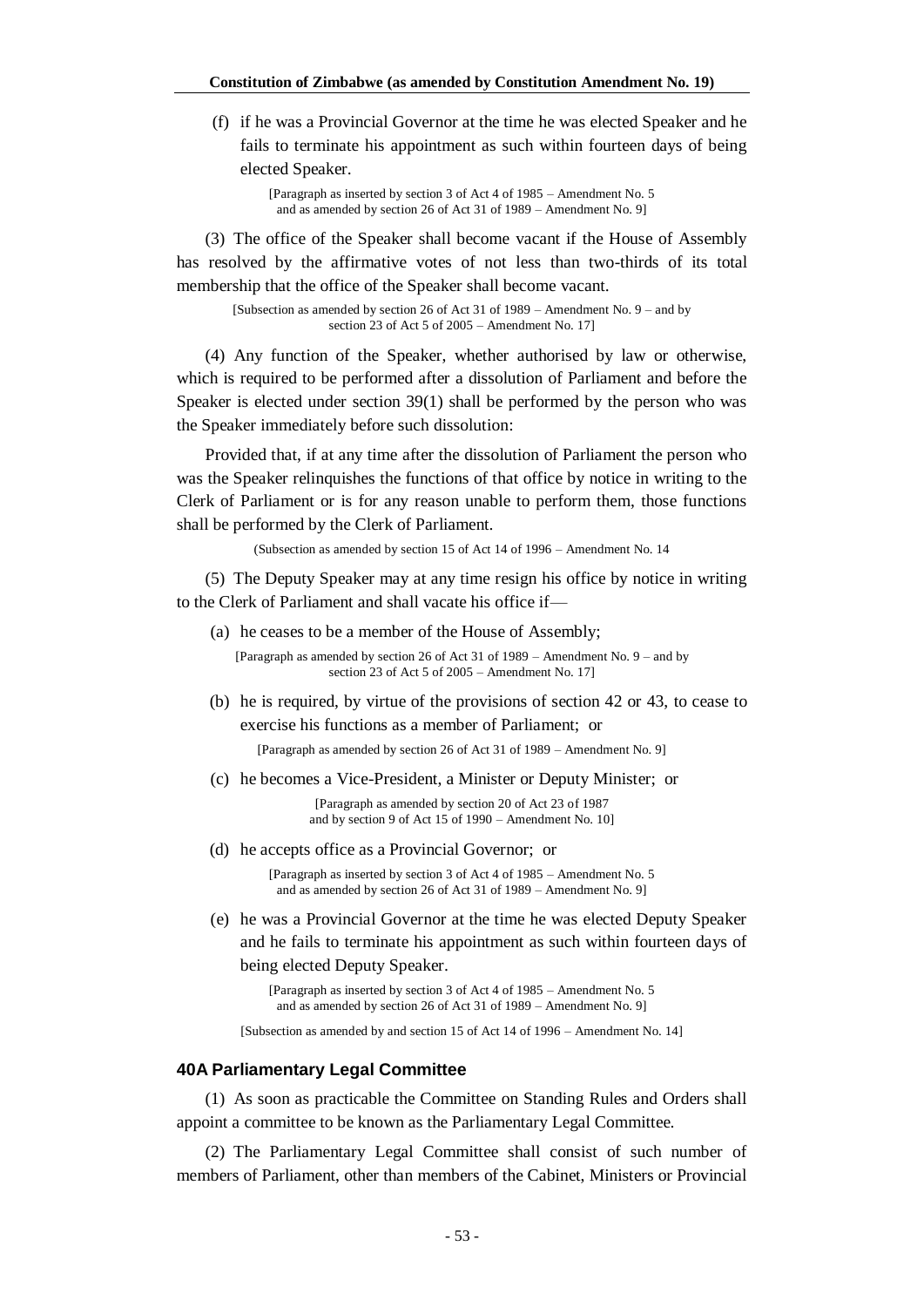Governors, being not less than three, as the Committee on Standing Rules and Orders may from time to time determine, the majority of whom shall be legally qualified as provided in subsection (3).

[Subsection as amended by section 9 of Act 15 of 1990 – Amendment No. 10 – and by section 23 of Act 5 of 2005 – Amendment No. 17]

(3) A person shall be legally qualified for the purposes of subsection (2) if he—

- (a) has been a judge of the Supreme Court or the High Court; or
- (b) is and has been for not less than five years, whether continuously or not, qualified to practise as a legal practitioner in Zimbabwe; or
- (c) has been a magistrate in Zimbabwe for not less than five years; or
- (d) possesses such legal qualifications and has such legal experience as the Committee on Standing Rules and Orders considers suitable and adequate for his appointment to the Parliamentary Legal Committee.

(4) In computing, for the purposes of subsection (3)(b), the period during which any person has been qualified to practise as a legal practitioner, any period during which he was qualified to practise as an advocate or attorney in Zimbabwe shall be included.

[Section as inserted by section 8 of Act 31 of  $1989 -$ Amendment No. 9]

### **40B Functions of Parliamentary Legal Committee**

- (1) The Parliamentary Legal Committee shall examine—
- (a) every Bill, other than a Constitutional Bill or a Bill to which the proviso to paragraph 3(1) of Schedule 4 applies, that has been introduced into the House of Assembly or the Senate, whichever is the House in which the Bill originates; and
- (b) every Bill, other than a Constitutional Bill, or a Bill to which the proviso to paragraph 3(1) of Schedule 4 applies, which is amended after its examination by the Committee, before the Bill is given its final reading in the House in which it originated; and
- (c) every draft Bill transmitted by a Minister to the Clerk of Parliament for reference to the Committee; and
- (d) every statutory instrument published in the *Gazette*; and
- (e) every draft statutory instrument transmitted by the authority empowered to make it to the Clerk of Parliament for reference to the Committee;

and shall report to the House of Assembly, Senate, Minister or authority, as the case may be, whether in its opinion any provision of the Bill, draft Bill, statutory instrument or draft statutory instrument would, if enacted, be or, as the case may be, is in contravention of the Declaration of Rights or any other provision of the Constitution.

(2) Members of the Parliamentary Legal Committee who are not members of the House in which a Bill originates shall, if the Committee reports to the House that any provision of the Bill would, if enacted, be in contravention of the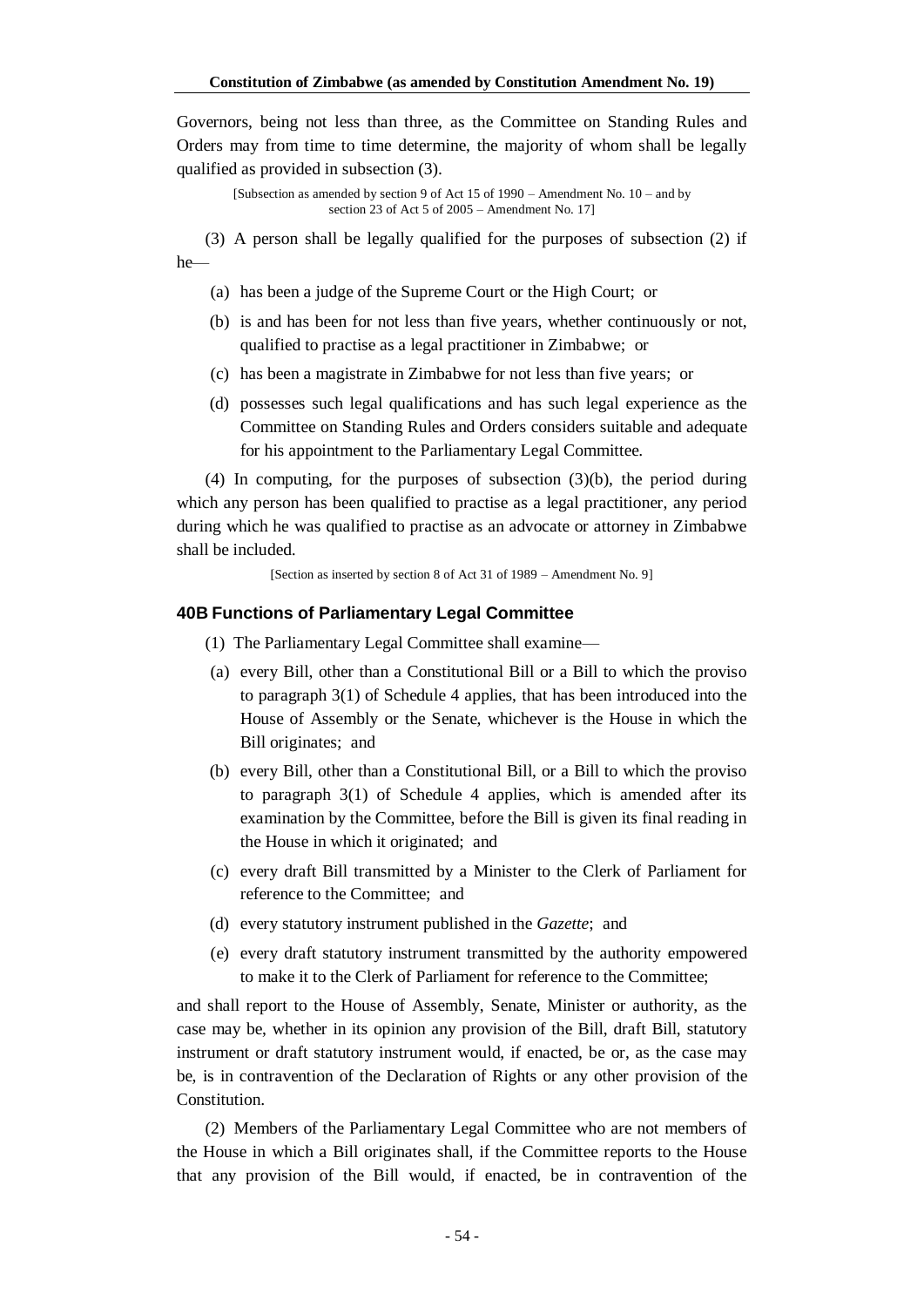Declaration of Rights or any other provision of the Constitution, have the right to sit and speak in the House but shall not have the right to vote therein.

- (3) The Parliamentary Legal Committee—
- (a) may, in examining any statutory instrument or draft statutory instrument in terms of subsection (1), report to the House of Assembly, Senate or to the Minister or authority concerned, as the case may be, whether in its opinion any provision of the statutory instrument or draft statutory instrument would, if enacted, be or, as the case may be, is *ultra vires* the enabling Act;
- (b) shall perform such other functions as may be prescribed by or under an Act of Parliament or in Standing Orders.

(4) Standing Orders shall make provision for matters relating to the Parliamentary Legal Committee.

(5) The provisions of paragraphs 4 and 8 of Schedule 4 shall apply in respect of the reports of the Parliamentary Legal Committee on Bills and statutory instruments.

> [Section inserted by section 8 of Act 31 of 1989 – Amendment No.  $9 -$  and as substituted by section 10 of Act 5 of 2005 – Amendment No. 17]

## PART 4

### *General Matters Relating to Parliament*

### **41 Tenure of seats of members**

(1) Subject to the provisions of this section, the seat of a member of Parliament shall become vacant only—

- (a) on his death;
- (b) on the dissolution of Parliament next following his election or appointment;
- (c) if he resigns his seat by notice, in writing, to the President of the Senate or the Speaker, as the case may be, or to the Clerk of Parliament; [Paragraph as substituted by section 11 of Act 5 of 2005 – Amendment No. 17]
- (d) if he is absent from twenty-one consecutive sittings during any session without the leave of the Senate or the House of Assembly, as the case may be, and the Senate or the House of Assembly has resolved, by the affirmative votes of more than one half of its total membership, that the seat shall become vacant;

[Paragraph as substituted by section 11 of Act 5 of 2005 – Amendment No. 17]

(e) if, being a member referred to in section 34(1)(a) or 38(1) and having ceased to be a member of the political party of which he was a member at the date of his election to Parliament, the political party concerned, by written notice to the President of the Senate or the Speaker, as the case may be, declares that he has ceased to represent its interests in Parliament;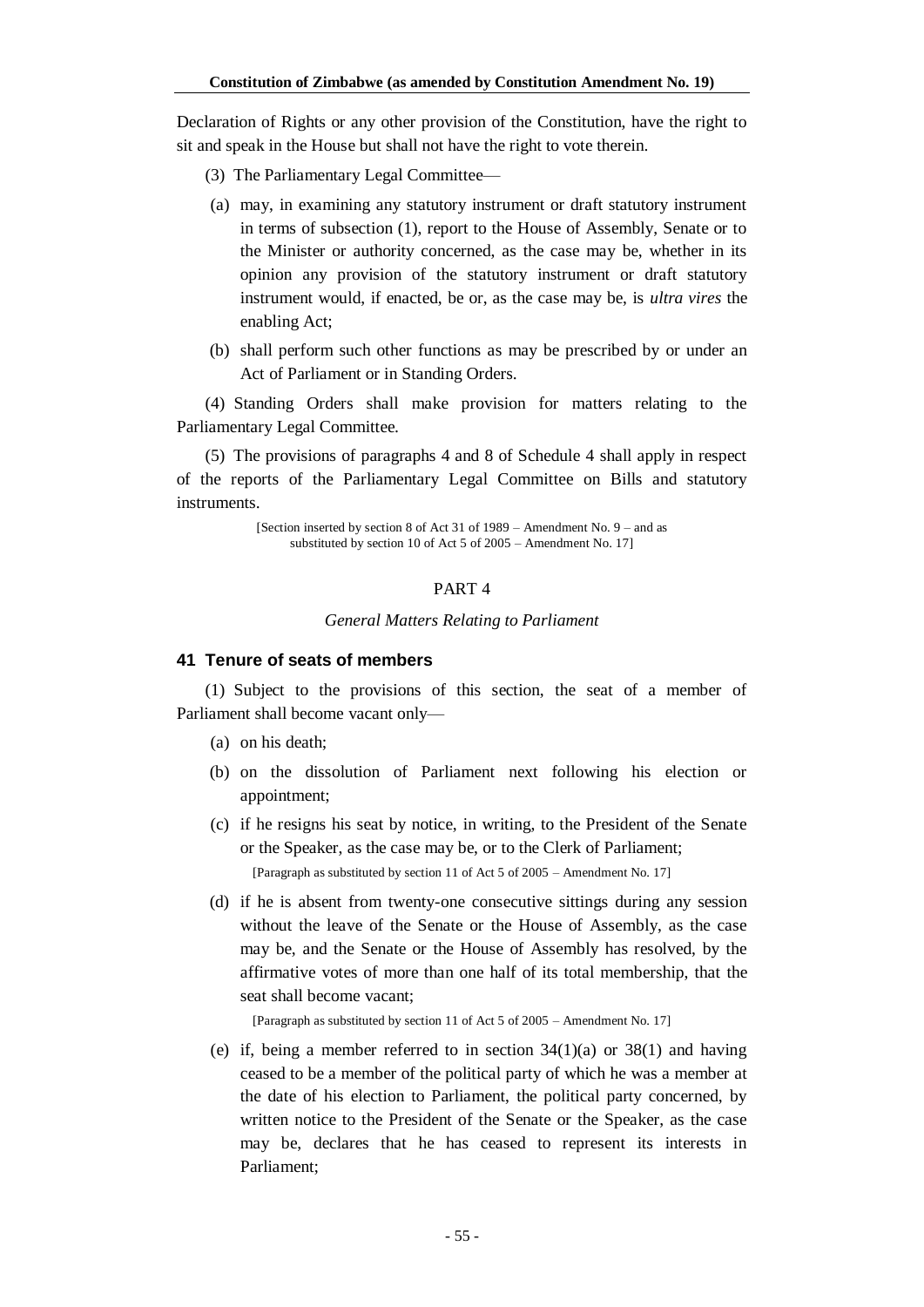[Paragraph as amended by section 7 of Act 1 of 2009 – Amendment No. 19]

- (f) if he becomes President;
- (g) if he becomes Speaker;
- (h) if, being a member referred to in section  $34(1)(a)$  or  $38(1)$ , he accepts office as Provincial Governor;

[Paragraph as amended by section 7 of Act 1 of 2009 – Amendment No. 19]

(i) if, being a member referred to in section  $34(1)(b)$ , he ceases to hold office as Provincial Governor;

[Paragraph substituted by section 7 of Act 1 of 2009 – Amendment No. 19]

- (j) if he accepts any public office or office as a member of a statutory body or local authority or employment as an employee of a statutory body or local authority;
- (k) if, being a public officer or a member or employee of a statutory body or local authority at the time he became a member of Parliament, he fails to terminate his appointment or employment as such within fourteen days of the date he became a member of Parliament;
- (l) in the circumstances set out in section 42;
- (m) if he is required, by virtue of the provisions of section 43, to vacate his seat;
- (n) if he is found or declared in accordance with any Act relating to mental health to be mentally disordered or defective as defined in that Act;
- (o) if he is declared by order of the High Court to be incapable of managing his own affairs;
- (p) if he has been convicted of an offence under the Electoral Law and has been declared by the High Court under the powers conferred by the Electoral Law to be disqualified for registration as a voter or from voting at any election;
- (q) if for a continuous period of six months or more he has been the subject of a preventive detention order under any law providing for the preventive detention of persons.

[Subsection as substituted by section 9 of Act 31 of 1989 – Amendment No. 9]

(2) For the purposes of paragraphs (j) and (k) of subsection (1), a person shall not be deemed to hold public office solely by reason of—

- (a) being a Vice-President, the Prime Minister, a Deputy Prime Minister, a Minister, a Deputy Prime Minister<sup>7</sup> or Provincial Governor; or [Paragraph as substituted by section 7 of Act 1 of 2009 – Amendment No. 19]
- (b) being a member of any of the Defence Forces whose services in peacetime are not wholly in the service of the State; or

 $\overline{a}$ 7

<sup>(</sup>*sic*) This should be "Deputy Minister". *Veritas.*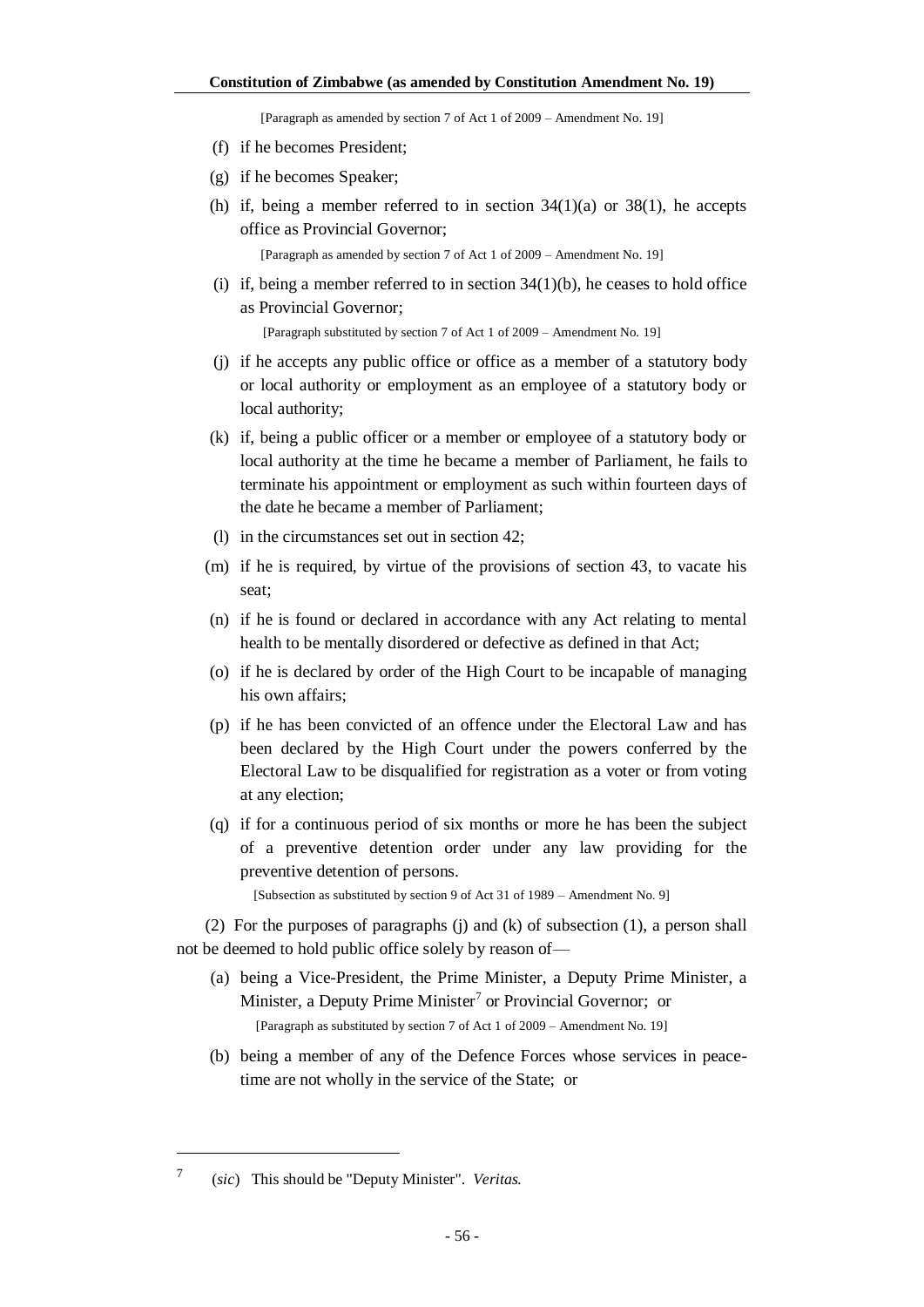- (c) being a member of the reserve forces of the Police Force whose services are not wholly in the employment of the State; or
- (d) holding office for which he is not entitled to be paid any remuneration, other than payment by way of travelling and subsistence allowances or out-of-pocket expenses; or
- (e) being a member of the Council of Chiefs. [Subsection as substituted by section 9 of Act 31 of 1989 – Amendment No. 9]
- (3) For the purposes of this section—
- (a) any person who is appointed to a council, board or other authority which is a statutory body or which is responsible for the administration of the affairs of a statutory body shall be regarded as a member of that statutory body;
- (b) "statutory body" means—
	- (i) any Commission established by this Constitution;
	- (ii) any body corporate established directly by or under any Act of Parliament for special purposes specified in that Act, the membership of which consists wholly or mainly of persons appointed by the President, a Vice-President, a Minister, any other statutory body or by a Commission established by this Constitution.

[Subparagraph as amended by section 8 of Act 4 of 1989 – Amendment No. 8 and by section 9 of Act 15 of 1990 – Amendment No. 10]

(4) The provisions of this section shall not apply to the Attorney-General. [Subsection as inserted by section 8 of Act 4 of 1989 – Amendment No. 8]

#### **42 Members sentenced to death or to imprisonment**

(1) Subject to the provisions of this section, in the event of a member of Parliament being convicted—

- (a) within Zimbabwe of a criminal offence; or
- (b) outside Zimbabwe of an offence, by whatever name called, which if committed within Zimbabwe would have been a criminal offence;

and being sentenced by a court to death or imprisonment, by whatever name called, for a term of six months or more, such member shall cease forthwith to exercise his functions and to be entitled to any remuneration as a member and his seat shall become vacant at the expiration of thirty days from the date of such sentence.

> [Subsection as amended by section 9 of Act 4 of 1989 – Amendment No. 8 and by section 26 of Act 31 of 1989 – Amendment No. 9]

(2) If, during the period of thirty days referred to in subsection (1), an application for a free pardon is made or an appeal is lodged, the question whether the member is to vacate his seat shall not be determined until the abandonment or final disposal of such application or appeal, whereupon the member shall forthwith vacate his seat unless—

(a) he is granted a free pardon;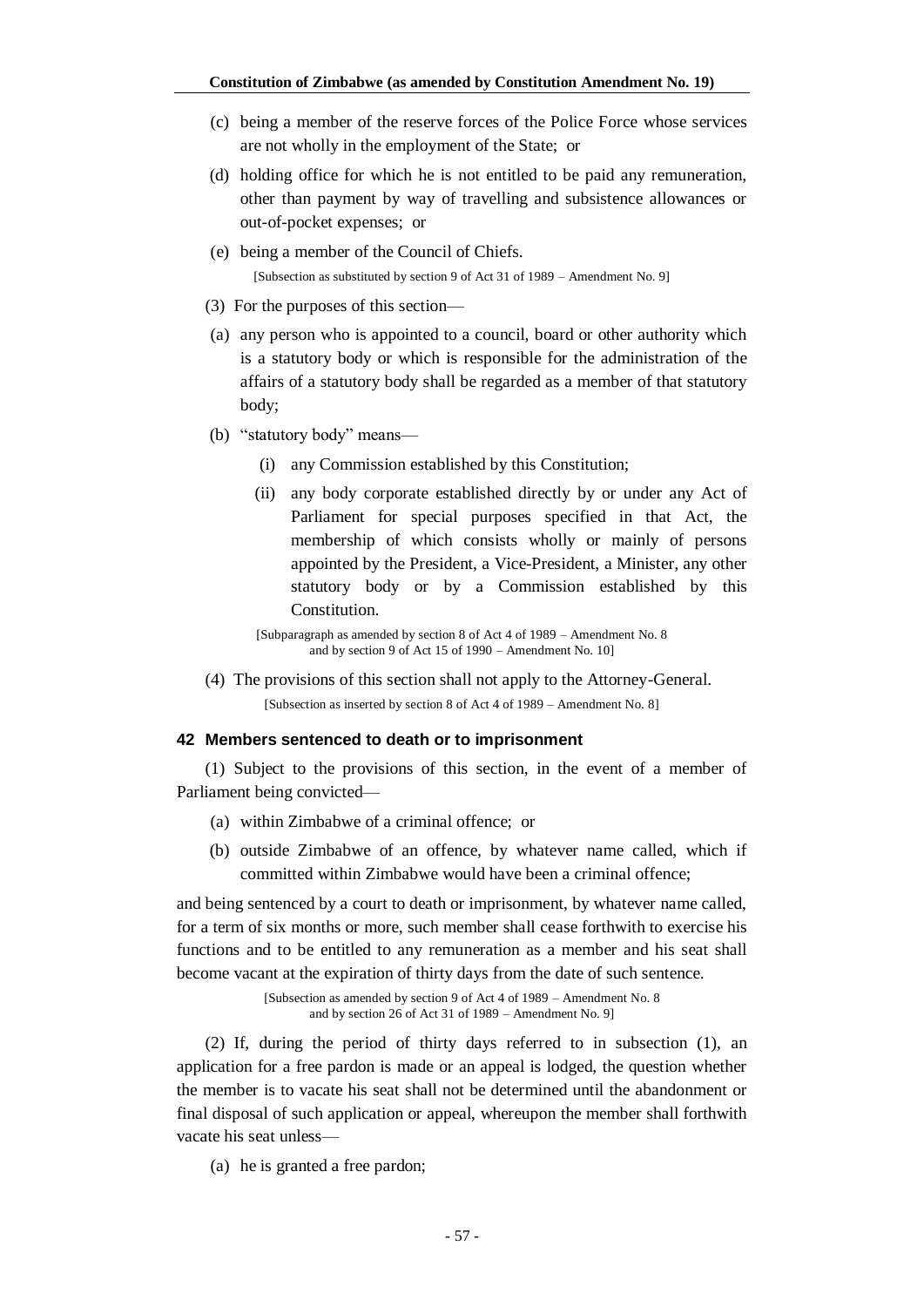- (b) his conviction is set aside;
- (c) his sentence is reduced to a term of imprisonment of less than six months; or
- (d) a punishment other than imprisonment is substituted.

(3) Where as a consequence of the final disposal of the application or appeal the conviction or sentence is varied in any manner specified in subsection (2), the member shall not vacate his seat, unless he has previously resigned, but shall be entitled to resume his functions and receive remuneration as a member for the period during which he ceased to exercise his functions by reason of the provisions of this section.

(4) For the purposes of this section—

- (a) two or more terms of imprisonment that are required to be served consecutively shall be regarded as a single term of imprisonment for the aggregate period of such terms;
- (b) two or more terms of imprisonment that are required to be served concurrently shall be regarded as a single term of imprisonment for the period of the longest of such terms;
- (c) a person shall be regarded as sentenced notwithstanding that the execution of the sentence or any part thereof has been suspended;
- (d) no account shall be taken of any sentence of imprisonment imposed as an alternative to, or in default of, the payment of a fine.
- (5) The provisions of this section shall not apply to the Attorney-General. [Subsection as inserted by section 9 of Act 4 of 1989 – Amendment No. 8]

# **43 Expulsion or suspension of members convicted of certain offences**

- (1) Subject to the provisions of this section, if—
- (a) a member of the Senate or the House of Assembly is convicted of an offence referred to in section 42(1) and is sentenced to imprisonment for a lesser period than that specified in that subsection or to a fine or other punishment not specified in that subsection; and

[Paragraph as amended by section 9 of Act No. 11 of 2007 – Amendment No. 18]

(b) the Senate or the House of Assembly, as the case may be, after taking into account the nature of the offence and the sentence imposed, resolves, by the affirmative votes of not less than two-thirds of its total membership, that the member is unfit to continue as a member or that the member should be suspended from the service of the Senate or the House of Assembly for such period, not exceeding six months, as the Senate or the House of Assembly may specify;

[Paragraph as amended by section 23 of Act 5 of 2005 – Amendment No. 17]

the member shall forthwith vacate his seat or, as the case may be, be suspended from the service of the Senate or the House of Assembly, as the case may be, for the period so specified.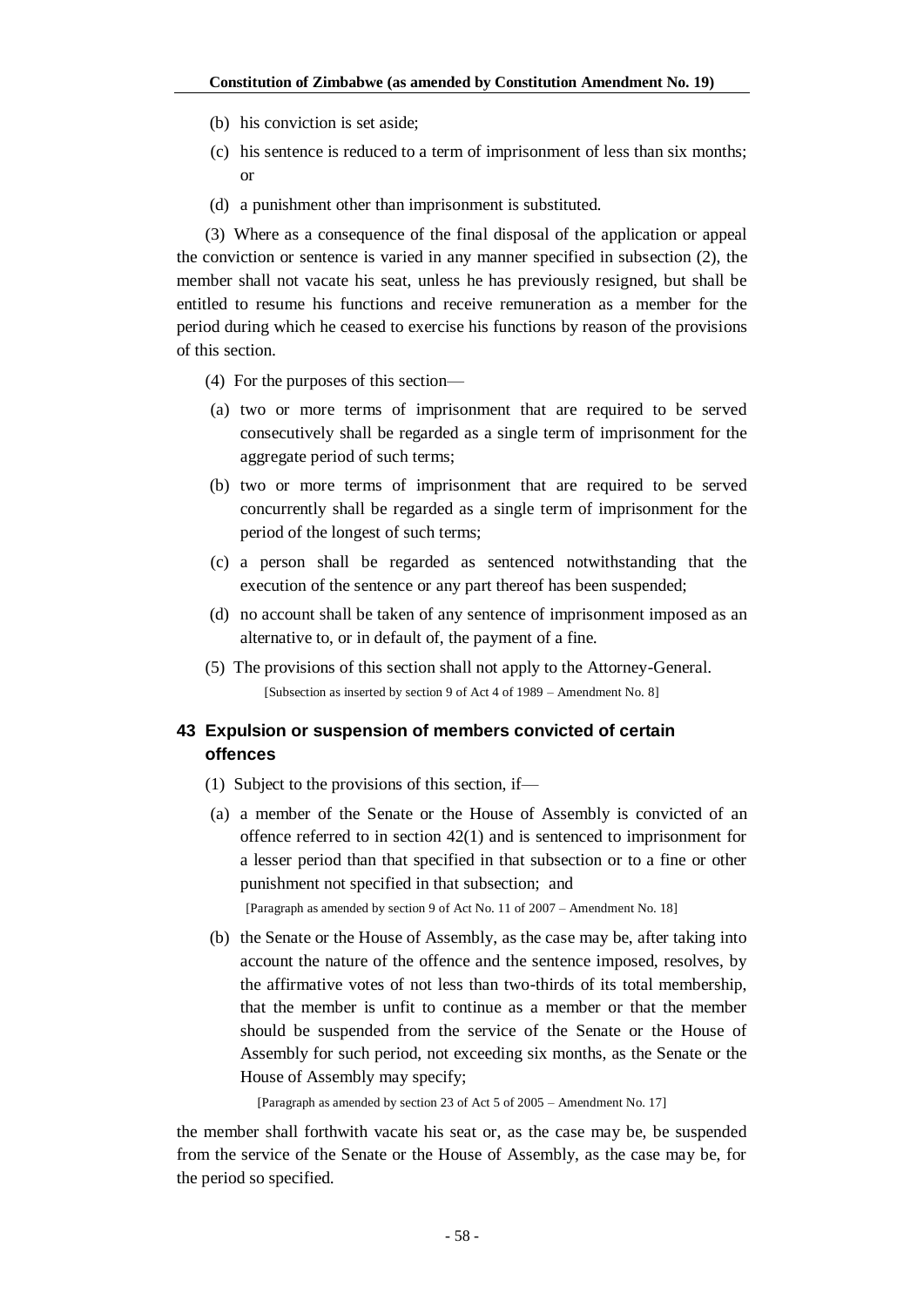[Subsection as substituted by section 10 of Act 31 of 1989 – Amendment No.  $9$  – and amended by section 9 of Act 11 of 2007 – Amendment No. 18]

(2) A member of the Senate or the House of Assembly who is suspended from the service of the Senate or the House of Assembly in accordance with subsection (1) shall not exercise his functions or be entitled to any remuneration as a member during the period of his suspension.

[Subsection as amended by section 26 of Act 31 of 1989 – Amendment No.  $9$  – and by section 23 of Act 5 of 2005 – Amendment No. 17]

(3) The provisions of this section shall not apply to the Attorney-General. [Subsection as inserted by section 10 of Act 4 of 1989 – Amendment No. 8]

## **44 Oath of loyalty**

Every member of the Senate or the House of Assembly shall, before taking part in any proceedings thereof, other than proceedings necessary for the purposes of this section, take and subscribe before the Senate or the House of Assembly the oath of loyalty in the form set out in Schedule 1.

> [Section as substituted by section 11 of Act 31 of 1989 – Amendment No. 9 – and amended by section 23 of Act 5 of 2005 – Amendment No. 17]

### **45 Remuneration of President of Senate and Speaker**

(1) There shall be charged upon and paid out of the Consolidated Revenue Fund to the President of the Senate and to the Speaker such salary and allowances as may from time to time be prescribed by or under an Act of Parliament.

(2) The salary payable to the President of the Senate or the Speaker shall not be reduced during the period he holds that office.

(3) A person who was the President of the Senate or the Speaker immediately before a dissolution of Parliament shall continue to receive the salary and allowances of that office until such time as the Senate or the House of Assembly, as the case may be, first meets after the dissolution or until he ceases sooner to perform the functions of—

- (a) the President of the Senate in the circumstances referred to in section 36(4); or
- (b) the Speaker in the circumstances referred to in section 40(4).

[Section as substituted by section 11 of Act 31 of 1989 – Amendment No.  $9$  – and by section 12 of Act 5 of 2005 – Amendment No. 17]

### **46 President's power to address and attend Parliament**

- (1) The President—
- (a) may at any time—
	- (i) address the Senate or the House of Assembly; or
	- (ii) call a joint meeting of the Senate and the House of Assembly and attend and address such joint meeting;
- (b) shall have the right to sit and speak in the Senate or the House of Assembly but shall not have the right to vote therein.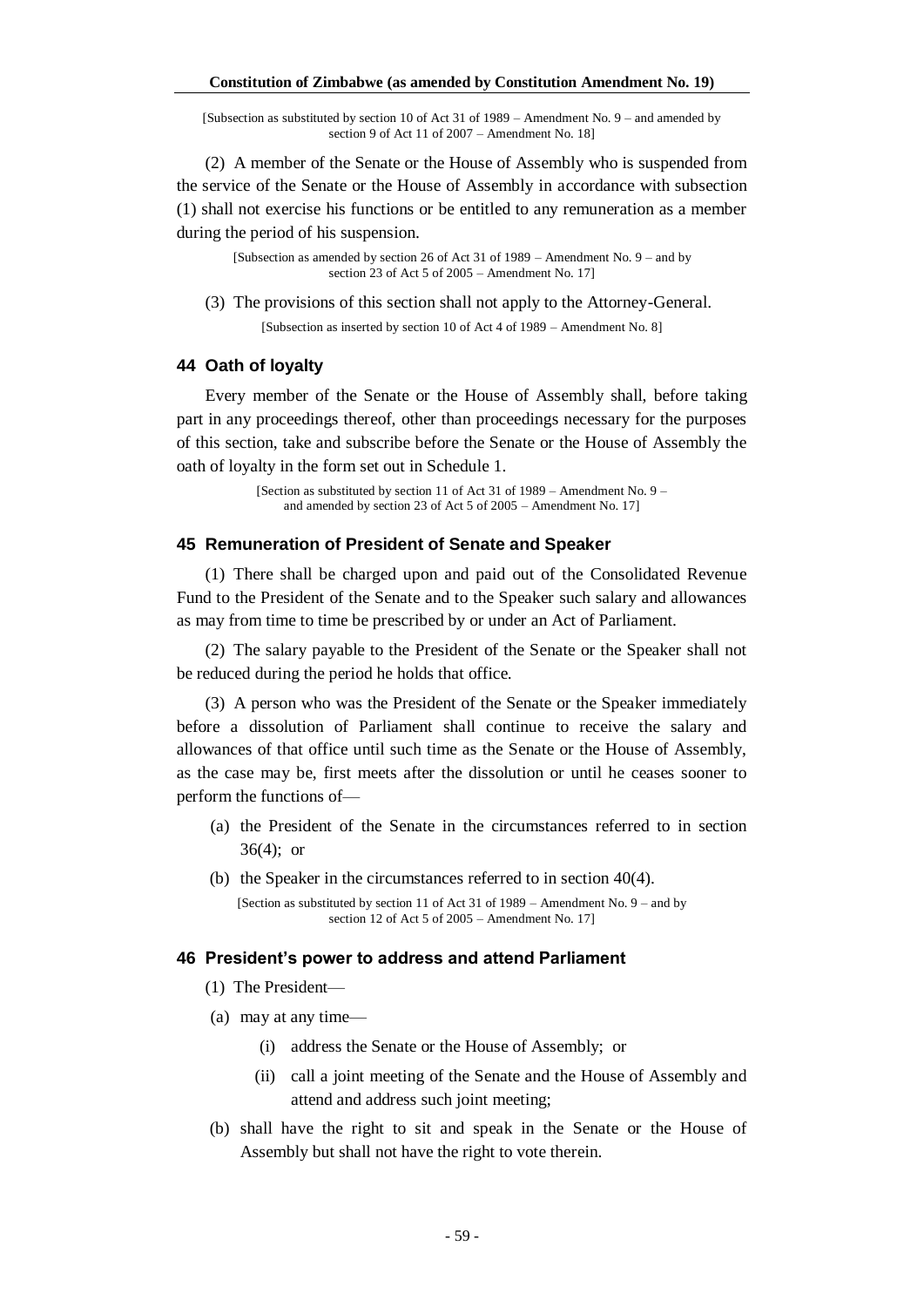(2) The President may send messages to the Senate or the House of Assembly and any such message shall be read by the President of the Senate or the Speaker, as the case may be, or by a Vice-President or a Minister.

> [Section as substituted by section 12 of Act 31 of 1989 – Amendment No. 9 – and by section  $-13$  of Act 5 of 2005 – Amendment No. 17]

# **47 Vice-Presidents, Prime Minister, Deputy Prime Ministers, Ministers, Deputy Ministers, Provincial Governors and Attorney-General in Parliament**

[Section heading as amended by paragraph 4 of Schedule 8 to the Constitution, which was inserted in the Constitution by Act 1 of 2009 – Amendment No. 19]

(1) A Vice-President, the Prime Minister and every Deputy Prime Minister and Minister shall have a right to sit and speak in Parliament but shall only have the right to vote in the House of which they are a member.

[Subsection as substituted by paragraph 4 of Schedule 8 to the Constitution, which was inserted in the Constitution by Act 1 of 2009 – Amendment No. 19]

(2) The Attorney-General shall have the right to sit and speak in the Senate and the House of Assembly but shall not have the right to vote therein.

> [Section as substituted by section 13 of Act 31 of 1989 – Amendment No. 9 – and by section 14 of Act 5 of 2005 – Amendment No. 17]

# **48 Clerk of Parliament and other staff thereof**

(1) There shall be a Clerk of Parliament appointed by the Committee on Standing Rules and Orders.

[Subsection as amended by section 15 of Act 14 of 1996 – Amendment No. 14]

(2) A person appointed as the Clerk of Parliament shall not be removed from office unless the House of Assembly resolves, by the affirmative votes of more than one-half of its total membership, that he should be removed from office.

[Subsection as amended by section 15 of Act 14 of 1996 – Amendment No. 14 – and by section 23 of Act 5 of 2005 – Amendment No. 17]

(3) Subject to any wishes which may be expressed from time to time by the House of Assembly, the Committee on Standing Rules and Orders shall appoint such other staff of Parliament as it may from time to time consider necessary.

[Subsection as amended by section 23 of Act 5 of 2005 – Amendment No. 17]

(4) The staff of Parliament shall be appointed on terms of service approved from time to time by the House of Assembly and shall be deemed to be public officers but shall not form part of the Public Service.

> [Subsection as amended by section 23 of Act 5 of 2005 – Amendment No. 17] [Section as substituted by section 14 of Act 31 of 1989 – Amendment No. 9]

### **49 Privileges of Parliament and members and officers thereof**

Subject to the provisions of this Constitution, an Act of Parliament may make provision to determine and regulate the privileges, immunities and powers of Parliament and the members and officers thereof, including the President of the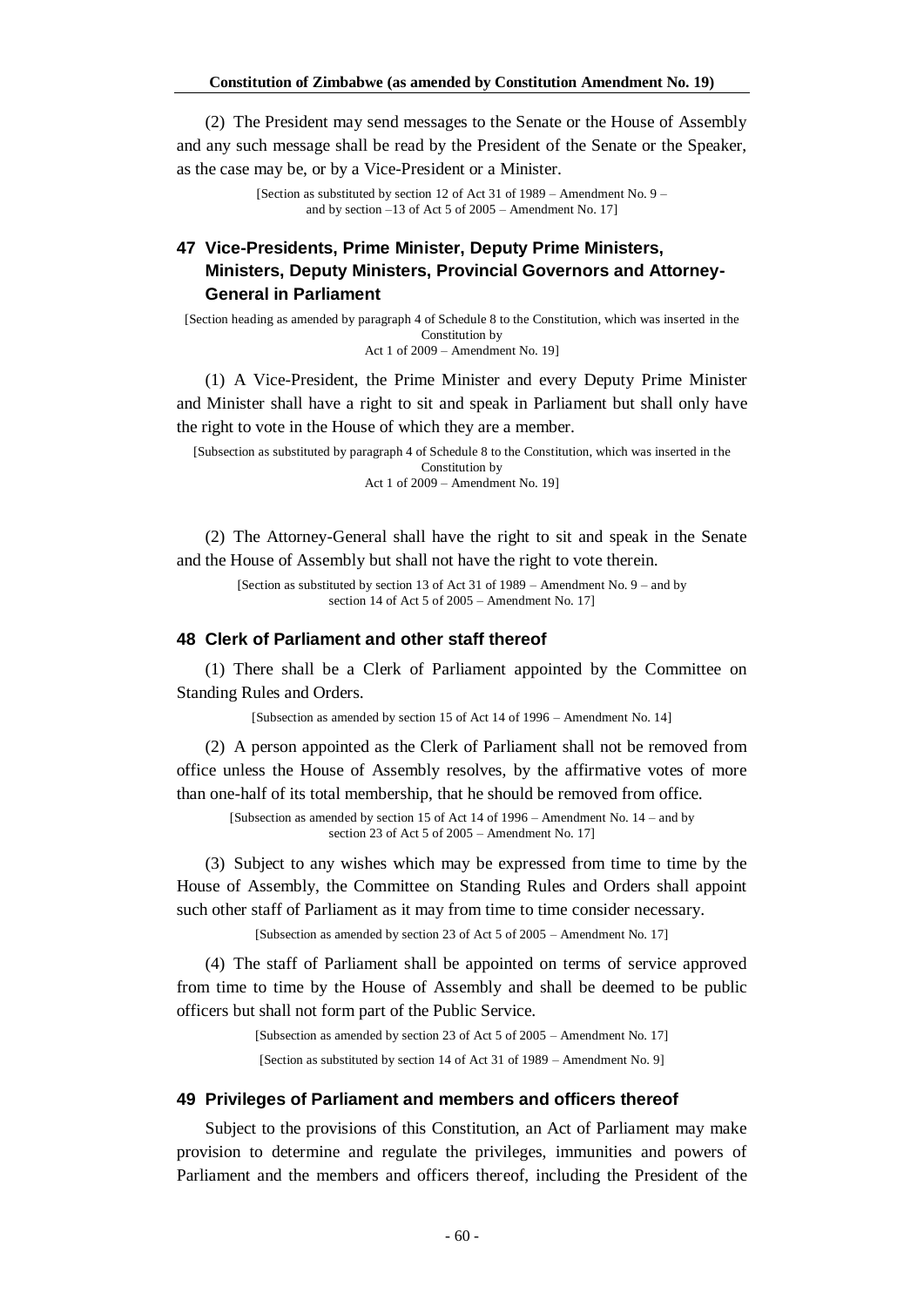Senate and the Speaker, and to provide penalties for a person who sits or votes in Parliament knowing or having reasonable grounds for knowing that he is not entitled to do so.

[Section as substituted by section 15 of Act 31 of 1989 – Amendment No. 9 – and amended by section 23 of Act 5 of 2005 – Amendment No. 17]

### PART 5

#### *Powers and Procedure of Parliament*

#### **50 Legislative powers**

Subject to the provisions of this Constitution, Parliament may make laws for the peace, order and good government of Zimbabwe.

### **51 Mode of exercising legislative powers**

(1) Subject to the provisions of section 52 and Schedule 4, the power of Parliament to make laws shall be exercised by Bills passed by the House of Assembly and the Senate and assented to by the President.

[Subsection as amended by section 26 of Act 31 of 1989 – Amendment No. 9 – and by section 23 of Act 5 of 2005 – Amendment No. 17]

(2) When a Bill is presented to the President for assent he shall, subject to the provisions of this section, within twenty-one days, either assent or withhold his assent.

[Subsection as amended by section 4 of Act 23 of 1987]

(3) Where this Constitution provides that a Bill of a specified description shall not be presented to the President for assent unless it is accompanied by a certificate, the President shall not assent to such Bill unless it is accompanied by the said certificate.

(3a) Where the President withholds his assent to a Bill, the Bill shall be returned to the House of Assembly and, subject to the provisions of subsection (3b), the Bill shall not again be presented for assent.

[Subsection as inserted by section 4 of Act 23 of 1987 and as amended by section 26 of Act 31 of 1989 – Amendment No. 9 – and by section 23 of Act 5 of 2005 – Amendment No. 17]

(3b) If, within six months after a Bill has been returned to the House of Assembly in terms of subsection (3a), the House of Assembly resolves upon a motion supported by the votes of not less than two-thirds of all the members of the House of Assembly that the Bill should again be presented to the President for assent, the Bill shall be so presented and, on such presentation, the President shall assent to the Bill within twenty-one days of the presentation, unless he sooner dissolves Parliament.

> [Subsection as inserted by section 4 of Act 23 of 1987 and as amended by section 26 of Act 31 of 1989 – Amendment No. 9 – and by section 23 of Act 5 of 2005 – Amendment No. 17]

(4) All laws made by Parliament shall be styled "Acts" and the words of enactment shall be "enacted by the President and the Parliament of Zimbabwe" or words to the like effect.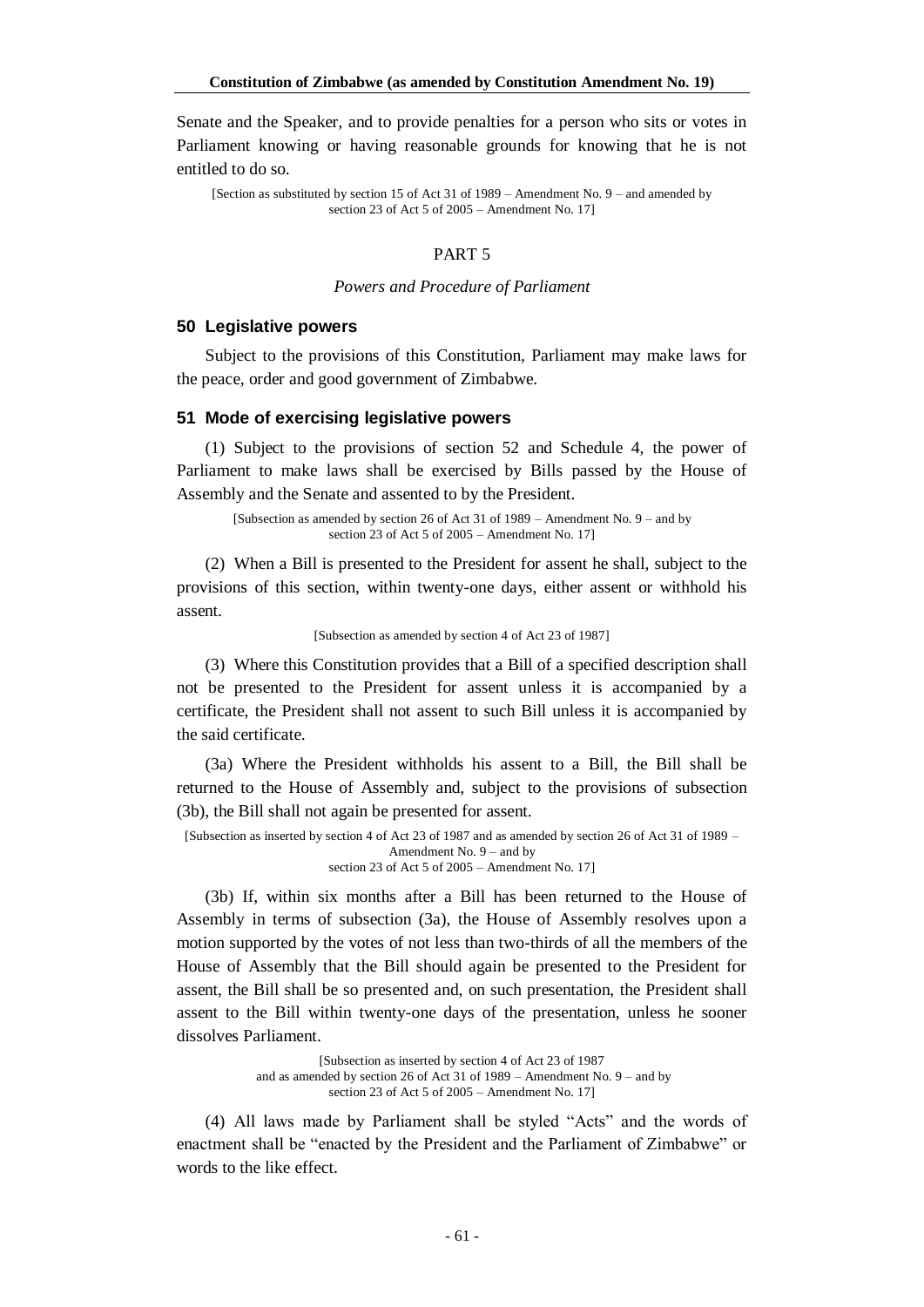[Subsection as amended by section 16 of Act 31 of 1989 – Amendment No. 9]

(5) An Act of Parliament shall come into operation on the day of its publication in the *Gazette* or on such other day as may be specified in or under that or some other Act.

(6) An Act of Parliament shall be deemed to come into operation immediately on the expiration of the day preceding the day on which, by virtue of the provisions of subsection (5), it comes into operation.

(7) The provisions of Schedule 4 shall apply in respect of the procedure with regard to Bills and the other matters specified therein.

#### **52 Alteration of the Constitution**

(1) Parliament may amend, add to or repeal any of the provisions of this Constitution:

Provided that, except as provided in subsection (6), no law shall be deemed to amend, add to or repeal any provision of this Constitution unless it does so in express terms.

[Proviso as amended by section 7 of Act 30 of 1990 – Amendment No. 11]

(2) A Constitutional Bill shall not be introduced into the Senate or the House of Assembly unless the text of the Bill has been published in the *Gazette* not less than thirty days before it is so introduced.

[Subsection as amended by section 26 of Act 31 of 1989 – Amendment No. 9 – and by section 15 of Act 5 of 2005 – Amendment No. 17]

(2a) …

[Subsection inserted by section 17 of Act 31 of 1989 – Amendment No. 9 – and amended by section 6 of Act 15 of 1990 – Amendment No. 10 – and repealed by section 15 of Act 5 of 2005 – Amendment No. 17]

(3) A Constitutional Bill shall not be deemed to have been duly passed by Parliament unless, at the final vote thereon in the Senate and the House of Assembly, it received the affirmative votes of not less than two-thirds of the total membership of each House.

> [Subsection repealed by section 6 of Act 15 of 1990 – Amendment No. 10 – and reinserted by section 15 of Act 5 of 2005 – Amendment No. 17]

(4) If in the case of a Constitutional Bill which has been passed by the House of Assembly in accordance with subsection (3) but has not been passed by the Senate in accordance with that subsection within a period of one hundred and eighty days beginning on the day on which the Bill was first introduced into the Senate, the House of Assembly resolves after the expiration of that period by the affirmative votes of not less than two-thirds of its members that the Bill be presented to the President for assent in the form in which it was passed by the House of Assembly, except for minor changes required by the passage of time, and with such amendments, if any, as the Senate and the House of Assembly may have agreed, the Bill shall be deemed to have been duly passed in the form in which it is presented to the President.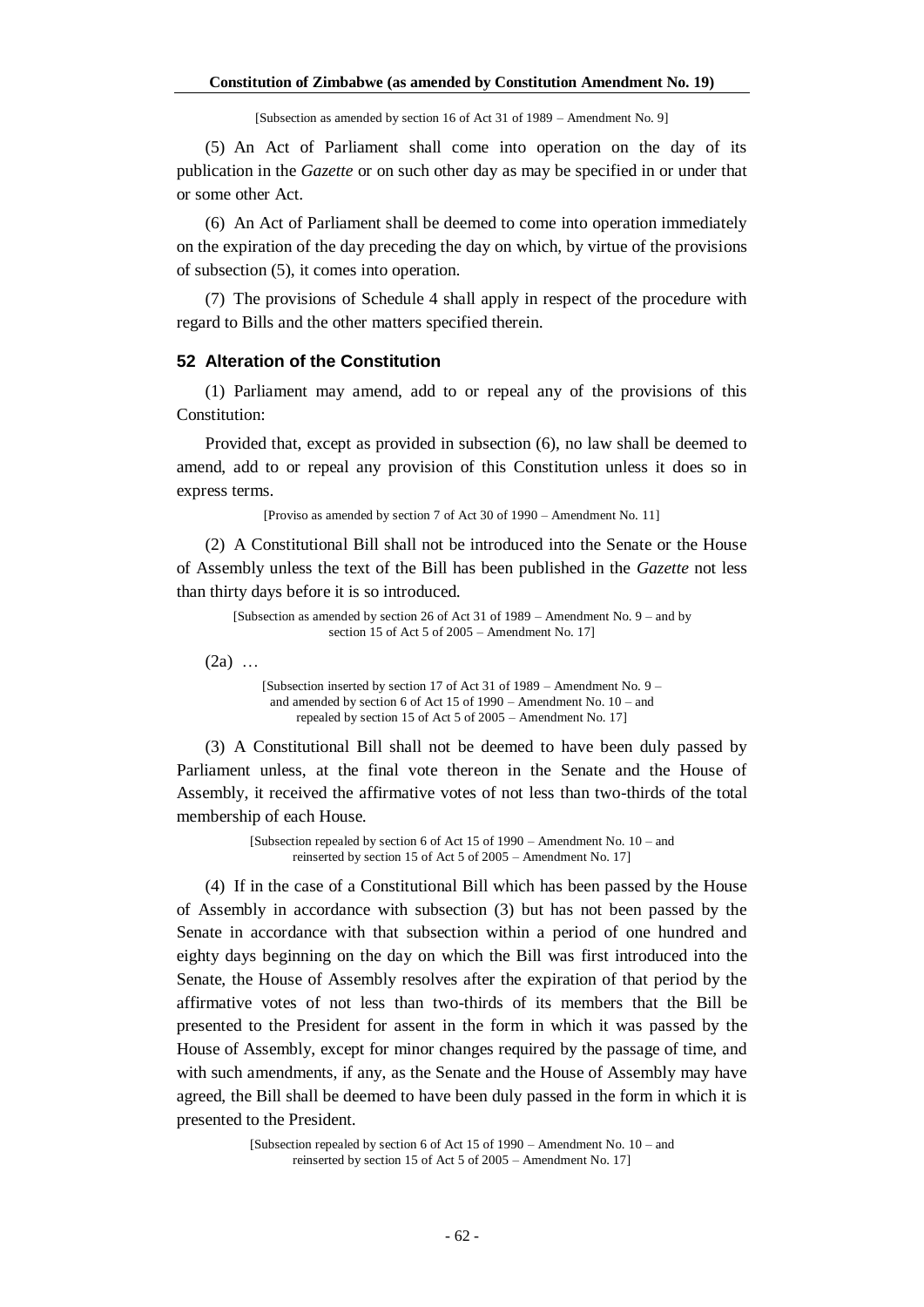(5) A Constitutional Bill shall not be submitted to the President for assent unless—

- (a) it is accompanied by—
	- (i) a certificate from the President of the Senate that at the final vote thereon in the Senate the Bill received the affirmative votes of not less than two-thirds of the total membership of the Senate; and
	- (ii) a certificate from the Speaker that at the final vote thereon in the House of Assembly the Bill received the affirmative votes of not less than two-thirds of the total membership of the House of Assembly;
	- or
- (b) it is accompanied by the certificate referred to in paragraph (a)(ii) and a further certificate from the Speaker stating that the Bill is a Bill to which the provisions of subsection (4) apply and that the Bill may lawfully be presented for assent by virtue of those provisions.

[Subsection inserted by section 17 of Act 31 of 1989 – Amendment No. 9 – and substituted by section 15 of Act 5 of 2005 – Amendment No. 17]

(6) An Act of Parliament that provides for a revision of the written law such as is referred to section 53(2) may make provision for—

- (a) renumbering the provisions of this Constitution so as to reflect amendments that have been made thereto; and
- (b) amending the provisions of this Constitution where it is necessary to do so as a consequence of any renumbering referred to in paragraph (a);

and any such renumbering or amendment shall be valid as if it had been effected by means of an Act of Parliament passed in accordance with the provisions of this section.

[Subsection as inserted by section 7 of Act 30 of 1990 – Amendment No. 11]

 $(7)$  ...

[Subsection repealed by section 6 of Act 15 of 1990 – Amendment No. 10]

(8) …

[Subsection repealed by section 6 of Act 15 of 1990 – Amendment No. 10]

 $(9)$  ...

[Subsection repealed by section 6 of Act 15 of 1990 – Amendment No. 10]

# **53 Enrolment of Acts**

(1) As soon as may be after an Act of Parliament has been assented to by the President, the Clerk of Parliament shall cause a fair copy of the Act, duly authenticated by the signature of the President and the public seal, to be enrolled on record in the office of the Registrar of the High Court and such copy shall be conclusive evidence of the provisions of such Act.

[Subsection as amended by section 15 of Act 14 of 1996 – Amendment No. 14]

(2) Notwithstanding the provisions of subsection (1), an Act of Parliament may provide for the publication of a revision of the whole or any part of the written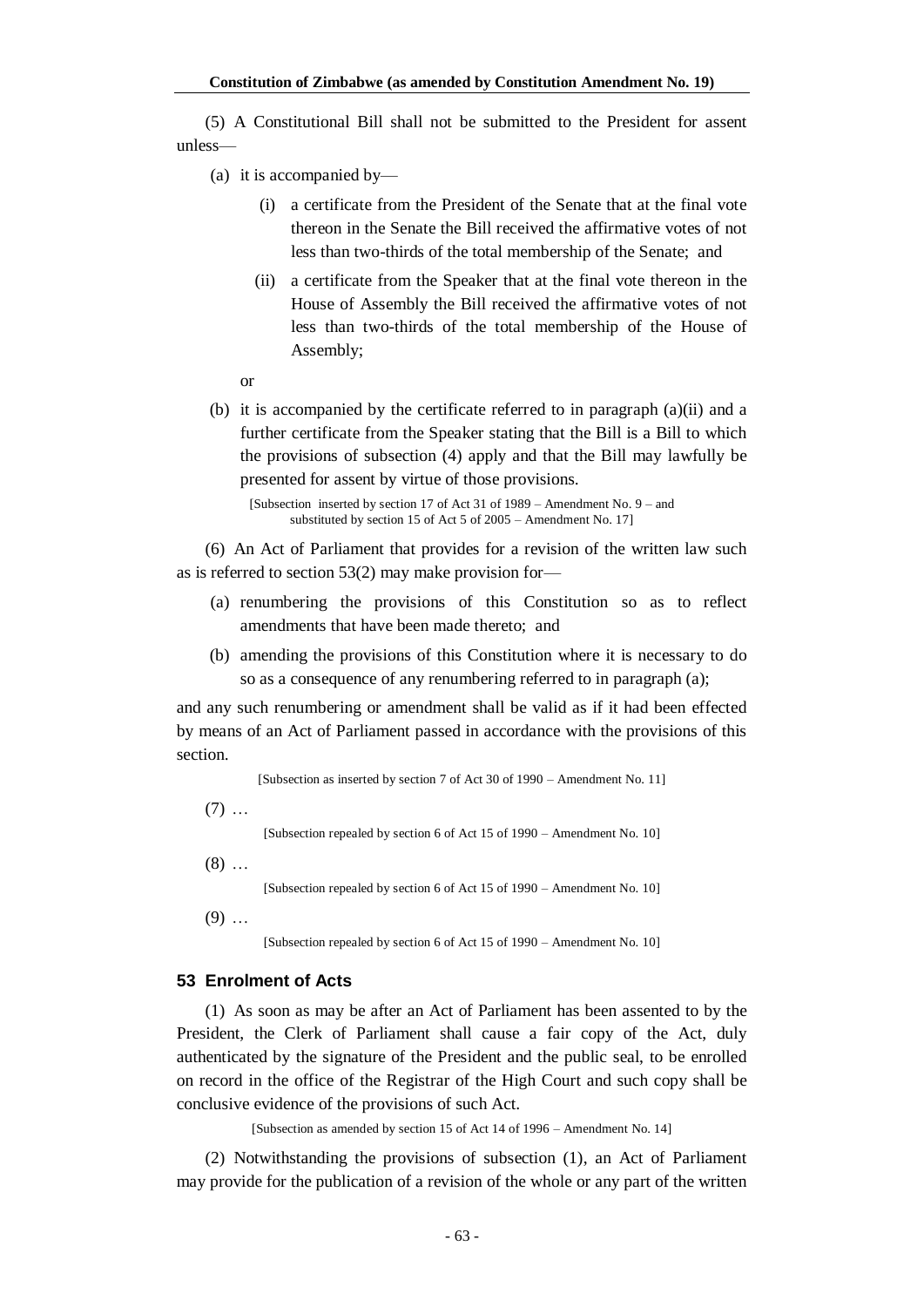law in force, including, subject to the provisions of section 52(6), this Constitution, and may further provide that—

- (a) upon such publication the revision shall in all courts of justice and for all purposes whatsoever be the sole version of the law or part thereof concerned;
- (b) a copy of the revision, authenticated in the manner provided for in the Act of Parliament, shall be deposited in the office of the Registrar of the High Court and such copy shall be conclusive evidence of the provisions of the law or part thereof concerned.

[Subsection as substituted by section 4 of Act 1 of 1983 – Amendment No. 3 and as amended by section 8 of Act 30 of 1990 – Amendment No. 11]

(3) The validity of an Act of Parliament or of a revision of the law or part thereof shall not depend upon the enrolment or deposit thereof pursuant to the provisions of this section.

[Subsection as substituted by section 4 of Act 1 of 1983 – Amendment No. 3]

## **54 Quorum**

(1) If objection is taken by a member of the Senate present that there are present, besides the President of the Senate or the Senator presiding, fewer than eleven members and, after such interval as may be prescribed in Standing Orders, the President of the Senate or the Senator presiding ascertains that the number of members present is less than eleven, the Senate shall thereupon be adjourned in accordance with Standing Orders.

(2) If objection is taken by a member of the House of Assembly present that there are present, besides the Speaker or the member presiding, fewer than twentyfive of the members and, after such interval as may be prescribed in Standing Orders, the Speaker or member presiding ascertains that the number of members present is less than twenty-five, the House of Assembly shall thereupon be adjourned in accordance with Standing Orders.

[Section as substituted by section 16 of Act 5 of –2005 – Amendment No. 17]

### **55 Validity of proceedings**

Subject to the provisions of section 54, the Senate or the House of Assembly shall not be disqualified for the transaction of business by reason of any vacancy among the members thereof or the suspension of a member in accordance with section 42 or 43, and any proceedings therein shall be valid notwithstanding that some person who was not entitled so to do sat or voted in the Senate or the House of Assembly or otherwise took part in the proceedings.

```
[Section as amended by section 26 of Act 31 of 1989 – Amendment No. 9 – and by 
               section 23 of Act 5 of 2005 – Amendment No. 17]
```
#### **56 Voting**

(1) Save as otherwise provided in this Constitution, all questions proposed for decision at a sitting of the Senate or the House of Assembly shall be determined by a majority of the votes of the members present and voting.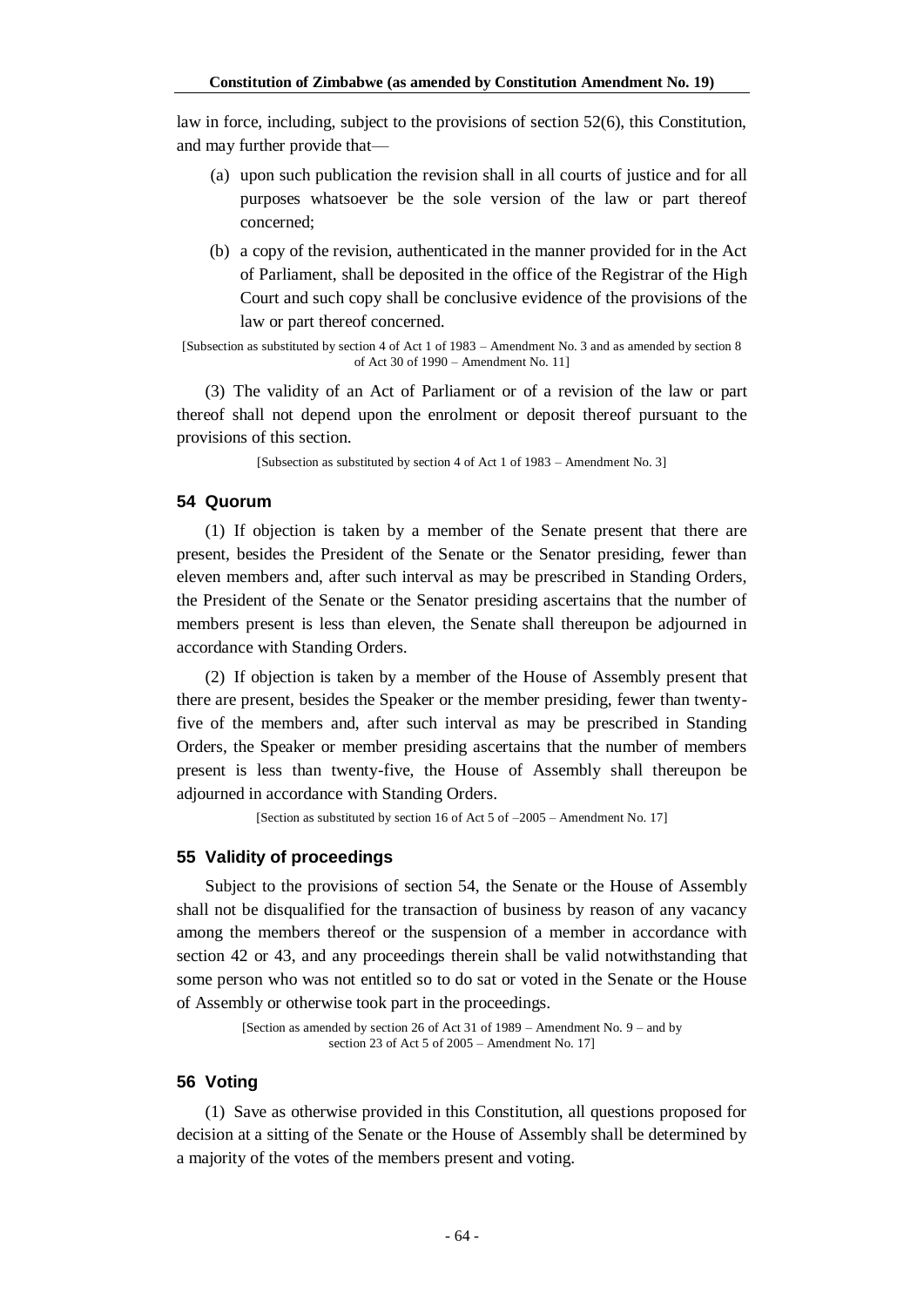(2) If, upon any question before the Senate or the House of Assembly, the votes of the members are equally divided, the motion shall be lost.

(3) The person presiding at a sitting of the Senate or the House of Assembly shall not have a deliberative or a casting vote.

> [Section as amended by section 26 of Act 31 of 1989 – Amendment No. 9 – and by section 23 of Act 5 of 2005 – Amendment No. 17]

### **57 Standing Orders**

(1) Subject to the provisions of this Constitution and any other law, the Senate and the House of Assembly, jointly or severally as may be appropriate, may make Standing Orders with respect to—

- (a) the passing of Bills;
- (b) presiding in the Senate or the House of Assembly; [Paragraph as amended by section 23 of Act 5 of 2005 – Amendment No. 17]
- (c) any matter in connection with which Standing Orders are required to be made by this Constitution; and
- (d) generally with respect to the regulation and orderly conduct of proceedings and business in and between the Senate and the House of Assembly.

```
[Paragraph as amended by section 23 of Act 5 of 2005 – Amendment No. 17]
[Subsection as amended by section 23 of Act 5 of 2005 – Amendment No. 17]
```
 $(2)^8$  There is, for the life of Parliament, a Committee to be known as the Committee on Standing Rules and Orders consisting of-

(a) the Speaker; and

 $\overline{a}$ 

- (b) the President of the Senate; and
- (c) the Deputy Speaker; and
- (d) the Deputy President of the Senate; and
- (e) members appointed by the Speaker and the President of the Senate from their respective Houses of Parliament which shall include the Leader of Government Business, the Leader of the Opposition and the Chief Whips; and
- (f) members elected by each of the Houses of Parliament.

[Subsection as substituted by section 8 of Act 1 of 2009 – Amendment No. 19]

(3) With respect to the number of members of the Committee on Standing Rules and Orders from either House of Parliament, the number of members elected in terms of subsection  $(2)(f)$  is to be greater than that of members appointed in terms of subsection (2)(e).

[Subsection inserted by section 8 of Act 1 of 2009 – Amendment No. 19]

<sup>8</sup> This subsection, and subsections (3), (4) and (5), have been modified by paragraph 2 of Schedule 8. The modifications are set out at the end of this section.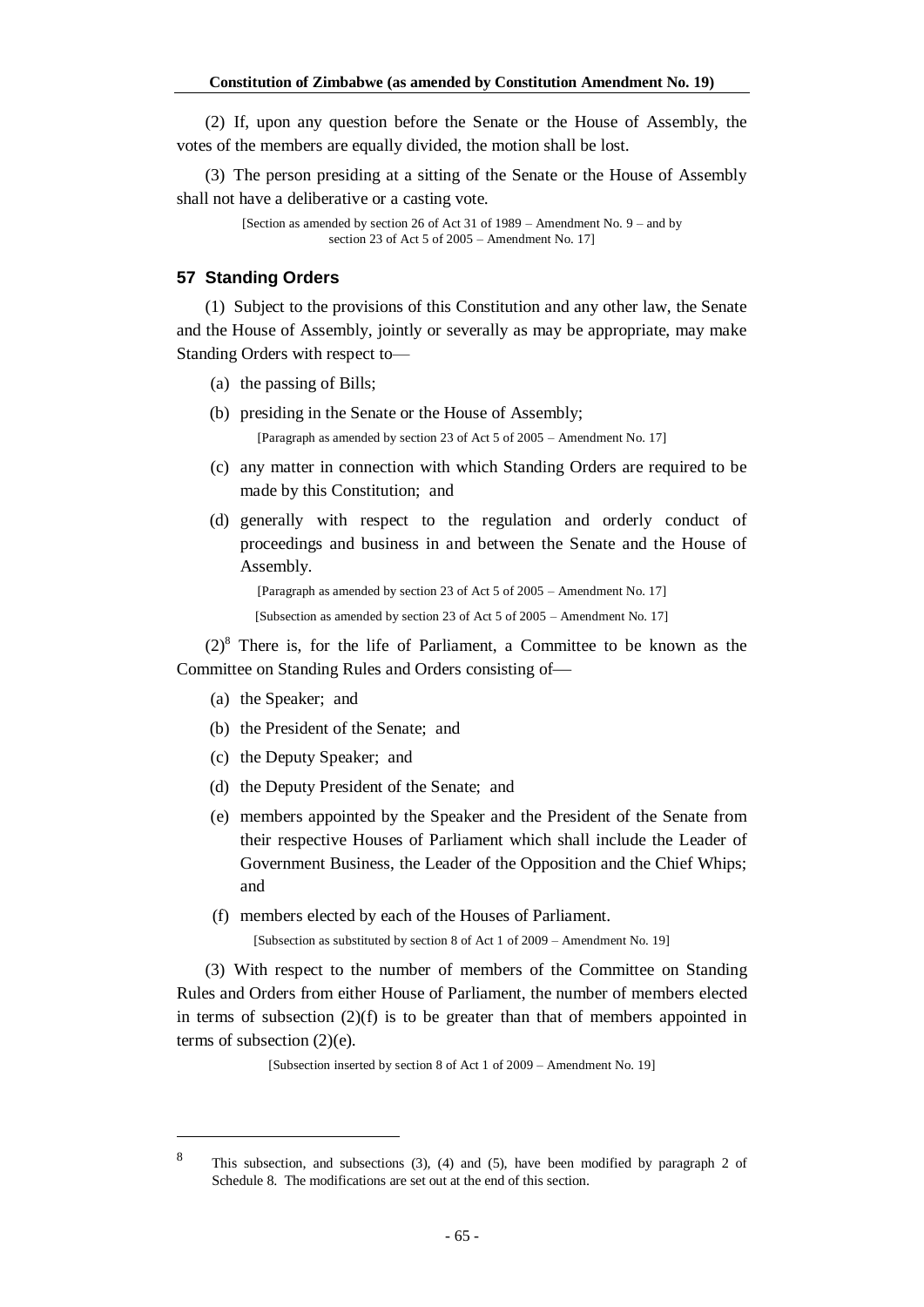(4) The election of members of the Committee on Standing Rules and Orders is to be based on the political and gender composition of the Parliament and is to be conducted as soon as possible after the commencement of each session.

[Subsection inserted by section 8 of Act 1 of 2009 – Amendment No. 19]

(5) The Speaker is the Chairperson of the Committee on Standing Rules and Orders and the President of the Senate is to be its Deputy Chairperson.

[Subsection inserted by section 8 of Act 1 of 2009 – Amendment No. 19]

(6) The procedure of the Committee on Standing Rules and Orders shall be as prescribed in Standing Orders.

[Subsection inserted by section 8 of Act 1 of 2009 – Amendment No. 19]

(7) A vacancy occurring in the Committee on Standing Rules and Orders is to be filled in terms of the procedure applicable to the category of the position.

[Subsection inserted by section 8 of Act 1 of 2009 – Amendment No. 19]

(8) The Committee on Standing Rules and Orders is responsible for-

- (a) supervising the administration of Parliament; and
- (b) appointing the staff of Parliament and fixing their conditions of service; and
- (c) considering and deciding all matters concerning Parliament; and
- (d) performing such other functions as are provided for under the Constitution.

[Subsection inserted by section 8 of Act 1 of 2009 – Amendment No. 19]

(9) An Act of Parliament or Standing Orders may confer further functions on the Committee on Standing Rules and Orders.

[Subsection inserted by section 8 of Act 1 of 2009 – Amendment No. 19]

[Section as substituted by section 19 of Act 31 of 1989 – Amendment No. 9 and amended by section 8 of Act 1 of 2009 – Amendment No. 19]

#### **[Note that this section has been modified by paragraph 2 of Schedule 8 to the Constitution, which provides as follows:**

"2. (1) For the duration of the Interparty Political Agreement as stipulated in section 115(2) of the Constitution, and notwithstanding anything contained in section 57 of the Constitution, the Committee on Standing Rules and Orders shall consist of-

- (a) the Speaker; and
- (b) the President of the Senate; and
- (c) the Deputy Speaker; and
- (d) the Deputy President of the Senate; and
- (e) the two Vice-Presidents; and
- (f) the Prime Minister, who is also the leader of Government business; and
- (g) the Minister responsible for constitutional and parliamentary affairs; and
- (h) the Minister responsible for finance; and
- (i) the Whip of each of the political parties that signed the Interparty Political Agreement; and
- (j) the Deputy Leader of Government Business in the House of Assembly; and
- (k) the Deputy Leader of Government Business in the Senate.
- (l) eight members elected by the House of Assembly and four members elected by the Senate, based on the political and gender composition of the relevant House.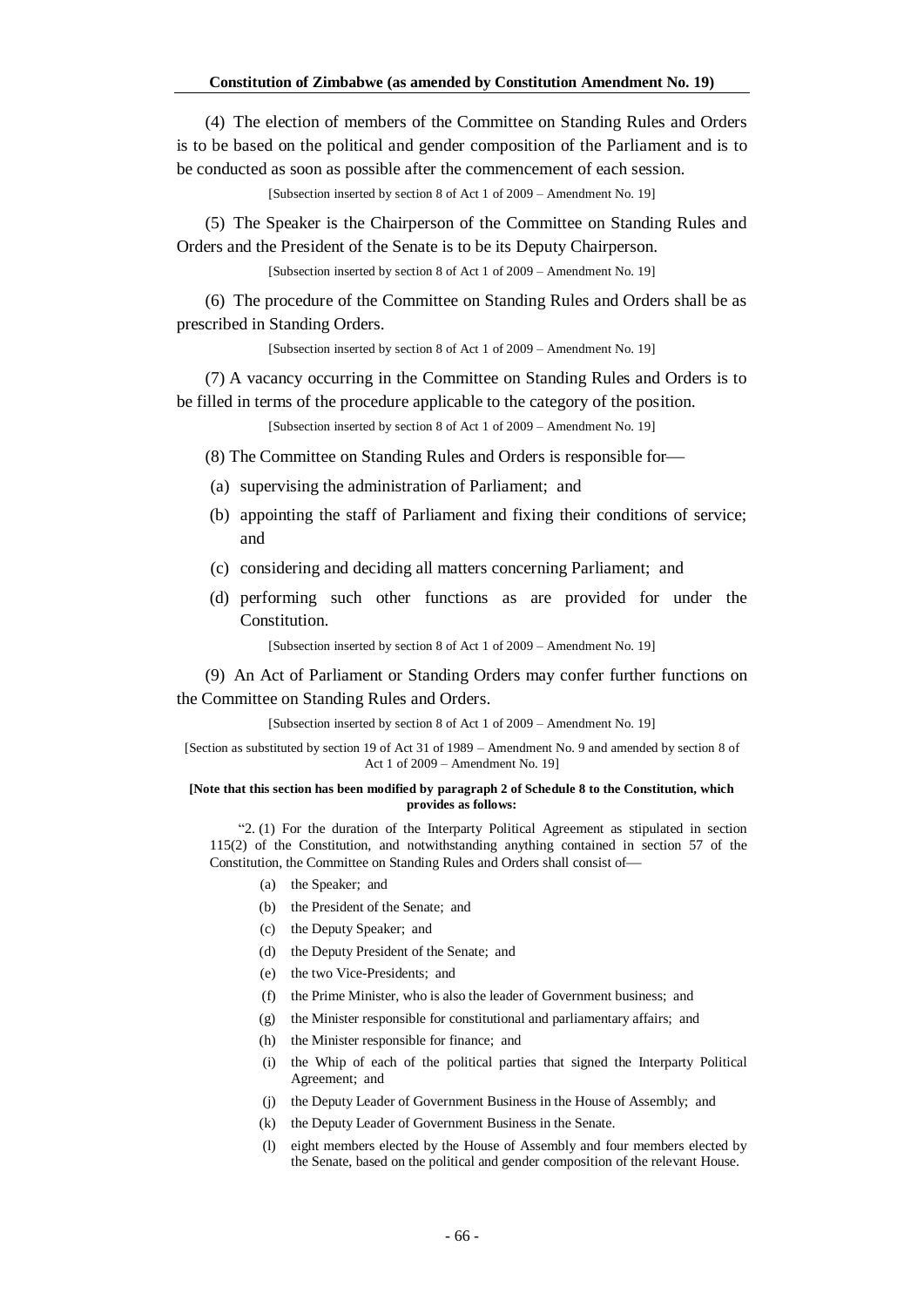(2) The election of members of the Committee on Standing Rules and Orders is to be based on the political and gender composition of the Parliament and is to be conducted as soon as possible after the commencement of each session.

(3) The Speaker is the Chairperson of the Committee on Standing Rules and Orders and the President of the Senate is to be its Deputy Chairperson."]

### PART 6

### *Elections and Sessions*

### **58 Elections**

(1) A general election and elections for members of the governing bodies of local authorities shall be held on such day or days within a period not exceeding four months after the issue of a proclamation dissolving Parliament under section 63(7) or, as the case may be, the dissolution of Parliament under section 63(4) as the President may, by proclamation in the *Gazette,* fix.

[Subsection as amended by section 10 of Act 11 of 2007 – Amendment No. 18]

 $(2)$  ...

[Subsection repealed by section 20 of Act 31 of 1989 – Amendment No. 9]

(3) The qualifications and disqualifications for registration as a voter and for voting at elections shall be as prescribed in Schedule 3 and, subject thereto, by the Electoral Law.

(4) An Act of Parliament shall make provision for the election of members of Parliament, including elections for the purpose of filling casual vacancies.

[Subsection as amended by section 20 of Act 31 of 1989 – Amendment No. 9]

#### **59 Delimitation Commission**

[Section repealed by section 11 of Act 11 of 2007 – Amendment No. 18]

#### **60 Delimitation of constituencies**

[Section repealed by section 11 of Act 11 of 2007 – Amendment No. 18]

#### **61 Zimbabwe Electoral Commission**

[Section repealed by section 9 of Act 1 of 2009 – Amendment No. 19. For provisions relating to the Electoral Commission, see sections 100B ff below.]

#### **61A Delimitation of wards and constituencies**

[Section repealed by section 9 of Act 1 of 2009 – Amendment No. 19. For provisions relating to delimitation, see section 100J below.]

# **62 Sessions**

(1) Subject to the provisions of subsection (2), the sessions of Parliament shall be held in such place and shall begin at such time as the President may, by proclamation in the *Gazette*, fix.

(2) There shall be a session of Parliament beginning in every calendar year so that a period of more than one hundred and eighty days shall not intervene between the last sitting of Parliament in any one session and the first sitting of either House in the next session.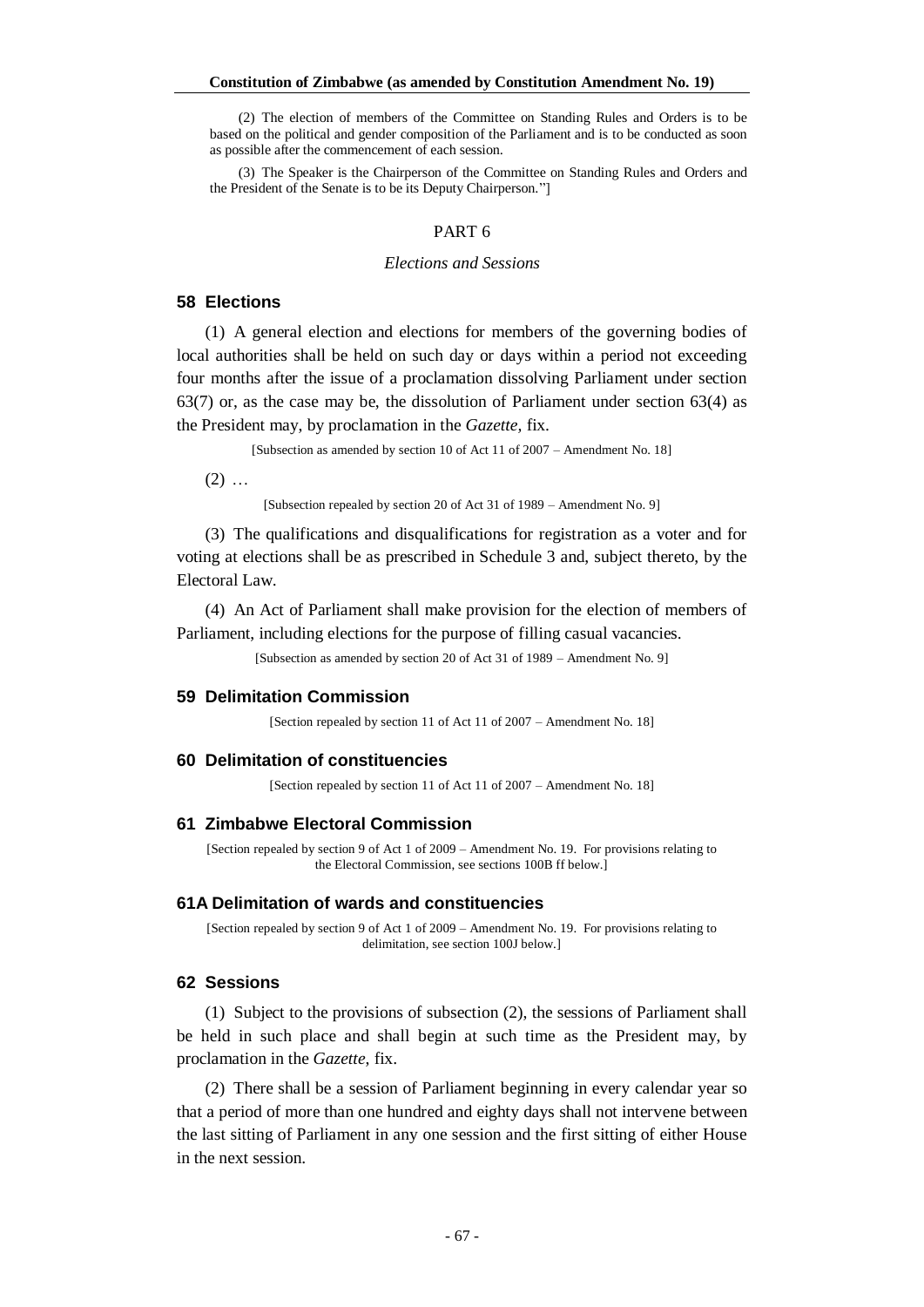[Subsection as amended by section 26 of Act 31 of  $1989 -$  Amendment No. 9 – and by section 23 of Act 5 of  $2005 -$ Amendment No. 17]

#### **63 Prorogation or dissolution**

(1) The President may at any time prorogue Parliament.

[Subsection as substituted by section 6 of Act 23 of 1987 – Amendment No. 7]

(2) Subject to the provisions of this Constitution, the President may at any time dissolve Parliament.

[Subsection as substituted by section 6 of Act 23 of 1987 – Amendment No. 7]

 $(3)$  ...

[Subsection repealed by section 6 of Act 23 of 1987 – Amendment No. 7]

(4) Parliament, unless sooner dissolved, shall last for five years, which period shall be deemed to commence on the day the person elected as President enters office in terms of section  $28(5)$  after an election referred to in section  $28(3)(a)$ , and shall then stand dissolved:

Provided that, where the period referred to in this subsection is extended under subsection (5) or (6), Parliament, unless sooner dissolved, shall stand dissolved on the expiration of that extended period.

[Subsection substituted by section 14 of Act 11 of 2007 – Amendment No. 18]

(5) At any time when Zimbabwe is at war, Parliament may from time to time extend the period specified in subsection (4) by not more than one year at a time:

Provided that such period shall not be extended under this subsection for more than five years.

(6) At any time when there is in effect a declaration under section  $31J(1)$ , Parliament may from time to time extend the period specified in subsection (4) by not more than six months at a time:

Provided that such period shall not be extended under this subsection for more than one year.

[Subsection as amended by section 26 of Act 23 of 1987 – Amendment No. 7]

(7) Subject to the provisions of subsection (4), any prorogation or dissolution of Parliament shall be by proclamation in the *Gazette* and, in the case of a dissolution, shall take effect from the day preceding the day or first day, as the case may be, fixed by proclamation in accordance with section 58(1) for the holding of a general election.

(8) On the dissolution of Parliament all proceedings pending at the time shall be terminated and accordingly every Bill, motion, petition or other business shall lapse.

### CHAPTER VI THE EXECUTIVE

[Chapter repealed by section 7 of Act 23 of 1987 – Amendment No. 7. See now Chapter IV above]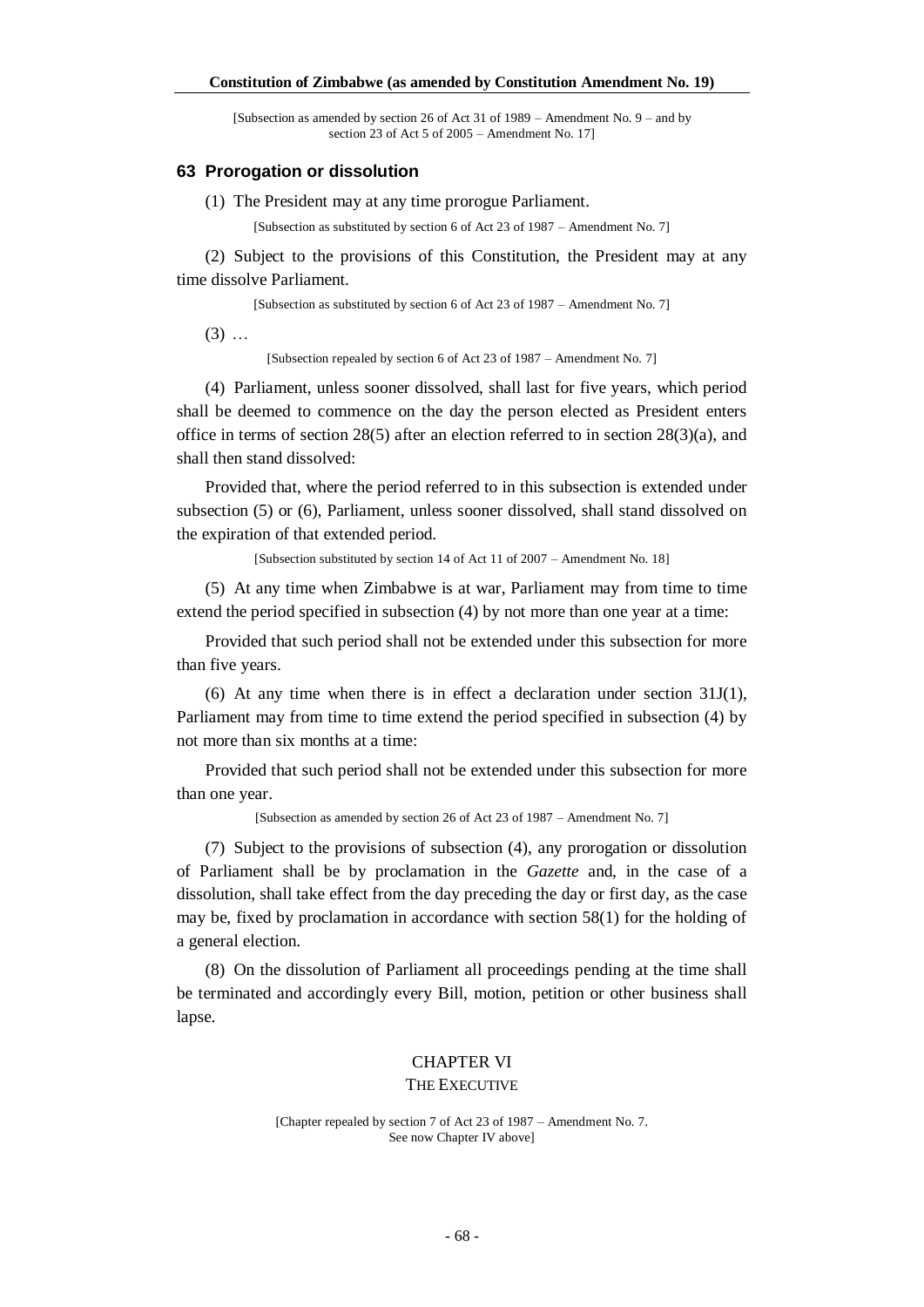# CHAPTER VII THE PUBLIC SERVICE

### **73 Public Service**

(1) There shall be a Public Service for the administration of the country.

(2) An Act of Parliament shall make provision for the organisation, administration and discipline of the Public Service, including the appointment of persons to posts or grades in the Public Service, their removal from office or reduction in grade, their punishment for misconduct and the fixing of their conditions of service.

[Subsection as inserted by section 6 of Act 4 of 1993 – Amendment No. 12]

 $(3)$  ...

[Subsection repealed by section 6 of Act 4 of 1993 – Amendment No. 12]

### **74 Public Service Commission**

(1) There shall be a Public Service Commission which shall consist of a chairman and not less than two and not more than seven other members appointed, subject to the provisions of subsection (2), by the President.

> [Subsection as amended by section 20 of Act 23 of 1987 – Amendment No. 7 and section 7 of Act 4 of 1993 – Amendment No. 12]

(2) The persons to be appointed under subsection (1) shall be chosen for their ability and experience in administration or their professional qualifications or their suitability otherwise for appointment, and the chairman and at least one other member shall be persons who have held a post or posts of a senior grade in the Public Service for periods which in the aggregate amount to at least three years.

> [Subsection as amended by section 3 of Act 27 of 1981 – Amendment No. 1 and section 7 of Act 4 of 1993 – Amendment No. 12]

(3) The chairman may delegate to another member of the Public Service Commission his functions as chairman of the Police Service Commission, the Defence Forces Service Commission or the Prison Service Commission.

[Subsection as amended by section 7 of Act 4 of 1993 – Amendment No. 12]

# **75 Functions of Public Service Commission**

The functions of the Public Service Commission shall be to tender such advice and do such other things in relation to the Public Service as are provided for by this Constitution or by or under an Act of Parliament.

[Section as substituted by section 8 of Act 4 of 1993 – Amendment No. 12]

### **76 Attorney-General**

(1) There shall be an Attorney-General who shall be the principal legal adviser to the Government and whose office shall be a public office but shall not form part of the Public Service.

[Subsection as substituted by section 12 of Act 4 of 1989 – Amendment No. 8]

(2) The Attorney-General shall be appointed by the President after consultation with the Judicial Service Commission.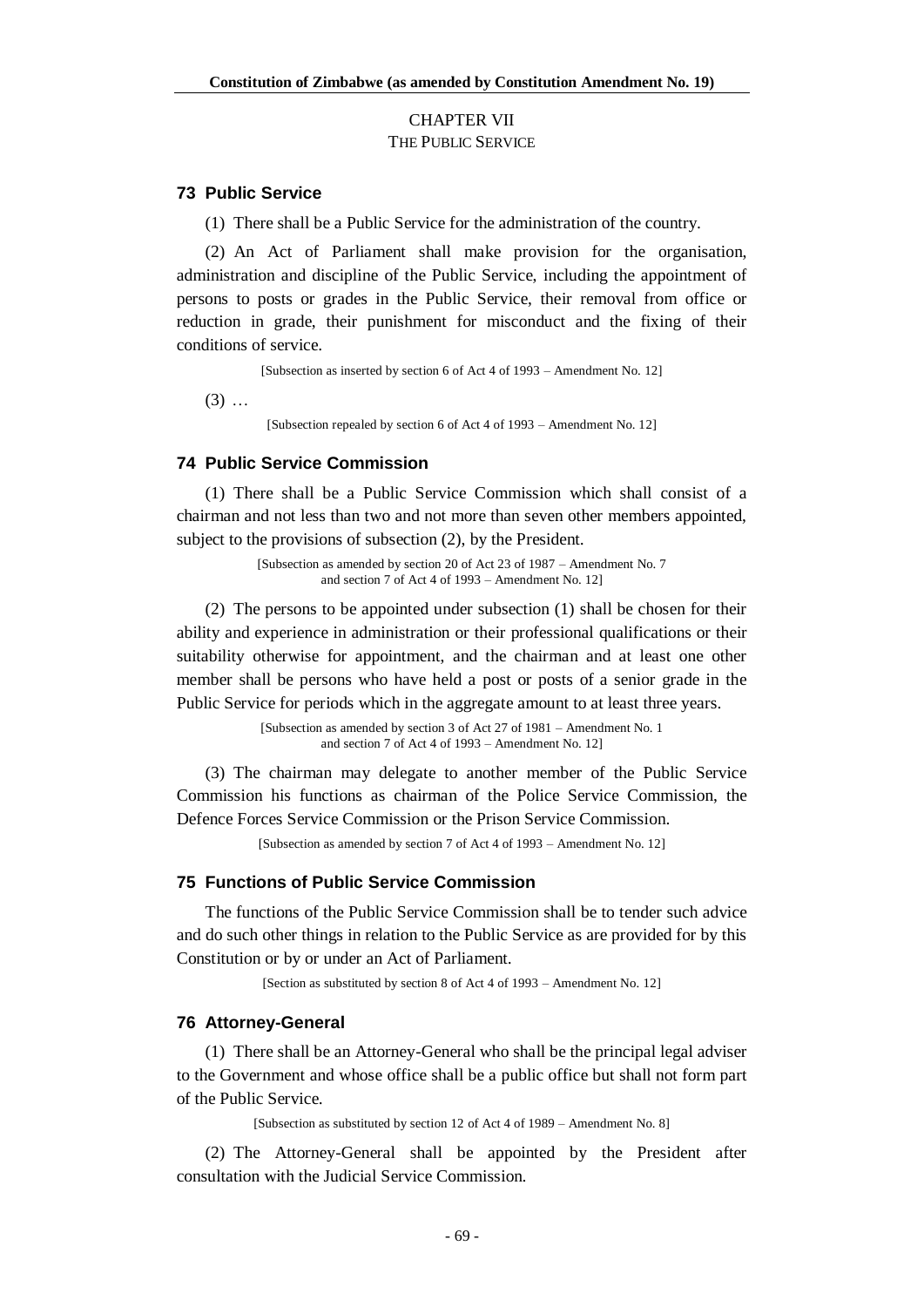[Subsection as substituted by section 12 of Act 4 of 1989 – Amendment No. 8]

(3) Before entering upon his office, the Attorney-General shall take and subscribe before the President or some person authorised by the President in that behalf the oaths of loyalty and office in the forms set out in Schedule 1.

[Subsection as substituted by section 12 of Act 4 of 1989 – Amendment No. 8]

(3a) A person shall not be qualified to hold or act in the office of Attorney-General unless he is qualified for appointment as a judge of the Supreme Court or the High Court.

[Subsection as inserted by section 12 of Act 4 of 1989 – Amendment No. 8]

- (3b) The Attorney-General shall, *ex officio*, be—
- (a) a member of the Cabinet, but shall not have the right to vote therein; and
- (b) a member of Parliament, but—
	- (i) shall not have the right to vote therein; and
	- (ii) shall not be eligible for election or appointment to any office, post or committee of Parliament.

[Subsection as inserted by section 12 of Act 4 of 1989 – Amendment No. 8 and as amended by section 22 of Act 31 of 1989 – Amendment No. 9]

(4) The Attorney-General shall have power in any case in which he considers it desirable so to do—

- (a) to institute and undertake criminal proceedings before any court, not being a court established by a disciplinary law, and to prosecute or defend an appeal from any determination in such proceedings;
- (b) to take over and continue criminal proceedings that have been instituted by any other person or authority before any court, not being a court established by a disciplinary law, and to prosecute or defend an appeal from any determination in proceedings so taken over by him; and
- (c) to discontinue at any stage before judgment is delivered any criminal proceedings he has instituted under paragraph (a) or taken over under paragraph (b) or any appeal prosecuted or defended by him from any determination in such proceedings.

(4a) The Attorney-General may require the Commissioner-General of Police to investigate and report to him on any matter which, in the Attorney-General's opinion, relates to any criminal offence or alleged or suspected criminal offence, and the Commissioner-General of Police shall comply with that requirement.

[Subsection as inserted by section 12 of Act 4 of 1989 – Amendment No. 8 – and amended by section 15 of Act 11 of 2007 – Amendment No. 18]

(5) The powers of the Attorney-General under subsection (4) may be exercised by him in person or through other persons acting in accordance with his general or specific instructions.

(6) The powers of the Attorney-General under subsection (4)(b) and (c) shall be vested in him to the exclusion of any other person or authority:

Provided that where any other person or authority has instituted criminal proceedings, nothing in this subsection shall prevent the withdrawal of those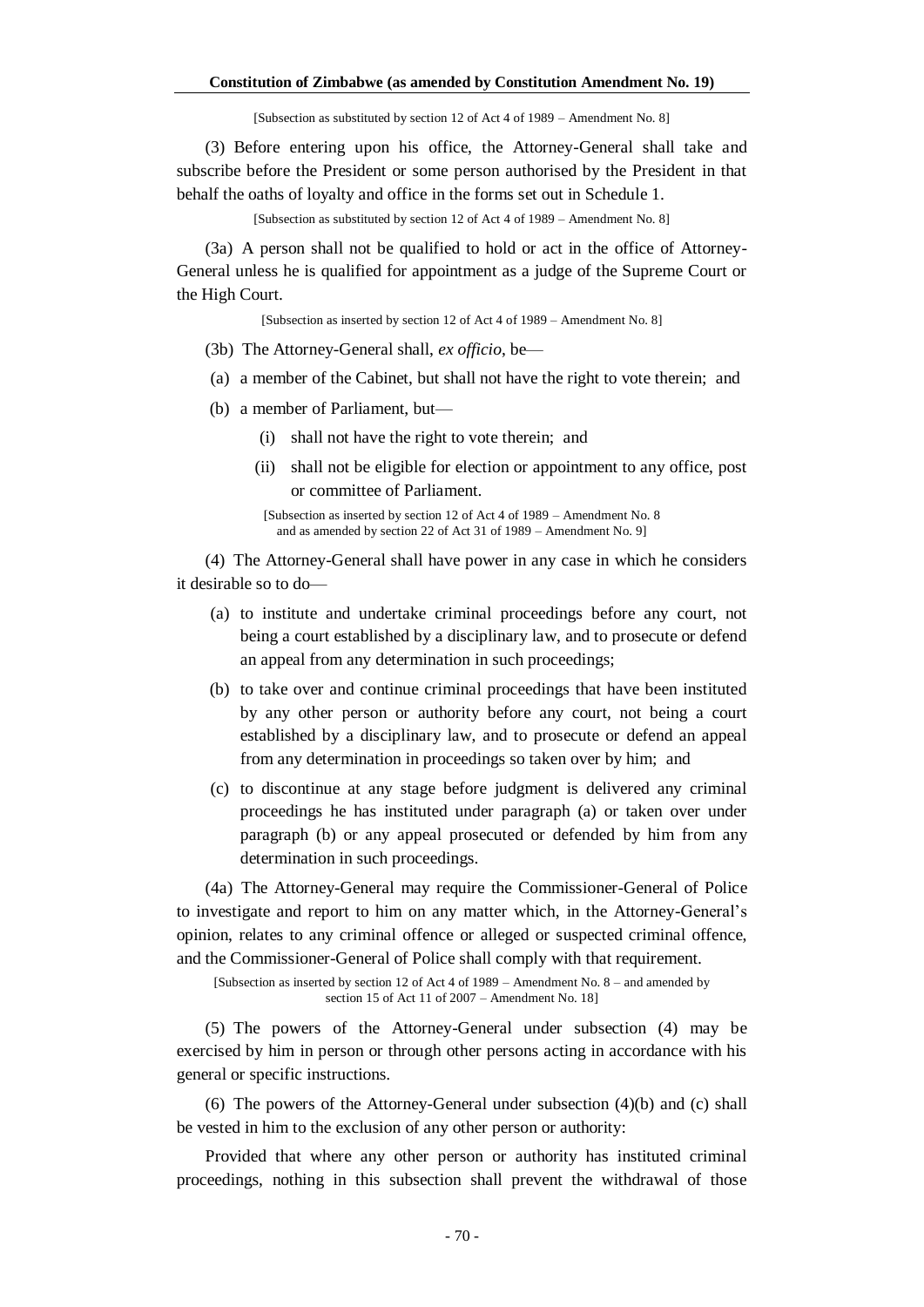proceedings by or at the instance of that person or authority at any stage before the person against whom the proceedings have been instituted has been arraigned before the court.

(7) In the exercise of his powers under subsection (4) or (4a), the Attorney-General shall not be subject to the direction or control of any person or authority.

[Subsection as amended by section 12 of Act 4 of 1989 – Amendment No. 8]

(8) The provisions of subsection (4) shall apply in relation to any case stated or question of law reserved for the purposes of any criminal proceedings to any other court as they apply in relation to an appeal from any determination in criminal proceedings.

(9) There shall be one or more Deputy Attorneys-General whose offices shall be public offices but shall not form part of the Public Service.

> [Subsection as inserted by section 12 of Act 4 of 1989 – Amendment No. 8 and as amended by section 22 of Act 31 of 1989 – Amendment No. 9]

(10) A Deputy Attorney-General shall be appointed by the President after consultation with the Judicial Service Commission.

[Subsection as inserted by section 12 of Act 4 of 1989 – Amendment No. 8]

(11) A person shall not be qualified to hold or act in the office of Deputy Attorney-General unless he is qualified for appointment as a judge of the Supreme Court or the High Court.

[Subsection as inserted by section 12 of Act 4 of 1989 – Amendment No. 8]

(12) A Deputy Attorney-General shall assist the Attorney-General in the exercise of his functions, and shall perform such other functions as the Attorney-General may assign to him.

[Subsection as inserted by section 12 of Act 4 of 1989 – Amendment No. 8]

(13) The Deputy Attorney-General or, if there is more than one such Deputy, a Deputy Attorney-General designated by the President, shall act as Attorney-General whenever the office of Attorney-General is vacant or the Attorney-General is for any reason unable to perform the functions of his office:

Provided that a Deputy Attorney-General who acts shall not—

(a) be a member of the Cabinet; or

(b) be entitled to sit or speak in Parliament.

[Subsection as inserted by section 12 of Act 4 of 1989 – Amendment No. 8 and as amended by section 22 of Act 31 of 1989 – Amendment No. 9]

 $(14)$  ...

[Subsection repealed by section 11 of Act No. 14 of 1996 – Amendment No. 14]

(14a) The Attorney-General and every Deputy Attorney-General shall hold office on such terms and conditions, including terms and conditions relating to the payment of salary, allowances and pension, as the President may fix, and any amounts so payable shall be charged upon and paid out of the Consolidated Revenue Fund.

> [Subsection as inserted by section 22 of Act 31 of 1989 – Amendment No. 9 and amended by section 11 of Act No. 14 of 1996 – Amendment No. 14]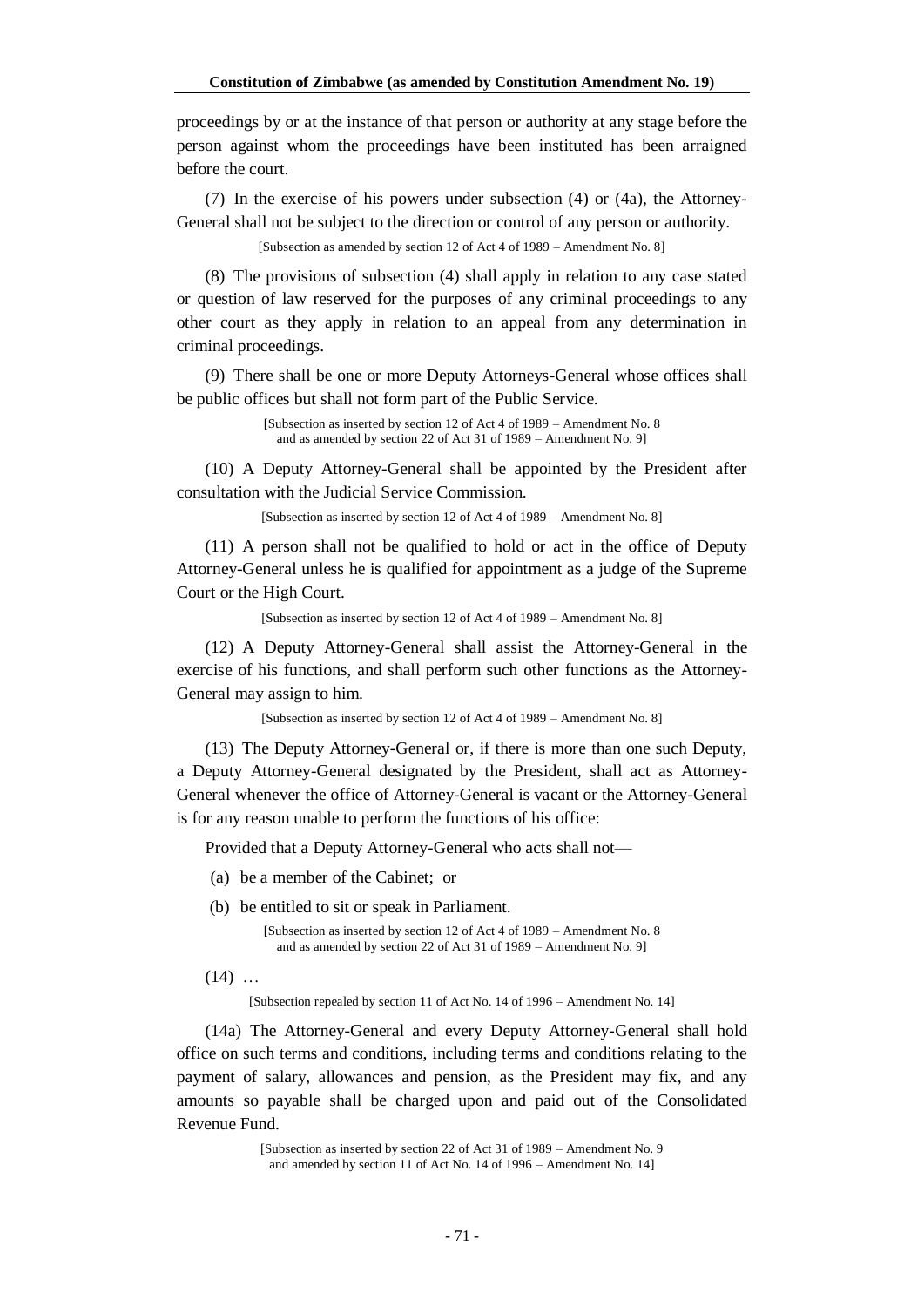(15) The salary and allowances payable to the Attorney-General or a Deputy Attorney-General under subsection (14) or (14a) shall not be reduced during the period he holds or acts in that office.

> [Subsection as inserted by section 12 of Act 4 of 1989 – Amendment No. 8 and as amended by section 22 of Act 31 of 1989 – Amendment No. 9]

#### **77 Secretaries of Ministries, etc.**

(1) The power to appoint persons to hold the office of Secretary to the Cabinet or Secretary of a Ministry shall vest in the President after consultation with the Public Service Commission.

(2) If the appointment of a Secretary by the President is not consistent with any recommendation made by the Public Service Commission in terms of subsection (1), the President shall cause the Senate to be informed as soon as is practicable.

> [Section as substituted by section 10 of Act 23 of 1987 – Amendment No. 7 and as amended by section 26 of Act 31 of 1989 – Amendment No. 9 – by section 23 of Act 5 of 2005 – Amendment No. 17 – and by section 16 of Act 11 of 2007 – Amendment No. 18]

## **78 Principal representatives of Zimbabwe abroad**

The power to appoint persons to hold the office of ambassador or other principal representative of Zimbabwe in any other country or accredited to any international organisation and to remove such persons from office shall vest in the President:

Provided that before appointing to any such office a person who holds or is acting in some other public office, the President shall consult the Public Service Commission or, if that person holds an appointment in the Police Force, the Defence Forces or the Prison Service, the Police Service Commission, the Defence Forces Service Commission or the Prison Service Commission, as the case may be.

> [Section as amended by section 11 of Act 23 of 1987 – Amendment No. 7 and section 15 of Act No. 14 of 1996 – Amendment No. 14]

# CHAPTER VIII THE **JUDICIARY**

### **79 Judicial authority**

- (1) The judicial authority of Zimbabwe shall vest in—
- (a) the Supreme Court; and
- (b) the High Court; and
- (c) such other courts subordinate to the Supreme Court and the High Court as may be established by or under an Act of Parliament.

(2) The provisions of subsection (1) shall not be construed as preventing an Act of Parliament from—

(a) vesting adjudicating functions in a person or authority other than a court referred to in subsection (1); or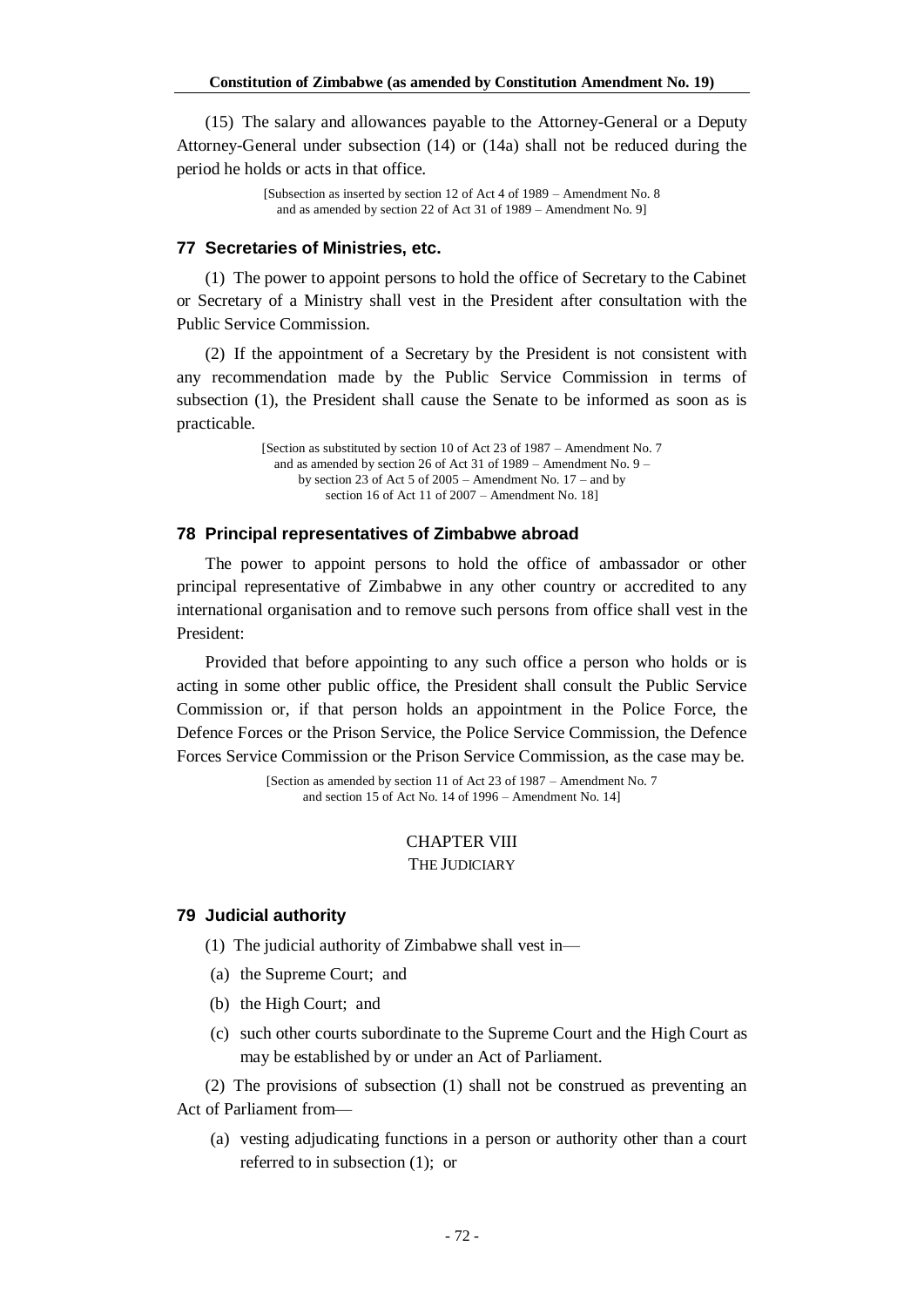(b) vesting functions other than adjudicating functions in a court referred to in subsection (1) or in a member of the judiciary. [Section as substituted by section 10 of Act 30 of 1990 – Amendment No. 11]

#### **79A Judiciary**

The judiciary of Zimbabwe shall consist of—

- (a) the Chief Justice, who shall be the head of the judiciary; and
- (b) the Deputy Chief Justice and the other judges of the Supreme Court; and [Paragraph as amended by section 17 of Act 11 of 2007 – Amendment No. 18]
- (c) the Judge President and the other judges of the High Court; and
- (d) persons presiding over other courts subordinate to the Supreme Court and the High Court that are established by or under an Act of Parliament. [Section as inserted by section 10 of Act 30 of 1990 – Amendment No. 11]

### **79B Independence of judiciary**

In the exercise of his judicial authority, a member of the judiciary shall not be subject to the direction or control of any person or authority, except to the extent that a written law may place him under the direction or control of another member of the judiciary.

[Section as inserted by section 10 of Act 30 of  $1990 -$  Amendment No. 11]

### **80 Supreme Court**

(1) There shall be a Supreme Court which shall be a superior court of record and the final court of appeal for Zimbabwe and shall have such jurisdiction and powers as may be conferred upon it by or in terms of this Constitution or any Act of Parliament.

[Subsection as amended by section 11 of Act 30 of 1990 – Amendment No. 11]

- (2) The Supreme Court shall consist of—
- (a) the Chief Justice;
- (b) the Deputy Chief Justice;
- (c) such other judges of the Supreme Court, being not less than two, as the President may deem necessary;
- (d) such other judges as have been appointed under subsection (3). [Subsection as substituted by section 18 of Act 11 of 2007 – Amendment No. 18]

(2a) The Deputy Chief Justice shall act as Chief Justice whenever the office of Chief Justice is vacant or the Chief Justice is absent from Zimbabwe or is unable to perform the functions of his office by reason of illness or any other cause.

[Subsection inserted by section 18 of Act 11 of 2007 – Amendment No. 18]

(3) If the services of an additional judge are required for a limited period, the Chief Justice may appoint a person who holds the office of judge of the High Court or who has held office as a judge of the Supreme Court or the High Court to act as a judge of the Supreme Court for such period as may be specified by the Chief Justice.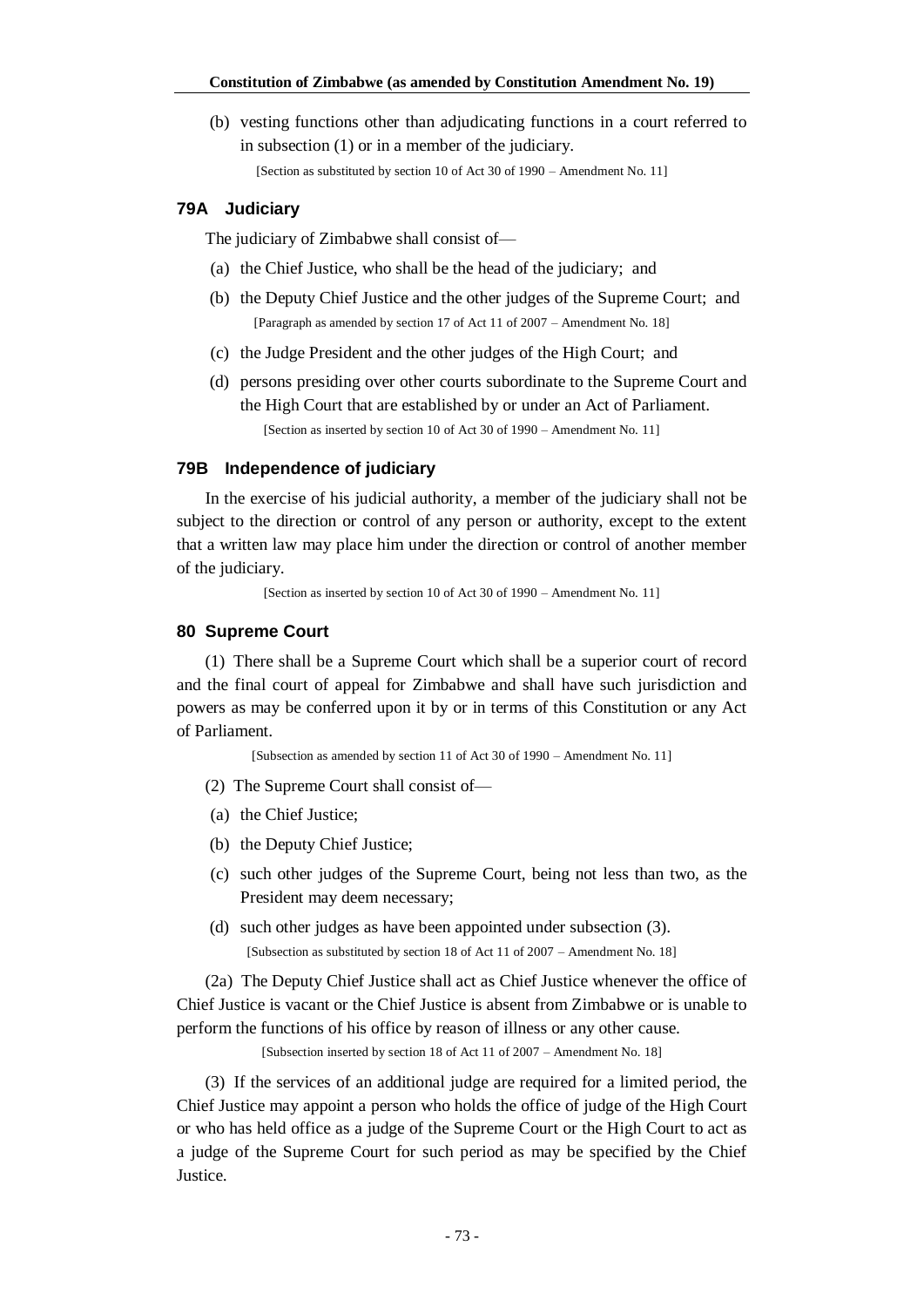(4) An Act of Parliament may provide for the conferring, by way of rules of court, upon a registrar of the Supreme Court, duly appointed thereto, of the jurisdiction and powers of the Supreme Court in civil cases in respect of—

- (a) the making of orders in uncontested cases, other than orders affecting status or the custody or guardianship of children;
- (b) deciding preliminary or interlocutory matters, including applications for directions but not including matters affecting the liberty of the subject:

Provided that any such Act of Parliament shall provide for the right of any person who is aggrieved by the order or decision of any such registrar to have the order or decision reviewed by a judge of the Supreme Court who may, on such review, amend, vary, set aside or confirm the order or decision concerned or give such other order or decision as he deems fit.

> [Subsection as inserted by section 8 of Act 1 of 1983 – Amendment No. 3] [Section as substituted by section 3 of Act 25 of 1981 – Amendment No. 2]

### **81 High Court and criminal jurisdiction of other courts**

(1) There shall be a High Court which shall be a superior court of record and shall have such jurisdiction and powers as may be conferred upon it by or in terms of this Constitution or any Act of Parliament.

[Subsection as amended by section 12 of Act 30 of 1990 – Amendment No. 11]

- (2) The High Court shall consist of—
- (a) the Chief Justice;
- (b) the Judge President of the High Court who shall, subject to the directions of the Chief Justice, be in charge of the High Court;
- (c) such other judges of the High Court as may from time to time be appointed.

(3) The Chief Justice may, from time to time, after consultation with the Judge President of the High Court, appoint a judge of the Supreme Court to act as a judge of the High Court.

(4) No law, other than a disciplinary law, shall confer jurisdiction in criminal matters upon a court or other adjudicating authority, other than the Supreme Court or the High Court, which did not have such jurisdiction before the appointed day:

Provided that the provisions of this subsection shall not apply to a law which confers any such jurisdiction on a court in terms of which the only penalty that may be imposed by the court is a monetary one.

(5) An Act of Parliament may provide for the conferring, by way of rules of court, upon a registrar of the High Court, duly appointed thereto, of the jurisdiction and powers of the High Court in civil cases in respect of—

- (a) the making of orders in uncontested cases, other than orders affecting status or the custody or guardianship of children;
- (b) deciding preliminary or interlocutory matters, including applications for directions but not including matters affecting the liberty of the subject: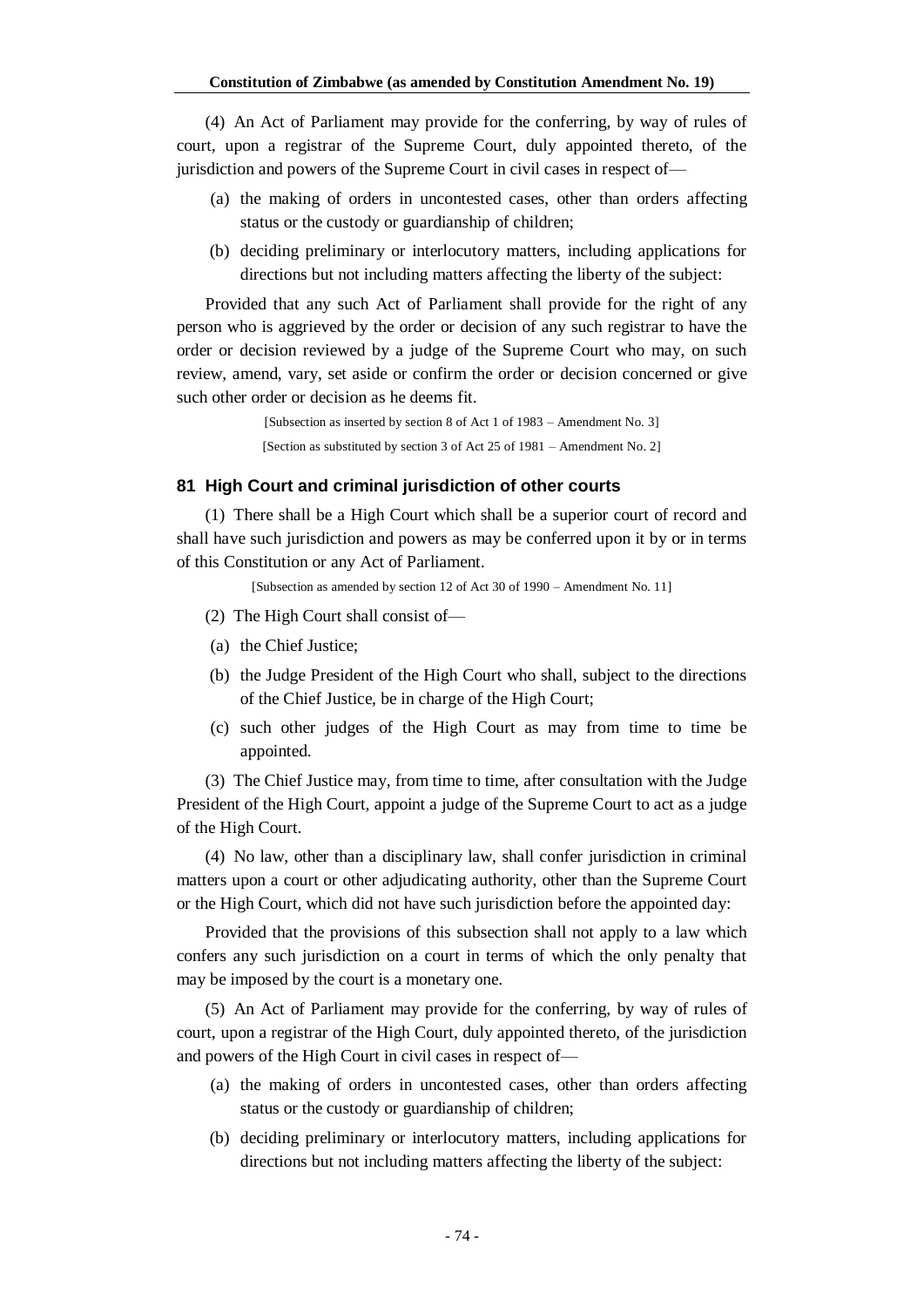Provided that any such Act of Parliament shall provide for the right of any person who is aggrieved by the order or decision of any such registrar to have the order or decision reviewed by a judge of the High Court who may, on such review, amend, vary, set aside or confirm the order or decision concerned or give such other order or decision as he deems fit.

> [Subsection as inserted by section 9 of Act 1 of 1983 – Amendment No. 3] [Section as substituted by section 3 of Act 25 of 1981 – Amendment No. 2]

### **82 Qualifications of judges**

(1) A person shall not be qualified for appointment as a judge of the Supreme Court or the High Court unless—

- (a) he is or has been a judge of a court having unlimited jurisdiction in civil or criminal matters in a country in which the common law is Roman-Dutch or English, and English is an official language; or
- (b) he is and has been for not less than seven years, whether continuously or not, qualified to practise as a legal practitioner—
	- (i) in Zimbabwe:
	- (ii) in a country in which the common law is Roman-Dutch and English is an official language; or
	- (iii) if he is a citizen of Zimbabwe, in a country in which the common law is English and English is an official language.

[Subsection as amended by sections 4 and 13 of Act 25 of 1981 – Amendment No. 2]

(2) In computing, for the purposes of subsection (1)(b), the period during which any person has been qualified to practise as a legal practitioner—

- (a) any period during which he was qualified to practise as an advocate or attorney in Zimbabwe shall be included; and
- (b) any period during which he has held judicial office, whether in or outside Zimbabwe, after having so qualified as a legal practitioner shall be included;

and the reference in subsection  $(1)(b)$  to a legal practitioner shall include a reference to persons in other jurisdictions who have comparable functions or who have been admitted to practise the profession of law as advocates or attorneys by whatever name they may be called.

```
[Subsection as substituted by section 4 of Act 25 of 1981 – Amendment No. 2]
```
### **83 Oath of office**

The Chief Justice, Deputy Chief Justice, Judge President and other judges of the Supreme Court and the High Court, including an acting judge, shall, before entering upon his office, take and subscribe before the President or some person authorised by the President in that behalf the oath of loyalty and the judicial oath in the forms set out in Schedule 1:

Provided that where a person is appointed in terms of section 80(3) or 81(3) to act as a judge of the Supreme Court or the High Court, as the case may be, it shall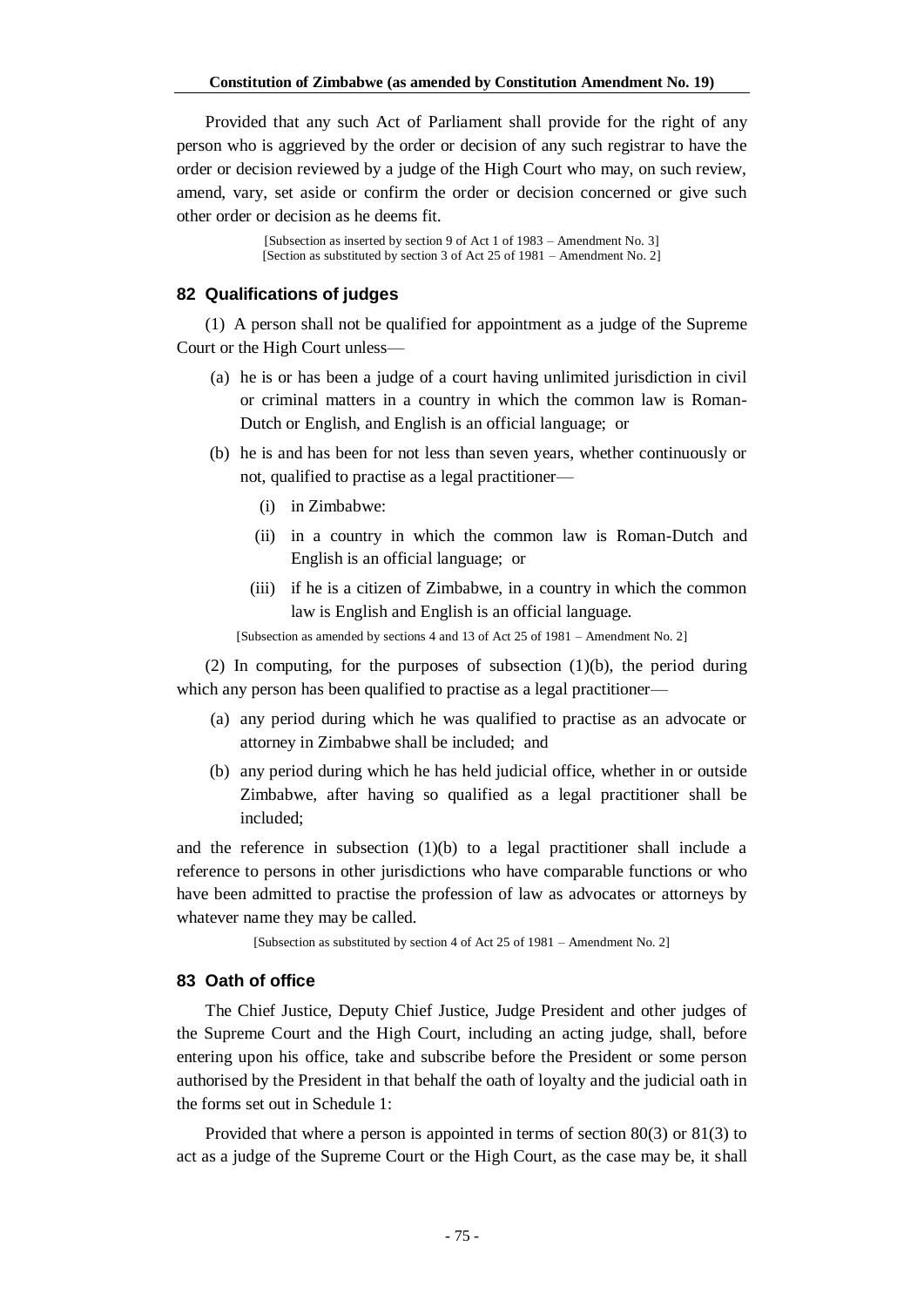not be necessary for such person to take and subscribe the oaths referred to in this section in respect of such appointment.

```
[Section as substituted by section 5 of Act 25 of 1981 -Amendment No. 2 – and amended by
               section 19 of Act 11 of 2007 – Amendment No. 18]
```
### **84 Appointment of judges**

(1) The Chief Justice, Deputy Chief Justice, Judge President and other judges of the Supreme Court and the High Court shall be appointed by the President after consultation with the Judicial Service Commission.

```
[Subsection as substituted by section 12 of Act 23 of 1987 – Amendment No. 7 – and amended by 
                 section 20 of Act 11 of 2007 – Amendment No. 18]
```
(2) If the appointment of a Chief Justice, Deputy Chief Justice, Judge President or a judge of the Supreme Court or the High Court is not consistent with any recommendation made by the Judicial Service Commission in terms of subsection (1), the President shall cause the Senate to be informed as soon as is practicable.

```
[Subsection as substituted by section 12 of Act 23 of 1987 – Amendment No. 7 –
and as amended by section 13 of Act 31 of 1989 – Amendment No. 9 –
     by section 23 of Act 5 of 2005 – Amendment No. 17 – and by 
          section 20 of Act 11 of 2007 – Amendment No. 18]
```
(3) The appointment of a judge in terms of this section, whether made before, on or after the date of commencement of the Constitution of Zimbabwe Amendment (No. 4) Act, 1984, may be made for a fixed period and any judge so appointed may, notwithstanding that the period of his appointment has expired, sit as a judge for the purpose of giving judgment or otherwise in relation to any proceedings commenced or heard by him while he was in office.

[Subsection as inserted by section 2 of Act 4 of 1984 – Amendment No. 4]

### **85 Acting judges**

(1) If the offices of the Chief Justice and the Deputy Chief Justice are vacant or the Chief Justice and the Deputy Chief Justice are for any reason unable to perform the functions of their offices, the President may, after consulting the Judicial Service Commission, appoint some person holding the office of judge of the Supreme Court or Judge President of the High Court to act as Chief Justice.

```
[Subsection as amended by section 13 of Act 25 of 1981 – Amendment No. 2 –
   by section 20 of Act 23 of 1987 – Amendment No. 7 – and by 
        section 21 of Act 11 of 2007 – Amendment No. 18]
```
(2) If the office of a judge of the Supreme Court or the High Court other than the Chief Justice is vacant or such judge is appointed to act in some other judicial capacity or is for any reason unable to perform the functions of his office, or if the services of an additional judge of the High Court are required for a limited period, the President may, as the case requires and after consultation with the Judicial Service Commission, appoint some person qualified for appointment as a judge of the Supreme Court or the High Court to act in that office.

> [Subsection as amended by section 13 of Act 25 of 1981 – Amendment No. 2, by section 7 of Act 4 of 1984 – Amendment No. 4 and by section 20 of Act 23 of 1987 – Amendment No. 7]

(3) A person appointed to act under subsection (2)—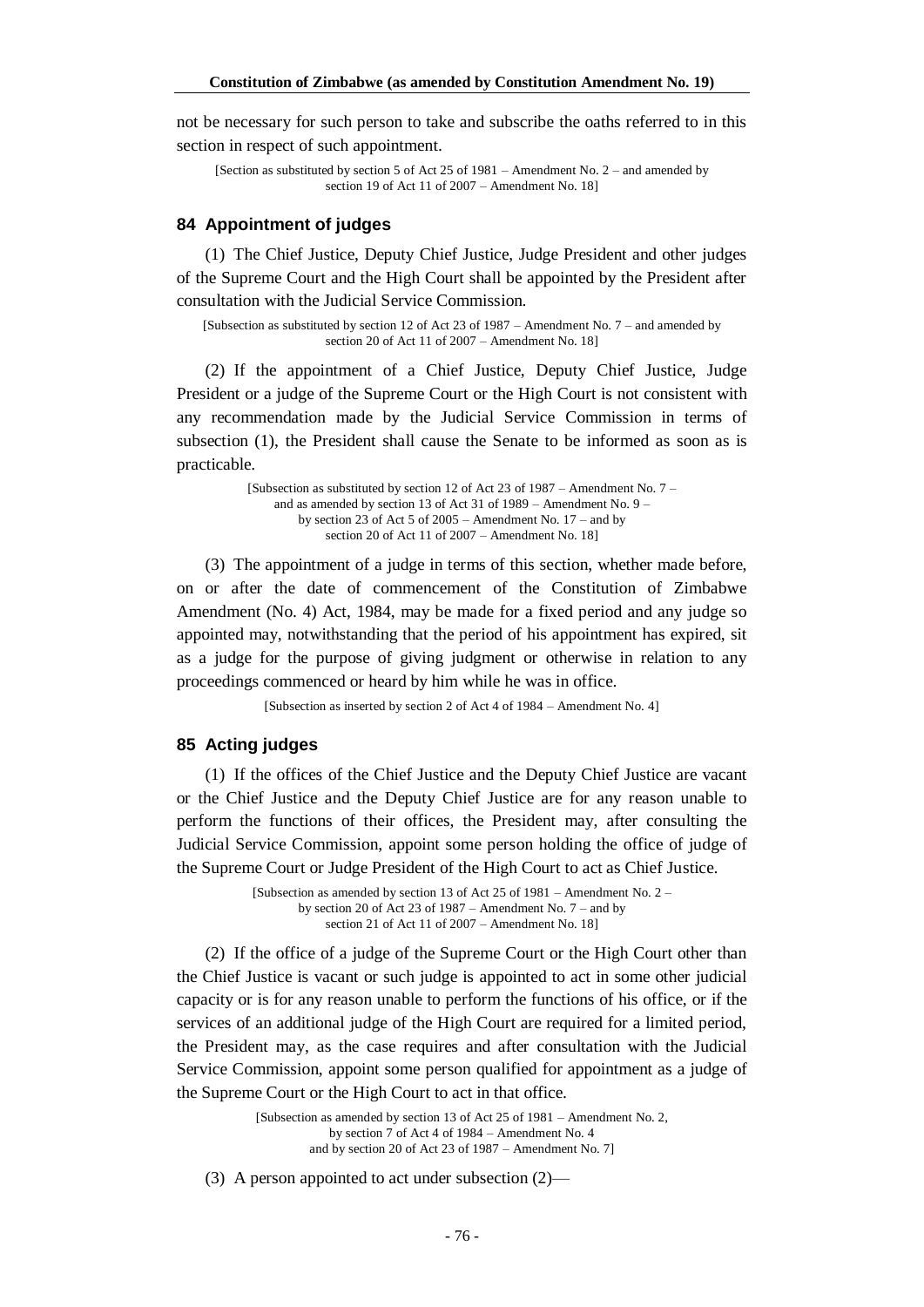(a) shall, subject to the provisions of section 87, continue to act for the period of his appointment or, if no such period is specified, until his appointment is revoked by the President, after consultation with the Judicial Service Commission; and

> [Paragraph as amended by section 7 of Act 4 of 1984 – Amendment No. 4 and by section 20 of Act 23 of 1987 – Amendment No. 7]

(b) may, notwithstanding that the period of his appointment has expired or that his appointment has been revoked, sit as a judge for the purpose of giving judgment or otherwise in relation to any proceedings commenced before or heard by him while he was so acting.

### **86 Tenure of office of judges**

(1) Subject to the provisions of section 87, a judge of the Supreme Court or the High Court shall retire when he attains the age of sixty-five years unless, before he attains that age, he has elected to retire on attaining the age of seventy years:

Provided that—

- (a) an election under this subsection shall be subject to the submission to, and acceptance by, the President, after consultation with the Judicial Service Commission, of a medical report as to the mental and physical fitness of the judge so to continue in office;
- (b) the provisions of this subsection shall not apply to an acting judge or a judge who has been appointed for a fixed period of office;

[Subsection as amended by section 13 of Act 25 of 1981 – Amendment No. 2, by sections 3 and 7 of Act 4 of 1984 – Amendment No. 4 and by section 20 of Act 23 of 1987 – Amendment No. 7]

(2) A judge of the Supreme Court or the High Court may at any time resign his office by notice in writing to the President.

[Subsection as amended by section 13 of Act 25 of 1981 – Amendment No. 2]

(3) The office of a judge of the Supreme Court or the High Court shall not, without his consent, be abolished during his tenure of office.

[Subsection as amended by section 13 of Act 25 of 1981 – Amendment No. 2]

(4) A judge of the Supreme Court or the High Court may, notwithstanding that he has attained the age at which he is required by subsection (1) to retire, sit as a judge for the purpose of giving judgment or otherwise in relation to any proceedings commenced before or heard by him while he was in office.

[Subsection as amended by section 13 of Act 25 of 1981 – Amendment No. 2]

# **87 Removal of judges from office**

(1) A judge of the Supreme Court or the High Court may be removed from office only for inability to discharge the functions of his office, whether arising from infirmity of body or mind or any other cause, or for misbehaviour and shall not be so removed except in accordance with the provisions of this section.

[Subsection as amended by section 13 of Act 25 of 1981 – Amendment No. 2]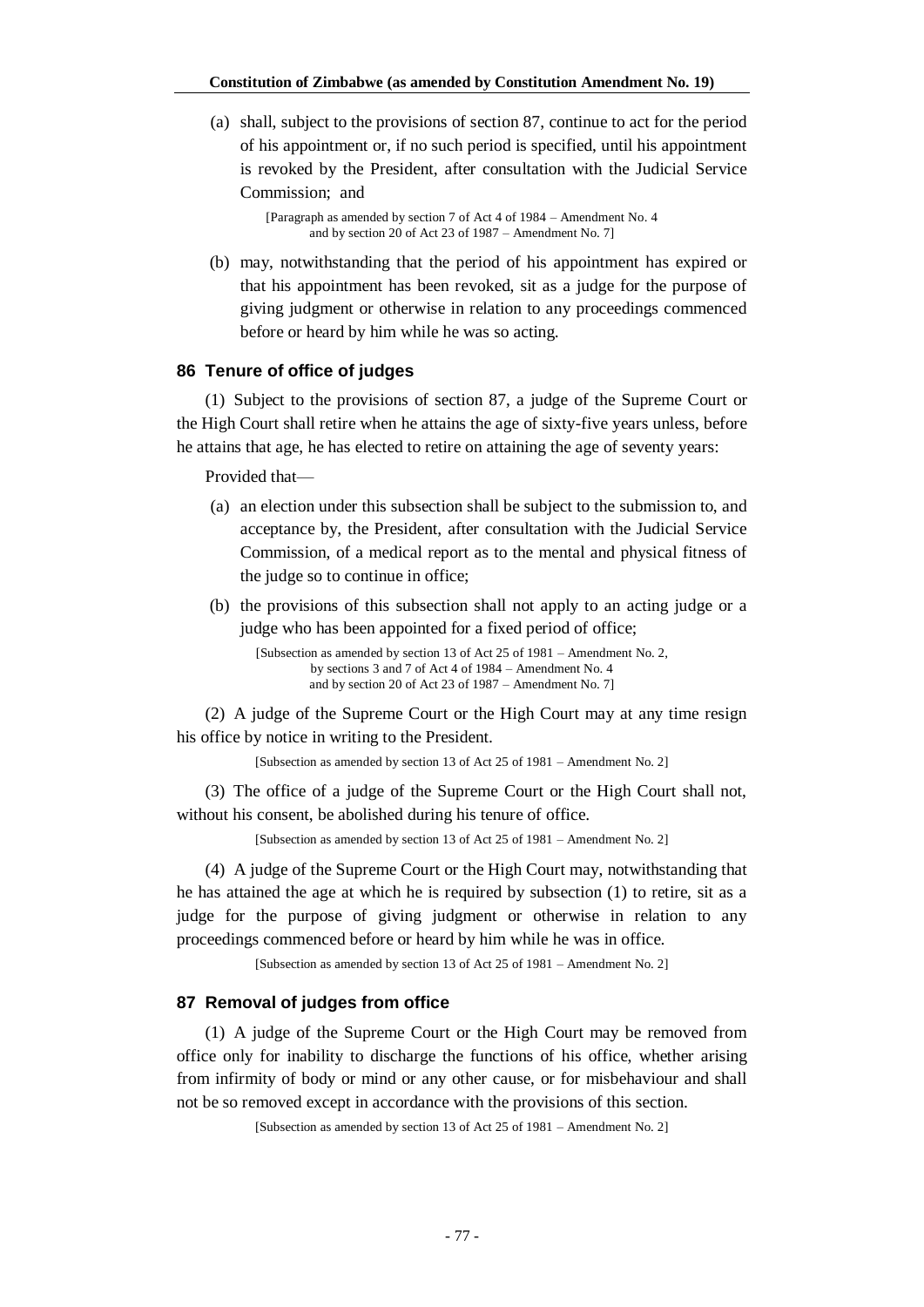(2) If the President considers that the question of the removal from office of the Chief Justice ought to be investigated, the President shall appoint a tribunal to inquire into the matter.

[Subsection as amended by section 20 of Act 23 of 1987 – Amendment No. 7]

(3) If, in the case of a judge of the Supreme Court or the High Court other than the Chief Justice, the Chief Justice advises the President that the question of removal from office of the judge concerned ought to be investigated, the President shall appoint a tribunal to inquire into the matter.

```
[Subsection as amended by section 13 of Act 25 of 1981 – Amendment No. 2, 
         by section 6 of Act 4 of 1985 – Amendment No. 5 
     and by section 20 of Act 23 of 1987 – Amendment No. 7]
```
(4) A tribunal appointed under subsection (2) or (3) shall consist of not less than three members selected by the President from the following—

- (a) persons who have held office as a judge of the Supreme Court or the High Court;
- (b) persons who hold or have held office as a judge of a court having unlimited jurisdiction in civil or criminal matters in a country in which the common law is Roman-Dutch or English, and English is an official language;
- (c) legal practitioners of not less than seven years' standing who have been nominated under subsection (5);
- (d) …

[Paragraph repealed by section 6 of Act 25 of 1981 – Amendment No. 2]

one of whom shall be designated by the President as chairman.

[Subsection as amended by sections 6 and 13 of Act 25 of 1981 – Amendment No. 2]

 $(4a)$  In computing, for the purposes of subsection  $(4)(c)$ , the period during which a person has had standing as a legal practitioner, any period during which he has had standing as an advocate or attorney in Zimbabwe shall be included.

[Subsection as inserted by section 6 of Act 25 of  $1981 -$ Amendment No. 2]

(5) It shall be the duty of the association which is constituted under an Act of Parliament and which represents legal practitioners practising in Zimbabwe to nominate a panel containing the names of not less than three duly qualified legal practitioners for the purposes of subsection  $(4)(c)$  when so required by the President.

```
[Subsection as amended by section 6 of Act 25 of 1981 – Amendment No. 2]
```
(6) A tribunal appointed under subsection (2) or (3) shall inquire into the matter and report on the facts thereof to the President and recommend to the President whether or not he should refer the question of the removal of the judge from office to the Judicial Service Commission, and the President shall act in accordance with such recommendation.

(7) The provisions of the Commissions of Inquiry Act [*Chapter 80*] as in force at the time or any other law substituted for the same shall, *mutatis mutandis*, apply in relation to a tribunal appointed under subsection (2) or (3) as they apply to commissioners appointed under that Act.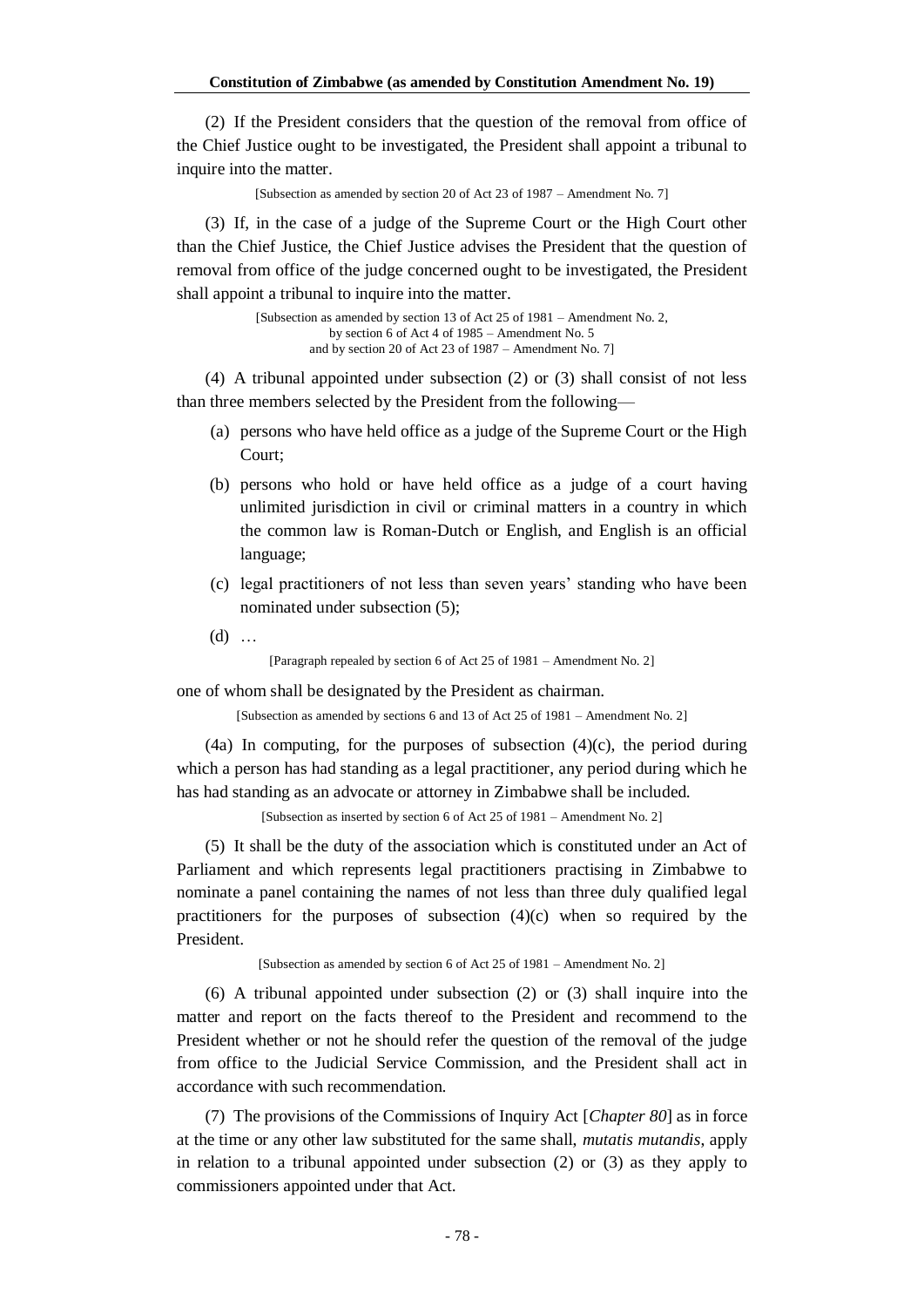(8) If the question of removing a judge of the Supreme Court or the High Court from office has been referred to a tribunal under subsection (2) or (3), the judge shall be suspended from performing the functions of his office until the President, on the recommendation of the tribunal or the Judicial Service Commission, revokes the suspension or the judge is removed from office in accordance with subsection (9).

[Subsection as amended by section 13 of Act 25 of 1981 – Amendment No. 2]

(9) If the question of the removal of a judge has been referred to the Judicial Service Commission in accordance with subsection (6) and the Commission advises that the judge be removed from office, the President shall, by order under the public seal, remove the judge from office.

### **88 Remuneration of judges**

(1) There shall be charged upon and paid out of the Consolidated Revenue Fund to a person who holds the office of or is acting as Chief Justice, Deputy Chief Justice, a judge of the Supreme Court, Judge President of the High Court or a judge of the High Court such salary and allowances as may from time to time be prescribed by or under an Act of Parliament.

```
[Subsection as amended by section 13 of Act 25 of 1981 - Amendment No. 2 – and by
            section 22 of Act 11 of 2007 – Amendment No. 18]
```
(2) The salary and allowances payable to a person under subsection (1) shall not be reduced during the period he holds the office concerned or acts as holder thereof.

#### **89 Law to be administered**

Subject to the provisions of any law for the time being in force in Zimbabwe relating to the application of African customary law, the law to be administered by the Supreme Court, the High Court and by any courts in Zimbabwe subordinate to the High Court shall be the law in force in the Colony of the Cape of Good Hope on 10th June, 1891, as modified by subsequent legislation having in Zimbabwe the force of law.

[Section as amended by section 13 of Act 25 of 1981 – Amendment No. 2]

#### **90 Judicial Service Commission**

- (1) There shall be a Judicial Service Commission which shall consist of—
- (a) the Chief Justice or, if there is no Chief Justice or the Chief Justice is not available, the Deputy Chief Justice;

[Paragraph substituted by section 23 of Act 11 of 2007 – Amendment No. 18]

- (b) the Chairman of the Public Service Commission;
- (c) the Attorney-General;
- (d) no less than two or more than three other members appointed, subject to the provisions of subsection (2), by the President.

[Paragraph as amended by section 20 of Act 23 of 1987 – Amendment No. 7]

(2) One of the members appointed under subsection (1)(d) shall be a person who—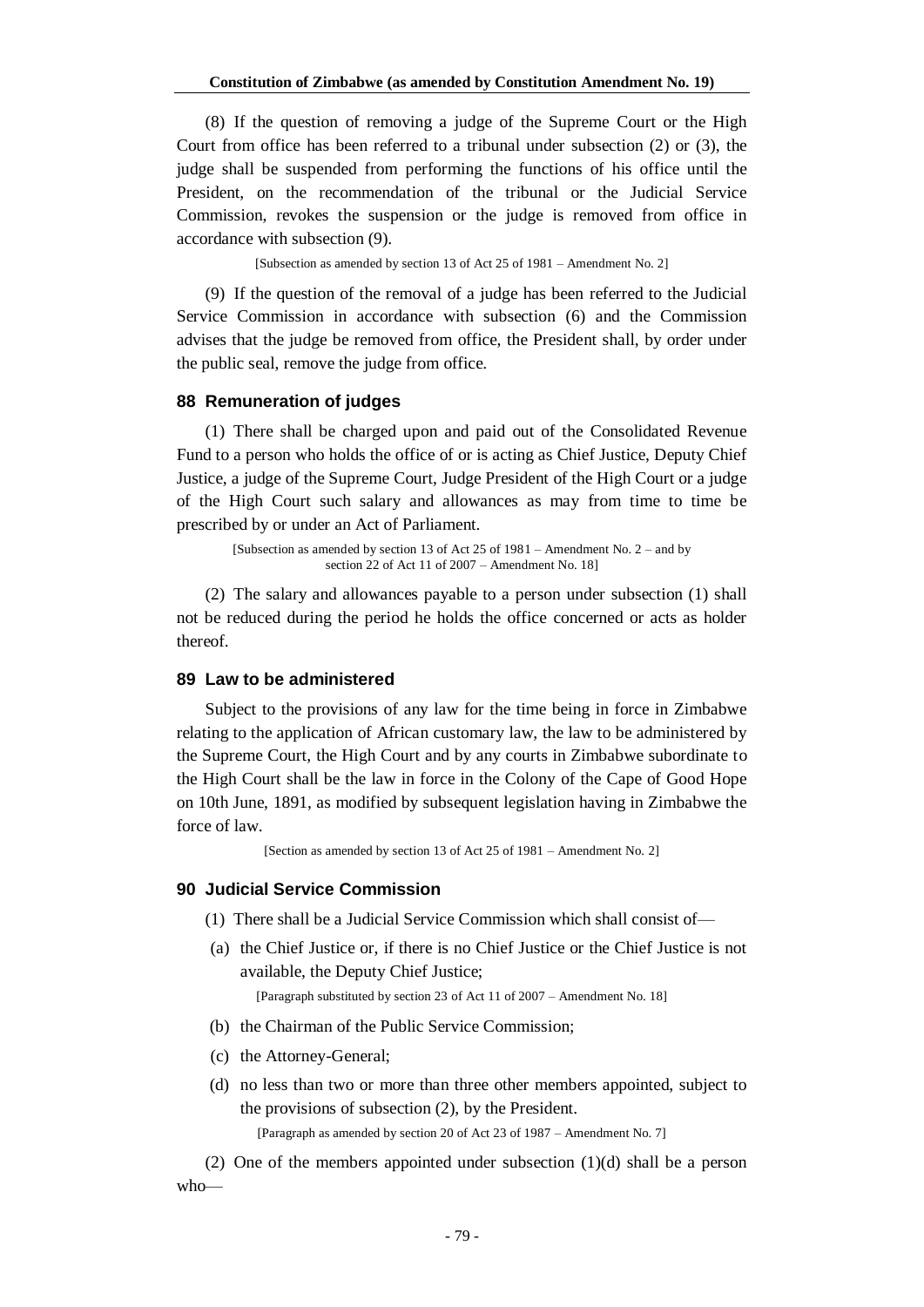- (a) is or has been a judge of the Supreme Court or the High Court; or
- (b) is and has been for not less than five years, whether continuously or not, qualified to practise as a legal practitioner in Zimbabwe; or
- (c) possesses such legal qualifications and has had such legal experience as the President considers suitable and adequate for his appointment to the Judicial Service Commission;

and the other members shall be chosen for their ability and experience in administration or their professional qualifications or their suitability otherwise for appointment.

[Subsection as amended by section 13 of Act 30 of 1990 – Amendment No. 11]

(3) In computing, for the purpose of subsection (2)(b), the period during which any person has been qualified to practise as a legal practitioner, any period during which he was qualified to practise as an advocate or attorney in Zimbabwe shall be included.

[Section as substituted by section 4 of Act 4 of 1984 – Amendment No. 4]

#### **91 Functions of Judicial Service Commission**

(1) The functions of the Judicial Service Commission shall be to tender such advice and do such things in relation to the judiciary as are provided for by this Constitution or by or under an Act of Parliament.

[Subsection as substituted by section 14 of Act 30 of 1990 – Amendment No. 11]

(2) An Act of Parliament referred to in subsection (1) may confer on the Judicial Service Commission functions in connection with the employment, discipline and conditions of service of such officers and persons employed in—

- (a) the Supreme Court, the High Court and other courts subordinate to the Supreme Court and the High Court; and
- (b) the office of the Public Protector;

[Paragraph substituted by section 24 of Act 11 of 2007 – Amendment No. 18]

as are specified in such Act.

[Subsection inserted by section 18 of Act 5 of 2005 – Amendment No. 17]

### **92 Persons presiding over special courts**

(1) The power to appoint persons to preside over a special court shall vest in the President, after consultation with the Judicial Service Commission:

Provided that Parliament may provide that the Chief Justice may, after consulting the Judicial Service Commission, appoint a person holding the office of judge of the High Court to preside over a special court for such period as he may specify.

```
[Subsection as amended by section 13 of Act 25 of 1981 – Amendment No. 2,
         by section 7 of Act 4 of 1984 – Amendment No. 4 
     and by section 20 of Act 23 of 1987 – Amendment No. 7]
```
(2) During the term of office of a person appointed to preside over a special court his conditions of service shall not be amended and his office shall not be abolished without his consent.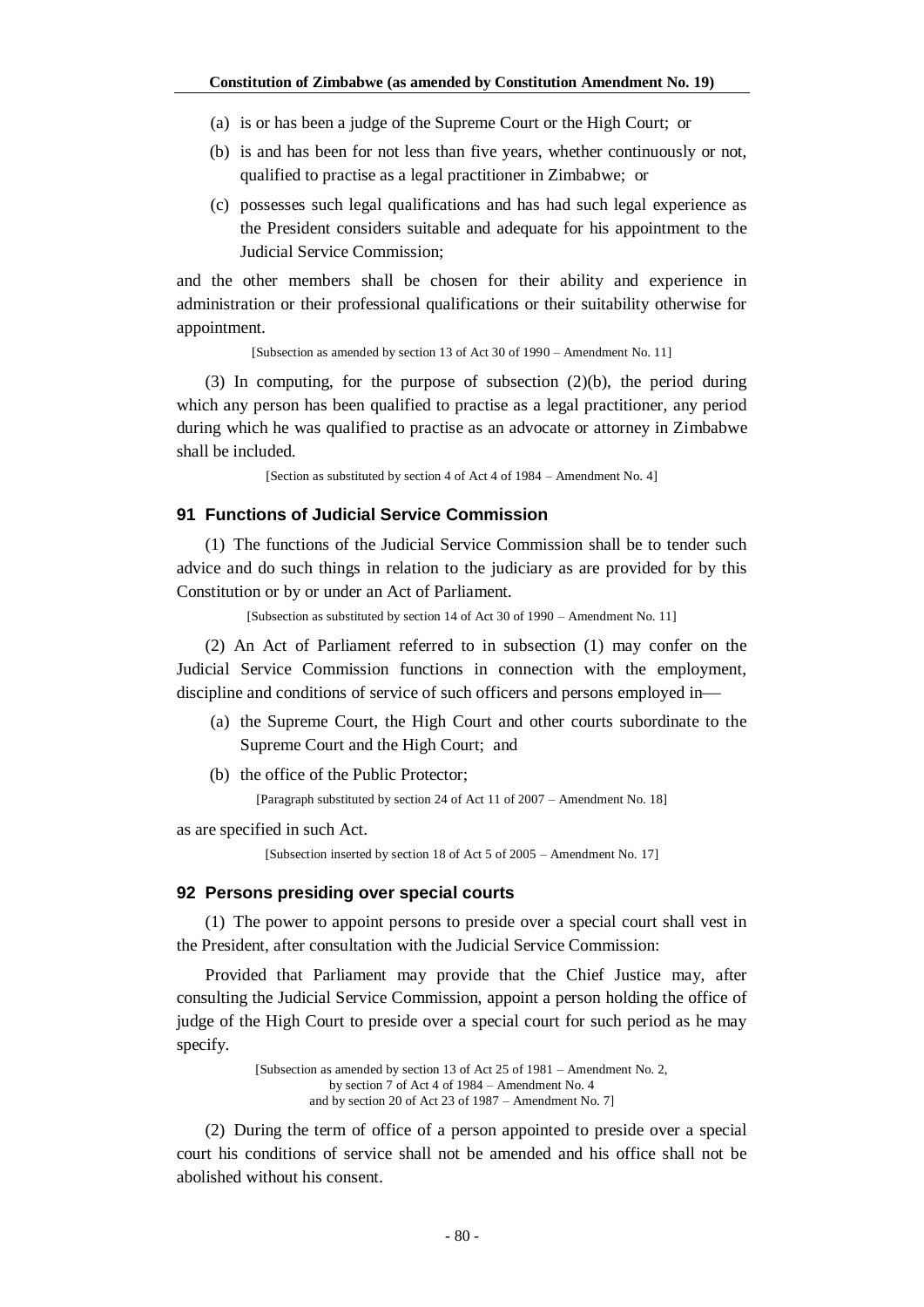(3) Notwithstanding the provisions of subsection (2), an Act of Parliament may—

- (a) vest the functions of a special court in another special court if such Act provides that any person who has been appointed to preside over the firstmentioned court shall be deemed to have been appointed to preside over the second-mentioned court; and
- (b) effect a change in the designation of the person referred to in paragraph (a).
- (4) In this section, "special court" means—
- (a) the Administrative Court established by section 3 of the Administrative Court Act [*Chapter 7:07*]; [Paragraph as substituted by section 2 of Act 10 of 1998 – Amendment No. 15]
- (a1) the Fiscal Appeal Court established by section 3 of the Fiscal Appeal Court Act [*Chapter 23:05*]; [Paragraph as inserted by section 2 of Act 10 of 1998 – Amendment No. 15]

(a2) the Special Court for Income Tax Appeals established by section 64 of the Income Tax Act [*Chapter 23:06*];

[Paragraph as inserted by section 2 of Act 10 of 1998 – Amendment No. 15]

(a3) any court or other adjudicating authority established by law which exercises any function that was vested in a court referred to in paragraph (a), (a1) or (a2) on the date of commencement of the Constitution of Zimbabwe Amendment (No. 15) Act, 1998;

[Paragraph as inserted by section 2 of Act 10 of 1998 – Amendment No. 15]

- (b) any court or other adjudicating authority established by law, other than—
	- (i) a local court; or
	- (ii) a court established by or under a disciplinary law; or
	- (iii) a court established by or under an Act of Parliament for the adjudication of small civil claims:

if there is no right of appeal, directly or indirectly, from a decision of that court or adjudicating authority to the Supreme Court or the High Court; [Paragraph as substituted by section 12 of Act 14 of 1996 – Amendment No. 14]

(c) any court or other adjudicating authority established by law which is declared by that law to be a special court for the purposes of this section.

### CHAPTER IX

#### THE POLICE FORCE

#### **93 Police Force and Commissioner-General of Police**

[Heading as amended by section 25 of Act of 2007 – Amendment No. 18]

(1) There shall be a Police Force which, together with such other bodies as may be established by law for the purpose, shall have the function of preserving the internal security of and maintaining law and order in Zimbabwe.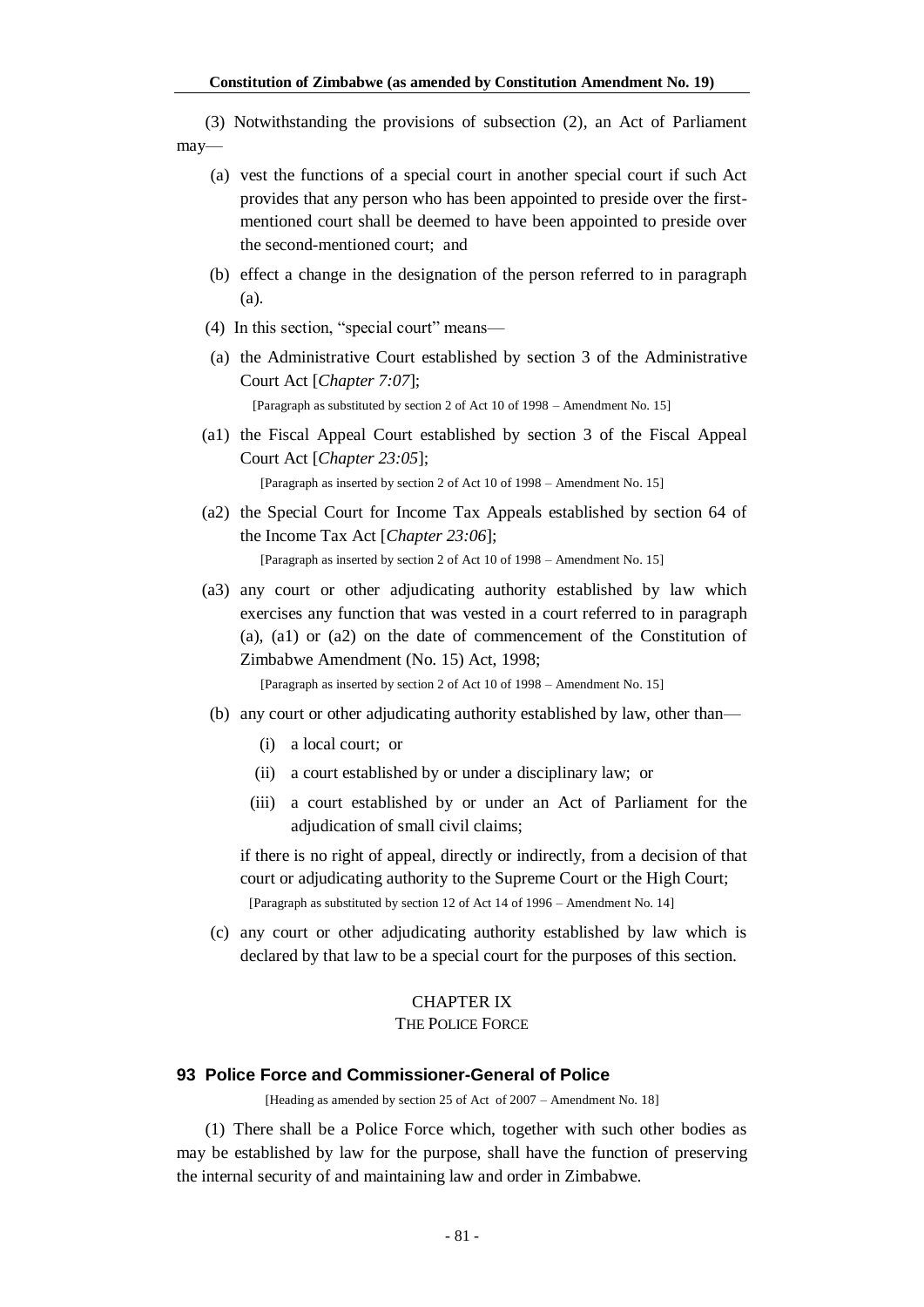(2) Subject to the provisions of an Act of Parliament, the Police Force shall be under the command of the Commissioner-General of Police, who shall be appointed by the President after consultation with such person or authority as may be prescribed by or under an Act of Parliament.

[Subsection as amended by section 25 of Act 11 of 2007 – Amendment No. 18]

(3) An Act of Parliament shall make provision for the organisation, administration and discipline of the Police Force, including the appointment of persons to offices or ranks in the Police Force, their removal from office or reduction in rank, their punishment for breaches of discipline and the fixing of their conditions of service.

### **94 Police Service Commission**

- (1) There shall be a Police Service Commission which shall consist of—
- (a) a chairman who, subject to the provisions of section 74(3), shall be the chairman of the Public Service Commission; and
- (b) not less than two and not more than seven other members appointed, subject to the provisions of subsection (2), by the President.

(2) The persons to be appointed under subsection (1)(b) shall be chosen for their ability and experience in administration or their professional qualifications or their suitability otherwise for appointment, and at least one such member shall be a person who has held senior rank in the Police Force for periods which in the aggregate amount to at least five years.

# **95 Functions of Police Service Commission**

The functions of the Police Service Commission shall be to tender such advice and do such other things in relation to the Police Force as are provided for by this Constitution or by or under an Act of Parliament.

[Chapter as substituted by section 9 of Act 4 of 1993 – Amendment No. 12, with effect from 1.10.1995]

# CHAPTER X

### THE DEFENCE FORCES

### **96 Defence Forces and command thereof**

(1) For the purpose of defending Zimbabwe, there shall be Defence Forces consisting of an Army, an Air Force and such other branches, if any, of the Defence Forces as may be provided for by or under an Act of Parliament.

(2) The supreme command of the Defence Forces shall vest in the President as Commander-in-Chief and, in the exercise of his functions as such, the President shall have power to determine the operational use of the Defence Forces.

(3) Subject to the provisions of subsection (2) and any Act of Parliament, the Defence Forces shall be under the command of a Commander:

Provided that an Act of Parliament may provide that the different branches of the Defence Forces, or any one or more of them, shall be under the command of different Commanders.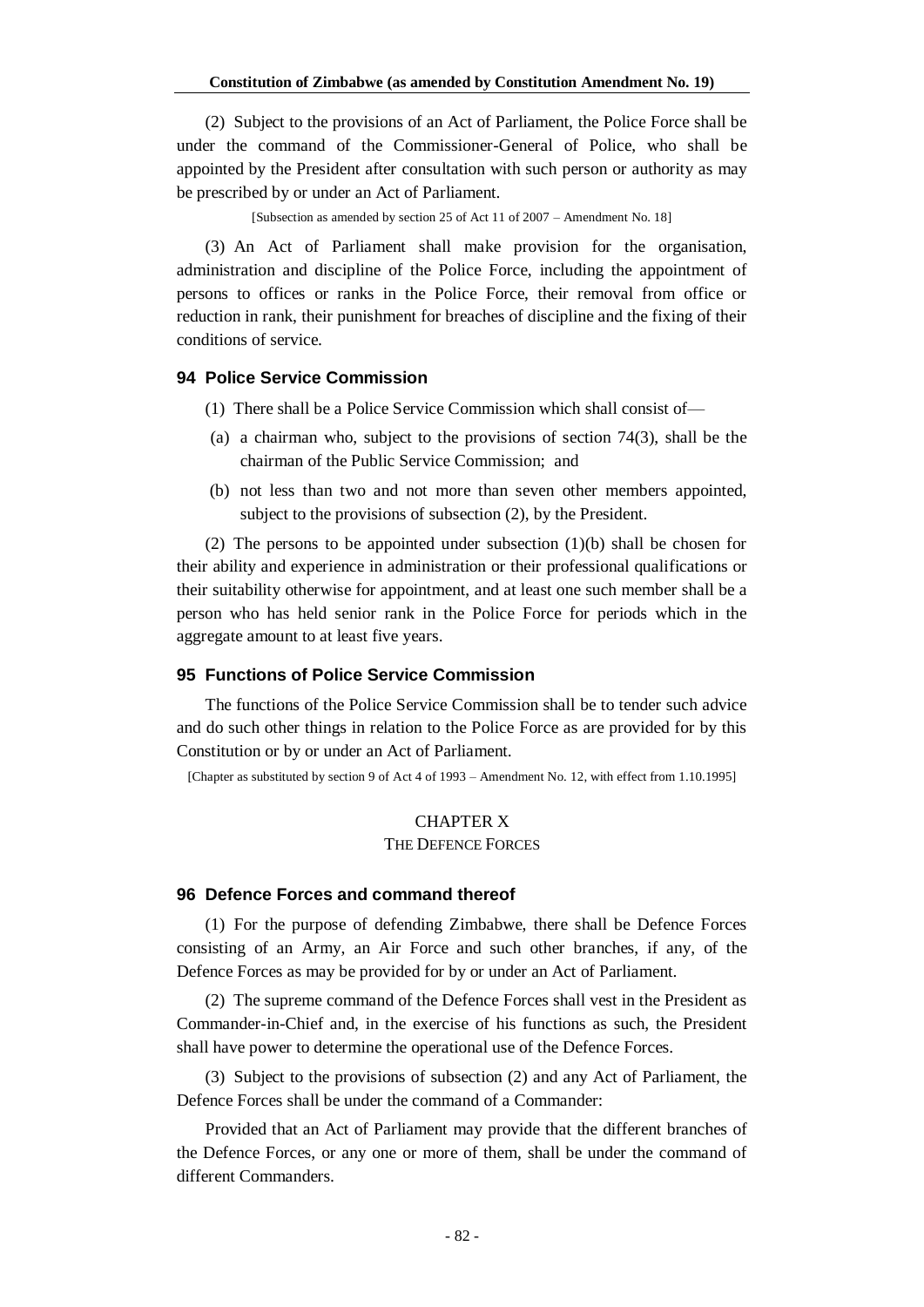(4) The Commander of the Defence Forces, and every Commander of a branch of the Defence Forces, shall be appointed by the President after consultation with such person or authority as may be prescribed by or under an Act of Parliament.

(5) An Act of Parliament shall make provision for the organisation, administration and discipline of the Defence Forces, including the appointment of persons to offices or ranks in the Defence Forces, their removal from office or reduction in rank, their punishment for breaches of discipline and the fixing of their conditions of service.

### **97 Defence Forces Service Commission**

(1) There shall be a Defence Forces Service Commission which shall consist of—

- (a) a chairman who, subject to the provisions of section 74(3), shall be the chairman of the Public Service Commission; and
- (b) not less than two and not more than seven other members appointed, subject to the provisions of subsection (2), by the President.

(2) The persons to be appointed under subsection (1) shall be chosen for their ability and experience in administration or their professional qualifications or their suitability otherwise for appointment, and at least one such member shall be a person who has held senior rank in the Defence Forces for periods which in the aggregate amount to at least five years.

# **98 Functions of Defence Forces Service Commission**

The functions of the Defence Forces Service Commission shall be to tender such advice and do such other things in relation to the Defence Forces as are provided for by this Constitution or by or under an Act of Parliament.

[Chapter as substituted by section 9 of Act 4 of 1993 – Amendment No. 12 with effect from 1.7.1994]

### CHAPTER XA THE PRISON SERVICE

### **99 Prison Service and Commissioner of Prisons**

(1) There shall be a Prison Service for the administration of prisons in Zimbabwe and for the protection of society from criminals through the incarceration and rehabilitation of offenders and their re-integration into society.

(2) Subject to the provisions of an Act of Parliament, the Prison Service shall be under the command of the Commissioner of Prisons, who shall be appointed by the President after consultation with such person or authority as may be prescribed by or under an Act of Parliament.

(3) An Act of Parliament shall make provision for the organisation, administration and discipline of the Prison Service, including the appointment of persons to offices or ranks in the Prison Service, their removal from office or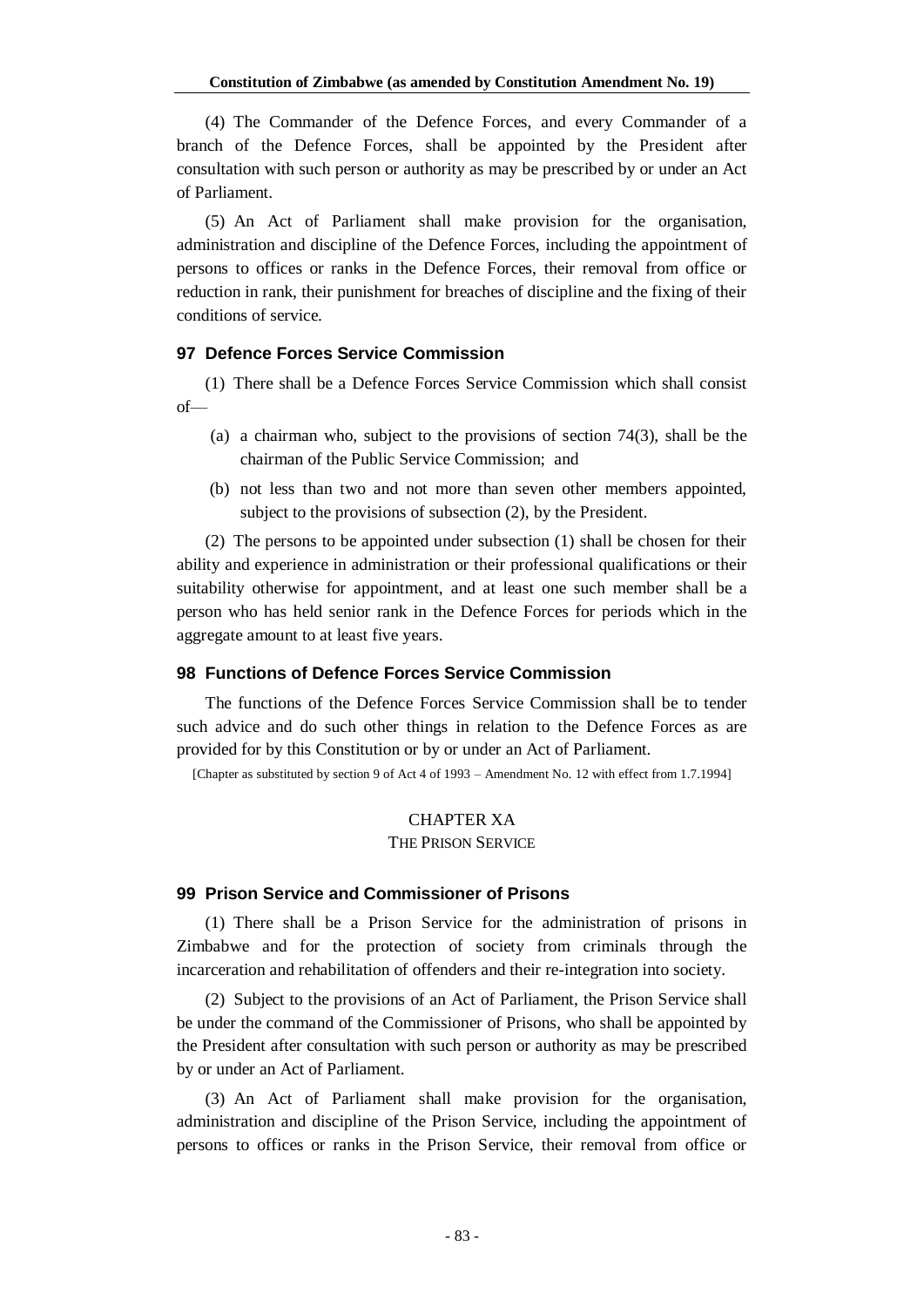reduction in rank, their punishment for breaches of discipline and the fixing of their conditions of service.

# **100 Prison Service Commission**

- (1) There shall be a Prison Service Commission which shall consist of—
- (a) a chairman who, subject to the provisions of section 74(3), shall be the chairman of the Public Service Commission; and
- (b) not less than two and not more than seven other members appointed, subject to the provisions of subsection (2), by the President.

(2) The persons to be appointed under subsection (1)(b) shall be chosen for their ability and experience in administration or their professional qualifications or their suitability otherwise for appointment as members, and at least one such member shall be a person who has held the rank of Superintendent or any more senior rank in the Prison Service for periods which in the aggregate amount to at least five years.

# **100A Functions of Prison Service Commission**

The functions of the Prison Service Commission shall be to tender such advice and do such other things in relation to the Prison Service as are provided for by this Constitution or by or under an Act of Parliament.

[Chapter as inserted by section 9 of Act 4 of 1993 – Amendment No. 12 with effect from 18.8.1995]

# CHAPTER XB OTHER INDEPENDENT COMMISSIONS<sup>9</sup>

# PART I ZIMBABWE ELECTORAL COMMISSION

# **100B Establishment and composition of Zimbabwe Electoral Commission**

- (1) There is a Zimbabwe Electoral Commission consisting of—
- (a) a chairperson appointed by the President after consultation with the Judicial Service Commission and the Committee on Standing Rules and Orders; and
- (b) eight other members appointed by the President from a list of not fewer than twelve nominees submitted by the Committee on Standing Rules and Orders.

(2) The chairperson of the Zimbabwean Electoral Commission must be a judge or former judge of the Supreme Court or the High Court, or a person qualified for appointment as such a judge.

 $\overline{a}$ 

<sup>9</sup> Chapter inserted by section 11 of Act No. 1 of 2009.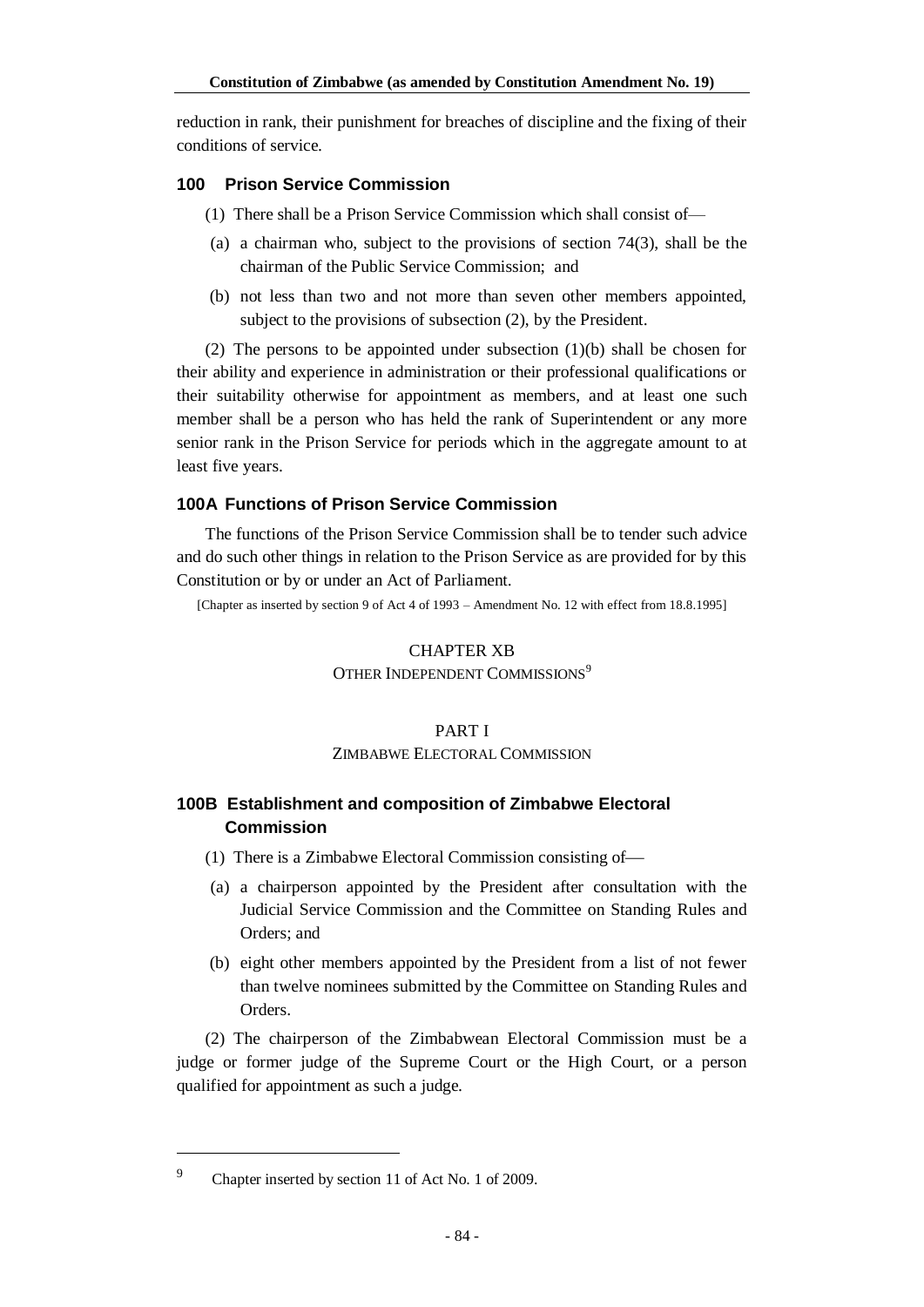(3) At least four members of the Zimbabwean Electoral Commission, apart from the chairperson, must be women.

(4) Persons appointed to the Zimbabwean Electoral Commission must be chosen for their integrity and their experience and competence in the conduct of affairs in the public or private sector.

(5) Members of the Zimbabwean Electoral Commission must be appointed for a term of six years, and their appointment may be renewed for one further term only.

### **100C Functions and powers of Zimbabwe Electoral Commission**

- (1) The Zimbabwe Electoral Commission has the following functions—
- (a) to prepare for, conduct and supervise $\overline{\phantom{a}}$ 
	- (i) elections to the office of President and to Parliament; and
	- (ii) elections to the governing bodies of local authorities; and
	- (iii) referendums;

and to ensure that those elections and referendums are conducted efficiently, freely, fairly, transparently and in accordance with the law;

- (b) to supervise the registration of voters by the authority charged with that responsibility under the Electoral Law; and
- (c) to compile voters' rolls and registers; and
- (d) to ensure the proper custody and maintenance of voters' rolls and registers; and
- (e) to design, print and distribute ballot papers, approve the form of and procure ballot boxes, and establish and operate polling centres; and
- (f) to determine, subject to section 100J, limits of boundaries of local authority wards, House of Assembly constituencies and Senatorial constituencies; and
- (g) to conduct voter education; and
- (h) to accredit observers of elections and referendums in accordance with an Act of Parliament; and
- (i) to give instructions to persons in the employment of the State or of a local authority for the purpose of ensuring the efficient, proper, free and fair conduct of any election or referendum; and
- (j) to exercise any other functions that may be conferred or imposed on the Commission by the Electoral Law or any other law.

# **100D Disqualification for appointment to Zimbabwe Electoral Commission**

A person who is  $\equiv$ 

- (a) a Member of Parliament; or
- (b) a public officer, other than a judge; or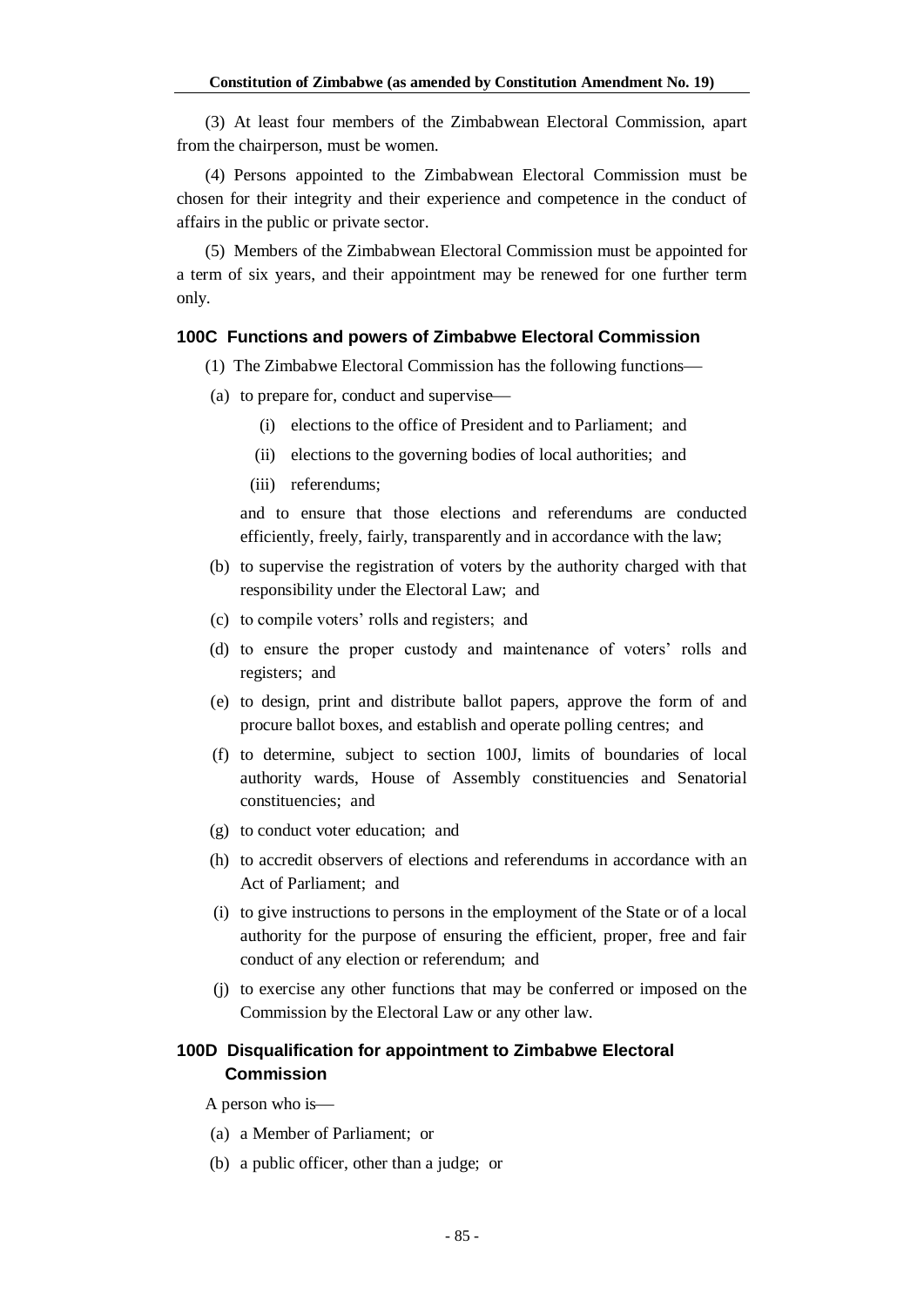(c) a member or employee of a statutory body, a Provincial council or a local authority;

is not qualified for appointment to the Zimbabwe Electoral Commission.

# **100E Members of Zimbabwe Electoral Commission not to be members of political parties**

(1) Persons who are members of a political party on their appointment to the Zimbabwe Electoral Commission must relinquish that membership without delay and in any event within fourteen days of their appointment.

(2) If a member of the Zimbabwe Electoral Commission becomes a member of a political party, he or she ceases immediately to be a member of the Commission.

# **100F Remuneration, allowances and benefits of members of Zimbabwe Electoral Commission**

Members of the Zimbabwe Electoral Commission are entitled to such remuneration, allowances and other benefits as may be fixed ny or under an Act of Parliament.

# **100G Removal of member of Zimbabwe Electoral Commission from office**

A member of the Zimbabwe Electoral Commission may be removed from office by the President, in the case of the chairperson, with the approval of the Judicial Service Commission and the Committee on Standing Rules and Orders and, in the case of other members, with the approval of the Committee on Standing Rules and Orders-

- (a) for inability to exercise the functions of his or her office arising out of physical or mental incapacity; or
- (b) for misconduct; or
- (c) for incompetence; or
- (d) if he or she becomes disqualified for appointment to the Commission.

# **100H Provisions to ensure independence of Zimbabwe Electoral Commission**

The State must make adequate and suitable provision, through legislation and other appropriate means, to ensure that—

- (a) the Zimbabwe Electoral Commission is able to exercise its functions under the Constitution efficiently and independently; and
- (b) the Zimbabwe Electoral Commission's staff carry out their duties conscientiously, fairly and impartially.

### **100I Reports of Zimbabwe Electoral Commission**

In addition to any other report the Zimbabwe Electoral Commission is required to make under this Constitution or any other law, the Commission must without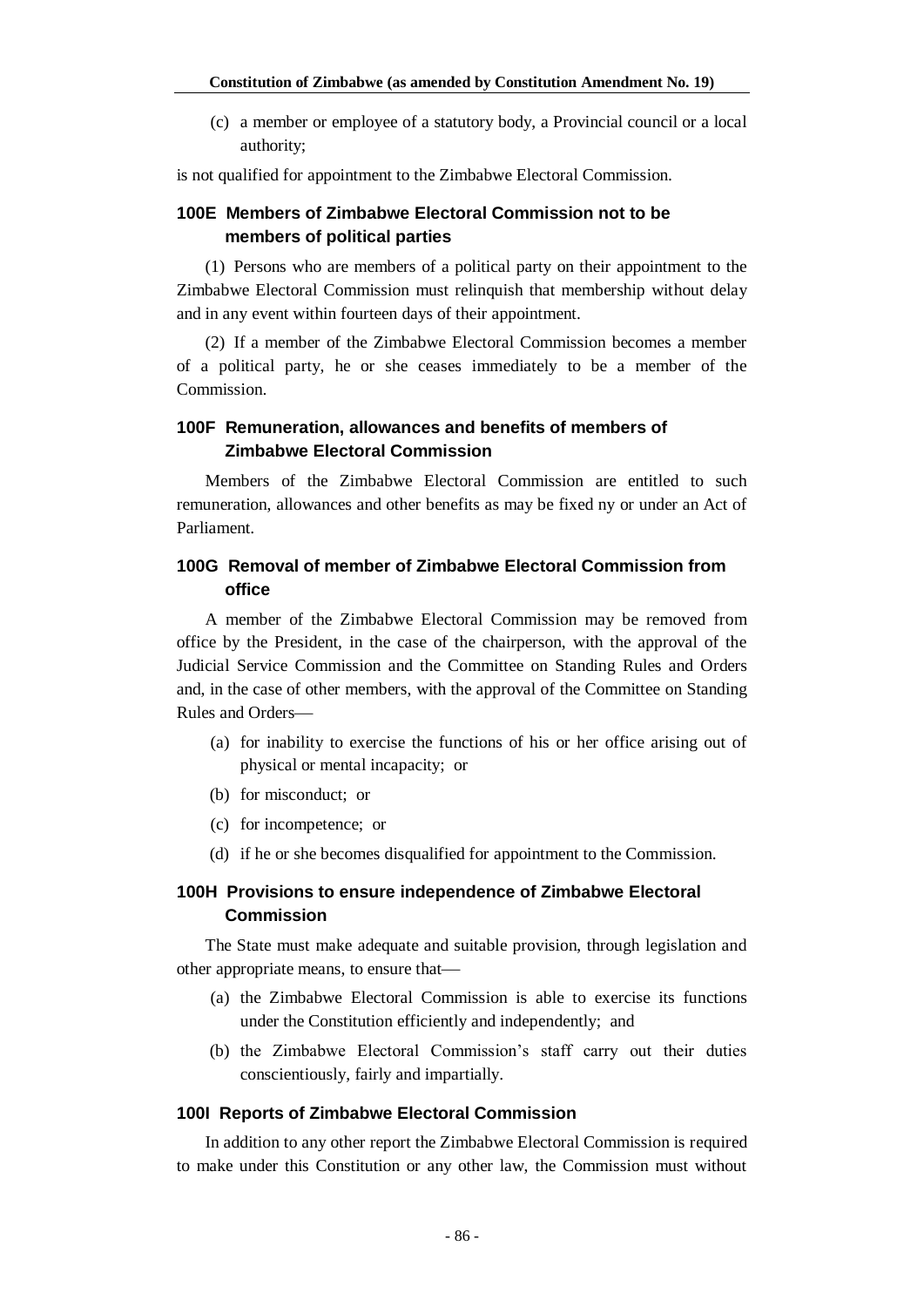delay submit a report to Parliament on the conduct of every presidential, parliamentary, provincial council and local authority election and every referendum.

# **100J Delimitation of wards and constituencies**

(1) The Zimbabwe Electoral Commission shall, no later than the date notified to it by the President, being a date no later than three months before the date fixed or to be fixed by a proclamation as the date on which Parliament is dissolved under section 63(7) or, as the case may be, the date of the dissolution of Parliament under section 63(4), determine, in accordance with subsections (2) to (7), the limits of the wards and constituencies into which Zimbabwe is to be divided for the purpose of electing members of the governing bodies of local authorities and members of Parliament respectively:

Provided that the Commission shall produce a preliminary report in terms of subsection (8) no later than one month before the date fixed or to be fixed by a proclamation as the date on which Parliament is dissolved under section 63(7) or, as the case may be, the date of the dissolution of Parliament under section 63(4).

(2) For the purpose of the election of members of the governing bodies of local authorities, local authority areas shall be divided into such number of wards as the Commission shall determine.

(3) Zimbabwe shall, for the purpose of the election of members of Parliament, be divided into two hundred and ten House of Assembly constituencies and sixty senatorial constituencies.

(4) Subject to subsections (5) and (6), the boundaries of the House of Assembly constituencies shall be such that at the time of delimitation the number of voters registered in each House of Assembly constituency is as nearly as may be equal to the number of voters registered in each of the other House of Assembly constituencies.

- (5) In delimiting—
- (a) the boundaries of wards, the Commission shall ensure that no ward is divided between two or more local authority areas; and
- (b) the House of Assembly constituencies, the Commission shall ensure that no ward is divided between two or more House of Assembly constituencies.

(6) In dividing Zimbabwe into wards and House of Assembly constituencies the Zimbabwe Electoral Commission shall, in respect of any area, give due consideration to—

- (a) its physical features;
- (b) the means of communication within the area;
- (c) the geographical distribution of registered voters;
- (d) any community of interest as between registered voters; and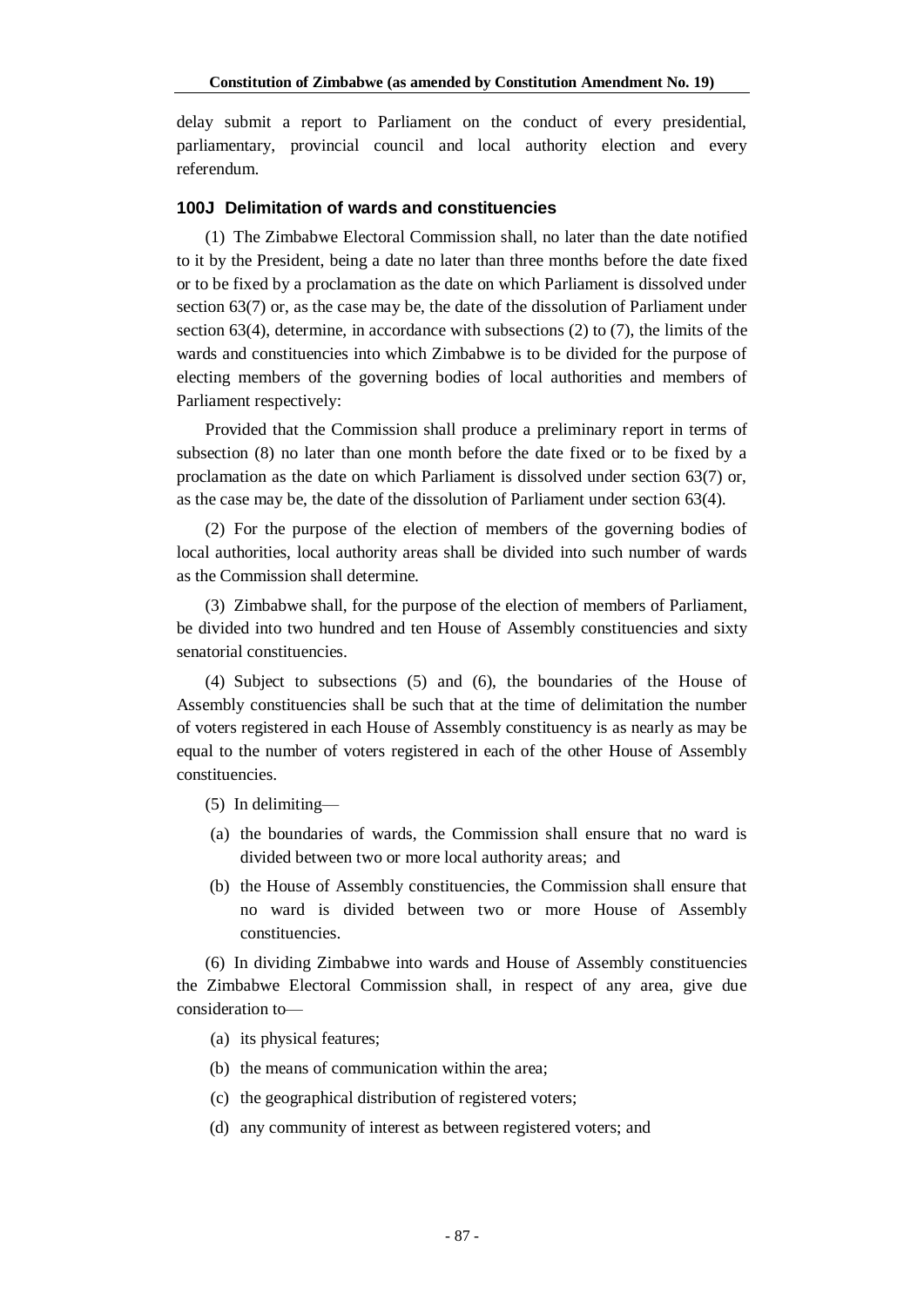(e) in the case of any delimitation after the first delimitation consequent upon an alteration in the number of House of Assembly constituencies, existing electoral boundaries;

and whenever it appears necessary to do so in order to give effect to the provisions of this subsection in relation to House of Assembly constituencies, the Commission may depart from the requirements of subsection (4), but in no case to any greater extent than twenty *per centum* more or less than the average number of registered voters in House of Assembly constituencies.

(7) After delimiting the wards and House of Assembly constituencies, the Commission shall divide each province into six senatorial constituencies by assigning to each senatorial constituency a House of Assembly constituency or two or more contiguous House of Assembly constituencies, and in so doing the Commission may be guided but not bound by any principle or consideration specified in subsections (4) and (6).

(8) The Zimbabwe Electoral Commission shall submit to the President a preliminary report comprising—

- (a) a list of wards and House of Assembly constituencies delimited by the Commission, with the names assigned to each and a description of their boundaries;
- (b) a list of senatorial constituencies delimited by the Commission, with the names assigned to each and a description of their boundaries;
- (c) a map or maps showing the wards and House of Assembly and senatorial constituencies into which Zimbabwe has been divided by the Commission; and
- (d) any further information or particulars which the Commission considers necessary;

and the President shall cause the report to be laid before Parliament within the next seven days after he has received it.

(9) No earlier than seven days after the President has caused the preliminary report of the Zimbabwe Electoral Commission to be laid before Parliament in terms of subsection (8), the President may refer back to the Commission for its further consideration and final decision any matter arising out of its report.

(10) If there appears to be any discrepancy between the description of the boundaries of any ward or House of Assembly constituency and the map or maps, the description shall prevail.

(11) Within fourteen days after receiving the Zimbabwe Electoral Commission's final report the President shall publish a proclamation in the Gazette declaring the names and boundaries of the wards and the House of Assembly and senatorial constituencies as finally determined by the Commission to be the wards and House of Assembly and senatorial constituencies of Zimbabwe, and those boundaries shall have effect for the purposes of the next and any subsequent general election.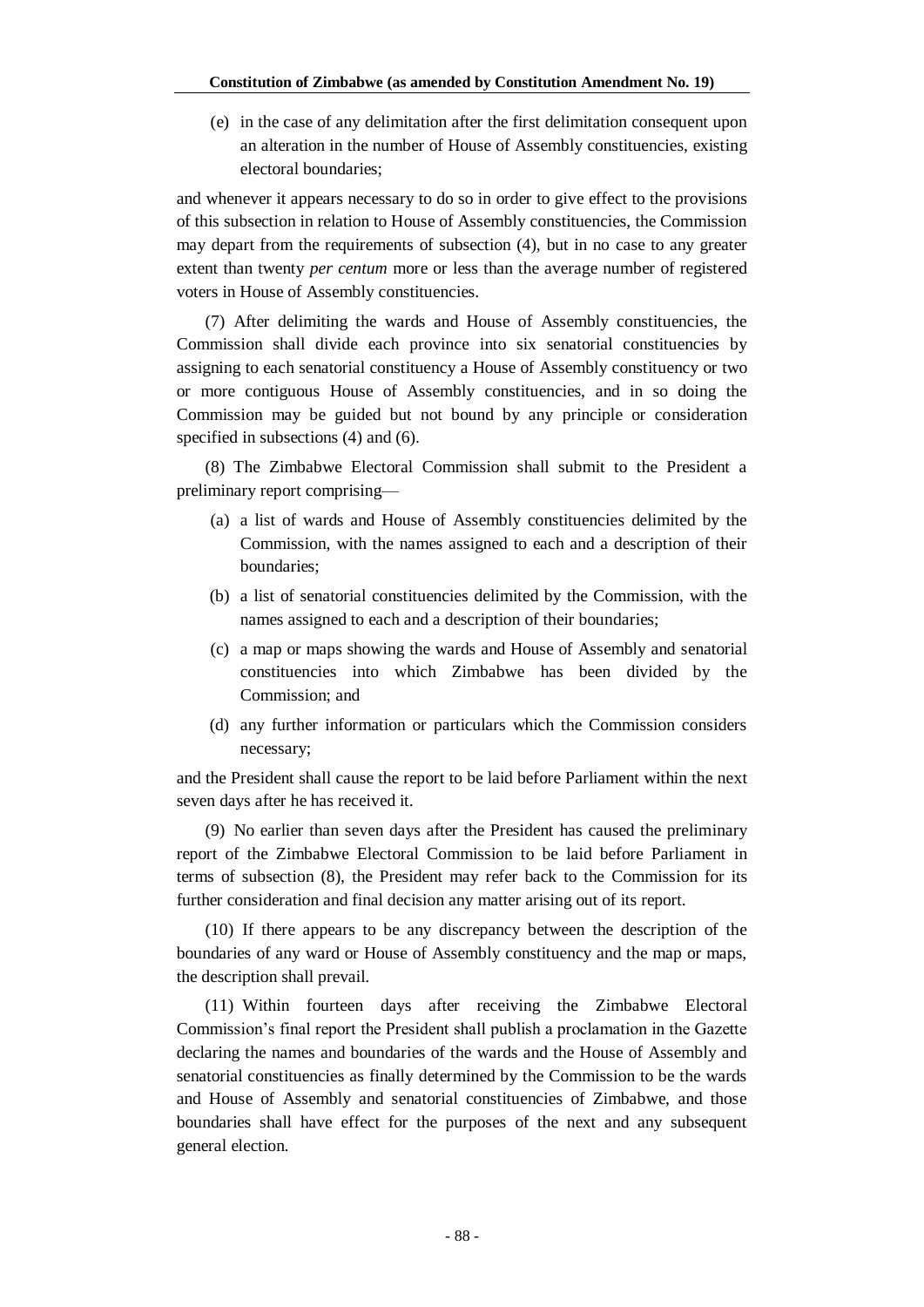# PART II ZIMBABWE ANTI-CORRUPTION COMMISSION

# **100K Establishment and composition of Zimbabwe Anti-Corruption Commission**

(1) There is a Zimbabwe Anti-Corruption Commission consisting of at least four and not more than nine members appointed by the President in consultation with the Committee on Standing Rules and Orders.

(2) Persons appointed to the Zimbabwe Anti-Corruption Commission must be persons of integrity chosen for their knowledge of and experience in administration or the prosecution or investigation of crime or for their general suitability for appointment, and—

- (a) at least one must be entitled to practise as a legal practitioner; and
- (b) at least one must be entitled to practise as an auditor or public accountant in Zimbabwe; and
- (c) at least one shall have had at least ten years' experience in the investigation of crime.

# **100L Functions of Zimbabwe Anti-Corruption Commission**

The Zimbabwe Anti-Corruption Commission has the following functions—

- (a) to combat corruption, theft, misappropriation, abuse of power and other improprieties in the conduct of affairs in both the public and private sectors; and
- (b) to make recommendations to the Government and to organisations in the private sector on measures to enhance integrity and accountability and to prevent improprieties; and
- (c) to exercise any other functions that may be conferred or imposed on the Commission by or under an Act of Parliament.

# **100M Powers of Zimbabwe Anti-Corruption Commission**

An Act of Parliament may confer powers on the Anti-Corruption Commission, including power—

- (a) to conduct investigations and inquiries on its own initiative or on receipt of complaints; and
- (b) to require assistance from members of the Police Force and other investigative agencies of the State; and
- (c) through the Attorney-General, to secure the prosecution of persons guilty of corruption, theft, misappropriation, abuse of power and other improprieties.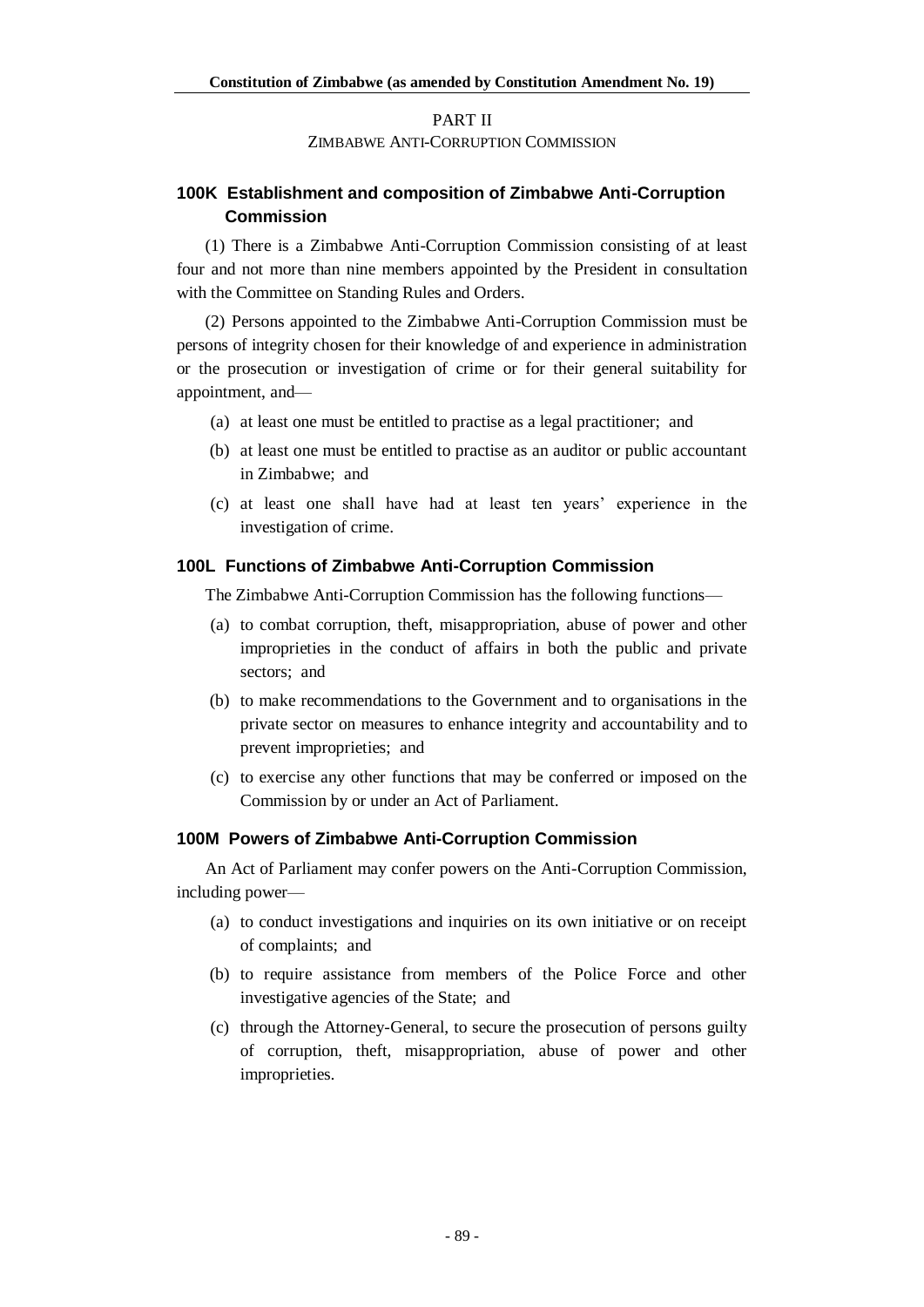# PART III ZIMBABWE MEDIA COMMISSION

### **100N Establishment of Zimbabwe Media Commission**

(1) There is a Zimbabwe Media Commission consisting of a chairperson and eight other members appointed by the President from a list of not fewer than twelve nominees submitted by the Committee on Standing Rules and Orders.

(2) Persons appointed to the Zimbabwe Media Commission must be chosen for their knowledge of and experience in the press, print or electronic media, or broadcasting.

### **100P Functions of Zimbabwe Media Commission**

- (1) The Zimbabwe Media Commission has the following functions—
- (a) to uphold and develop freedom of the press; and
- (b) to promote and enforce good practice and ethics in the press, print and electronic media, and broadcasting; and
- (c) to ensure that the people of Zimbabwe have equitable and wide access to information; and
- (d) to ensure the equitable use and development of all indigenous languages spoken in Zimbabwe; and
- (e) to exercise any other functions that may be conferred or imposed on the Commission by or under an Act of Parliament.

### **100Q Powers of Zimbabwe Media Commission**

An Act of Parliament may confer powers on the Zimbabwe Media Commission, including power to-

- (a) conduct investigations and inquiries into $\overline{\phantom{a}}$ 
	- (i) any conduct or circumstance that appears to threaten the freedom of the press; and
	- (ii) the conduct of the press, print and electronic media, and broadcasting;

and

(b) the disciplinary action against journalists and other persons employed in the press, print or electronic media, or broadcasting, who are found to have breached any law or any code of conduct applicable to them.

### PART IV

### ZIMBABWE HUMAN RIGHTS COMMISSION

### **100R Zimbabwe Human Rights Commission**

(1) There is a commission to be known as the Zimbabwe Human Rights Commission which shall consist of-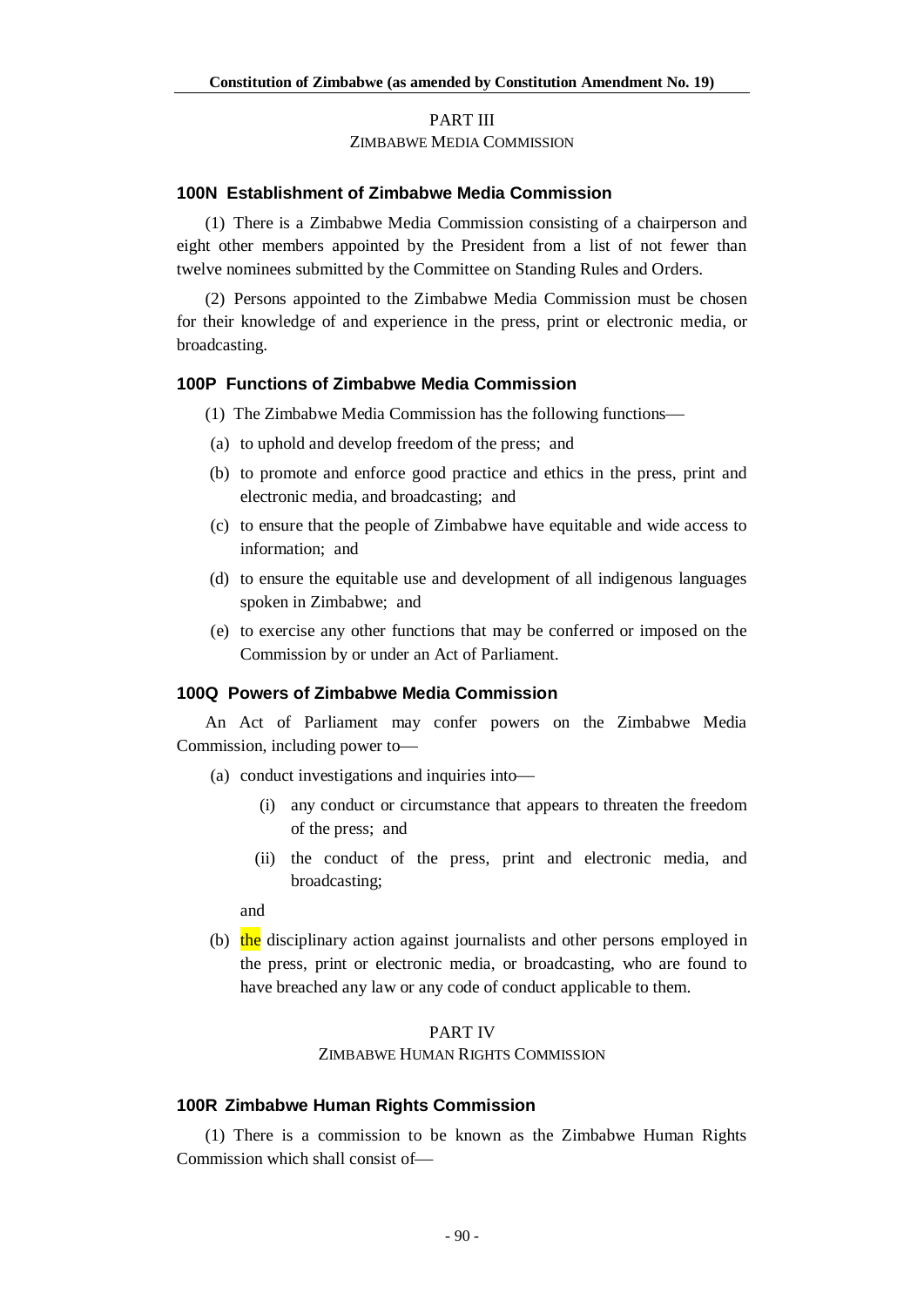- (a) a chairman who has been qualified for at least five years to practise as a legal practitioner and who is appointed by the President after consultation with the Judicial Service Commission and the Committee on Standing Rules and Orders; and
- (b) eight other members, at least four of whom shall be women, appointed by the President from a list of sixteen nominees submitted by the Committee on Standing Rules and Orders.

(2) If the appointment of a chairman of the Zimbabwe Human Rights Commission is not consistent with any recommendation of the Judicial Service Commission in terms of subsection  $(1)(a)$ , the President shall cause the Senate to be informed as soon as practicable.

(3) Persons appointed to the Zimbabwe Human Rights Commission shall be chosen for their knowledge of and experience in the promotion of social justice or the protection of human rights and freedoms.

(4) A member of the Zimbabwe Human Rights Commission shall, before entering upon his office, take and subscribe before the President or some person authorized by the President in that behalf the oath of loyalty and the oath of office in the forms set out in Schedule 1.

(5) The Zimbabwe Human Rights Commission shall have the following functions-

- (a) to promote awareness of and respect for human rights and freedoms at all levels of society;
- (b) to promote the development of human rights and freedoms;
- (c) to monitor and assess the observance of human rights in Zimbabwe;
- (d) to recommend to Parliament effective measures to promote human rights and freedoms;
- (e) to investigate the conduct of any authority or person, where it is alleged that any of the rights in the Declaration of Rights has been violated by that authority or person; and
- (f) to assist the Minister responsible for the Act of Parliament referred to in subsection (8) to prepare any report required to be submitted to any regional or international body constituted or appointed for the purpose of receiving such reports under any human rights convention, treaty or agreement to which Zimbabwe is a party.

(6) The Zimbabwe Human Rights Commission may require any person, body, organ, agency or institution, whether belonging to or employed by the State, a local authority or otherwise, to provide the Commission annually with such information as it may need for the purpose of preparing and submitting any report required to be submitted to any regional or international body constituted or appointed for the purpose of receiving such reports under any human rights convention, treaty or agreement to which Zimbabwe is a party.

(7) The Zimbabwe Human Rights Commission shall have power—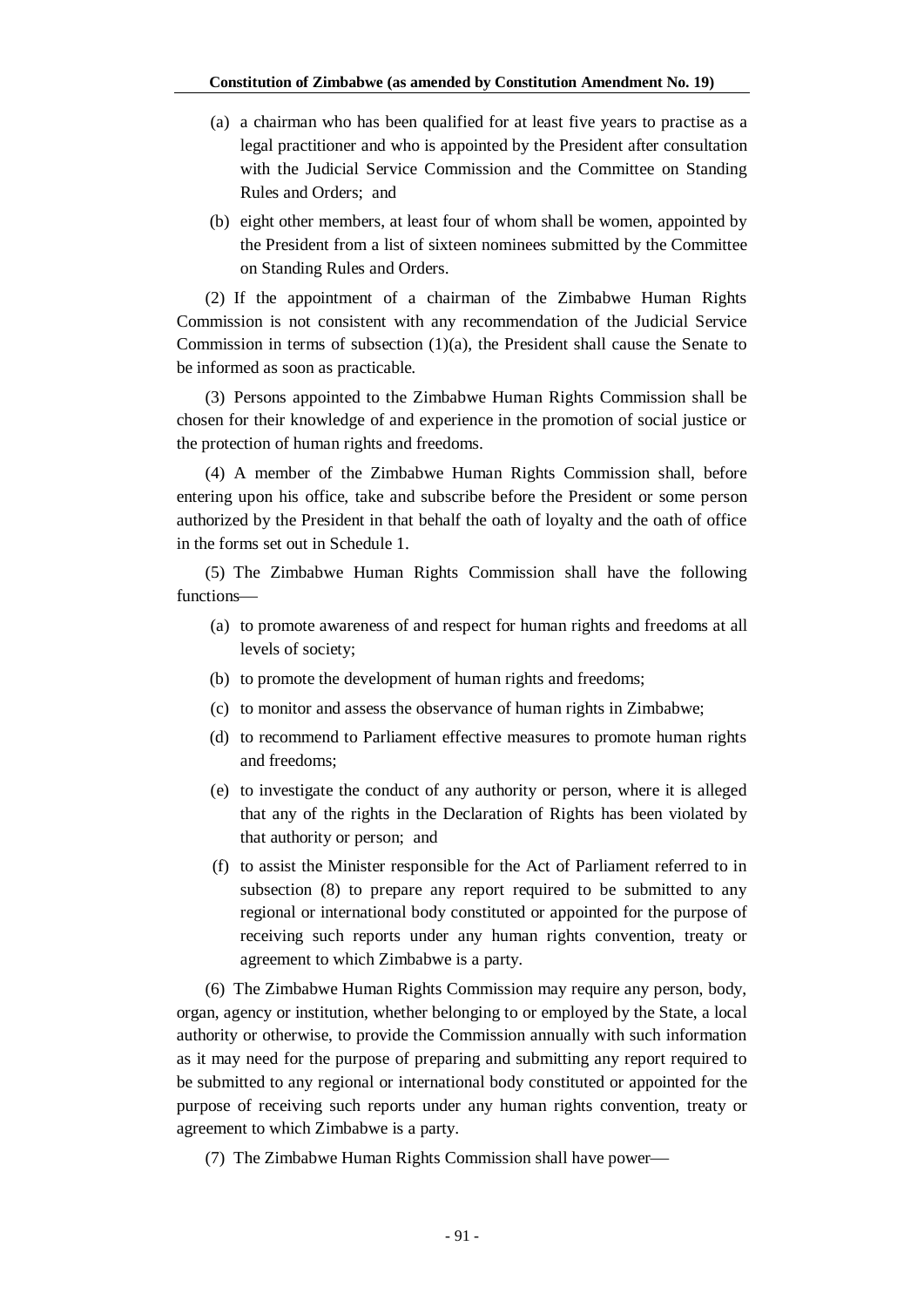- (a) to take over and continue any investigation that has been instituted by the Public Protector in terms of section 108(1), where it determines that the dominant question in issue involves a matter pertinent to its function referred to in subsection  $(5)(e)$ ; or
- (b) refer to the Public Protector for investigation in terms of section 108(1) any matter in respect of which it determines that the dominant question in issue involves a matter pertinent to the functions of Public Protector.

(8) An Act of Parliament may confer power on the Zimbabwe Human Rights Commission-

- (a) to conduct investigations on its own initiative or on receipt of complaints;
- (b) to visit and inspect prisons, places of detention, refugee camps and related facilities in order to ascertain the conditions under which inmates are kept there, and to make recommendations regarding those conditions to the Minister responsible for administering the law relating to those places or facilities;
- (c) to visit and inspect places where mentally disordered or intellectually handicapped persons are detained under any law in order to ascertain the conditions under which those persons are kept there, and to make recommendations regarding those conditions to the Minister responsible for administering the law relating to those places; and
- (d) to secure or provide appropriate redress for violations of human rights and for injustice.

[Chapter inserted by section 11 of Act 1 of 2009 – Amendment No. 19]

# CHAPTER XI

# **FINANCE**

# **101 Consolidated Revenue Fund**

All fees, taxes and other revenues of Zimbabwe from whatever source arising, not being moneys that—

- (a) are payable by or under an Act of Parliament into some other fund established for a specific purpose; or
- (b) may, by or under an Act of Parliament, be retained by the authority that received them for the purpose of defraying the expenses of that authority;

shall be paid into and form one Consolidated Revenue Fund.

# **102 Withdrawals from Consolidated Revenue Fund or other public fund**

(1) No moneys shall be withdrawn from the Consolidated Revenue Fund except—

(a) to meet expenditure that is charged upon that Fund by this Constitution or by an Act of Parliament; or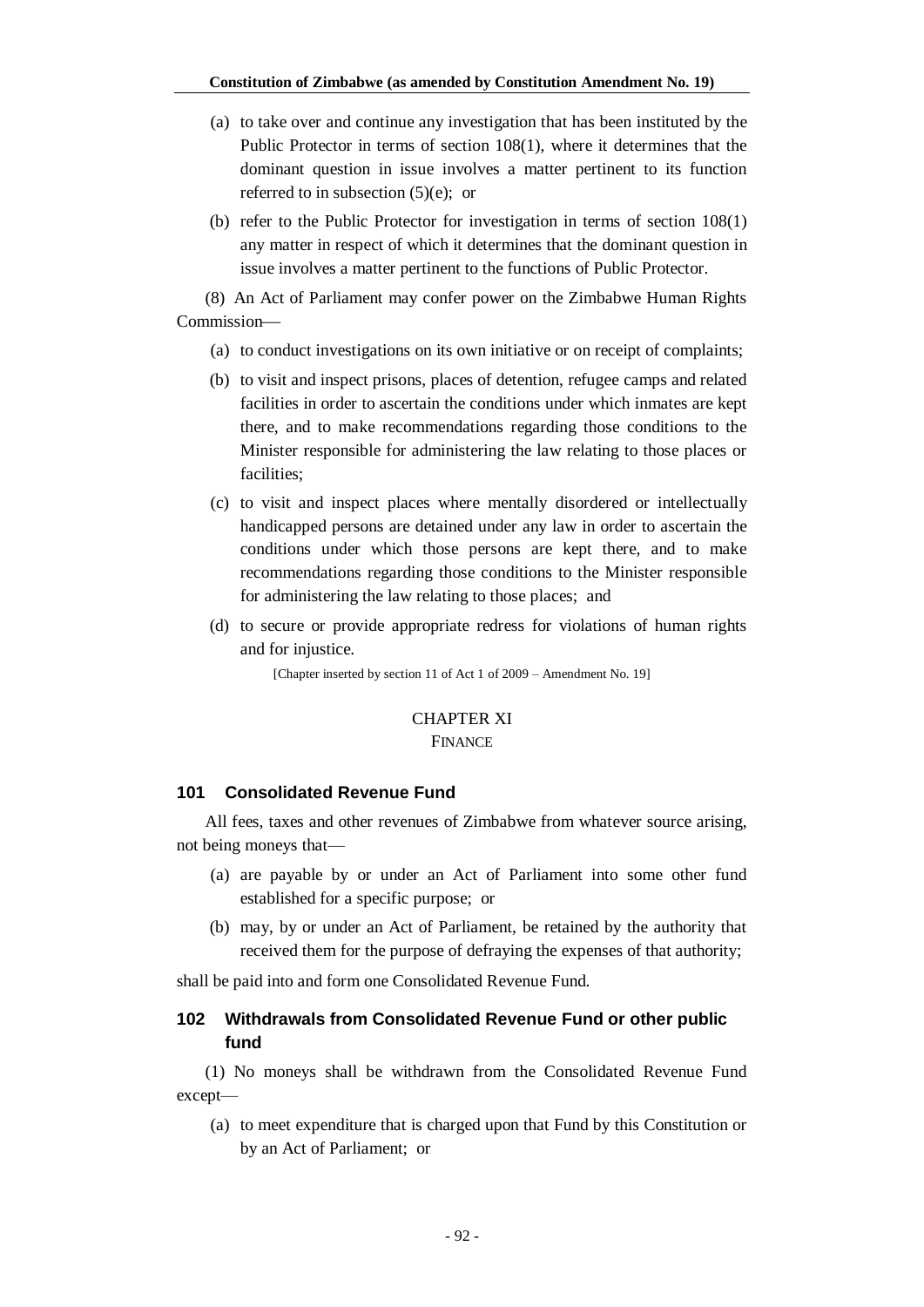(b) where the issue of those moneys has been authorised by an Appropriation or other Act made pursuant to the provisions of section 103.

(2) Where any moneys are charged by this Constitution or an Act of Parliament upon the Consolidated Revenue Fund or any other public fund, they shall be paid out of that fund by the Government to the person or authority to whom payment is due.

(3) No moneys shall be withdrawn from any public fund, other than the Consolidated Revenue Fund, unless the issue of those moneys has been authorised by or under an Act of Parliament.

(4) An Act of Parliament may prescribe the manner in which withdrawals may be made from the Consolidated Revenue Fund or any other public fund.

(5) The investment of moneys forming part of the Consolidated Revenue Fund shall be made in such manner as may be prescribed by or under an Act of Parliament.

(6) Notwithstanding the provisions of subsection (1), provision may be made by or under an Act of Parliament authorising withdrawals to be made from the Consolidated Revenue Fund for the purpose of making repayable advances.

# **103 Authorisation of expenditure from Consolidated Revenue Fund**

(1) The Minister for the time being responsible for finance shall cause to be prepared and laid before the House of Assembly, on a day on which the House sits, before or not later than thirty days after the start of each financial year estimates of the revenue and expenditure of Zimbabwe for that financial year:

Provided that if, by reason of the prorogation or dissolution of Parliament, the provisions of this subsection cannot be complied with, the estimates of the revenue and expenditure shall be laid before the House of Assembly, on a day on which the House sits not later than thirty days after the date on which the House first meets after that prorogation or dissolution.

[Subsection as amended by section 23 of Act 5 of 2005 – Amendment No. 17]

(2) When the estimates of expenditure, other than expenditure charged upon the Consolidated Revenue Fund by this Constitution or an Act of Parliament, have been approved by the House of Assembly, a Bill, to be known as an Appropriation Bill, shall be introduced into the House providing for the issue from the Consolidated Revenue Fund of the sums necessary to meet that expenditure and the appropriation of those sums, under separate votes for the several heads of expenditure approved, to the purposes specified therein.

[Subsection as amended by section 26 of Act 11 of 2007 – Amendment No. 18]

(3) If in respect of any financial year it is found that the amount appropriated by the Appropriation Act to any purpose is insufficient or that a need has arisen for expenditure for a purpose to which no amount has been appropriated by that Act, a supplementary estimate showing the sums required shall be laid before the House of Assembly and, when such estimates have been approved by the House, a supplementary Appropriation Bill shall be introduced into the House providing for the issue of such sums from the Consolidated Revenue Fund and the appropriation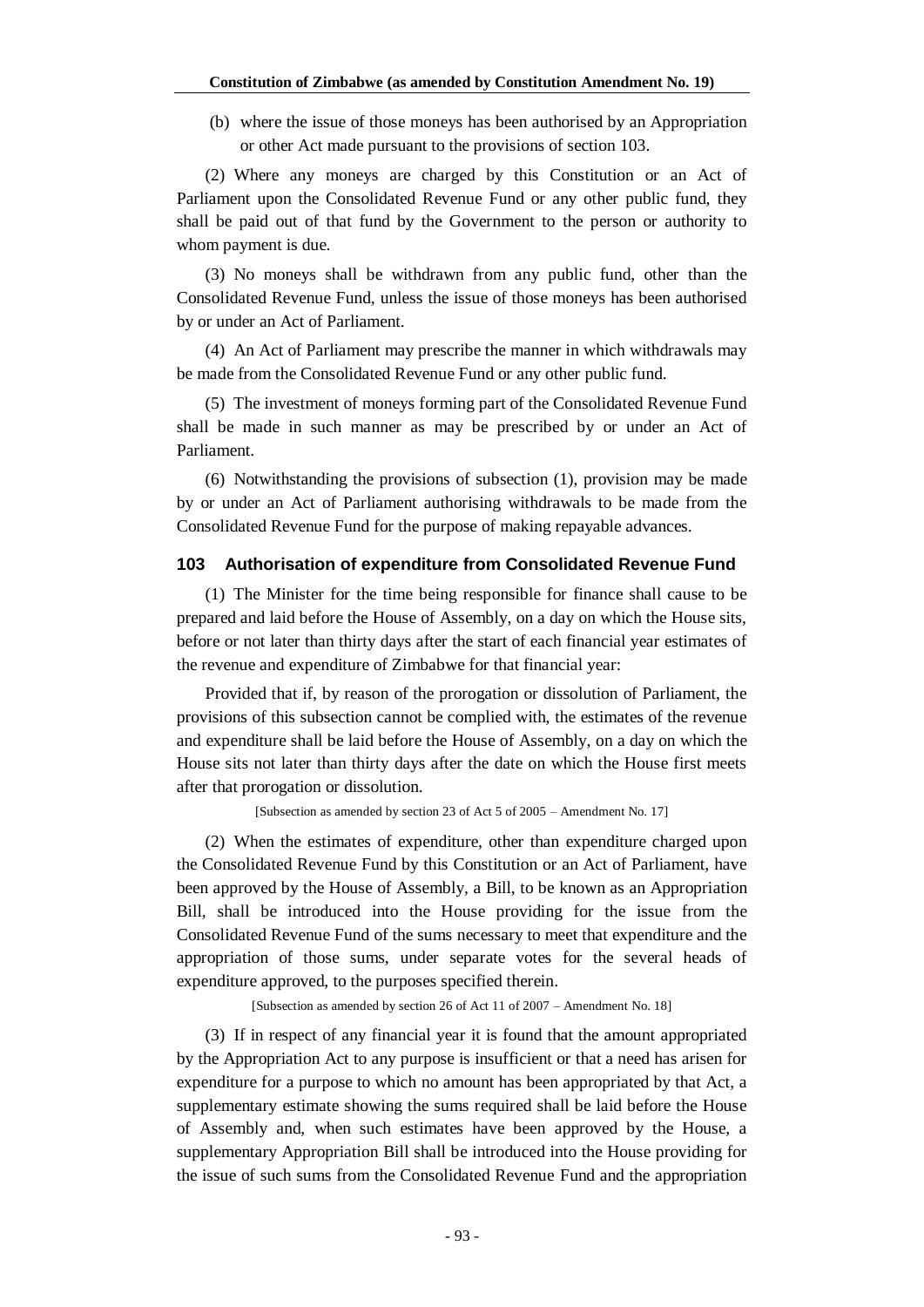of those sums, under separate votes for the several heads of expenditure approved, to the purposes specified therein.

[Subsection as amended by section 26 of Act 11 of 2007 – Amendment No. 18]

(4) An Act of Parliament may make provision for the President, where he is satisfied that there is an urgent need for expenditure which was unforeseen or the extent of which was unforeseen and for which no other provision exists, to authorise the withdrawal from the Consolidated Revenue Fund of moneys for the purpose of meeting that expenditure and any moneys so withdrawn shall be included in supplementary or additional estimates which shall be laid before the House of Assembly on one of the fourteen days on which the House sits next after the authorisation of such withdrawal and, when such estimates have been approved by the House, a supplementary or additional Appropriation Bill shall be introduced into the House providing that the sums so withdrawn shall be charged upon the Consolidated Revenue Fund and that they shall be appropriated, under separate votes for the several heads of expenditure approved, to the purposes specified therein:

Provided that the aggregate of all moneys so authorised to be withdrawn shall not at any one time prior to the consequential estimates having been approved by the House of Assembly exceed one and one-half *per centum* of the total amount appropriated in the last main Appropriation Act.

[Subsection as amended by section 26 of Act 11 of 2007 – Amendment No. 18]

(5) If in respect of any financial year it is found that any moneys have been expended for any purpose in excess of the amount appropriated to that purpose under this Chapter or for a purpose to which no amount has been appropriated under this Chapter, the Minister for the time being responsible for finance shall cause to be introduced into the House of Assembly on one of the fourteen days on which the House sits next after the extent of the unauthorised expenditure has been established a Bill providing for the condonation of such unauthorised expenditure.

[Subsection as amended by section 26 of Act 11 of 2007 – Amendment No. 18]

(6) An Act of Parliament may make provision under which, if the Appropriation Act in respect of any financial year has not come into operation by the beginning of that financial year, the President may authorise the withdrawal of moneys from the Consolidated Revenue Fund for the purpose of meeting expenditure necessary to carry on the services of the Government during the period commencing with the beginning of that financial year and expiring four months thereafter or on the coming into operation of the Act, whichever is the earlier:

Provided that—

(a) the aggregate of all moneys so authorised to be withdrawn shall not exceed one-third of the sums included in the estimates of expenditure for the preceding financial year that have been laid before the House of Assembly;

[Paragraph as amended by section 26 of Act 11 of 2007 – Amendment No. 18]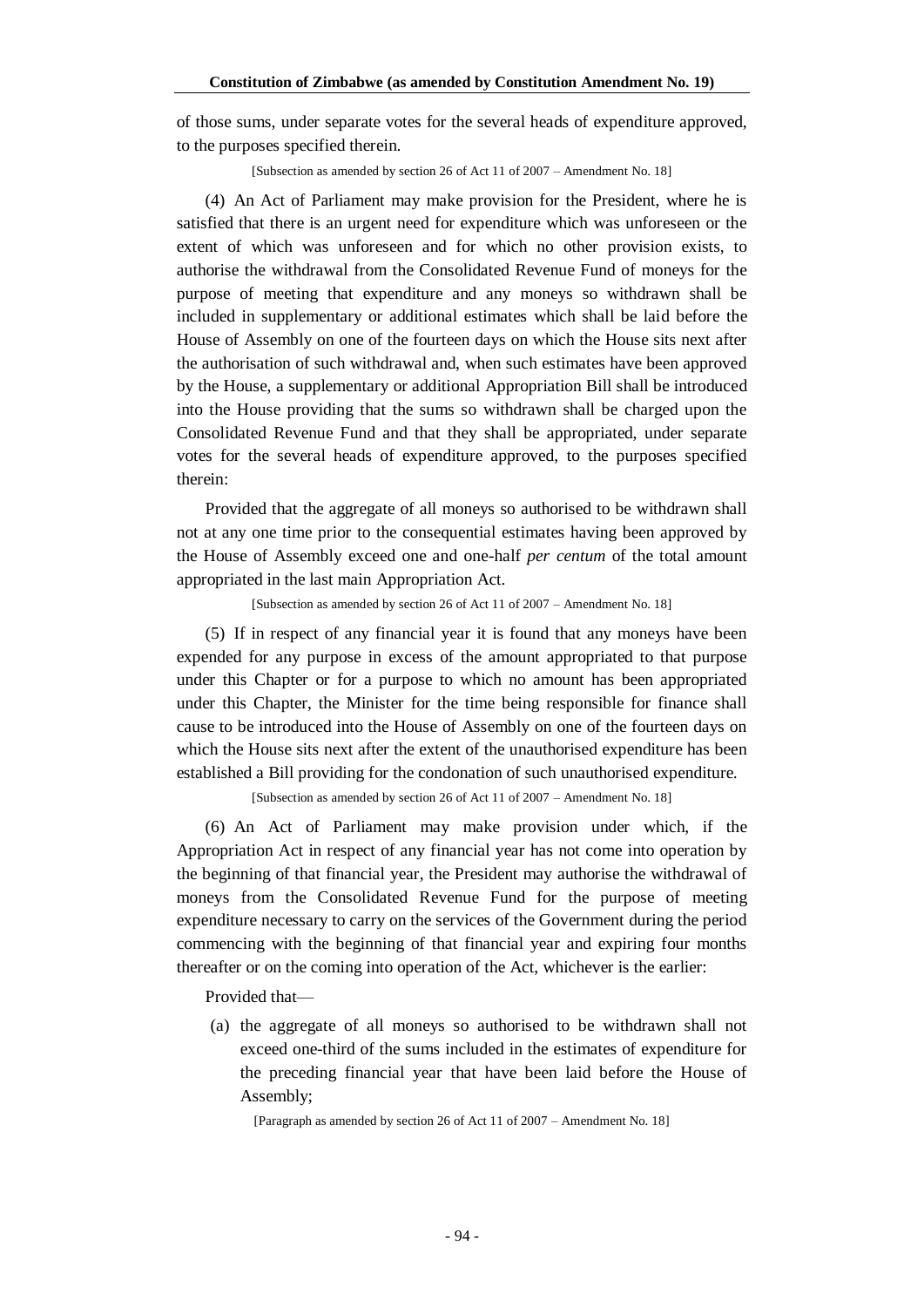(b) any moneys so withdrawn shall be included in the Appropriation Act under separate votes and shall be accounted for in accordance with the provisions thereof.

(7) An Act of Parliament may make provision under which, where at any time Parliament has been dissolved before any provision or sufficient provision is made under this Chapter for the carrying on of the government of Zimbabwe, the President may authorise the withdrawal of moneys from the Consolidated Revenue Fund for the purpose of meeting expenditure necessary to carry on the services of the Government during the period beginning on the dissolution of Parliament and expiring three months after the day on which the House of Assembly first meets after that dissolution and any moneys so withdrawn shall be included in an Appropriation Act under separate votes and shall be accounted for in accordance with the provisions thereof.

```
[Section as amended by section 26 of Act 31 of 1989 – Amendment No. 9 – and section 26 of Act 11 
                             of 2007 – Amendment No. 18]
```
### **104 Public debt**

(1) All debt charges for which the Government is liable shall be charged upon the Consolidated Revenue Fund.

(2) The costs and charges and expenses incurred incidental to the collection and management of the Consolidated Revenue Fund shall form the first charge thereon.

(3) For the purposes of this section, debt charges include interest, sinking fund charges, the repayment or amortisation of debt and all expenditure in connection with the raising of loans on the security of the Consolidated Revenue Fund and the service and redemption of debt created thereby.

### **105 Comptroller and Auditor-General**

(1) There shall be a Comptroller and Auditor-General whose office shall be a public office but shall not form part of the Public Service.

(2) The Comptroller and Auditor-General shall be appointed by the President after consultation with the Public Service Commission.

[Subsection as substituted by section 15 of Act 23 of 1987 – Amendment No. 7]

(2a) If the appointment of a Comptroller and Auditor-General by the President is not consistent with any recommendation made by the Public Service Commission, the President shall cause the Senate to be informed as soon as is practicable.

> [Subsection as inserted by section 15 of Act 23 of 1987 – Amendment No. 7 and as amended by section 26 of Act 31 of 1989 – Amendment No. 9 –by section 23 of Act 5 of 2005 – Amendment No. 17 – and by section 27 of Act 11 of 2007 – Amendment No. 18]

(3) A person shall not be qualified to hold or act in the office of Comptroller and Auditor-General unless he has held the post of Secretary of, or Deputy Secretary or Under Secretary in, a Ministry or a post in the Public Service of a grade equivalent to or higher than that of Under Secretary for periods which in the aggregate amount to at least five years.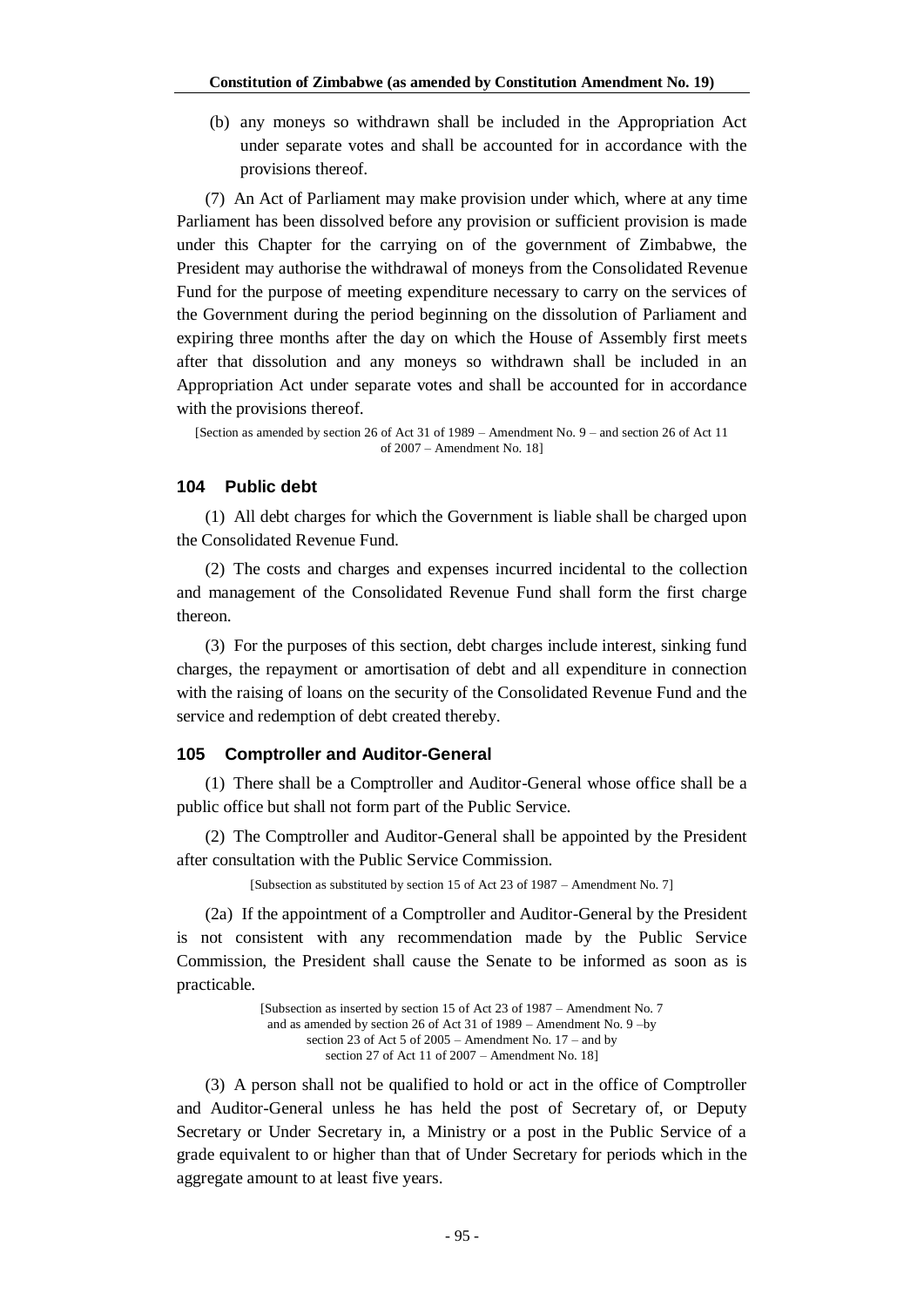(4) The Comptroller and Auditor-General shall, subject to the provisions of subsection (5), hold office on such terms and conditions as are fixed by the President after consultation with the Public Service Commission.

> [Subsection as amended by section 7 of Act 4 of  $1984 -$  Amendment No. 4 and by section 15 of Act 23 of 1987 – Amendment No. 7]

(5) The Comptroller and Auditor-General may only be removed from office by the President if the House of Assembly has resolved by the affirmative votes of more than one-half of its total membership that he be removed from office for inability to discharge the functions of his office, whether arising from infirmity of body or mind or any other cause, or for misbehaviour.

> [Subsection as amended by section 26 of Act 31 of 1989 – Amendment No. 9 – and by section 23 of Act No. 5 of 2005 – Amendment No. 17]

#### **106 Functions of Comptroller and Auditor-General**

(1) The public accounts of Zimbabwe and of all accounting officers, receivers of revenue and other persons entrusted with public moneys or property of the State shall at least once in every financial year be examined, audited and reported on by the Comptroller and Auditor-General on behalf of the House of Assembly:

Provided that if the Comptroller and Auditor-General is of the opinion that it would not be appropriate or expedient for him to examine and audit any particular account or fund or any particular class of documents, he may, by notice in writing, inform the Speaker and the Minister for the time being responsible for finance of his opinion and, unless otherwise directed by the House of Assembly, he shall not make any examination, audit or report in relation thereto.

[Subsection as amended by section 26 of Act 31 of  $1989 -$ Amendment No. 9 – and by section 23 of Act No. 5 of 2005 – Amendment No. 17]

(2) It shall be the duty of the Comptroller and Auditor-General to satisfy himself that—

- (a) all moneys that have been appropriated by Parliament and disbursed have been applied to the purposes for which they were so appropriated and that the expenditure conforms to the authority that governs it; and
- (b) all reasonable precautions have been taken to safeguard the collection of all fees, taxes and other revenues of the State and to safeguard and control property of the State.

(3) The Comptroller and Auditor-General and any officer authorised by him shall have access to all books, records, returns, reports and other documents that, in his opinion, relate to any of the accounts referred to in subsection (1) and to all cash, stamps, securities, stores and other property of whatever kind that he considers it necessary to inspect in connection with any of those accounts and that is in the possession of any employee, agent or authority of the State.

(4) The Comptroller and Auditor-General shall submit every report made by him in accordance with subsection (1) to the Minister for the time being responsible for finance who shall, on one of the seven days on which Parliament sits next after he has received the report, lay it before Parliament.

[Subsection as amended by section 9 of Act 15 of 1990 – Amendment No. 10]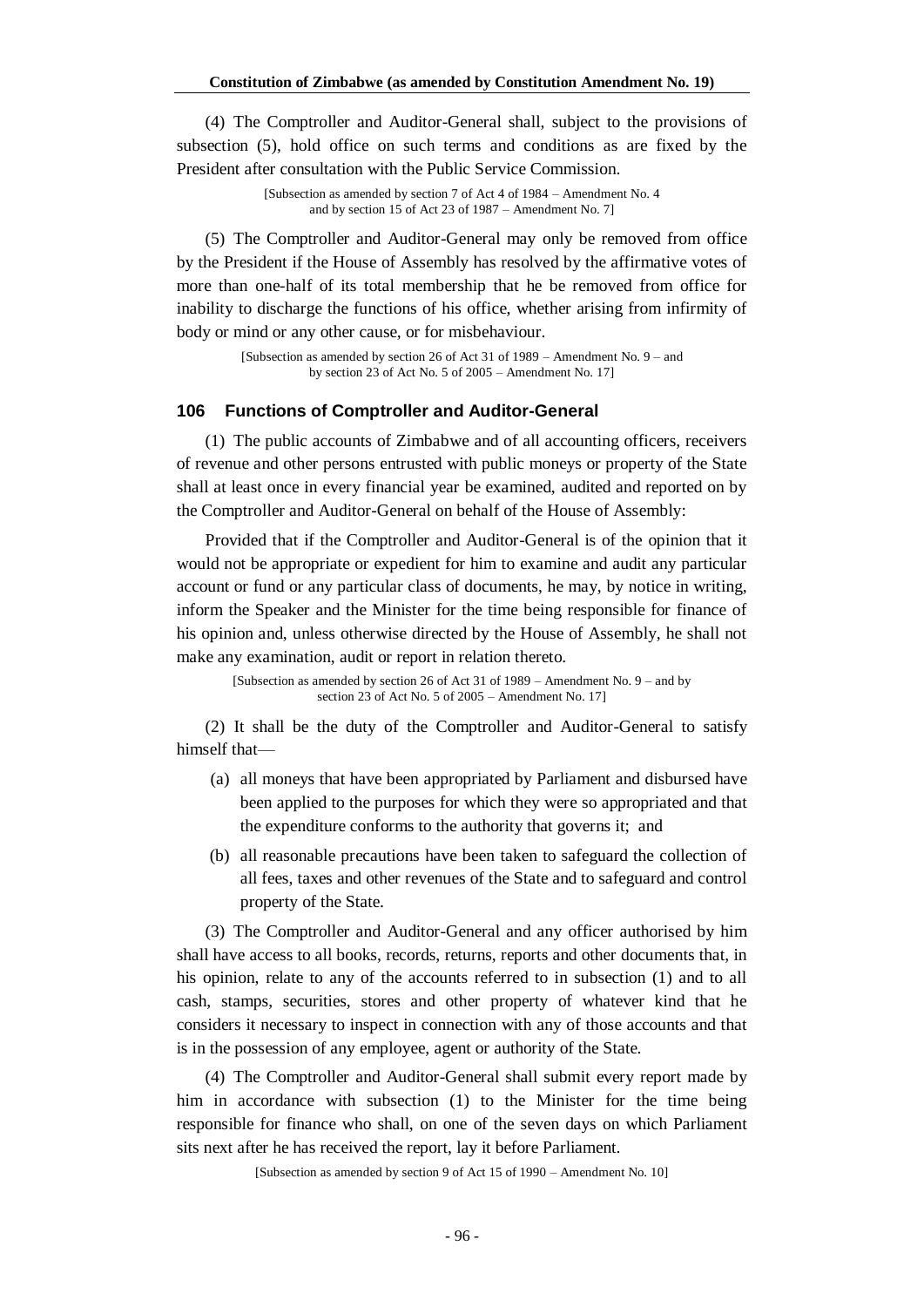(5) The Comptroller and Auditor-General shall exercise in relation to the accounts of the State or the accounts of any authority, body or fund established directly by or under any Act of Parliament for special purposes specified in that Act such other functions as may be prescribed by or under an Act of Parliament.

(6) In the exercise of his functions under subsections  $(1)$ ,  $(2)$ ,  $(3)$  and  $(4)$ , the Comptroller and Auditor-General shall not be subject to the direction or control of any person or authority other than the House of Assembly.

[Subsection as amended by section 26 of Act 31 of 1989 – Amendment No. 9 – and by section 23 of Act No. 5 of 2005 – Amendment No. 17]

# CHAPTER XII MISCELLANEOUS PROVISIONS

## PART I

### *General*

### **107 Public Protector and Deputy Public Protector**

(1) There shall be a Public Protector and, where the President has deemed it desirable, a Deputy Public Protector, whose offices shall be public offices but shall not form part of the Public Service.

(2) The Public Protector and the Deputy Public Protector shall be appointed by the President after consultation with the Judicial Service Commission and the Committee on Standing Rules and Orders.

(3) If the appointment of a Public Protector or Deputy Public Protector is not consistent with any recommendation made by the Judicial Service Commission, the President shall cause the Senate to be informed as soon as is practicable.

(4) The Deputy Public Protector shall—

- (a) assist the Public Protector in the exercise of his functions and duties and the Public Protector may authorize him to exercise any of his functions or duties on his behalf;
- (b) act as Public Protector whenever the office of the Public Protector is vacant or the Public Protector is for any reason unable to perform the functions of his office.

(5) An Act of Parliament may make provision for the qualifications and remuneration of the Public Protector and the Deputy Public Protector.

[Section substituted by section 28 of Act 11 of 2007 – Amendment No. 18]

### **108 Functions of Public Protector**

(1) Subject to section 108B(7), the Public Protector may investigate action taken by any officer, person or authority referred to in subsection (2) in the exercise of the administrative functions of that officer, person or authority in any case where it is alleged that a person has suffered injustice in consequence of that action and it does not appear that there is any remedy reasonably available by way of proceedings in a court or on appeal from a court.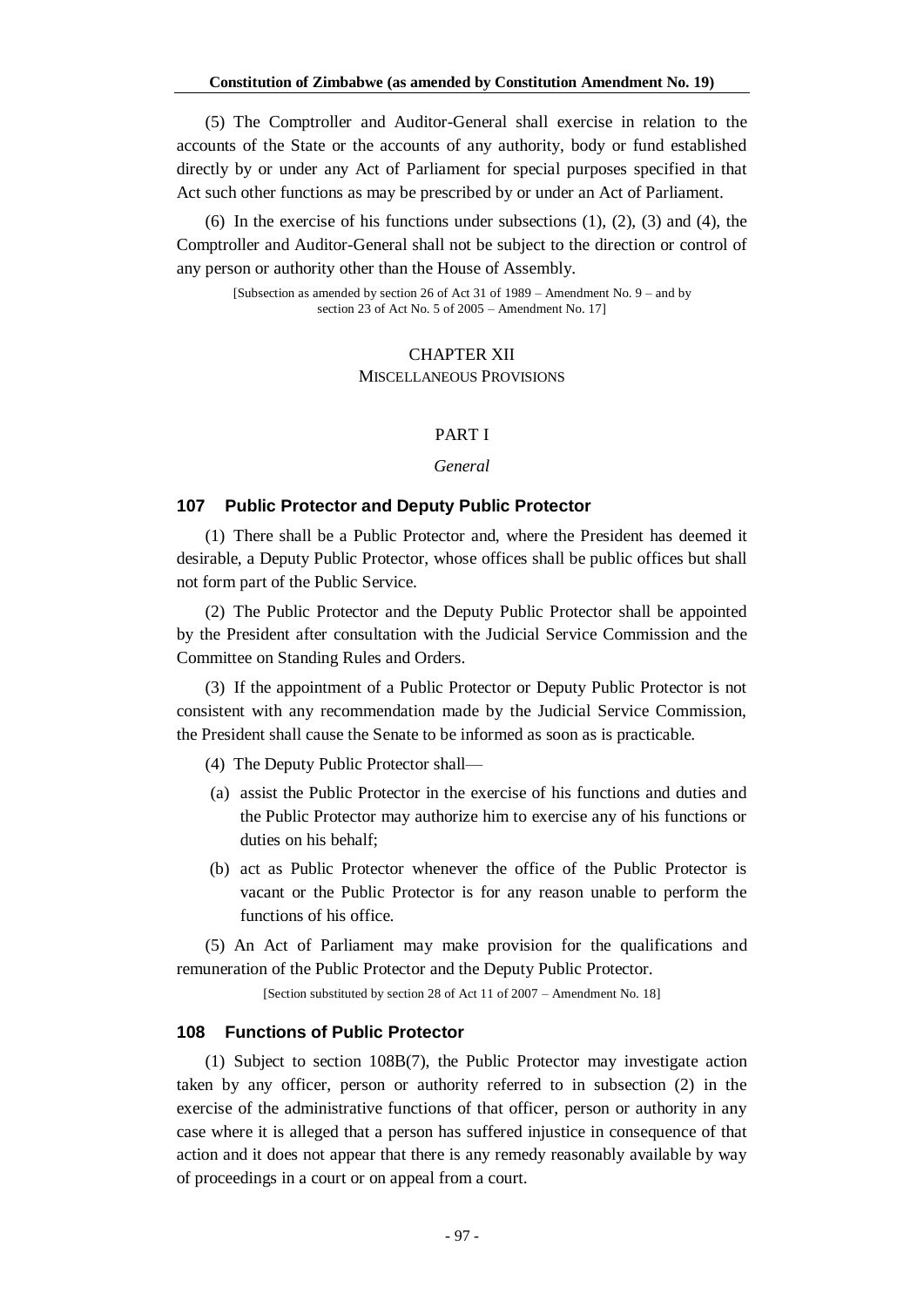(2) Subject to such exceptions and conditions as may be prescribed by or under an Act of Parliament, the provisions of subsection (1) shall apply in respect of any action taken by the following officers and authorities—

- (a) any Ministry or department or any member of such Ministry or department; and
- (b) such other persons or authorities as may be prescribed by or under an Act of Parliament for the purposes of this paragraph.

(3) An Act of Parliament may confer other functions on the Public Protector, and may make provision for the exercise of his functions including, without prejudice to the generality of the foregoing, the officers and authorities whose actions are not subject to investigation by him.

[Section substituted by section 28 of Act 11 of 2007 – Amendment No. 18]

#### **108A Anti-Corruption Commission**

[Section inserted by section 4 of Act 5 of  $2000$  – Amendment No. 16 – and repealed by section 12 of Act 1 of 2009 – Amendment No. 19. For provisions relating to the Zimbabwe Anti-Corruption Commission, see sections 100K to 100M above.]

#### **108B Zimbabwe Human Rights Commission**

[Section inserted by section 29 of Act 11 of 2007 – Amendment No. 18 – and repealed by section 12 of Act 1 of 2009 – Amendment No. 19. For provisions relating to the Zimbabwe Human Rights Commission, see section 100R above.]

### **109 General provisions as to Commissions, etc**

(1) Subject to this Constitution the Commissions—

- (a) are independent and are not subject to the direction or control of anyone; and
- (b) must exercise their functions without fear, favour or prejudice.

[Subsection as substituted by section 10 of Act 1 of 2009 – Amendment No. 19]

(2) An Act of Parliament may make provision for the powers and functions of a Commission and, without prejudice to the generality of the foregoing, may make provision for the disqualifications, tenure of office and remuneration of the members thereof, and may authorise the delegation of any power or function, other than the power to make appointments to, or to make recommendations or tender advice in respect of, any office established by this Constitution.

[Subsection as amended by section 10 of Act 4 of 1993 – Amendment No. 12]

 $(3)$  ...

[Subsection repealed by section 10 of Act 4 of 1993 – Amendment No. 12]

(4) Any decision of a Commission shall require the concurrence of a majority of all the members thereof.

(5) The salary payable to a member of a Commission shall not be reduced during his tenure of office.

- (6) No law shall—
- (a) increase or authorise an increase in—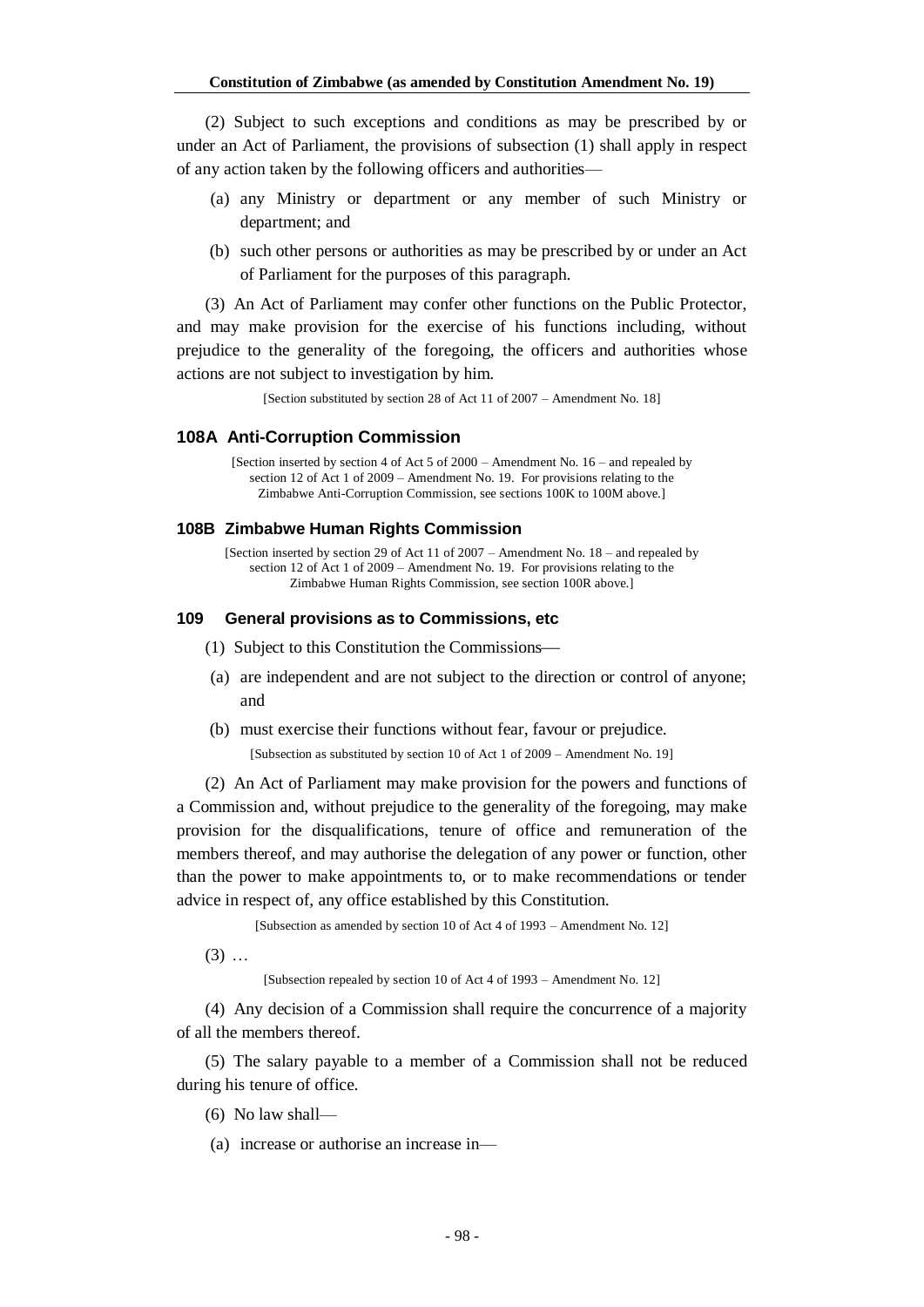- (i) the fixed salary or salary scale applicable to any post, grade or rank in the Public Service, Prison Service, Police Force or Defence Forces;
- (ii) the bonuses or allowances payable to, or the privileges or benefits that may be granted to, members of any such Service or Force;
- (iii) the rate of pensions, gratuities or other benefits payable to or in respect of such members;
- (iv) the rate of leave that may be granted to or accrued by such members; or
- (v) the number or level of posts;
- or
- (b) provide for a general decrease or permit a general decrease in the hours of work to be performed by such members;

unless the Minister for the time being responsible for finance, having regard to the financial implications, whether direct or indirect, has agreed thereto.

[Subsection as amended by section 10 of Act 4 of 1993 – Amendment No. 12]

(7) No law shall provide for or permit a reduction in the fixed salary or salary scale applicable to any member of the Public Service, Prison Service, Police Force or Defence Forces except when such member has been found guilty of misconduct or an offence against discipline, as the case may be, or has consented to such reduction.

[Subsection as amended by section 10 of Act 4 of 1993 – Amendment No. 12]

 $(8)$  ...

[Subsection repealed by section 10 of Act 4 of 1993 – Amendment No. 12]

(9) If there is any alteration in the ranks into which the Prison Service or the posts or grades into which the Public Service is divided, the appropriate Commission may, by order in the *Gazette*, specify some other rank, post or grade as being equivalent to that referred to in section  $100(2)$  or  $105(3)$ , as the case may be, and the reference shall thereafter be construed as including a reference to the rank, post or grade for the time being so specified.

[Subsection as amended by section 10 of Act 4 of 1993 – Amendment No. 12]

(10) A person shall not be eligible for appointment as a member of a Commission if he is a member of Parliament or any local authority.

> [Subsection as substituted by section 11 of Act 1 of 1983 – Amendment No. 3 and as amended by section 26 of Act 31 of 1989 – Amendment No. 9]

(11) In this section—

"appointing authority" means ...

[Definition repealed by section 10 of Act 4 of 1993 – Amendment No. 12]

"Commission" means the Public Service Commission, the Judicial Service Commission, the Police Service Commission, the Defence Forces Service Commission or the Prison Service Commission.

[Definition as amended by section 15 of Act No. 14 of 1996 – Amendment No. 14]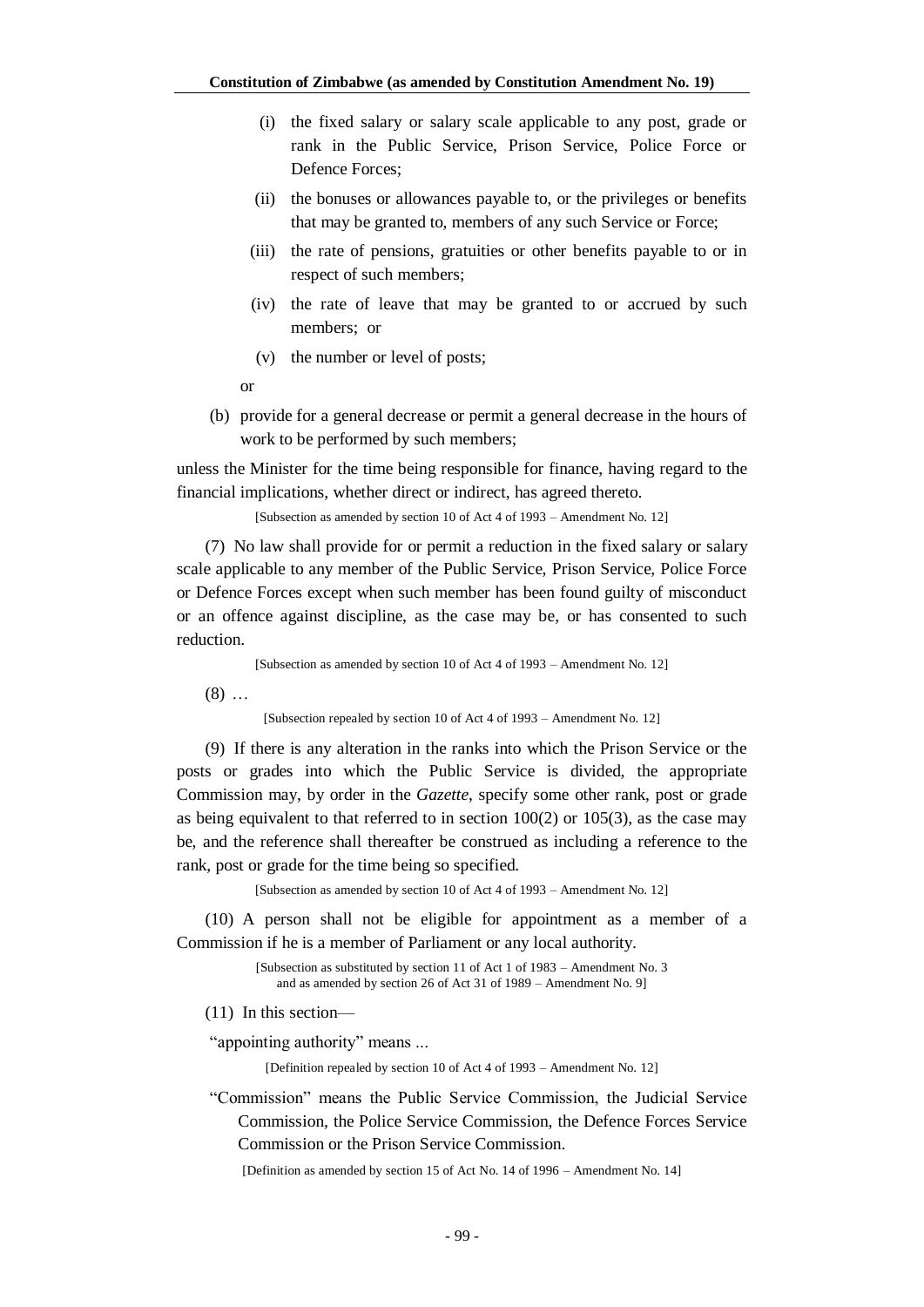#### **110 Tenure of office of certain persons**

- (1) This section shall apply to—
- (a) the Attorney-General and every Deputy Attorney-General; and [Paragraph as substituted by section 14 of Act 4 of 1989 – Amendment No. 8]
- (a1) the Public Protector and the Deputy Public Protector; and

[Paragraph inserted by section 14 of Act 4 of 1989 – Amendment No. 8 – and as substituted by section 30 of Act 11 of 2007 – Amendment No. 18]

(b) any member of the Judicial Service Commission appointed under section 90(1)(d); and

[Paragraph as amended by section 20 of Act 23 of 1987 – Amendment No. 7]

(c) any member of the Public Service Commission, the Police Service Commission, the Defence Forces Service Commission or the Prison Service Commission.

[Paragraph as amended by section 11 of Act 4 of 1993 – Amendment No. 12]

(2) A person to whom this section applies may be removed from office only for inability to discharge the functions of his office, whether arising from infirmity of body or mind or any other cause, or for misbehaviour and shall not be so removed except in accordance with the provisions of this section.

(3) Such person shall be removed from office by the President if the question of his removal from office has been referred to a tribunal appointed under subsection (5) and that tribunal has advised the President that he ought to be removed from office for inability to discharge the functions of his office or for misbehaviour.

(4) If the question of removing a person to whom this section applies has been referred to a tribunal appointed under subsection (5), the President may suspend that person from performing the functions of his office and any such suspension—

- (a) may at any time be revoked by the President; and
- (b) shall cease to have effect if the tribunal advises the President that the person should not be removed.

[Subsection as amended by section 20 of Act 23 of 1987 – Amendment No. 7]

(5) The tribunal referred to in this section shall consist of a chairman and two other members appointed by the President, and—

- (a) the chairman shall be a person who is or has been a judge of the Supreme Court or the High Court;
- (b) at least one of the other members shall be a person who is and has been for not less than seven years, whether continuously or not, qualified to practise as a legal practitioner in Zimbabwe.

[Subsection as amended by section 9 of Act 25 of 1981 – Amendment No. 2 and by section 20 of Act 23 of  $1987 -$  Amendment No. 7]

(6) In computing, for the purposes of subsection  $(5)(b)$ , the period during which any person has been qualified to practise as a legal practitioner, any period during which he was qualified to practise as an advocate or attorney in Zimbabwe shall be included.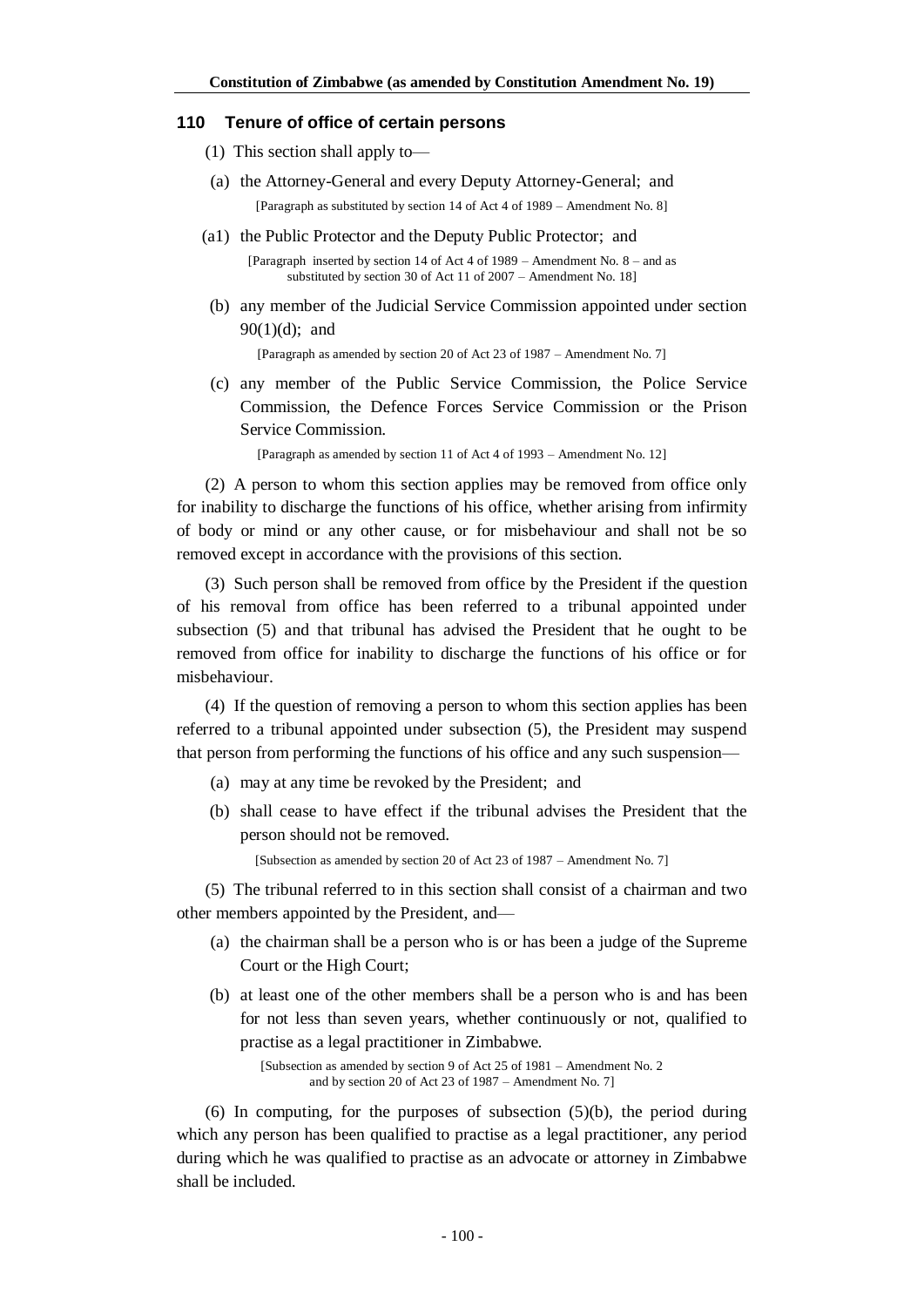[Subsection as inserted by section 9 of Act 25 of 1981 – Amendment No. 2]

### **111 Chiefs and Councils of Chiefs**

(1) There shall be Chiefs to preside over the tribespeople in Zimbabwe who shall, subject to the provisions of subsection (2), be appointed by the President in accordance with an Act of Parliament.

(2) An Act of Parliament shall provide that in appointing a Chief the President shall give due consideration to the customary principles of succession of the tribespeople over which the Chief will preside and may provide for the appointment of deputy Chiefs and acting Chiefs.

(3) There shall be a Council of Chiefs which shall consist of such number of Chiefs elected by the Chiefs from each of the various areas of Communal Land in such manner as is prescribed by or under an Act of Parliament, so, however, as to secure as far as is practicable equitable representation for the various areas of Communal Land with due regard to the total number of tribespeople in each such area:

Provided that an Act of Parliament may provide for the establishment of two or more Councils of Chiefs for separate areas of Communal Land.

[Subsection as amended by section 12 of Act 1 of 1983 – Amendment No. 3]

(4) The qualifications and disqualifications of candidates for election to any Council of Chiefs and the tenure of office of members thereof shall be as prescribed by or under an Act of Parliament.

### **111A Provincial, district or regional governors**

(1) For the better administration of Zimbabwe, an Act of Parliament may provide for the appointment by the President of governors for any areas within Zimbabwe.

(2) Governors appointed in terms of an Act of Parliament referred to in subsection (1) shall have such functions and powers in relation to the areas for which they have been appointed as may be prescribed by or under the Act of Parliament.

(3) The offices of governors appointed in terms of an Act of Parliament referred to in subsection (1) shall be public offices but shall not form part of the Public Service.

[Section as inserted by section 7 of Act 4 of 1985 – Amendment No. 5]

### **111B Effect of international conventions, etc.**

(1) Except as otherwise provided by this Constitution or by or under an Act of Parliament, any convention, treaty or agreement acceded to, concluded or executed by or under the authority of the President with one or more foreign states or governments or international organisations—

- (a) shall be subject to approval by Parliament; and
- (b) shall not form part of the law of Zimbabwe unless it has been incorporated into the law by or under an Act of Parliament.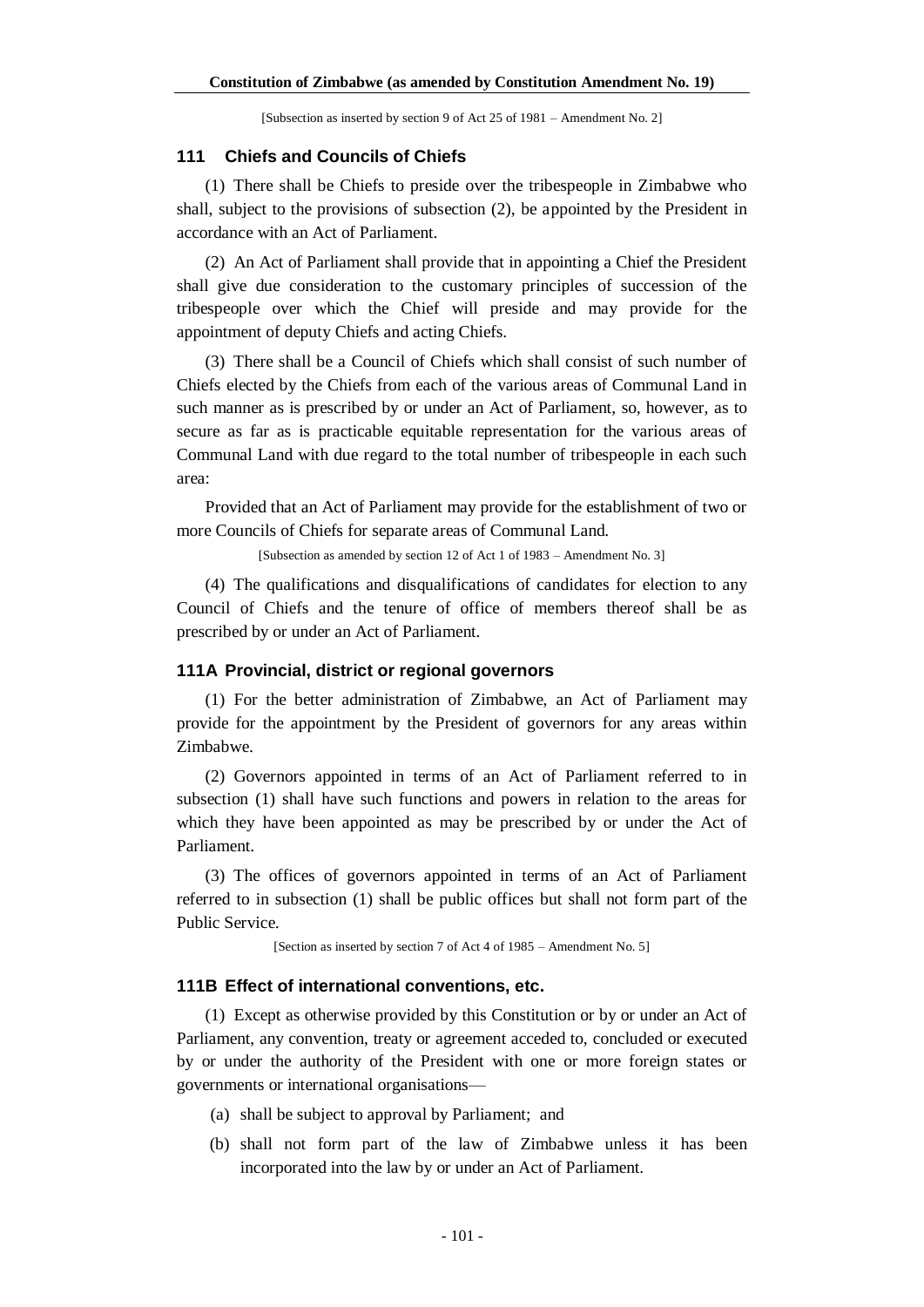(2) Except as otherwise provided by or under an Act of Parliament, any agreement—

- (a) which has been concluded or executed by or under the authority of the President with one or more foreign organisations, corporations or entities, other than a foreign State or government or an international organisation; and
- (b) which imposes fiscal obligations upon Zimbabwe;

shall be subject to approval by Parliament.

(3) Except as otherwise provided by this Constitution or by or under an Act of Parliament, the provisions of subsection  $(1)(a)$  shall not apply to—

- (a) any convention, treaty or agreement, or any class thereof, which Parliament has by resolution declared shall not require approval in terms of subsection  $(1)(a)$ ; or
- (b) any convention, treaty or agreement the subject-matter of which falls within the scope of the prerogative powers of the President referred to in section 31H(3) in the sphere of international relations;

unless the application or operation of the convention, treaty or agreement requires—

- (i) the withdrawal or appropriation of moneys from the Consolidated Revenue Fund; or
- (ii) any modification of the law of Zimbabwe.

[Section as substituted by section 12(1) of Act 4 of 1993 – Amendment No. 12. Section 12(2) of Act 4 of 1993 provided that section 111B should not have the effect of requiring approval by Parliament of any convention, treaty or agreement which was acceded to, concluded or executed by or under the authority of the President before the 1st November, 1993, and which, immediately before that date, did not require approval or ratification by Parliament.]

# **112 Pensions**

The provisions of Schedule 6 shall apply in respect of the pension rights of public officers and the remittability of pensions.

#### PART<sub>2</sub>

#### *Interpretation*

#### **113 Interpretation**

(1) In this Constitution, unless the context otherwise requires—

"Act of Parliament" includes—

- (a) any law included in the Revised Edition of the Statute Law prepared under the authority of the Revised Edition of the Laws Act, 1973, or which, though omitted from that Edition, continued in force notwithstanding the omission; and
- (b) any other Act or Ordinance;

which was in force immediately before the appointed day;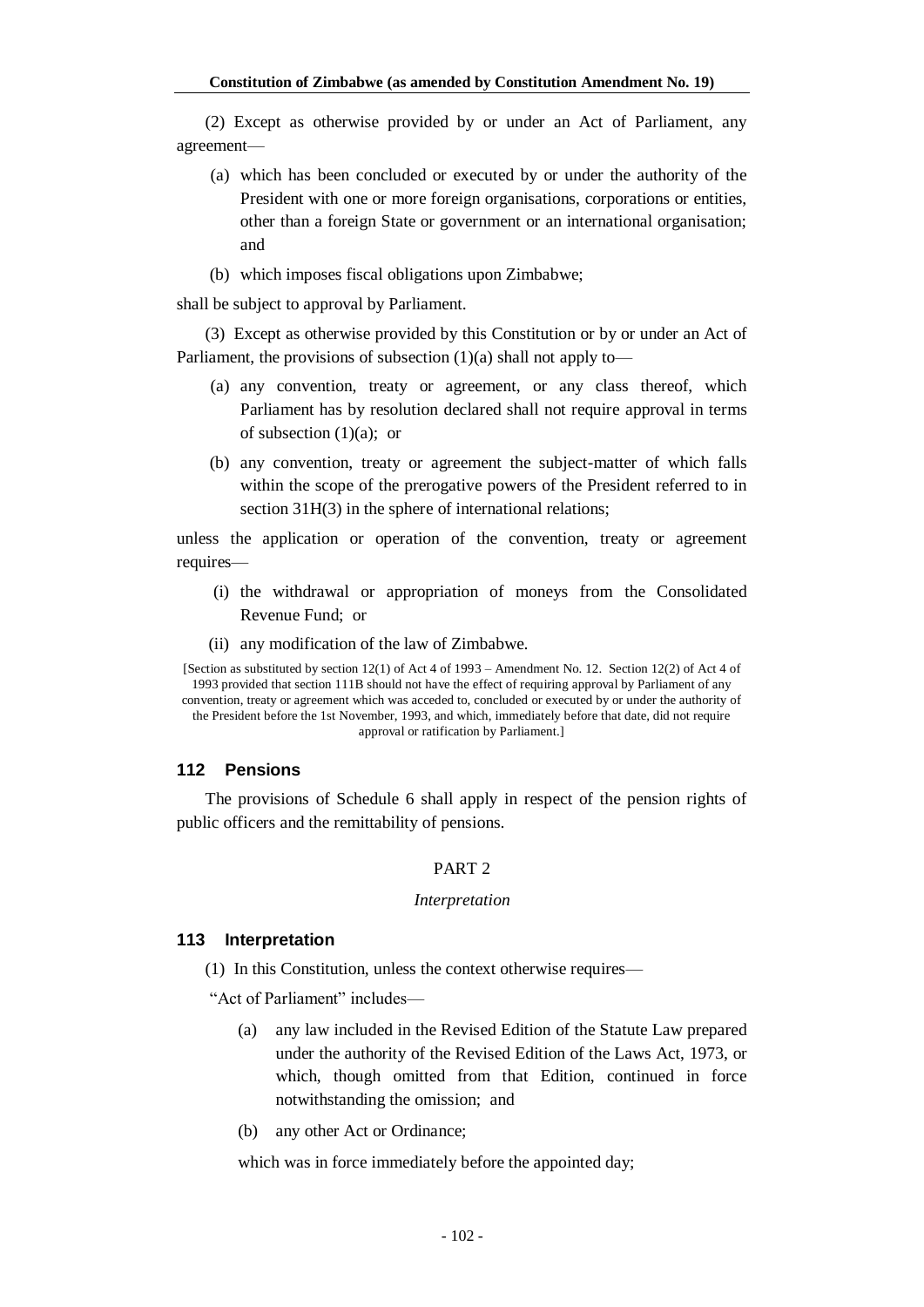"advocate" and "attorney" ...

[Definition repealed by section 15 of Act No. 14 of 1996 – Amendment No. 14]

"African customary law" means the tribal law and custom of Africans of a particular tribe;

"amend" includes vary, alter, modify or adapt;

"Appellate Division" …

[Definition repealed by section 7 of Act 15 of 1990 – Amendment No. 10]

"appointed day" means the day appointed for the commencement of this Constitution;

[The day so appointed was the 18th April, 1980.]

- "Chief" means a Chief referred to in section 111(1);
- "Committee on Standing Rules and Orders" means the committee established in terms of section 57;

[Definition inserted by section 23 of Act 31 of 1989 – Amendment No. 9 – and substituted by section 13 of Act 1 of 2009 – Amendment No. 19]

"Communal Land" means Communal Land referred to in the Communal Land Act, 1982;

[Definition as inserted by section 13 of Act 1 of  $1983 -$ Amendment No. 3]

- "Constitutional Bill" means a Bill which, if enacted, would have the effect of amending, adding to or repealing any of the provisions of this Constitution;
- "Council of Chiefs" means a Council of Chiefs referred to in section 111(3);
- "Declaration of Rights" means the Declaration of Rights set out in Chapter III;
- "disciplinary law" means any written law in so far as it provides for the regulation of the discipline of regular or full-time members of any disciplined force or any other members of a disciplined force while they are rendering service as such members or in respect of their failure to render such service;

"disciplined force" means—

- (a) a naval, military or air force;
- (b) a police force;
- (c) a prison service; or
- (d) any other body established for public purposes by or under an Act of Parliament providing for the regulation of the discipline of that body and declared by that Act to be a disciplined force for the purposes of this definition;
- "Electoral Law" means the Act of Parliament having effect for the purposes of section 58(4) which is for the time being in force;

"financial year" means-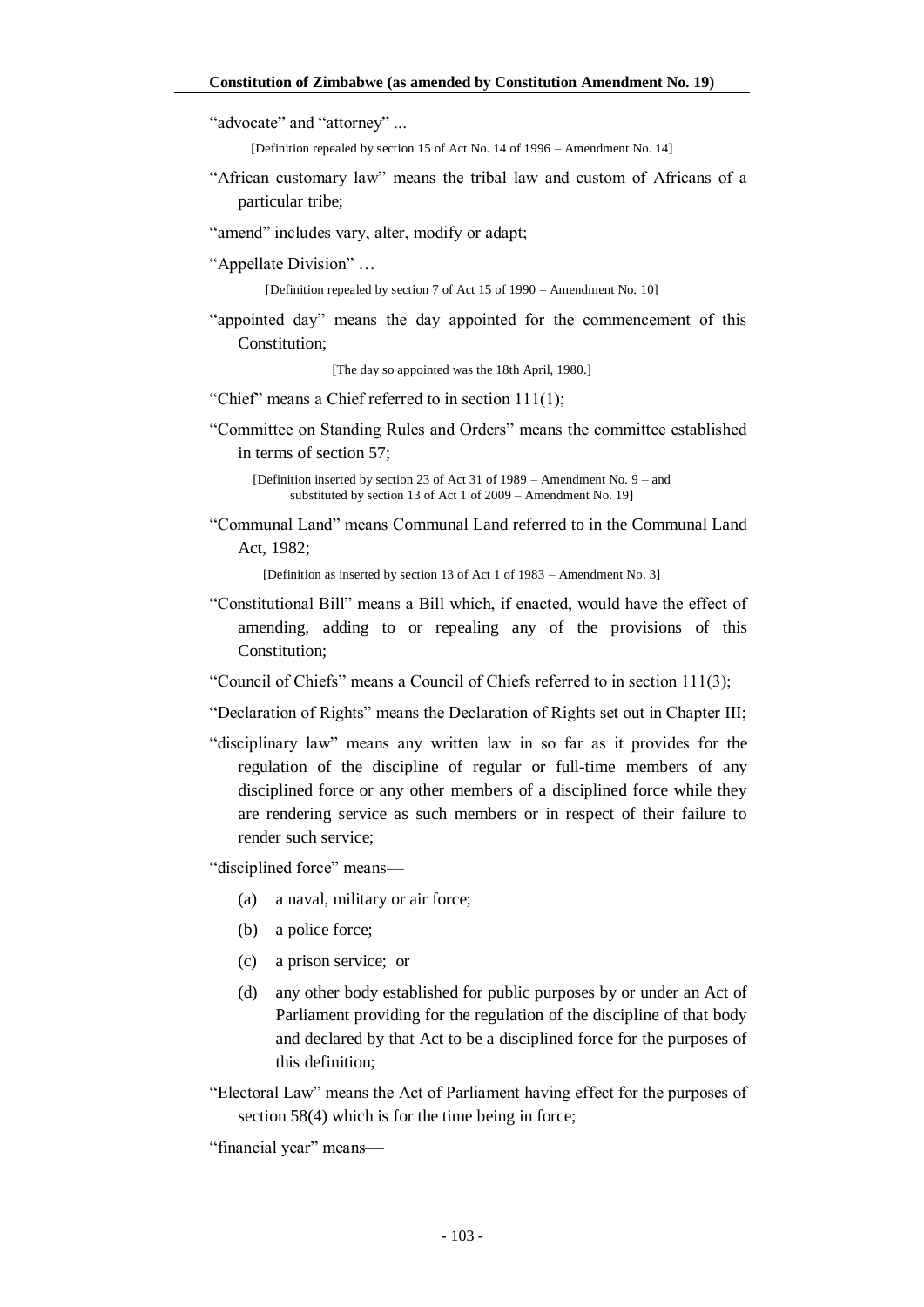- (a) in respect of the financial year which began on the 1st July, 1997, the period of eighteen months ending on the 31st December, 1998;
- (b) in respect of every subsequent financial year, the period of twelve months ending on the 31st December;

[Definition as substituted by section 3 of Act No. 10 of 1998 – Amendment No. 15.]

"*Gazette*" means the official Gazette of the Government;

"General Division" …

[Definition repealed by section 7 of Act 15 of 1990 – Amendment No. 10]

"general election" means a general election of the members of Parliament;

[Definition as amended by section 9 of Act 15 of 1990 – Amendment No. 10]

"Government" means the Government of Zimbabwe;

"High Court" means the High Court of Zimbabwe;

[Definition as inserted by section 10 of Act 25 of 1981 – Amendment No. 2 and amended by section 15 of Act No. 14 of 1996 – Amendment No. 14]

"law" means—

- (a) any provision of this Constitution or of an Act of Parliament;
- (b) any provision of a statutory instrument; and
- (c) any unwritten law in force in Zimbabwe, including African customary law;

[Paragraph as amended by section 15 of Act 30 of 1990 – Amendment No. 11]

and "lawful" and "lawfully" shall be construed accordingly;

"legal practitioner" means a person who has been duly admitted to practise the profession of law in Zimbabwe and who has the right of audience to represent other persons before all courts in which the right to be legally represented is permitted;

[Definition as inserted by section 10 of Act 25 of 1981 – Amendment No. 2]

- "local authority" means any council or other such body established by or under any law to regulate the affairs of any local community and to make statutory instruments for that purpose;
- "local authority area" means an area the limits of which have been fixed in terms of the Rural District Councils Act [*Chapter 29:13*] or the Urban Councils Act [*Chapter 29:15*] or any other laws substituted for the same;

[Definition inserted by section 31 of Act 11 of 2007 – Amendment No. 18]

"local court" means any court constituted by or under a written law for the purpose of applying African customary law;

"Mashonaland" …

[Definition repealed by section 7 of Act 15 of 1990 – Amendment No. 10]

"Matabeleland" …

[Definition repealed by section 7 of Act 15 of 1990 – Amendment No. 10]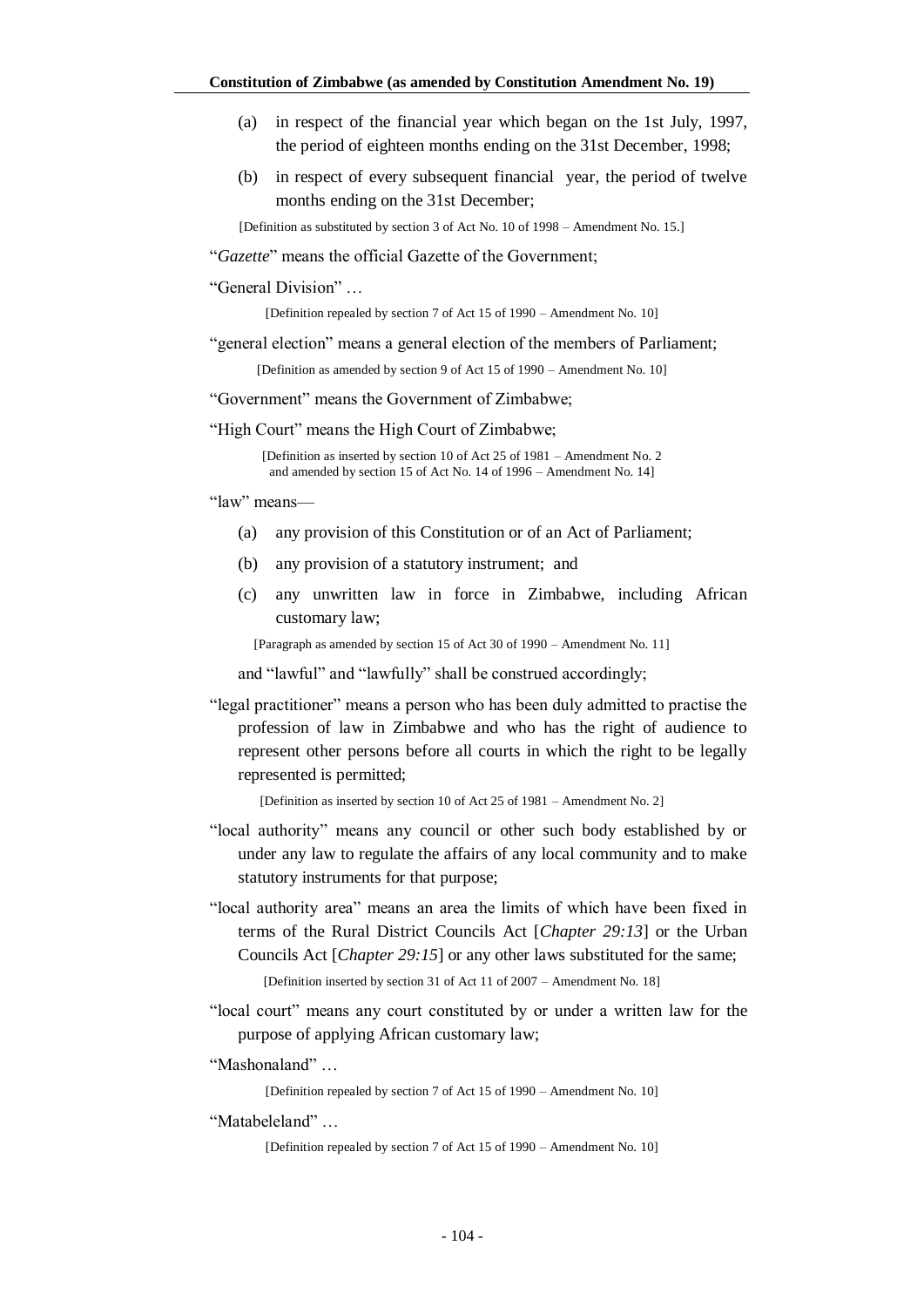- "member", in relation to a disciplined force, includes any person who, in terms of any disciplinary law relating to that force, is subject to that discipline;
- "metropolitan province" means the Harare or Bulawayo province declared in terms of the Provincial Councils and Administration Act [*Chapter 29:11*] or any other law substituted for the same;

[Definition inserted by section 19 of Act 5 of 2005 – Amendment No. 17]

"Minister" …

[Definition repealed by section 18 of Act 23 of 1987 – Amendment No. 7]

"Money Bill" …

[Definition repealed by section 23 of Act 31 of 1989 – Amendment No. 9]

"oath" includes affirmation;

"period of public emergency" means—

- (a) any period when Zimbabwe is engaged in any war and the period immediately following thereon until such date as may be declared by the President, by proclamation in the *Gazette*, as the end of the period of public emergency caused by that war; or
- (b) any period when a declaration under section 31J(1) is in effect; [Paragraph as amended by section 20 of Act 23 of 1987 – Amendment No. 7]
- "person" means any individual or any body of persons, whether corporate or unincorporated;

"President" means the President of Zimbabwe;

"province" means an area of Zimbabwe declared as such in terms of the Provincial Councils and Administration Act [*Chapter 29:11*] or any other law substituted for the same;

[Definition inserted by section 19 of Act 5 of 2005 – Amendment No. 17]

"Provincial Governor" means a governor appointed in terms of an Act of Parliament referred to in section 111A;

[Definition inserted by section 19 of Act 5 of 2005 – Amendment No. 17 – and repealed and reinserted by section 31 of Act of 2007 – Amendment No. 18]

"public moneys" means any fees, taxes or other revenues payable to the State and any other moneys received and held by an employee of the State in his official capacity;

"public office" means a paid office in the service of the State;

"public officer" means a person holding or acting in any public office;

"Public Service" means the service of the State but does not include—

- (a) the Prison Service, Police Force or Defence Forces;
- (b) service as a judge of the Supreme Court or the High Court or as a person appointed to preside over a special court under section 92;

[Paragraph as amended by section 13 of Act 25 of 1981 – Amendment No. 2]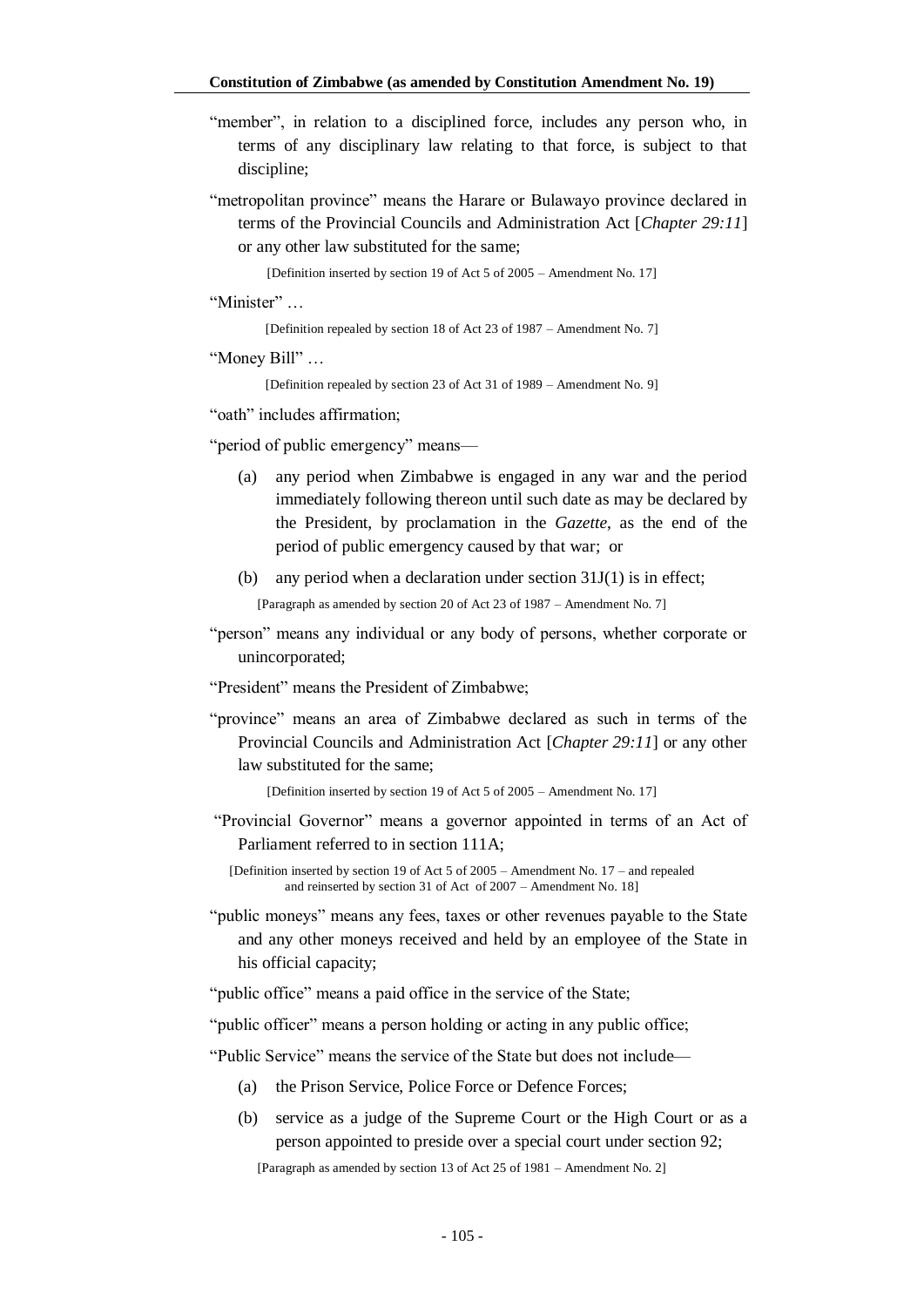- (c) service as a member of any Commission established by this Constitution or any body corporate established directly by or under any Act of Parliament for special purposes specified in that Act;
- (d) service which this Constitution or an Act of Parliament provides shall not form part of the Public Service;

[Paragraph as amended by section 15 of Act 30 of 1990 – Amendment No. 11]

"Registrar-General of Voters" means the person appointed as such in terms of the Electoral Law;

[Definition inserted by section 19 of Act 5 of 2005 – Amendment No. 17]

- "session" means the sittings of Parliament commencing when Parliament first meets after the appointed day or after a prorogation or dissolution and terminating when Parliament is next prorogued or is dissolved without having been prorogued;
- "sitting" means a period during which Parliament is sitting continuously without adjournment, including any period during which Parliament is in committee;

[Definition as amended by section 26 of Act 31 of 1989 – Amendment No. 9 and by section 9 of Act 15 of 1990 – Amendment No. 10]

"sitting day" means any weekday which is prescribed in the Standing Orders of Parliament to be a sitting day, whether or not the House of Assembly or the Senate, as the case may be, meets on that day;

[Definition as substituted by section 23 of Act 31 of 1989 – Amendment No. 9 – and as amended by section 19 of Act 5 of 2005 – Amendment No. 17]

"Speaker" means the Speaker of the House of Assembly elected in terms of section 39;

[Definition as inserted by section 23 of Act 31 of 1989 – Amendment No. 9 – and as amended by section 19 of Act 5 of 2005 – Amendment No. 17]

"statutory instrument" means any proclamation, rule, regulation, by-law, order, notice or other instrument having the force of law made by the President, a Vice-President, a Minister or any other person or authority under this Constitution or any Act of Parliament;

[Definition as amended by section 15 of Act No. 14 of 1996 – Amendment No. 14]

"Supreme Court" means the Supreme Court of Zimbabwe;

[Definition as inserted by section 10 of Act 25 of 1981 – Amendment No. 2]

"tax" includes duty or due;

"Tribal Trust Land" …

[Definition repealed by section 13 of Act 1 of 1983 – Amendment No. 3]

"Vice-President" means a Vice-President of Zimbabwe;

[Definition as inserted by section 18 of Act 23 of 1987 – Amendment No. 7 and as amended by section 9 of Act 15 of 1990 – Amendment No. 10]

"voter", in relation to an election to the office of President or to Parliament, means a person entitled to vote at that election by virtue of being registered on a voters' roll;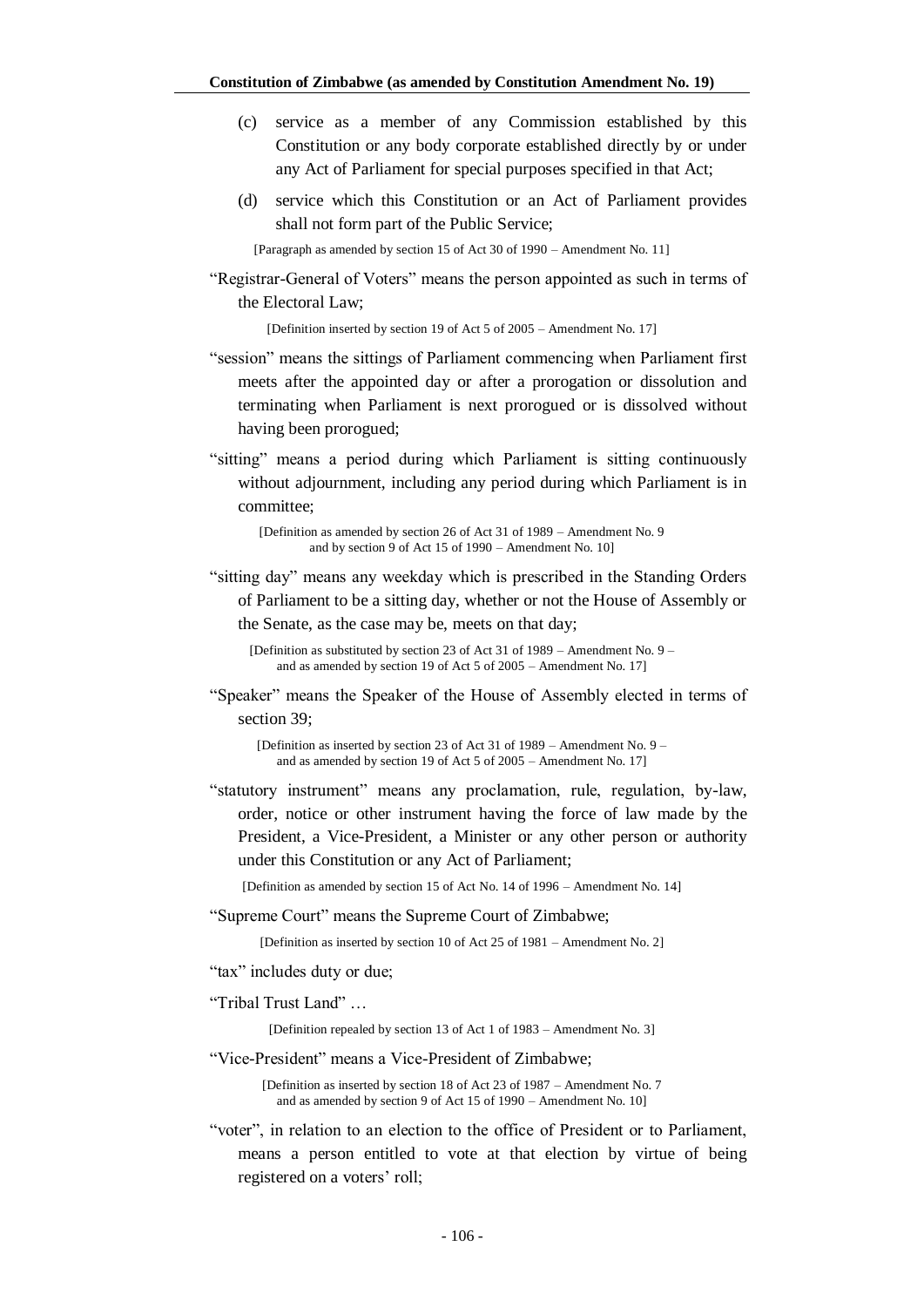[Definition inserted by section 19 of Act 5 of 2005 – Amendment No. 17]

"ward" means one of several subdivisions of a local authority area delimited for the purpose of electing members of the governing body of that authority;

[Definition inserted by section 31 of Act 11 of 2007 – Amendment No. 18]

"Zimbabwe" means the Republic of Zimbabwe.

[Definition as inserted by section 15 of Act 30 of 1990 – Amendment No. 11]

"Zimbabwe Electoral Commission" means the Zimbabwe Electoral Commission referred to in section 61;

[Definition inserted by section 19 of Act 5 of 2005 – Amendment No. 17]

- (2) Any reference in this Constitution, without qualification, to—
- (a) a section, Chapter or Schedule shall be read and construed as a reference to a section or Chapter of or Schedule to this Constitution;
- (b) a subsection shall be read and construed as a reference to a subsection of the section in which the reference is made;
- (c) a paragraph shall be read and construed as a reference to a paragraph of the Schedule, subsection or definition in which the reference is made;
- (d) a subparagraph shall be read and construed as a reference to a subparagraph of the paragraph or, as the case may be, of the subparagraph in which the reference is made.
- (3) In this Constitution, unless the context otherwise requires—
- (a) words importing the masculine gender include the feminine;
- (b) words in the singular include the plural and words in the plural include the singular;
- (c) where a period of time is expressed—
	- (i) to begin on or to be reckoned from a particular day, that day shall not be included in the period;
	- (ii) to end on or to be reckoned to a particular day, that day shall be included in the period;
- (d) where the time limited for the doing of any thing expires or falls upon a Saturday, Sunday or public holiday, the time so limited shall extend to and the thing may be done on the first following day that is not a Saturday, Sunday or public holiday;
- (e) a reference to a month shall be construed as a reference to a calendar month;
- (f) a reference without qualification to a year shall be construed as a reference to a period of twelve months.

(4) In this Constitution, unless the context otherwise requires, a reference to the holder of an office by the term designating his office shall be construed as including a reference to any person for the time being lawfully acting in or exercising the functions of that office.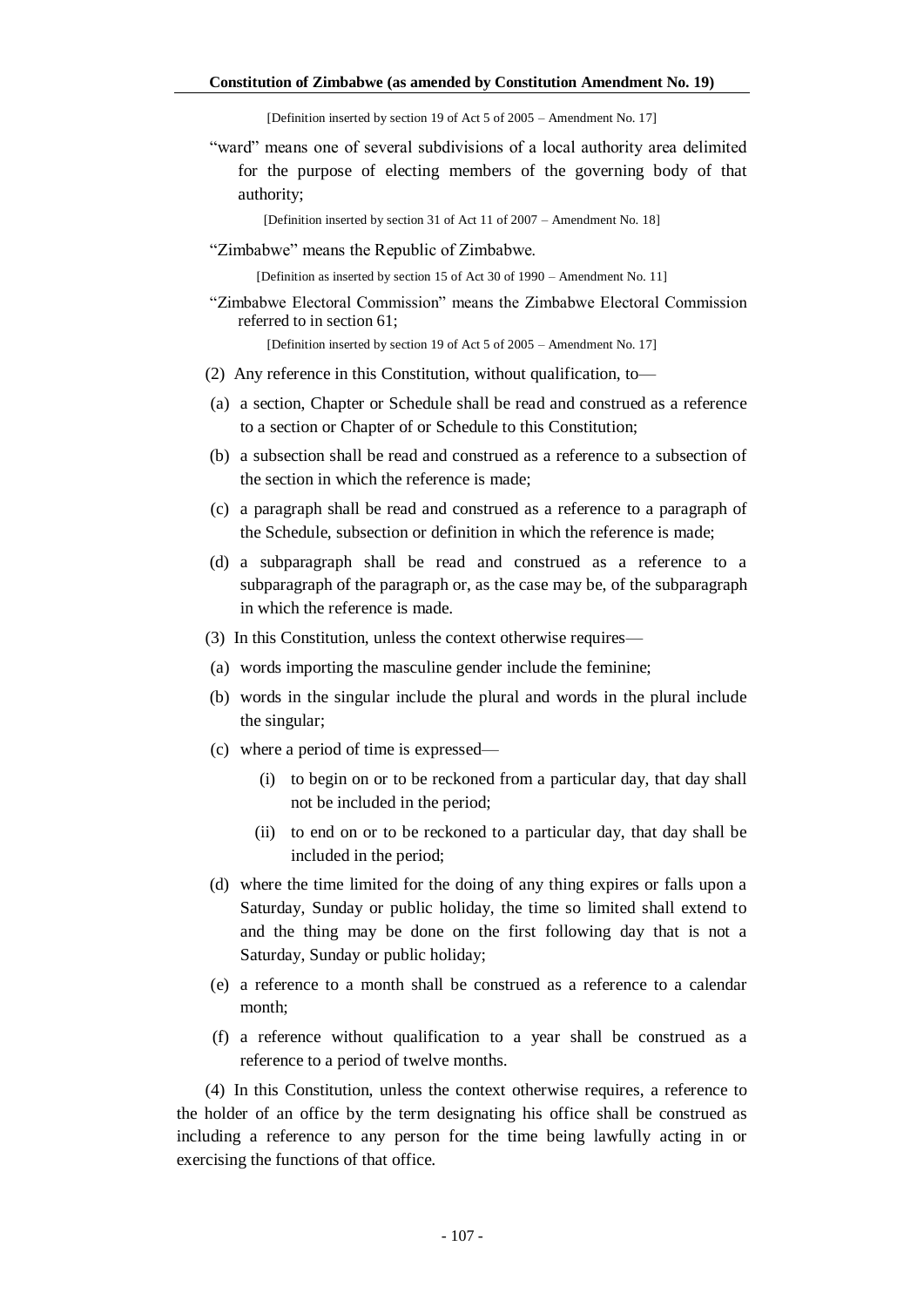(5) In this Constitution, unless the context otherwise requires, a reference to the power to appoint a person to any public office shall be construed as including a reference to the like power—

- (a) to reappoint him to that office;
- (b) to appoint him on promotion or transfer to that office;
- (c) to appoint him to act in that office;
- (d) to fix and vary his conditions of service in that office, including his remuneration and the period of his appointment and any benefits to him in respect of the termination of his appointment.

[Subsection as substituted by section 15 of Act 30 of 1990 – Amendment No. 11]

### **114 Supplementary provisions**

(1) Any power, jurisdiction or right conferred by this Constitution may be exercised and any duty imposed by this Constitution shall be performed from time to time as occasion requires.

(1a) Where any power, jurisdiction or right is conferred by this Constitution, any other powers that are reasonably necessary or incidental to its exercise shall be deemed also to have been conferred.

[Subsection as inserted by section 16 of Act 30 of 1990 – Amendment No. 11]

(2) Subject to the provisions of section 31E(3), where any person has vacated any office established by this Constitution, he may, if qualified, again be appointed or elected to hold that office in accordance with the provisions of this Constitution.

[Subsection as amended by section 20 of Act 23 of 1987 – Amendment No. 7]

(3) For the purposes of this Constitution, no person shall be deemed to hold public office by reason only of the fact that he is in receipt of a pension, half-pay, retired pay or any other like allowance in respect of service in an office that was at the relevant time a public office.

(3a) A body established by or in terms of this Constitution may act notwithstanding any vacancy in its membership if the members of the body who authorise or perform the act concerned constitute a quorum of the membership of that body.

[Subsection as inserted by section 19 of Act 23 of 1987 – Amendment No. 7]

(3b) Except as otherwise provided in this Constitution or in any law or rule regulating the proceedings of the body concerned, one-half of the membership of any body established by or in terms of this Constitution shall constitute a quorum of the membership of that body.

[Subsection as inserted by section 19 of Act 23 of 1987 – Amendment No. 7]

(4) Any reference in this Constitution to the affirmative votes of not less than two-thirds of a body shall, when the number of its membership is not a multiple of three, be interpreted to mean that the number of votes shall be not less than the integer next above two-thirds of the number of its membership.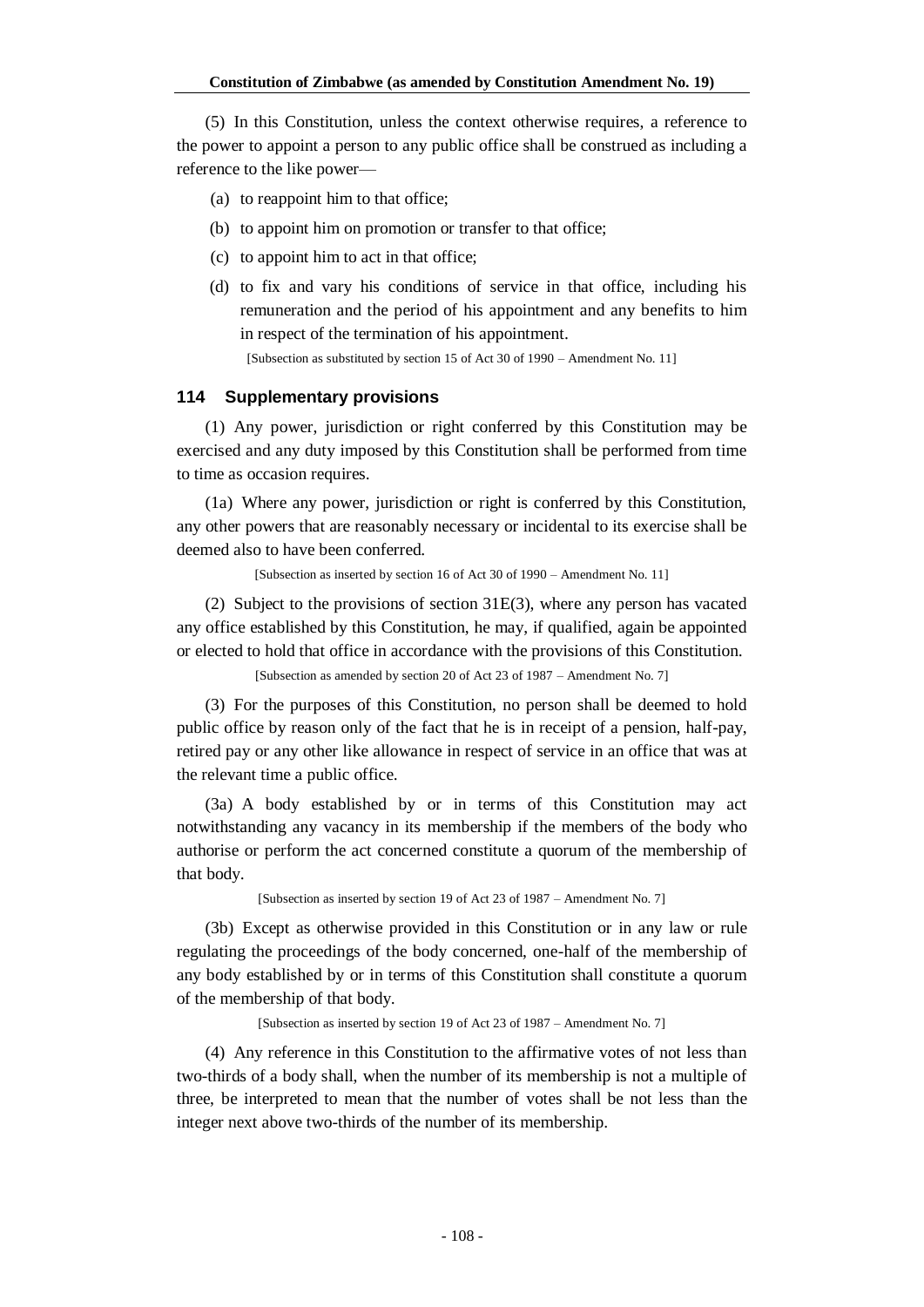(5) For the purposes of this Constitution a person shall be deemed not to have attained a given age until the commencement of the relevant anniversary of the day of his birth.

(6) The Interpretation Act for the time being in force in Zimbabwe shall apply to the interpretation of any regulations made by the President in the exercise of a power to make regulations conferred by this Constitution and to the interpretation of any such power.

[Subsection as amended by section 13 of Act 4 of 1993 – Amendment No. 12]

# **115 Transitional provisions: Schedule 8**

- (1) In this section and section  $118^{10}$  and Schedule 8—
- "after consultation" means that the person required to consult before arriving at a decision makes the consultation but is not bound by the advice or opinion given by the person so consulted;
- "in consultation" means that the person required to consult before arriving at a decision arrives at the decision after securing the agreement or consent of the person so consulted;
- "Interparty Political Agreement" means the agreement between the Presidents of the Zimbabwe African National Union-Patriotic Front (ZANU-PF) and the two formations of the Movement for Democratic Change (MDC), on resolving the challenges facing Zimbabwe, as set in Schedule  $11<sup>11</sup>$ , which was signed at Harare on the  $15<sup>th</sup>$  September, 2008, and witnessed by the President of the Republic of South Africa as facilitator mandated the Southern African Development Community (SADC), as subsequently amended;
- "Prime Minister" means the Prime Minister whose appointment is referred to in Article 20.1.4 of the Interparty Political Agreement;

(2) Schedule 8 shall have effect from the date of commencement of the Constitution of Zimbabwe Amendment (No. 19) Act, 2008, and continue in force during the subsistence of the Interparty Political Agreement.

(3) The provisions of this Constitution shall, for the period specified in subsection (2), operate as amended or modified to the extent or in the manner specified in Schedule 8.

[Section as inserted by section 14 of Act 1 of 2009 – Amendment No. 19]

 $\overline{a}$ 

<sup>10</sup> (*sic*) There was a section 118 in the Bill for Constitution Amendment 19, but it was omitted from Act No. 1 of 2009.

<sup>11</sup> (*sic*) There is no Schedule 11. Schedule 11 to the Bill for Constitution Amendment 19 did contain a Schedule 11 setting out the Agreement in its entirety, but the Schedule was omitted from Act No. 1 of 2009.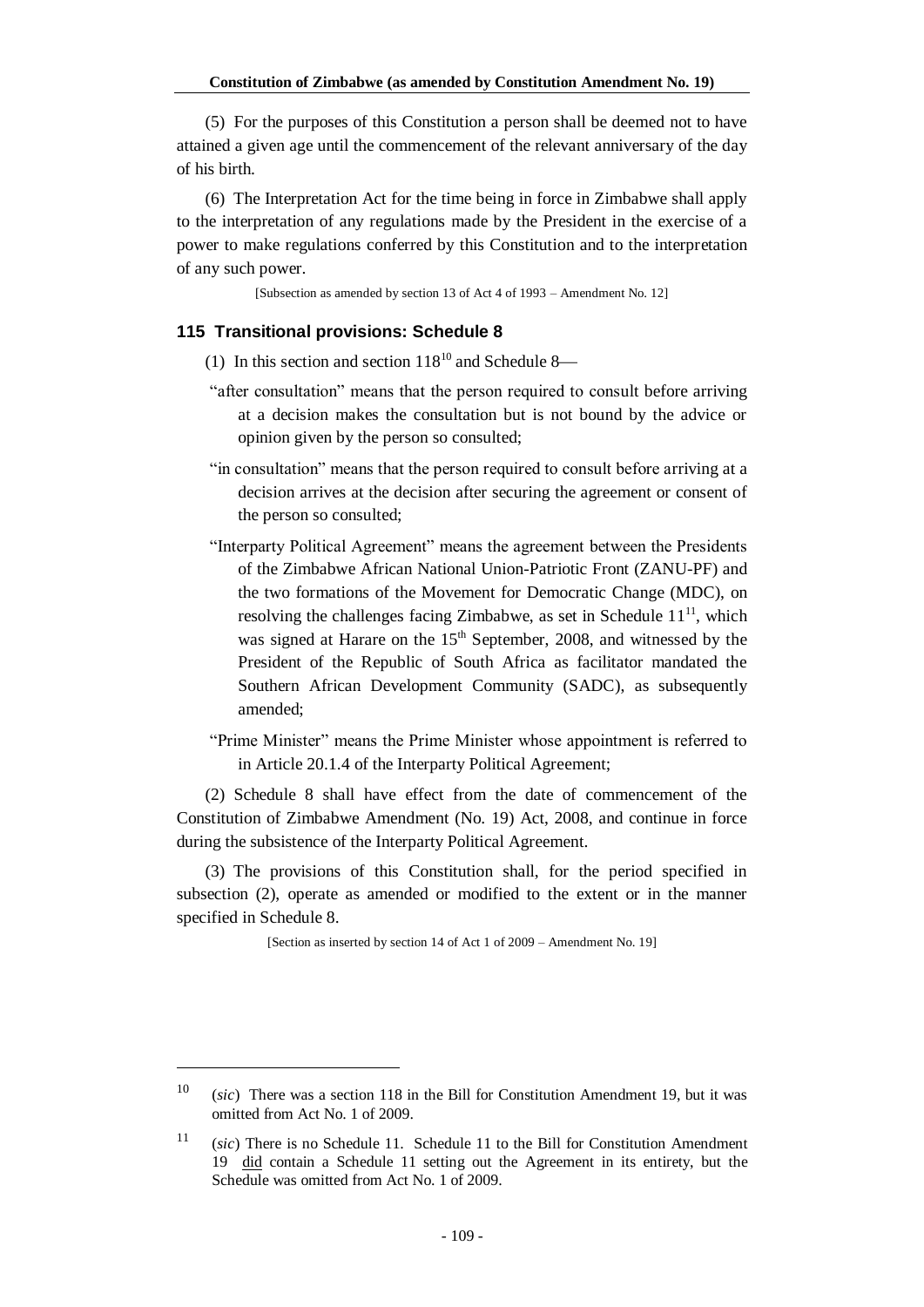# **SCHEDULE 1**

*(Sections 7, 28, 31C, 31D, 31G, 39, 44, 76, 83 and 113)*

OATHS AND AFFIRMATIONS

### *Oath or Affirmation of Loyalty*

I, .............................................. do swear [*or solemnly affirm*] that I will be faithful and bear true allegiance to Zimbabwe and observe the laws of Zimbabwe.

So help me God. [*To be omitted in affirmation*]

### *Oath or Affirmation of Office*

I, ............................................... do swear [*or solemnly affirm*] that I will well and truly serve Zimbabwe in the office of..........................................

So help me God. [*To be omitted in affirmation*]

### *Oath or Affirmation of a Member of the Cabinet*

I, .................................................... being chosen and admitted to the Cabinet of Zimbabwe, do swear [*or solemnly affirm*] that I will to the best of my judgment, at all times when so required, freely give my counsel and advice to the President of Zimbabwe for the good management of the public affairs of Zimbabwe, that I will not, directly or indirectly, reveal such matters as may be debated in the Cabinet and committed to my secrecy, but that I will in all things be a true and faithful member thereof.

So help me God. [*To be omitted in affirmation*]

### *Judicial Oath or Affirmation*

I, ..................................................... do swear [*or solemnly affirm*] that I will well and truly serve Zimbabwe in the office of ......................................... and I will do right to all manner of people after the laws and usages of Zimbabwe, without fear or favour, affection or ill-will.

So help me God. [*To be omitted in affirmation*]

#### **SCHEDULE 2**

#### *(Sections 25, 31J and 113)*

#### SAVINGS IN THE EVENT OF PUBLIC EMERGENCIES

#### **1 Savings in the event of public emergencies**

(1) Nothing contained in any law shall be held to be in contravention of section 13, 17, 20, 21, 22 or 23 to the extent that the law in question provides for the taking, during a period of public emergency, of action for the purpose of dealing with any situation arising during that period, and nothing done by any person under the authority of any such law shall be held to be in contravention of any of the said provisions unless it is shown that the action taken exceeded anything which, having due regard to the circumstances prevailing at the time, could reasonably have been thought to be required for the purpose of dealing with the situation.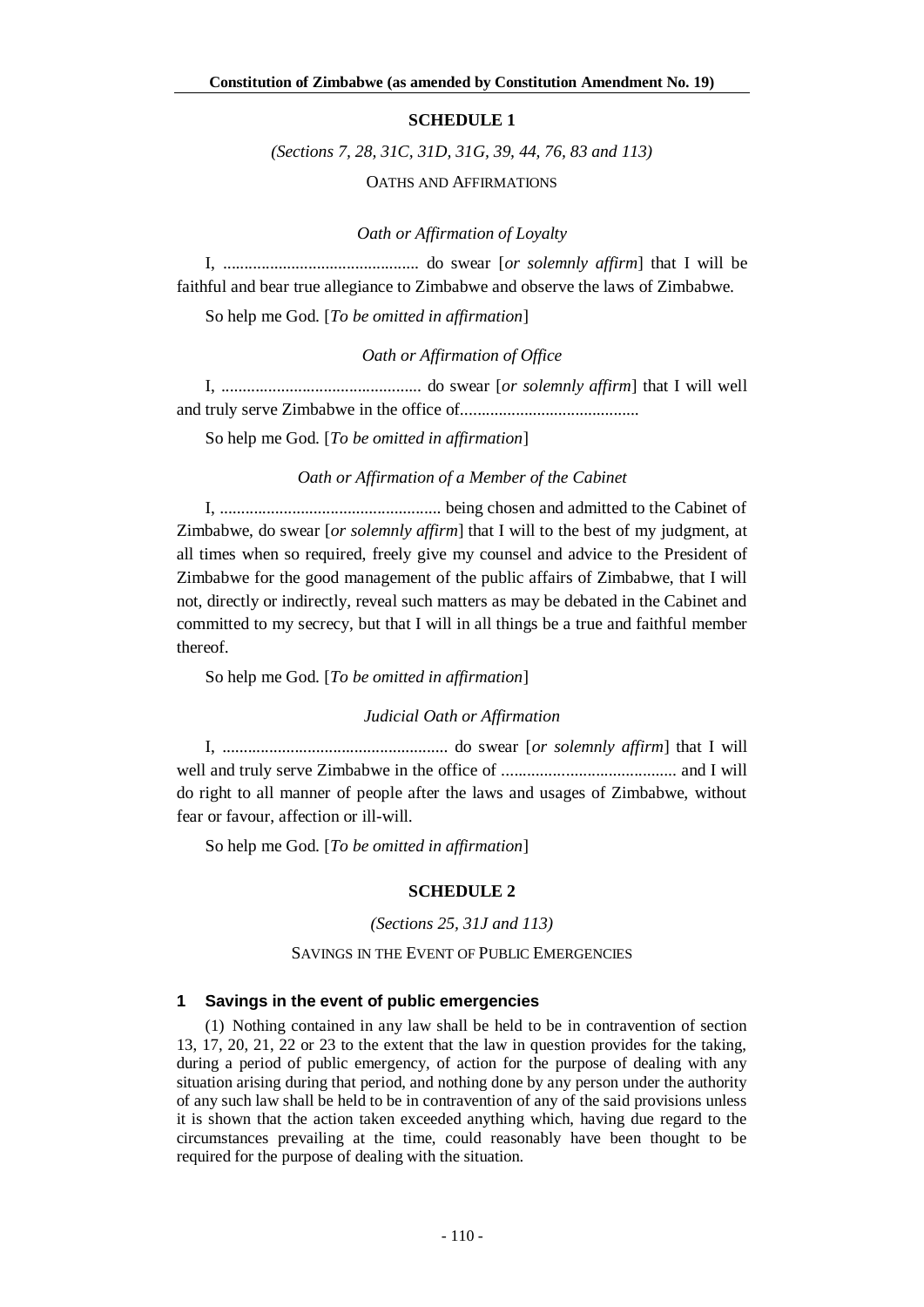(2) Nothing contained in any law shall be held to be in contravention of section 13 to the extent that the law in question provides for preventive detention, during a period when a resolution under section  $31J(6)$  is in effect, in the interests of defence, public safety or public order, and nothing done by any person under the authority of any such law shall be held to be in contravention of section 13 unless it is shown that the action taken exceeded anything which, having due regard to the circumstances prevailing at the time, could reasonably have been thought to be required for the purpose of dealing with the situation.

[Subparagraph as amended by section 20 of Act 23 of 1987 – Amendment No. 7]

(3) Where a declaration under section  $31J(1)$  or a resolution under section  $31J(6)$ applies only in relation to a part of Zimbabwe, the law in question shall not provide for the taking of action or for preventive detention, as the case may be, in relation to any place outside that part.

[Subparagraph as amended by section 20 of Act 23 of 1987 – Amendment No. 7]

### **2 Preventive detention**

(1) Where a person is detained under any law providing for preventive detention—

- (a) he shall be informed as soon as reasonably practicable after the commencement of the detention, and in any case not later than seven days thereafter, in a language that he understands of the reasons for his detention and shall be permitted at his own expense to obtain and instruct without delay a legal representative of his own choice and to hold communication with him;
- (b) his case shall be submitted not later than fourteen days (or during a period of public emergency thirty days) after the commencement of the detention for

review by a tribunal established under subparagraph (4) and shall be reviewed by such tribunal forthwith; and thereafter his case shall be reviewed by such tribunal at intervals of thirty days (or during a period of public emergency one hundred and eighty days) from the date on which his case was last reviewed;

- (c) at the hearing of his case by the tribunal he shall be permitted to appear in person or at his own expense by a legal representative of his own choice; and
- (d) if the tribunal orders, either because he satisfies the tribunal that new circumstances have arisen or because the tribunal considers it to be desirable, that his case should be submitted to the tribunal for review before the expiration of thirty days (or during a period of public emergency one hundred and eighty days) from the previous review, the case shall be submitted for review when so ordered by the tribunal.

(2) On any such review, the tribunal may make recommendations concerning the necessity or expedience of continuing the detention to the authority by which it was ordered and that authority shall be obliged to act in accordance with any such recommendation unless, during a period of public emergency, the President otherwise directs; and where the President so directs, the authority shall cause to be published in the *Gazette* a notice that he has so directed.

(3) A person who has been detained under any law providing for preventive detention and who has been released from detention in consequence of a report of a tribunal established under subparagraph (4) that there is, in its opinion, insufficient cause for his detention shall not again be detained by virtue of such law within the period of one hundred and eighty days from his release on the same grounds as those on which he was originally detained.

(4) A tribunal for the purposes of this paragraph shall be established by law and shall consist of—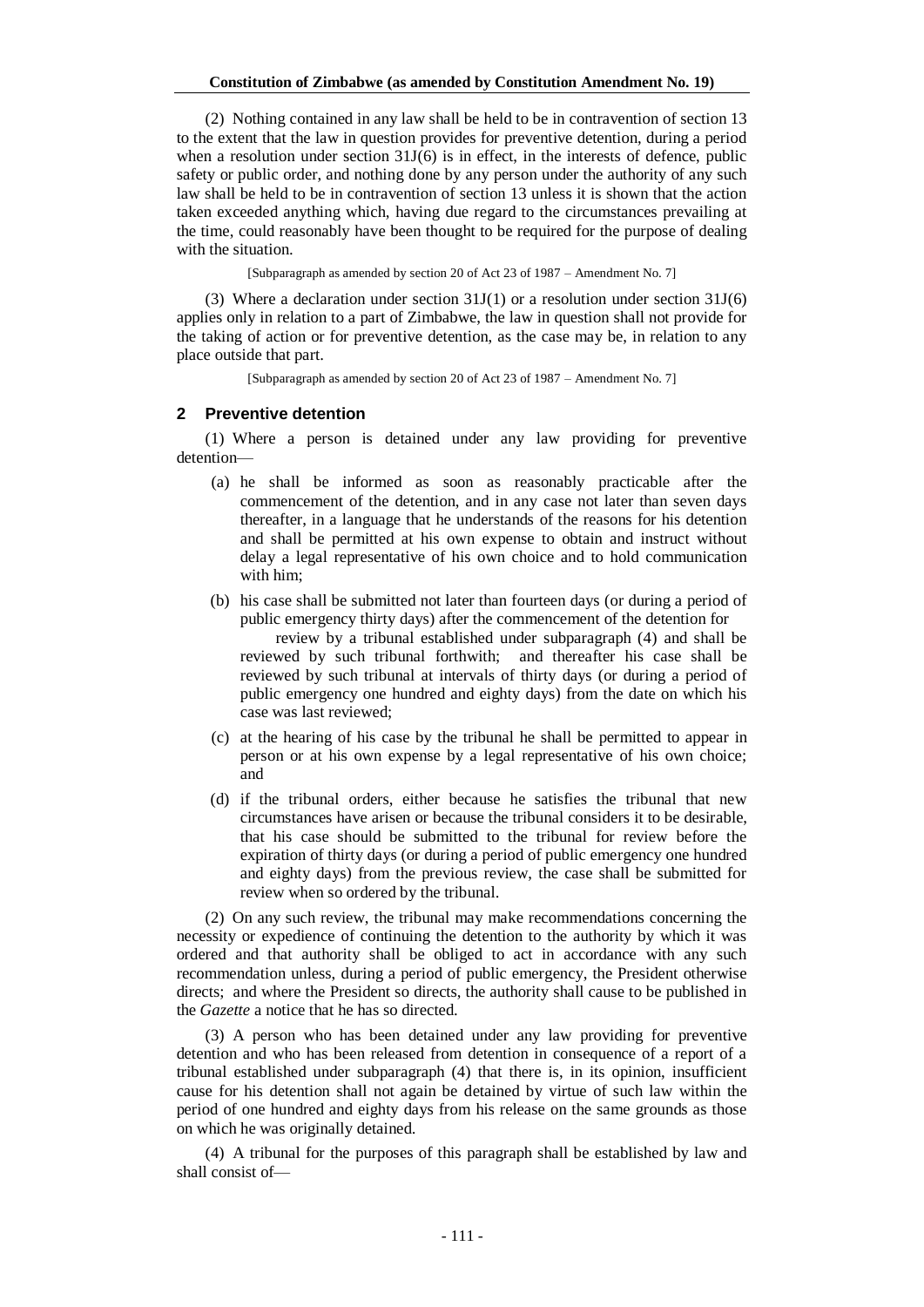- (a) a chairman, who shall be a person who is or has been a judge of the Supreme Court or the High Court or is qualified under section 82 to be appointed as such; and
- (b) two other persons, one of whom—
	- (i) is or has been a judge of the Supreme Court or the High Court or is qualified under section 82 to be appointed as such;
	- (ii) has been a magistrate in Zimbabwe for not less than seven years; or
	- (iii) is and has been for not less than seven years, whether continuously or not, qualified to practise as a legal practitioner in Zimbabwe.

[Subparagraph as amended by sections 11 and 13 of Act 25 of 1981 – Amendment No. 2]

 $(4a)$  In computing, for the purposes of subparagraph  $(4)(b)(iii)$ , the period during which any person has been qualified to practise as a legal practitioner in Zimbabwe, any period during which he was qualified to practise as an advocate or attorney in Zimbabwe shall be included.

[Subparagraph as inserted by section 11 of Act 25 of 1981 – Amendment No. 2]

(5) No law providing for preventive detention during a period when a resolution under section 31J(6) is in effect shall authorise the detention of a person for a period longer than fourteen days unless the Minister designated for the purpose has issued an order providing for the preventive detention of that person.

[Subparagraph as amended by section 20 of Act 23 of  $1987 -$  Amendment No. 7]

(6) The reference in subparagraph (1)(b) to a period of fourteen or thirty days in relation to a first review includes a reference to any lesser periods that amount in the aggregate to fourteen or thirty days respectively:

Provided that no two such lesser periods shall be aggregated for this purpose if the period between the expiration of the first and the commencement of the second is more than fourteen or thirty days, as the case may be.

(7) For the purposes of subparagraph (3), a person shall be deemed to have been detained on the same grounds as those on which he was originally detained unless a tribunal established under subparagraph (4) has reported that, in its opinion, there appear *prima facie* to be new and reasonable grounds for the detention, but the giving of any such report shall be without prejudice to the provisions of subparagraphs (1) and (5).

## **SCHEDULE 3**

(*Sections 38 and 39*)

QUALIFICATIONS FOR MEMBERS OF PARLIAMENT AND VOTERS

### *Qualifications for members of Parliament*

1. (1) Subject to the provisions of paragraph 2, a person who—

- (a) is registered as a voter; and
- (b) in the case of a person other than a Chief, has attained the age of forty years; and
- (c) has been ordinarily resident in Zimbabwe for not less than five years during the period of twenty years immediately preceding his nomination or appointment, as the case may be;

shall be qualified for election or appointment as a Senator, other than a Senator to be elected pursuant to section  $34(1)(c)$ .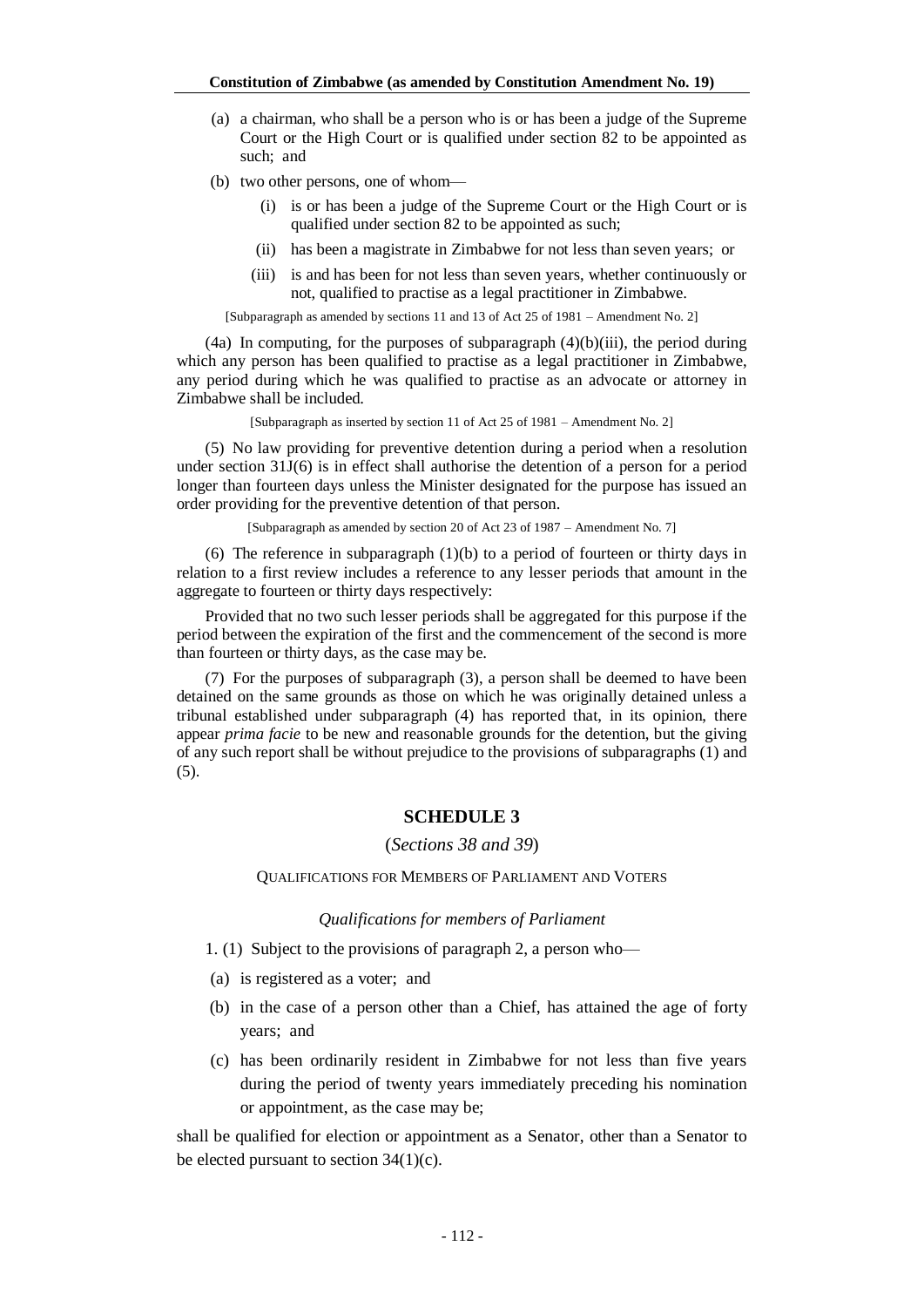[Subparagraph repealed by section 24 of Act 31 of 1989 – Amendment No. 9 – and reinserted by section 20 of Act 5 of 2005 – Amendment No. 17]

(2) Subject to the provisions of paragraph 2, a person shall be qualified for election as a Senator pursuant to section  $34(1)(c)$  if he holds the office of Chief.

> [Subparagraph repealed by section 24 of Act 31 of 1989 – Amendment No. 9 – and reinserted by section 20 of Act 5 of 2005 – Amendment No. 17]

- (3) Subject to the provisions of paragraphs 2 and 4, a person who—
- (a) is registered as a voter;
- (b) has attained the age of twenty-one years; and
- (c) has been ordinarily resident in Zimbabwe for not less than five years during the period of twenty years immediately preceding his nomination;

shall be qualified for election as a member of the House of Assembly.

[Subparagraph as amended by section 24 of Act 31 of 1989 – Amendment No.  $9 -$  and by section 20 of Act 5 of 2005 – Amendment No. 17]

(4) In determining, for the purposes of this paragraph, the period during which a person has been ordinarily resident in Zimbabwe, any period of residence outside Zimbabwe during which he was occupied in the discharge of his duties while in the service of the State shall be regarded as residence in Zimbabwe.

### *Disqualifications for members of Parliament*

2. (1) A person shall be disqualified for election or appointment as a member of Parliament if he—

(a) is disqualified under paragraph 3 for registration as a voter;

(b) …

[Subparagraph repealed by section 24 of Act 31 of 1989 – Amendment No. 9]

(2) A person shall be disqualified for election as a member of Parliament at an election for filling a vacancy if he is a member of Parliament.

[Subparagraph as substituted by section 24 of Act 31 of 1989 – Amendment No. 9]

#### *Qualifications and disqualifications for voters*

3. (1) Subject to the provisions of this paragraph and to such residence qualifications as may be prescribed in the Electoral Law for inclusion on the electoral roll of a particular constituency, any person who has attained the age of eighteen years and who—

(a) is a citizen of Zimbabwe; or

(b) …

[Subparagraph repealed by section 20 of Act 5 of 2005 –Amendment No. 17]

shall be qualified for registration as a voter.

[Subparagraph as substituted by section 17 of Act 30 of 1990 – Amendment No.  $11$  – and amended by section 32 of Act 11 of 2007 – Amendment No. 18]

(2) The following shall be disqualified for registration as a voter for the periods stated hereunder—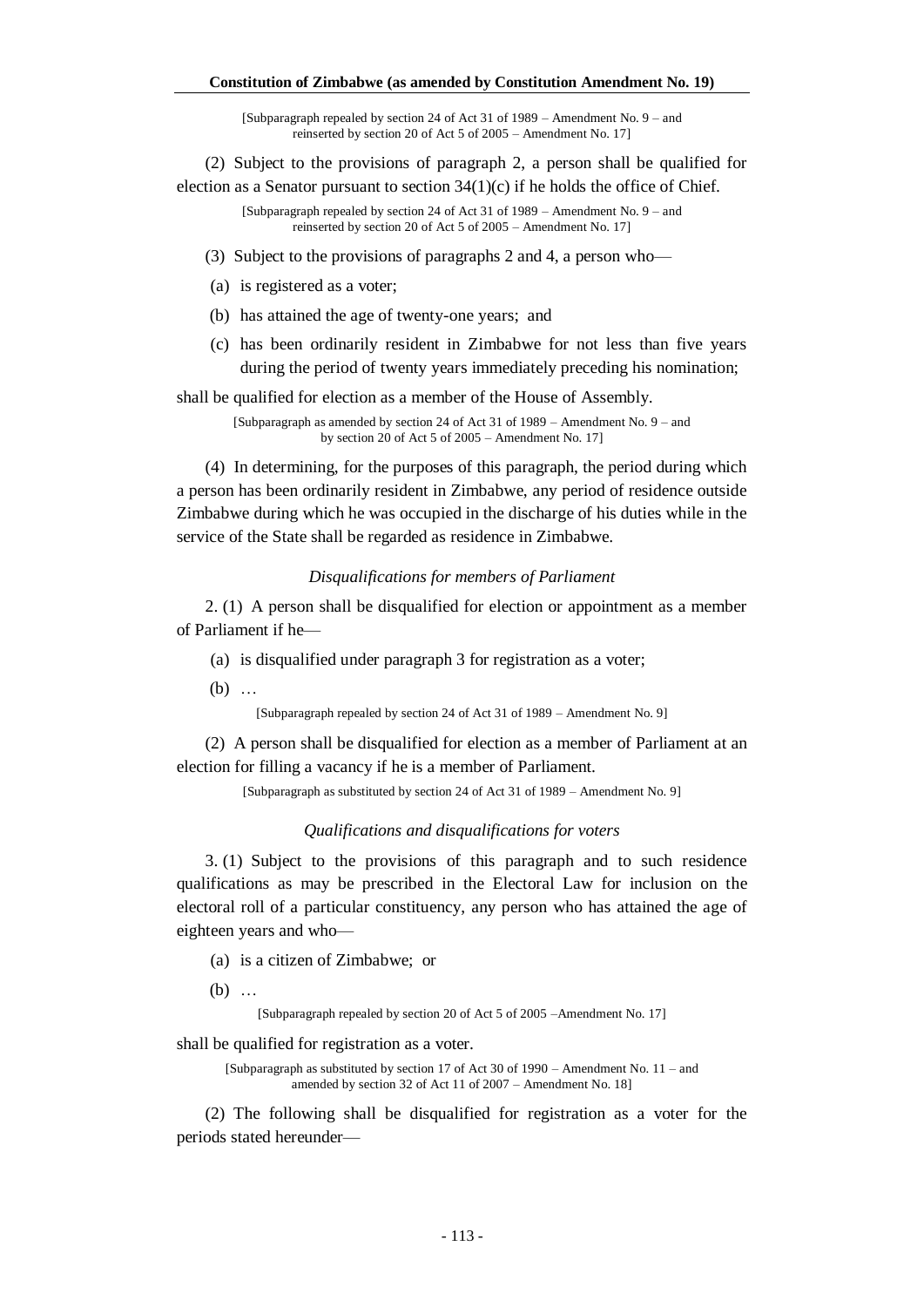- (a) any person who is found or declared in accordance with any Act relating to mental health to be mentally disordered or defective as defined in that Act, for so long as he is so mentally disordered or defective;
- (b) any person who is declared by order of the High Court to be incapable of managing his own affairs, for so long as that order remains in force; [Subparagraph as amended by section 13 of Act 25 of 1981 – Amendment No. 2]
- (c) any person who has been convicted—
	- (i) within Zimbabwe of a criminal offence; or
	- (ii) outside Zimbabwe of an offence by whatever name called which, if committed within Zimbabwe, would have been a criminal offence;

and sentenced by a court to imprisonment, by whatever name called, for a term of six months or more, for the period of his imprisonment;

(d) any person who has been convicted of an offence under the Electoral Law and has been declared by the High Court under the powers conferred by the Electoral Law to be disqualified for registration as a voter or from voting at any election, for the period for which he has been so declared to be disqualified;

[Subparagraph as amended by section 13 of Act 25 of 1981 – Amendment No. 2]

(e) any person who has been expelled from Parliament in accordance with section 43, for a period of five years from the date he vacates his seat under that section;

[Subparagraph as amended by section 26 of Act 31 of 1989 – Amendment No. 9]

(f) any person who for a continuous period of more than six months is the subject of a preventive detention order under any law providing for the preventive detention of persons, for the period of his detention.

(3) Any person who is registered on the electoral roll of a constituency shall be entitled to vote at an election which is held for that constituency unless—

- (a) he has then ceased to be a citizen of Zimbabwe; or
- (b) he is then, in accordance with the provisions of subparagraph (2), disqualified for registration; or
- $(c)$  ...
	- [Subparagraph repealed by section 20 of Act No. –5 of 2005 Amendment No. 17.]
- (4) For the purposes of subparagraph  $(2)(c)$ —
- (a) two or more terms of imprisonment that are required to be served consecutively shall be regarded as a single term of imprisonment for the aggregate period of such terms;
- (b) two or more terms of imprisonment that are required to be served concurrently shall be regarded as a single term of imprisonment for the period of the longest of such terms;
- (c) a person shall be regarded as sentenced notwithstanding that the execution of the sentence or any part thereof has been suspended;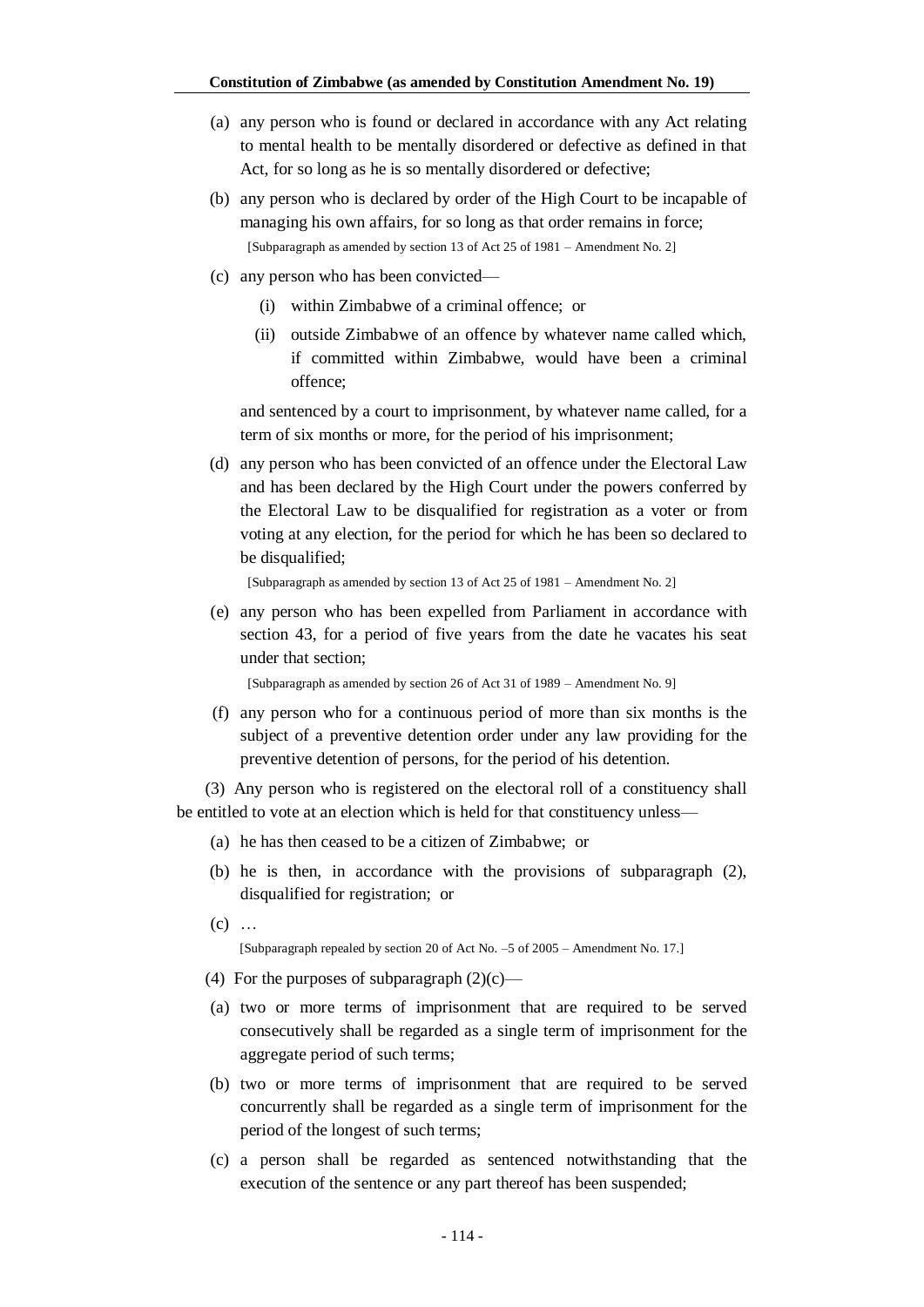(d) no account shall be taken of any sentence of imprisonment imposed as an alternative to, or in default of, the payment of a fine.

*Temporary provision*

4. …

[Paragraph repealed by section 9 of Act 15 of 1990 – Amendment No. 10]

# **SCHEDULE 4**

## *(Sections 40B and 51)*

# PROCEDURE WITH REGARD TO BILLS AND OTHER MATTERS IN PARLIAMENT

# *Introduction of Bills, motions and petitions*

- 1. (1) Any Bill may originate in the House of Assembly.
- (2) Any Bill, other than a Money Bill, may originate in the Senate.
- (3) Subject to the provisions of this Constitution and Standing Orders—
- (a) any member of the Senate may introduce any Bill into or move any motion for debate in or present any petition to the Senate;
- (b) any member of the House of Assembly may introduce any Bill into or move any motion for debate in or present any petition to the House of Assembly;
- (c) a Vice-President, Minister or Deputy Minister may introduce any Bill into or move any motion for debate in or present any petition to Parliament.

(4) Except on the recommendation of a Vice-President, Minister or Deputy Minister, Parliament shall not—

- (a) proceed upon any Bill, including any amendment to a Bill, which, in the opinion of the President of the Senate or the Speaker, as the case may be, makes provision for any of the following matters—
	- (i) imposing or increasing any tax;
	- (ii) imposing or increasing any charge on the Consolidated Revenue Fund or other public funds of the State or varying any such charge otherwise than by reducing it;
	- (iii) compounding or remitting any debt due to the State or condoning any failure to collect taxes;
	- (iv) authorising the making or raising of any loan by the State;
	- (v) condoning unauthorised expenditure;
- (b) proceed upon any motion, including any amendment to a motion, the effect of which, in the opinion of the President of the Senate or the Speaker, as the case may be, is that provision should be made for any of the matters specified in subparagraph (a); or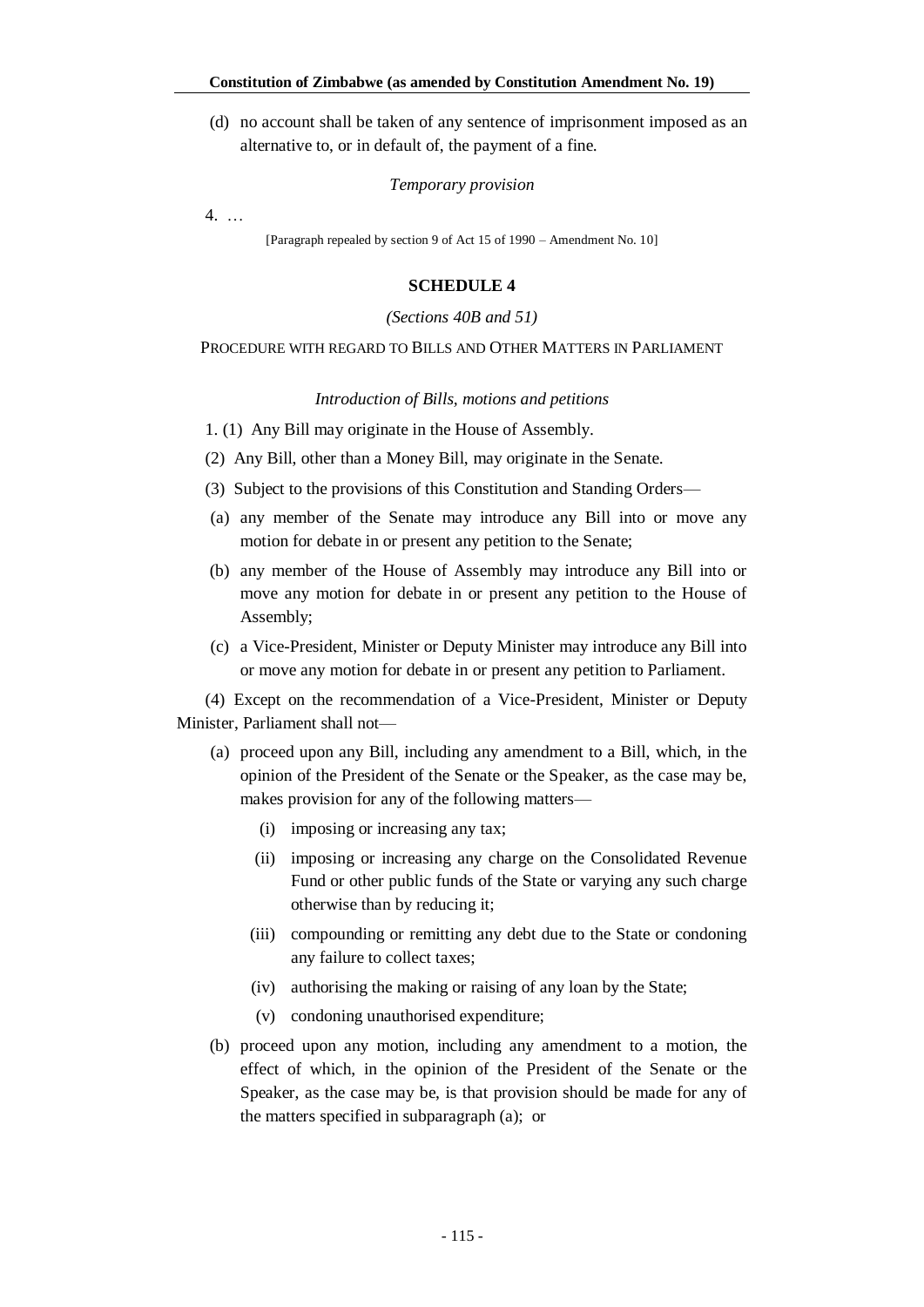(c) receive any petition which, in the opinion of the President of the Senate or Speaker, as the case may be, requests that provision be made for any of the matters specified in subparagraph (a).

(5) The provisions of subparagraph (4) shall not apply to any Bill introduced, motion or amendment moved or petition presented by a Vice-President, Minister or Deputy Minister.

# *Procedure in regard to Bills*

2. (1) Immediately after a Bill which originated in the House of Assembly has been passed by the House of Assembly, the Speaker shall cause an authenticated copy of the Bill to be transmitted to the Senate for consideration and the day on which it is transmitted is to be recorded in the journal of the House of Assembly.

(2) A Bill transmitted to the Senate in accordance with subparagraph (1) shall be introduced forthwith into the Senate and, subject to the provisions of the Constitution, the Senate may reject the Bill or pass the Bill, with or without amendments.

(3) A Bill introduced into the Senate in accordance with subparagraph (2) which has been passed by the Senate with amendments shall be returned forthwith to the House of Assembly with the amendments duly certified by the Clerk of Parliament and the House of Assembly may reject, agree to or amend the amendments made to the Bill by the Senate.

(4) Immediately after a Bill which originated in the Senate has been passed by the Senate, the President of the Senate shall cause an authenticated copy of the Bill to be transmitted to the House of Assembly for consideration and the day on which it is transmitted is to be recorded in the journal of the Senate.

(5) A Bill transmitted to the House of Assembly in accordance with subparagraph (4) shall be introduced into the House of Assembly as soon as may be convenient and the House of Assembly may reject the Bill or pass the Bill, with or without amendments.

(6) A Bill introduced into the House of Assembly in accordance with subparagraph (5) which has been passed by the House of Assembly with amendments shall be returned forthwith to the Senate with the amendments duly certified by the Clerk of Parliament and the Senate may reject, agree to or amend the amendments made to the Bill by the House of Assembly.

# *Disagreement between Senate and House of Assembly*

- 3. (1) Subject to the provisions of this paragraph, if—
- (a) the Senate and the House of Assembly have not agreed upon the amendments to be made to a Bill which originated in the House of Assembly before the expiration of a period of ninety days beginning on the day of the introduction of the Bill into the Senate;
- (b) the Senate and the House of Assembly have not agreed upon the amendments to be made to a Bill which originated in the Senate before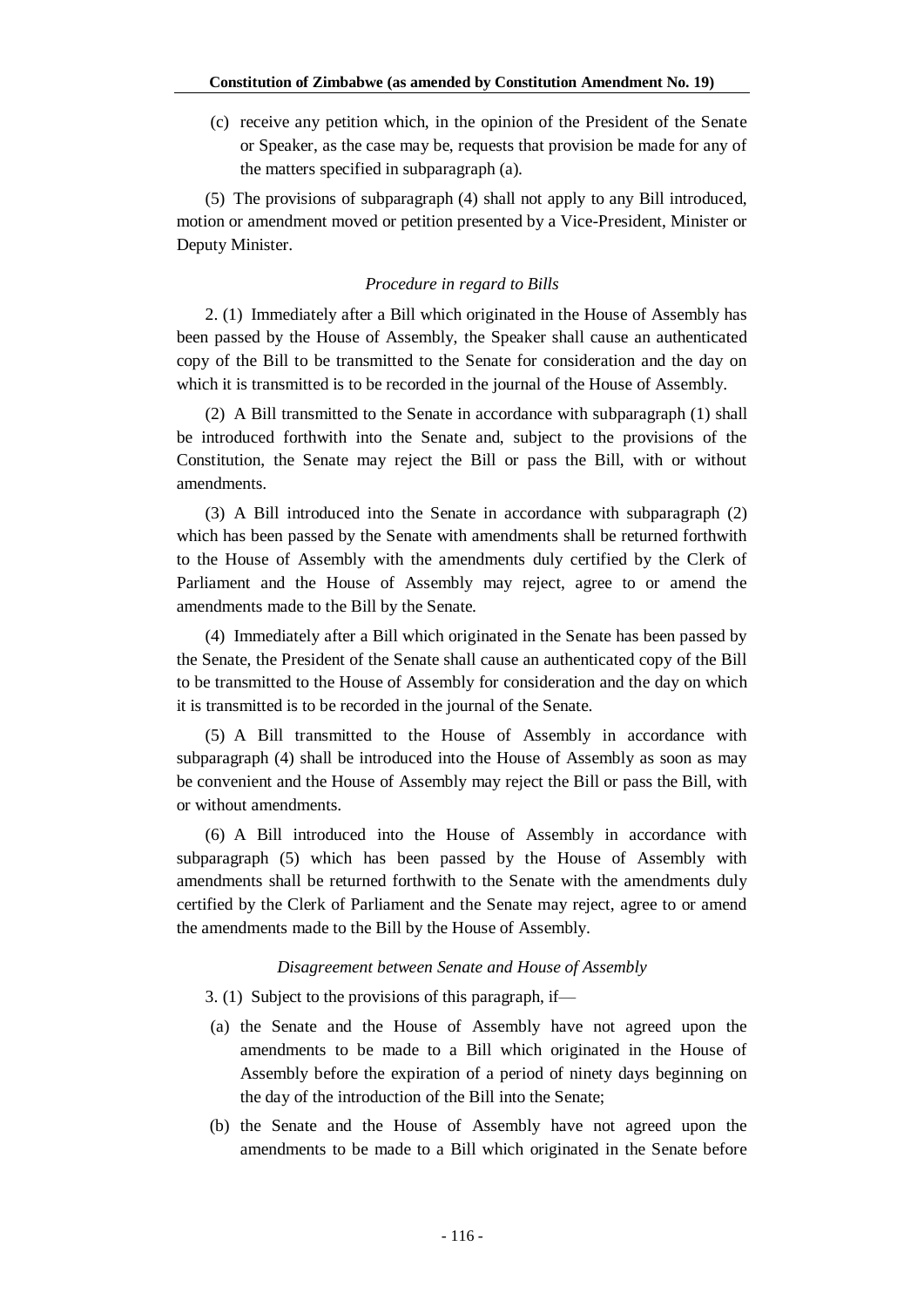the expiration of a period of ninety days beginning on the day of the return of the Bill to the Senate; or

(c) a Bill which originated in the House of Assembly has been rejected or has not been passed by the Senate before the expiration of a period of ninety days beginning on the day of the introduction of the Bill into the Senate;

the Bill may be presented to the President for assent in the form in which it was passed by the House of Assembly, except for minor changes required by the passage of time, with such amendments, if any, as the Senate and the House of Assembly may have agreed:

Provided that if, in the opinion of the Speaker, a Bill which—

- (i) originated in the House of Assembly; and
- (ii) was introduced into the House of Assembly after the expiration of a period of ninety days beginning on the day of the introduction into the Senate of a previous Bill originating in the Senate;

contains provisions identical with those contained in that previous Bill, except for minor changes required by the passage of time, the provisions of this subparagraph shall be construed and have effect as though any reference in subparagraphs (a) and (c) to a period of ninety days were a reference to a period of eight sitting days.

(2) A Bill referred to in subparagraph (1) shall not be presented to the President for assent unless a resolution that the Bill be presented to the President for assent has been passed by the House of Assembly after the expiration of a period—

- (a) in the case of a Bill referred to in subparagraph (a) or (c) of that subparagraph, of ninety days beginning on the day of the introduction of the Bill into the Senate;
- (b) in the case of a Bill referred to in subparagraph (b) of that subparagraph, of ninety days beginning on the day of the return of the Bill to the Senate;
- (c) in the case of a Bill referred to in the proviso to that subparagraph, of eight sitting days beginning on the day of the introduction of the Bill into the Senate.
- (3) The provisions of subparagraphs (1) and (2)—
- (a) shall not apply to a Constitutional Bill, a Money Bill or a Bill where a certificate of urgency is issued;
- (b) shall apply to a Bill in respect of which the President of the Senate has reported under paragraph 4(4) as though any reference in subparagraphs (1) and (2) to a period of ninety days were a reference to a period of one hundred and eighty days.

(4) A Bill referred to in subparagraph (1) shall not be presented to the President for assent unless it is accompanied by a certificate from the Speaker stating that the Bill is a Bill to which the relevant provisions of subparagraphs (1) and (2) apply and that the Bill may lawfully be presented for assent by virtue of those provisions, as read with subparagraph (3)(b), where relevant.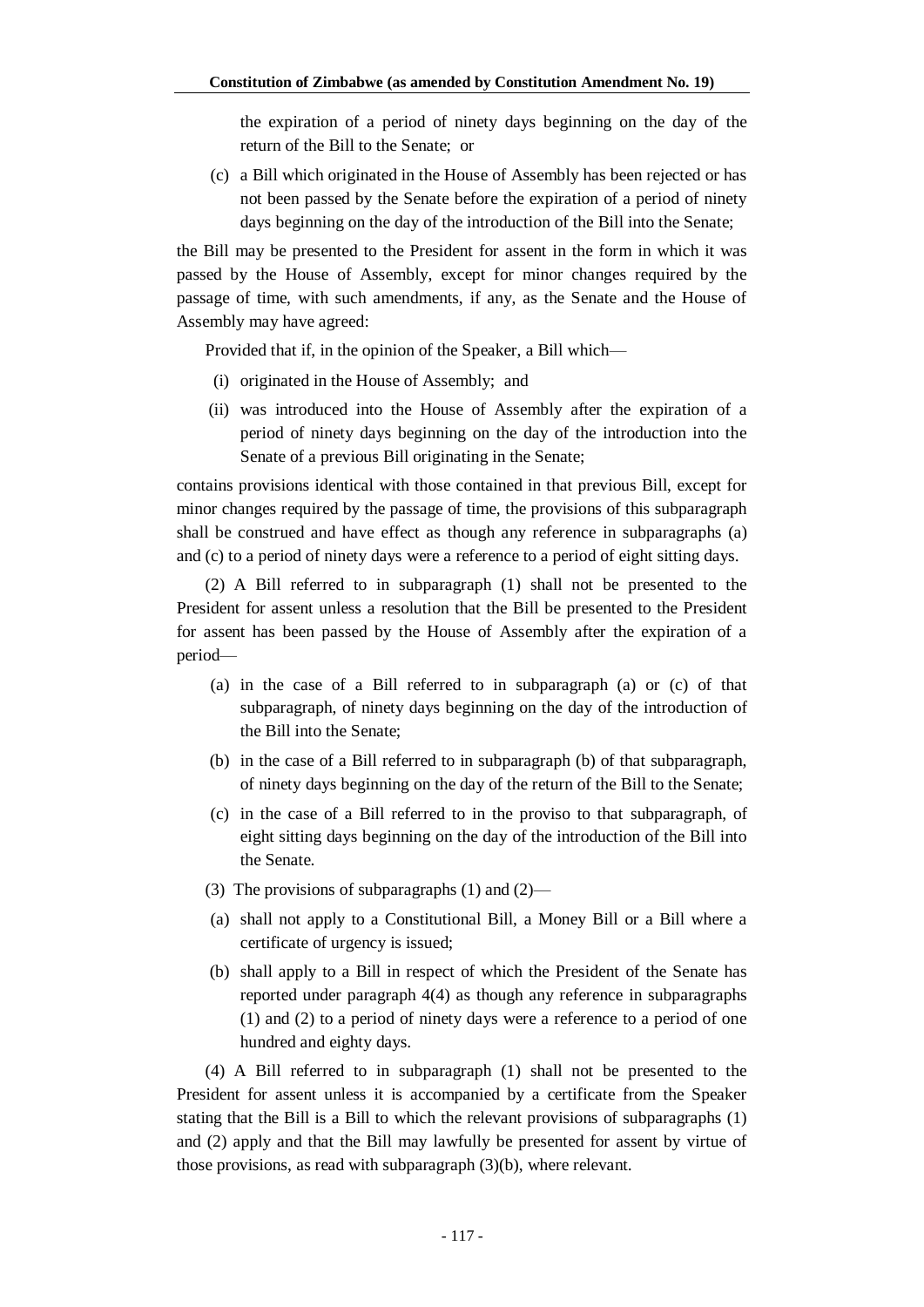(5) A Bill presented to the President for assent pursuant to a resolution of the House of Assembly referred to in subparagraph (2) shall be deemed to have been duly passed by Parliament in the form in which it is presented to the President.

(6) In the calculation of any period of ninety days or one hundred and eighty days referred to in this paragraph, no account shall be taken of any period during which Parliament is prorogued.

(7) For the purposes of this paragraph—

- (a) a Bill originating in the House of Assembly shall be deemed to have been introduced into the Senate on the sitting day next following the day on which a copy of the Bill is transmitted to the Senate in accordance with paragraph 2(1);
- (b) a Bill originating in the Senate shall be deemed to have been returned to the Senate on the sitting day next following the day on which the Bill is returned for the first time to the Senate in accordance with paragraph 2(6).

### *Reports of Parliamentary Legal Committee on Bills*

4. (1) The House of Assembly or the Senate, whichever is the House in which a Bill originates, shall not proceed upon the Bill, other than a Money Bill<sup>12</sup>, a Constitutional Bill or a Bill to which the proviso to paragraph 3(1) applies, after the introduction of the Bill into the House of Assembly or the Senate, as the case may be, or give such Bill its final reading after it has been amended in House of Assembly or the Senate, unless a report of the Parliamentary Legal Committee on the Bill has been presented to the House of Assembly or the Senate:

Provided that, if no report has been presented within the period specified in Standing Orders or any extension thereof granted in accordance with Standing Orders, it shall be presumed that the Committee is of the opinion that no provisions of the Bill would, if enacted, be in contravention of the Declaration of Rights or any other provision of this Constitution, and the House of Assembly or the Senate, as the case may be, may proceed upon the Bill or give the Bill its final reading, as the case may be.

(2) It shall be the duty of the House of Assembly or the Senate, as the case may be, to consider any report presented to it under section 40B(1) which states that, in the opinion of the Parliamentary Legal Committee, a provision of a Bill would, if enacted, be in contravention of the Declaration of Rights or any other provision of this Constitution.

(3) If, after considering a report referred to in subparagraph (2), the House of Assembly or the Senate, as the case may be, resolves that a provision of the Bill

 $\overline{a}$ 

<sup>12</sup> (*sic*). The reference to a Money Bill is mistaken and must be ignored; compare the new section 40B(1)(a) of the Constitution in section 10 of this Act, in terms of which the Parliamentary Legal Committee will examine Money Bills, just as it does at present. .Section 40B(1)(a) as originally proposed in the Bill for this Act did refer to Money Bills (and would have removed Money Bills from the jurisdiction of the Parliamentary Legal Committee), but the reference was deleted by a Committee Stage amendment. There should have been a corresponding consequential deletion in the subparagraph to which this footnote relates.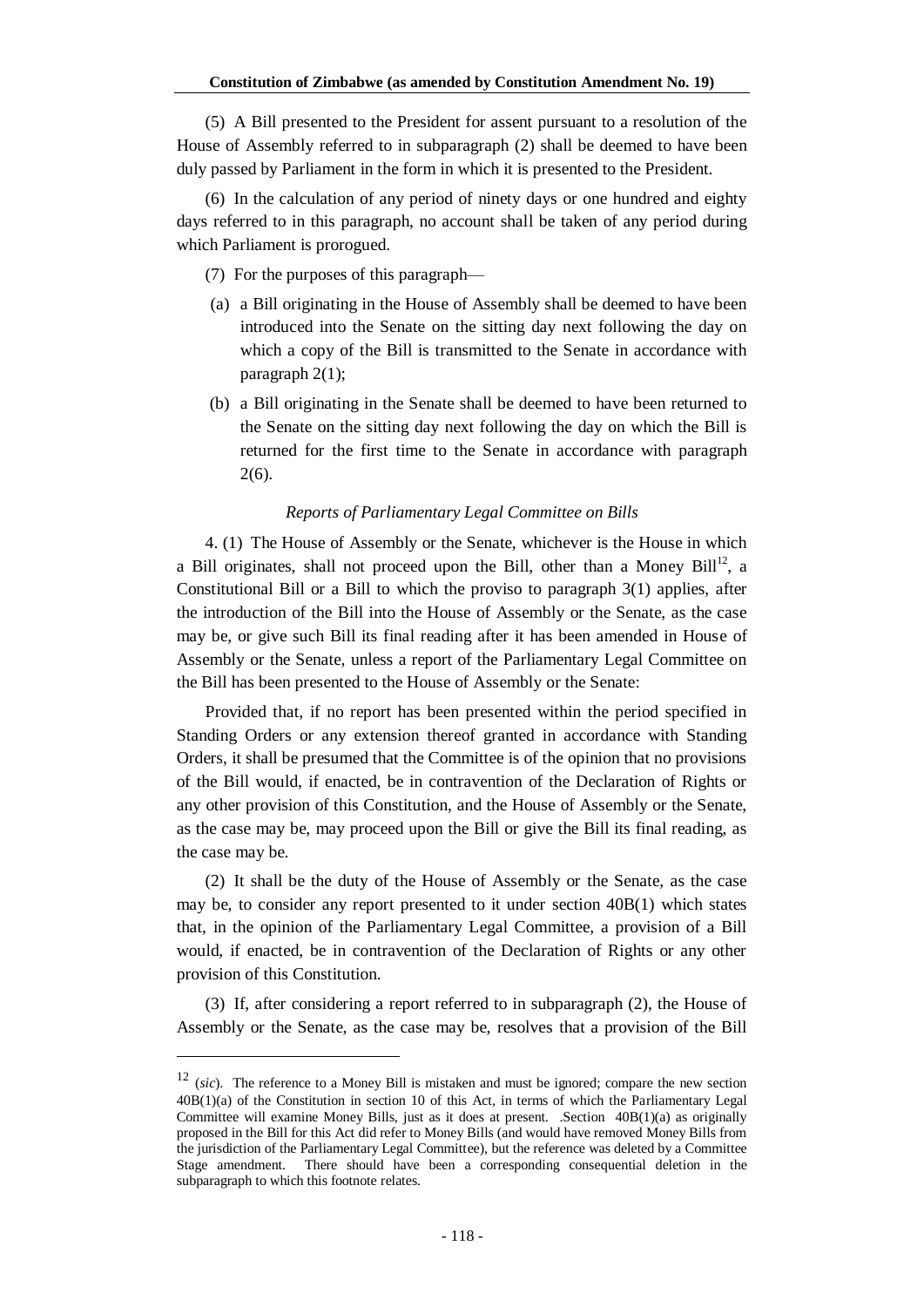would, if enacted, be in contravention of the Declaration of Rights or any other provision of this Constitution, the House of Assembly or the Senate shall not pass the Bill containing that provision.

(4) If the House of Assembly or the Senate, acting under subparagraph (3), does not pass a Bill or amends a Bill so that it would not, if enacted, be in contravention of the Declaration of Rights or any other provision of this Constitution—

(a) the Speaker shall report to the President of the Senate accordingly; or

(b) the President of the Senate shall report to the Speaker accordingly;

as the case may be.

# *Procedure in regard to Bills where certificate of urgency is issued*

5. (1) A Vice-President or a Minister may certify that a Bill, other than a Constitutional Bill, originating in the House of Assembly which has been passed by the House of Assembly is so urgent that it is not in the national interest to delay its enactment.

 $(2)$  If—

- (a) the Senate and the House of Assembly have not agreed upon the amendments to be made to a Bill in respect of which a certificate has been issued under subparagraph (1) before the expiration of a period of eight sitting days beginning on the day of the introduction of the Bill into the Senate; or
- (b) a Bill in respect of which a certificate has been issued under subparagraph (1) has not been passed by the Senate before the expiration of a period of eight sitting days beginning on the day of the introduction of the Bill into the Senate;

the Bill may, subject to the provisions of this paragraph, be presented to the President for assent in the form in which it was passed by the House of Assembly with such amendments, if any, as the Senate and the House of Assembly may have agreed.

(3) A Bill referred to in subparagraph (2) shall not be presented to the President for assent unless a resolution that the Bill be presented to the President for assent has been passed by the House of Assembly after the expiration of a period of eight sitting days beginning on the day of the introduction of the Bill into the Senate.

(4) A Bill referred to in subparagraph (2) shall not be presented to the President for assent unless it is accompanied by a certificate from the Speaker stating that the Bill is a Bill to which the provisions of subparagraphs (2) and (3) apply and that the Bill may lawfully be presented for assent by virtue of those provisions.

(5) A Bill presented to the President for assent pursuant to a resolution of the House of Assembly referred to in subparagraph (3) shall be deemed to have been duly passed by Parliament in the form in which it is presented to the President.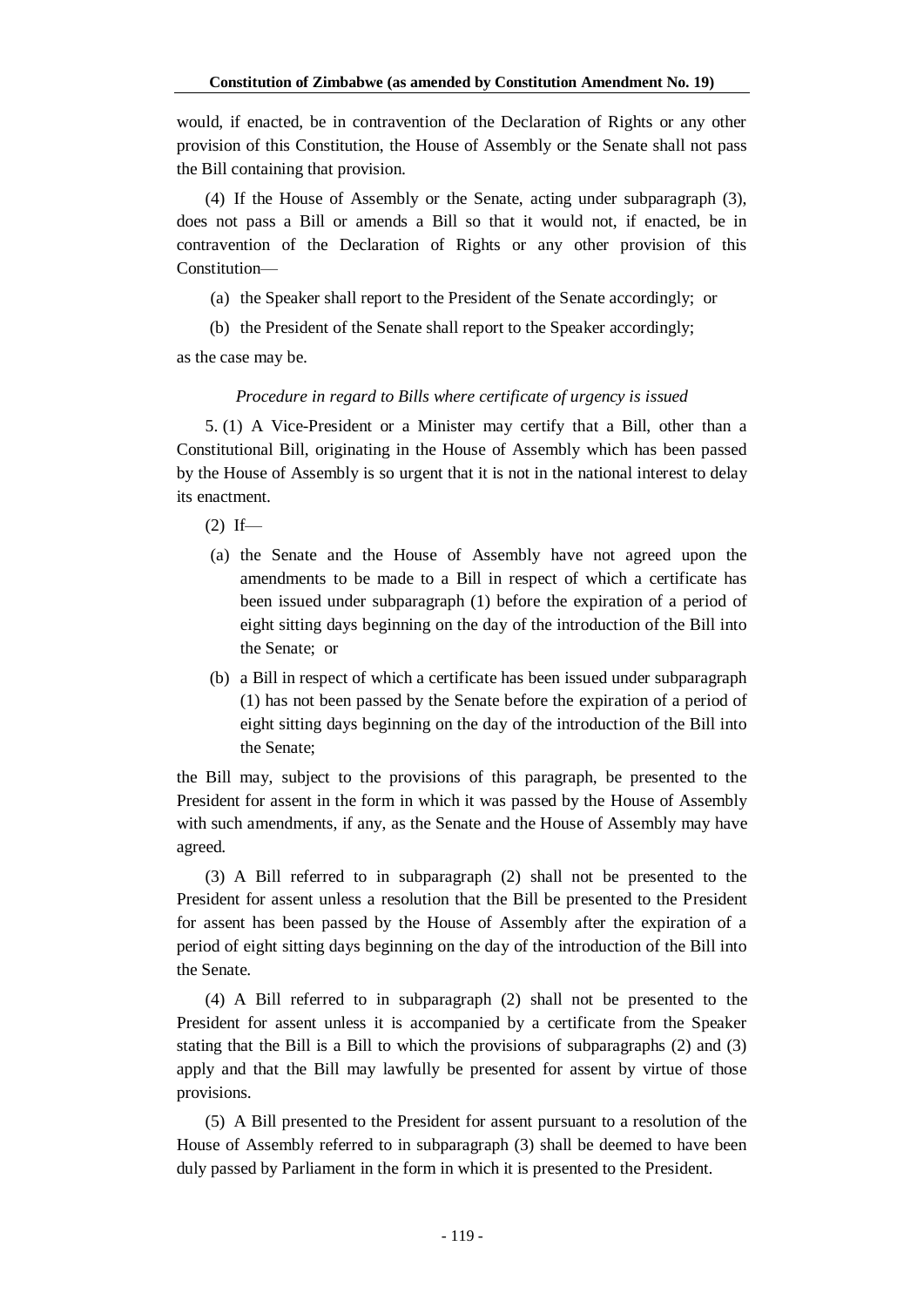(6) For the purposes of this paragraph, a Bill in respect of which a certificate has been issued under subparagraph (1) shall be deemed to have been introduced into the Senate on the sitting day next following the day on which a copy of the Bill is transmitted to the Senate in accordance with paragraph 2(1).

(7) If, in the case of a Bill presented to the President for assent pursuant to a resolution of the House of Assembly referred to in subparagraph (3), the Senate has not considered that Bill in the form in which it was presented to the President for assent, a copy of that Bill certified by the Clerk of Parliament to be in the form in which it was presented to the President for assent shall be transmitted to the Senate immediately after its enactment and the provisions of section 40B and paragraph 4 shall, *mutatis mutandis*, apply in relation to that Bill.

(8) The provisions of subparagraphs (9) and (10) shall apply to a Bill to which the President has assented pursuant to the provisions of this paragraph if the Senate—

- (a) resolved before the day on which that Bill was enacted that a provision of that Bill, as enacted, was a provision which would, if enacted, be in contravention of the Declaration of Rights; or
- (b) resolves within a period of thirty sitting days beginning on the day on which that Bill was enacted that a provision of that Bill, as enacted, is in contravention of the Declaration of Rights.
- (9) If, before the expiration of a period of eight sitting days beginning on—
- (a) the day of the resolution of the Senate referred to in subparagraph (8); or
- (b) the day on which the Bill is enacted;

whichever is the later day, the House of Assembly has not passed a resolution such as is referred to in subparagraph (10), the President shall forthwith cause to be published in the *Gazette* a notice annulling the provision to which the resolution of the Senate relates with effect from the date of the publication of the notice.

(10) If, before the expiration of a period referred to in subparagraph (9), the House of Assembly has resolved by the affirmative votes of more than one-half of its total membership that the provision to which the resolution of the Senate relates shall remain in force, the provision shall unless it is sooner repealed or has had its effect, subject to the provisions of section 24, continue in force for a period of two hundred and seventy days beginning on the day of the resolution or the day on which that Bill was enacted, whichever is the later day:

Provided that, if—

- (a) the resolution of the House of Assembly referred to in this subparagraph was passed by the affirmative votes of not less than ninety-one of its members; or
- (b) before the expiration of the period of two hundred and seventy days referred to in this paragraph the House of Assembly has, by the affirmative votes of not less than ninety-one of its members, passed a further resolution that the provision shall remain in force;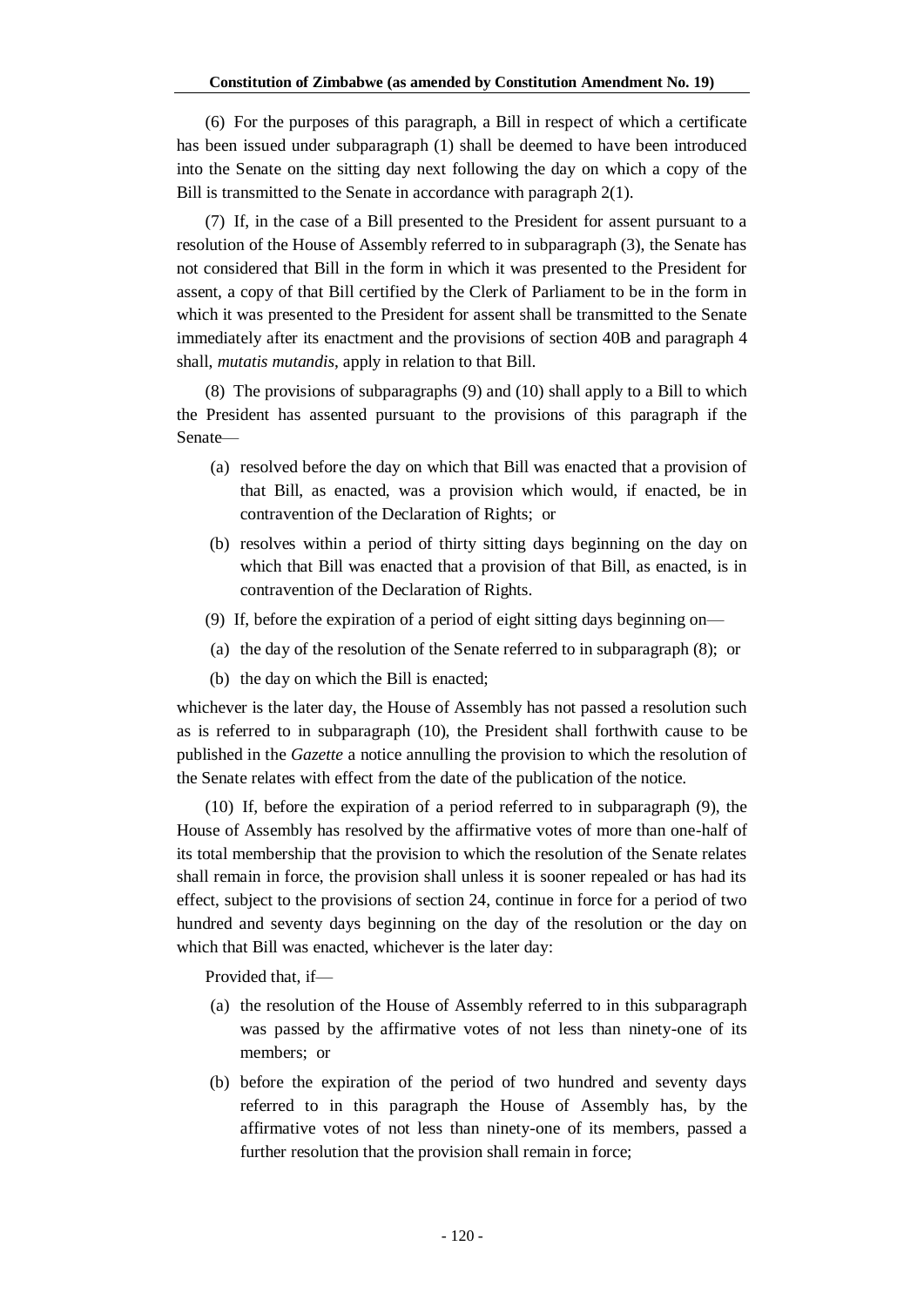the provision shall, unless it is sooner repealed or has had its effect, subject to the provisions of section 24, continue in force after the expiration of the period of two hundred and seventy days.

(11) Where the Senate or the House of Assembly passes a resolution under subparagraph (8), (9) or (10), the Clerk of Parliament shall forthwith cause to be published in the *Gazette* a notice of such resolution and of the effect thereof.

# *Money Bills*

6. (1) The Senate shall not have power to amend a Bill which is certified by the Speaker to be a Money Bill but may recommend amendments to the House of Assembly.

(2) An amendment to a Bill referred to in subparagraph (1) which is recommended by the Senate shall be duly certified by the Clerk of Parliament and transmitted to the House of Assembly for its consideration.

(3) After the House of Assembly has considered amendments to a Bill referred to in subparagraph (1) which have been recommended by the Senate the Bill shall be presented to the President for assent in the form in which it was passed by the House of Assembly with such amendments, if any, as may have been made by the House of Assembly on the recommendation of the Senate.

(4) If a Bill referred to in subparagraph (1) has not been passed by the Senate before the expiration of a period of eight sitting days beginning on the day of the introduction of the Bill into the Senate, the Bill may, subject to the provisions of this paragraph, be presented to the President for assent in the form in which it was passed by the House of Assembly.

(5) A Bill referred to in subparagraph (4) shall not be presented to the President for assent unless a resolution that the Bill be presented to the President for assent has been passed by the House of Assembly after the expiration of a period of eight sitting days beginning on the day of the introduction of the Bill into the Senate.

(6) A Bill referred to in subparagraph (4) shall not be presented to the President for assent unless it is accompanied by a certificate from the Speaker stating that the Bill is a Bill to which the provisions of subparagraphs (4) and (5) apply and that the Bill may lawfully be presented for assent by virtue of those provisions.

(7) A Bill presented to the President for assent pursuant to a resolution of the House of Assembly referred to in subparagraph (5) shall be deemed to have been duly passed by Parliament in the form in which it is presented to the President.

(8) For the purposes of this paragraph, a Bill referred to in subparagraph (1) shall be deemed to have been introduced into the Senate on the sitting day next following the day on which a copy of the Bill is transmitted to the Senate in accordance with paragraph 2(1).

(9) In this Constitution, "Money Bill" means a public Bill which contains only provisions dealing with all or any of the following matters—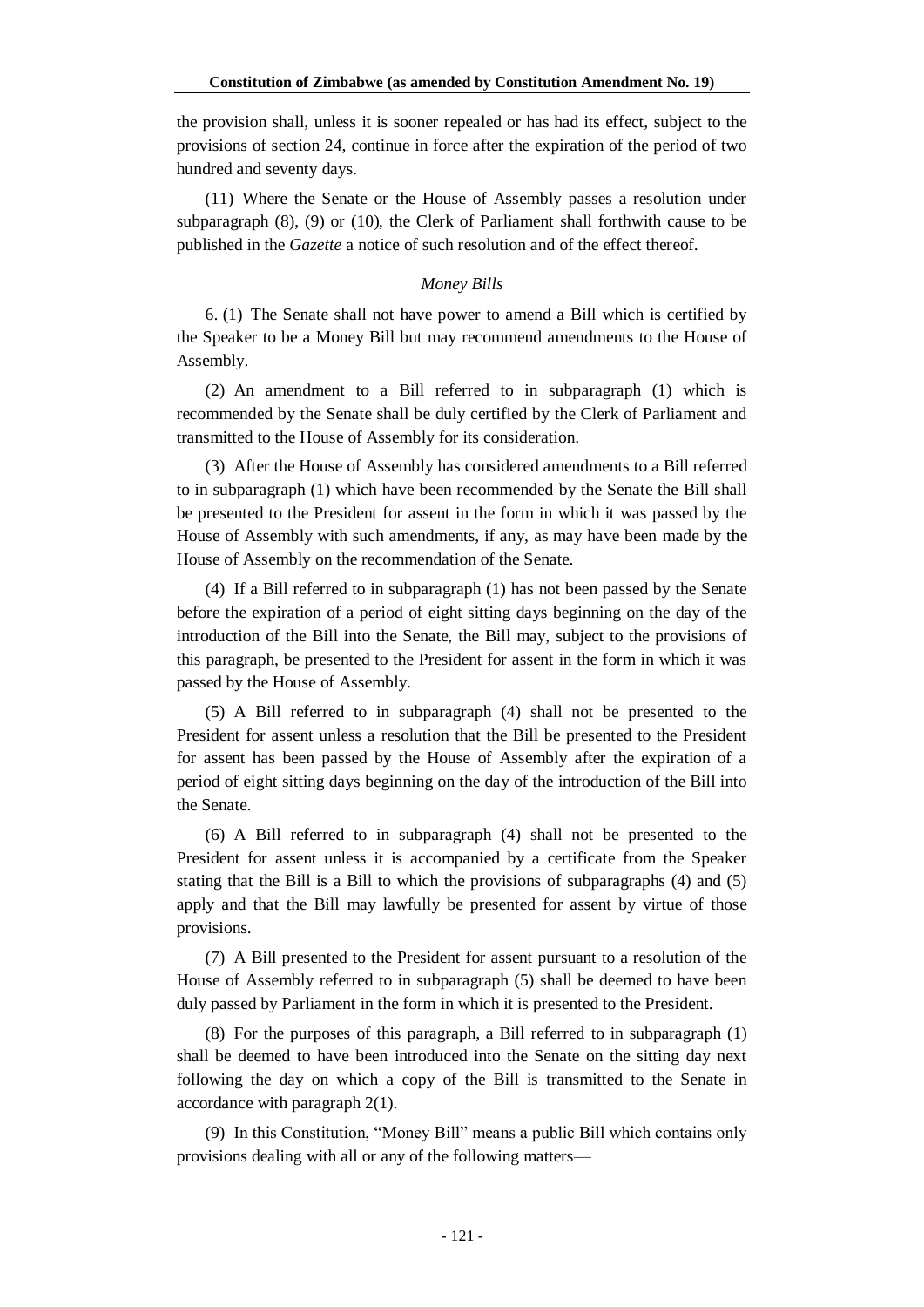- (a) the imposition, repeal, remission, alteration, administration or regulation of taxation or any exemption therefrom;
- (b) the imposition, for the payment of debt or other financial purposes, including expenses of administration, of charges on the Consolidated Revenue Fund or any other public funds or on moneys provided by Parliament or the variation or repeal of any such charges;
- (c) the grant of moneys for the services of the Government, including expenses of administration, or the grant of money to any authority or person or the variation or revocation of any such grant;
- (d) the appropriation, receipt, custody, investment, issue or audit of accounts of public money;
- (e) the making or raising of any loan by the Government or the repayment thereof or the establishment, alteration, administration or abolition of any sinking fund provided in connection with any such loan;
- (f) the guarantee given by or on behalf of the Government in respect of any loan raised by any person and any conditions which are attached to such guarantee;
- (g) the compounding or remitting of any debt and the condoning of any failure to collect taxes;
- (h) the condoning of unauthorised expenditure;
- (i) subordinate matters which are ancillary or incidental to any of the foregoing matters;

and any reference in this subparagraph to taxation, public funds, public money, debt, taxes or expenditure shall not be construed as including a reference to any taxation by, or the funds, money, debts, taxes or expenditure of, a local authority or statutory body.

# *Provisions relating to amendments to Bills*

7. (1) Subject to the provisions of this Constitution and Standing Orders, after a Bill has been returned to the House in which it originated, the Senate or the House of Assembly may, by message to the other House pursuant to a resolution, agree to any amendment or withdraw any amendment which has been made to the Bill:

Provided that the Senate or the House of Assembly shall not agree to or withdraw any amendment unless the Parliamentary Legal Committee has reported thereon and the provisions of paragraph 4 shall, *mutatis mutandis*, apply in relation thereto.

*Report of Parliamentary Legal Committee on statutory instruments*

8. (1) If—

(a) after considering a report of the Parliamentary Legal Committee that a provision of a statutory instrument is in contravention of the Declaration of Rights or any other provision of this Constitution, the Senate resolves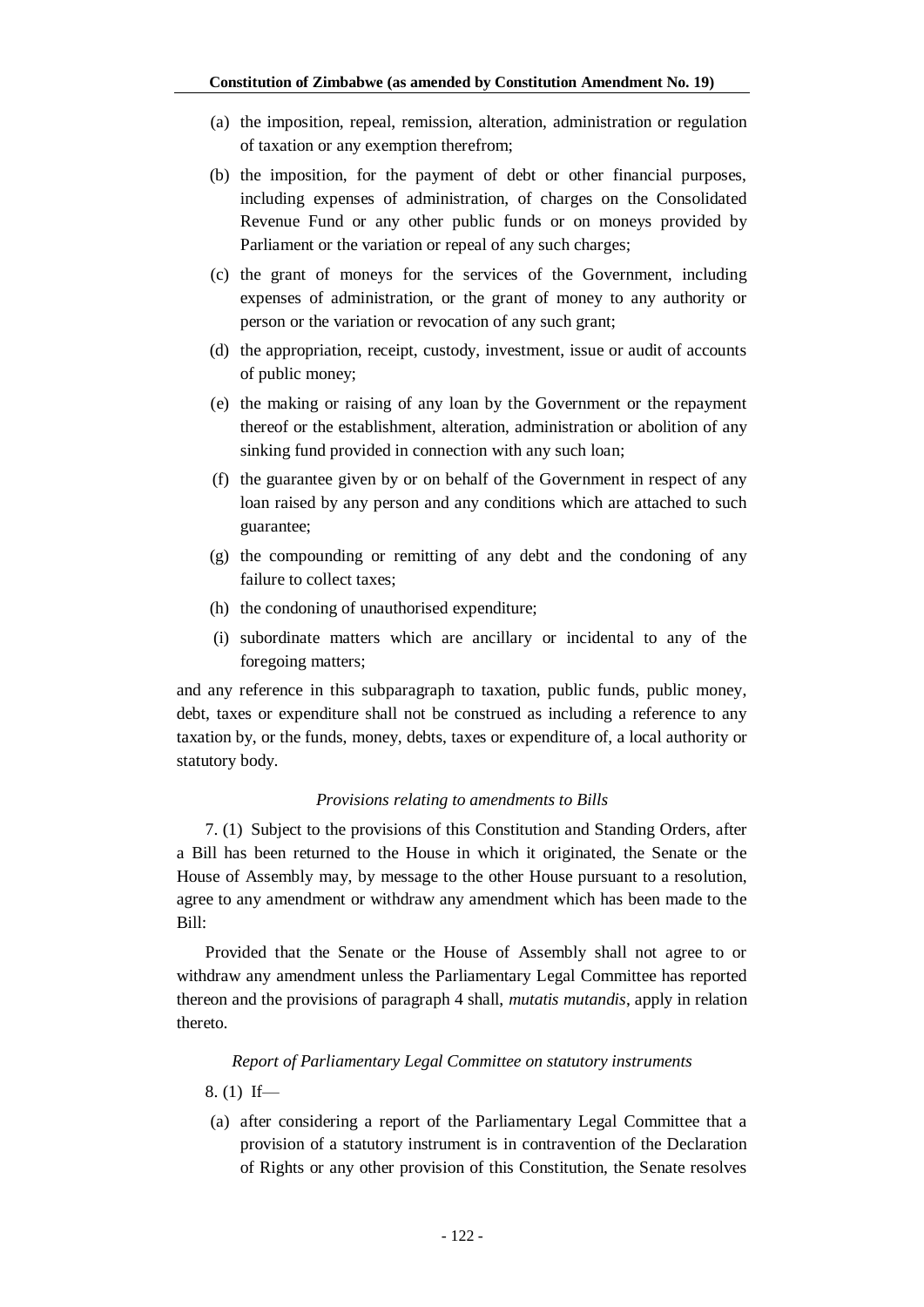that the provision is in contravention of the Declaration of Rights or any other provision of this Constitution; and

- (b) within twenty-one sitting days after the passing of the resolution of the Senate referred to in subparagraph (a)—
	- (i) the House of Assembly has not resolved that the provision shall not be repealed; or
	- (ii) the Committee has not reported to the Clerk of Parliament that the provision has been repealed or amended in such a way as, in the opinion of the Committee, to remove the contravention;

the Clerk of Parliament shall report the circumstances to the President who shall forthwith, by notice in the *Gazette*, repeal the provision.

(2) The Parliamentary Legal Committee may, at any time before a report of the Committee that a provision of a statutory instrument is in contravention of the Declaration of Rights or any other provision of the Constitution is considered by the Senate, withdraw the report if, in the opinion of the Committee, the provision is repealed or is amended in such a way as, in the opinion of the Committee, to remove the contravention.

(3) A provision of a statutory instrument which has been repealed by the President in terms of subparagraph (1) shall cease to be of force with effect from the date of such repeal notwithstanding that some person or authority other than the President may have made the statutory instrument concerned.

[Schedule as substituted by section 21 of Act –5 of 2005 – Amendment No. 17]

# **SCHEDULE 5**

### *(Section 52)*

# PROVISIONS REFERRED TO IN SECTION 52(4)(a) (*ENTRENCHED PROVISIONS*]

[Schedule repealed by section 8 of Act 15 of 1990 – Amendment No. 10]

#### **SCHEDULE 6**

*(Section 112)*

#### PENSIONS

## *Protection of pension rights of public officers*

1. (1) Subject to the provisions of paragraph 2, the law to be applied with respect to any pensions benefits that were granted to any person before the appointed day shall be the law that was in force at the date on which those benefits were granted or any law in force at a later date that is not less favourable to that person.

[Subparagraph as amended by section 4 of Act 9 of 1993 – Amendment No. 13]

(2) Subject to the provisions of paragraph 2, the law to be applied with respect to any pensions benefits not referred to in subparagraph (1) in relation to a public officer or former public officer in respect of a period of service as a public officer,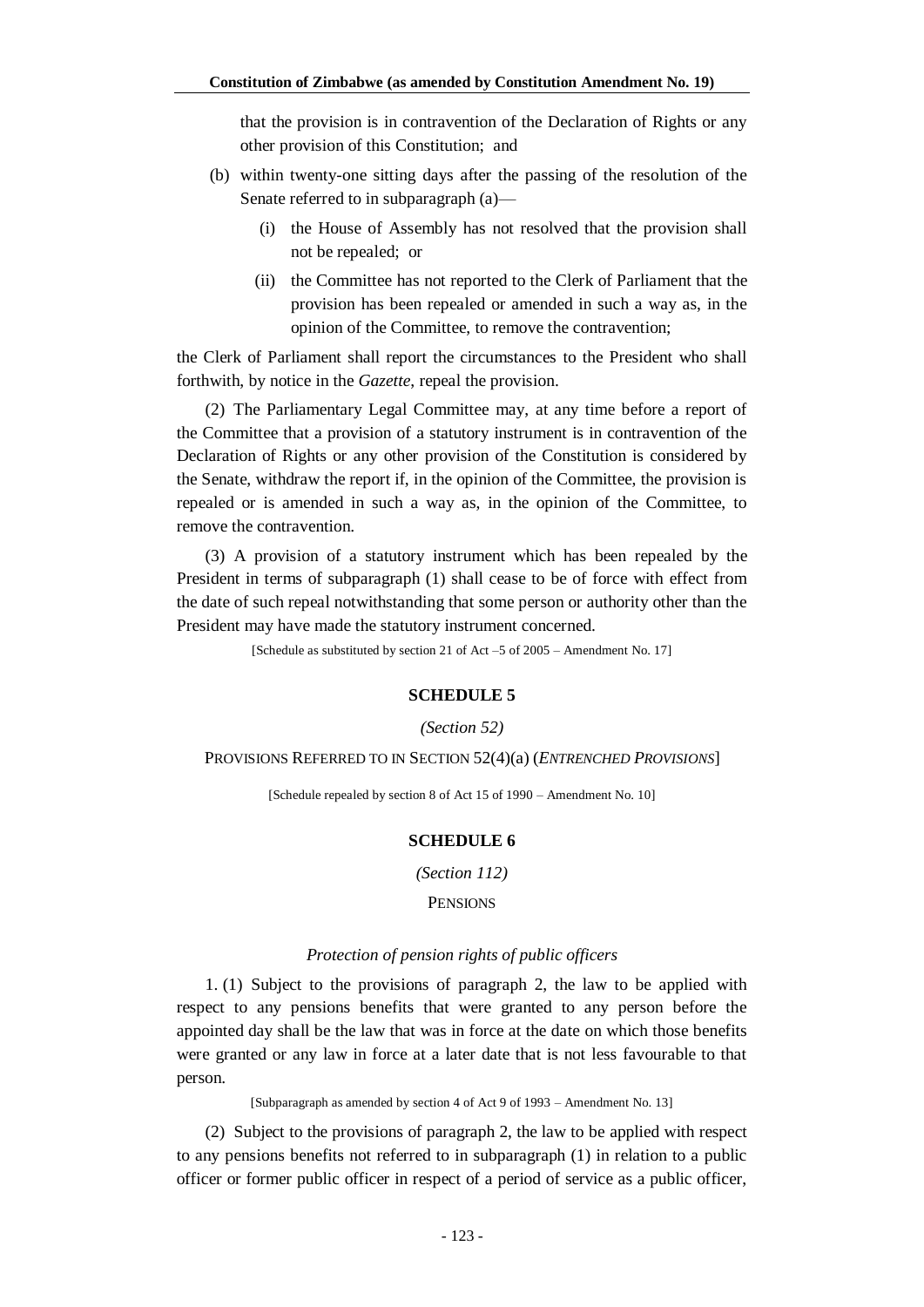or any ill-health or injury arising out of and in the course of his official duties during a period of service as a public officer, that—

- (a) commenced before the appointed day shall be the law that was in force immediately before that day; or
- (b) commenced on or after the appointed day shall be the law in force on the date on which that period of service commenced;

or any law in force at a later date that is not less favourable to the person entitled to such pensions benefits.

[Subparagraph as amended by section 4 of Act 9 of 1993 – Amendment No. 13]

(3) Where a person is entitled to exercise an option as to which of two or more laws shall apply in his case, the law for which he opts shall, for the purposes of this paragraph, be deemed to be more favourable to him than the other law or laws.

(4) All pensions benefits shall be charged upon and paid out of the Consolidated Revenue Fund.

(5) Any law which alters the age at which a person holding public office shall retire or otherwise vacate his office shall not have effect in relation to any public officer who was appointed before that law takes effect unless he consents thereto.

- (6) In this paragraph—
- "law" shall be construed as including the rules or other instrument setting out the terms of service of the staff of Parliament;
- "pensions benefits" means any pensions, commutation of pensions, gratuities or other like allowances or refund of pension contributions, including any interest payable thereon, for persons in respect of their service as public officers or any ill-health or injury arising out of and in the course of their official duties or for the spouses, children, dependants or personal representatives of such persons in respect of such service, ill-health or injury.

(7) References in this paragraph to the law with respect to pensions benefits include, without derogation from their generality, references to the law regulating—

- (a) the circumstances in which such benefits may be granted or in which the grant of such benefits may be refused;
- (b) the circumstances in which any such benefits that have been granted may be increased, withheld, reduced in amount or suspended; or
- (c) the amount of any such benefits.

### *Remittability of pensions*

2. (1) Any person who is entitled to receive a pension and who is not ordinarily resident in Zimbabwe shall not be prevented from having remitted to him outside Zimbabwe, free from any deduction, tax or charge, other than ordinary bank charges, made or levied in respect of its remission—

(a) any payment of a pension to which he is entitled; and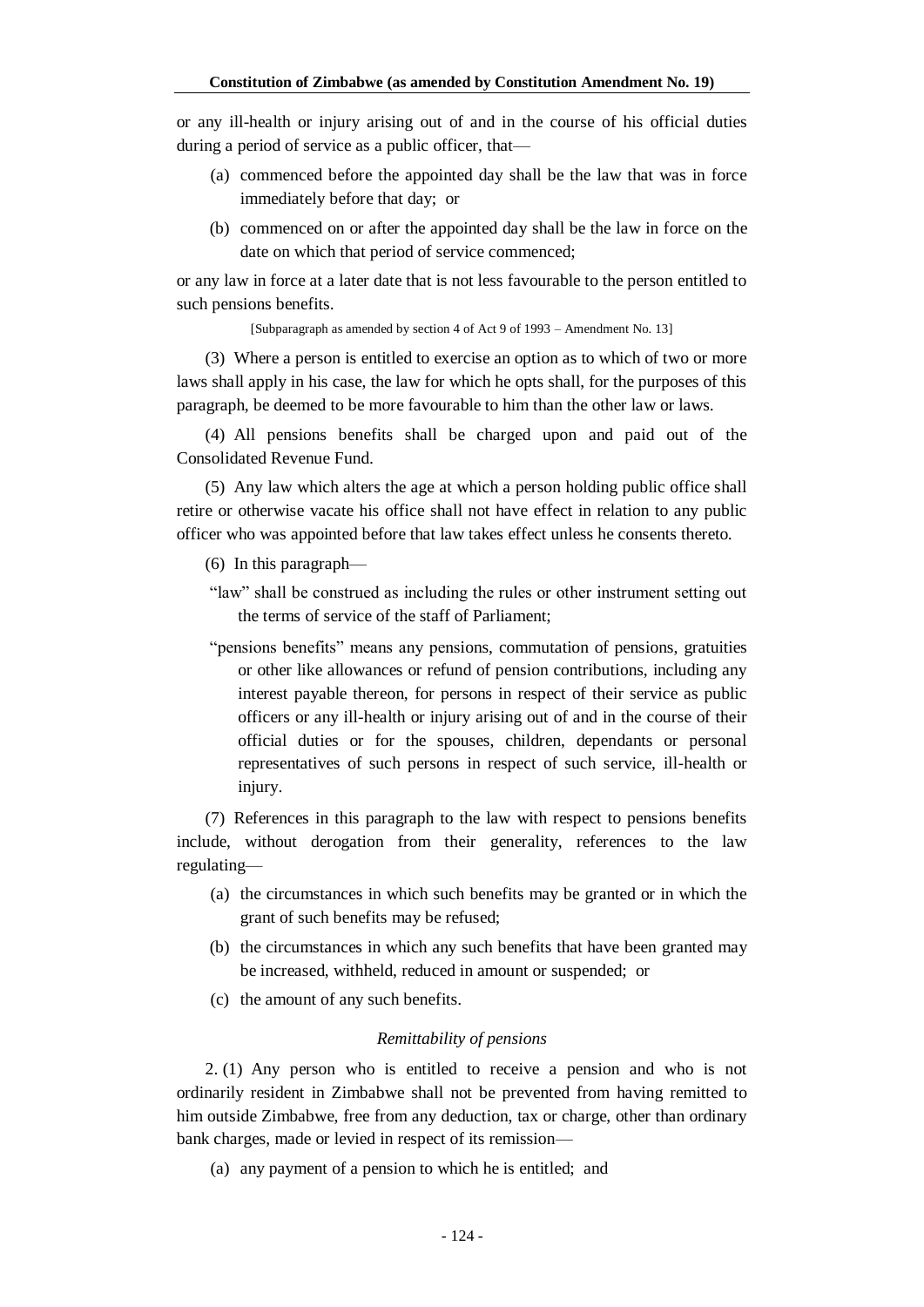(b) subject to such restrictions as may be imposed by or under an Act of Parliament which are not greater than those which could have imposed immediately before the appointed day, the amount of any commutation of a pension in such cases and to such extent as was prescribed by law immediately before that day.

(1a) Notwithstanding anything in subparagraph (b) of subparagraph (1), provision may be made by or under an Act of Parliament limiting the amount of any commutation of a pension which may be remitted to any person outside Zimbabwe in any period of twelve months, and any such limitation may be greater than might have been imposed or prescribed immediately before the appointed day.

[Subparagraph as inserted by section 4 of Act 9 of 1993 – Amendment No. 13]

(2) Any amount which a person is entitled to have remitted under this paragraph shall not be deducted from the amount of money that he may be entitled to have remitted outside Zimbabwe by or under this Constitution or any law.

(3) In this paragraph—

"pension" means any pension or annuity which is payable—

- (a) from the Consolidated Revenue Fund to any public officer or former public officer or other person by or under this Constitution or any Act of Parliament; or
- (b) in accordance with the rules of any pension fund to—
	- (i) a person who was a member of that fund upon his retirement on account of age or ill-health or other termination of service or on his attaining a specified age; or
	- (ii) the spouse, children or dependants of a person who was a member of that fund upon or after the death of such former member;

and which is payable for the lifetime of the recipient or for a specified period or until the happening of a specified event;

"pension fund" means any scheme or arrangement established or operating in Zimbabwe the principal object of which is to provide benefits for persons who are or have been members of the scheme or arrangement upon their retirement on account of age or ill-health or other termination of service or on attaining a specified age, whether or not such scheme or arrangement also provides for the payment of benefits in other circumstances, or for dependants or nominees of deceased members.

# **SCHEDULE 7**

### *(Section 16B)*

## AGRICULTURAL LAND GAZETTED ON OR BEFORE THE 8TH JULY, 2005

The pieces of land identified in the General Notices specified in the second column of the following table that were published in the *Gazette* or *Gazette Extraordinary* on the date specified opposite thereto in the third column of the table constitute the land referred to in section  $16B(2)(a)(i)$ .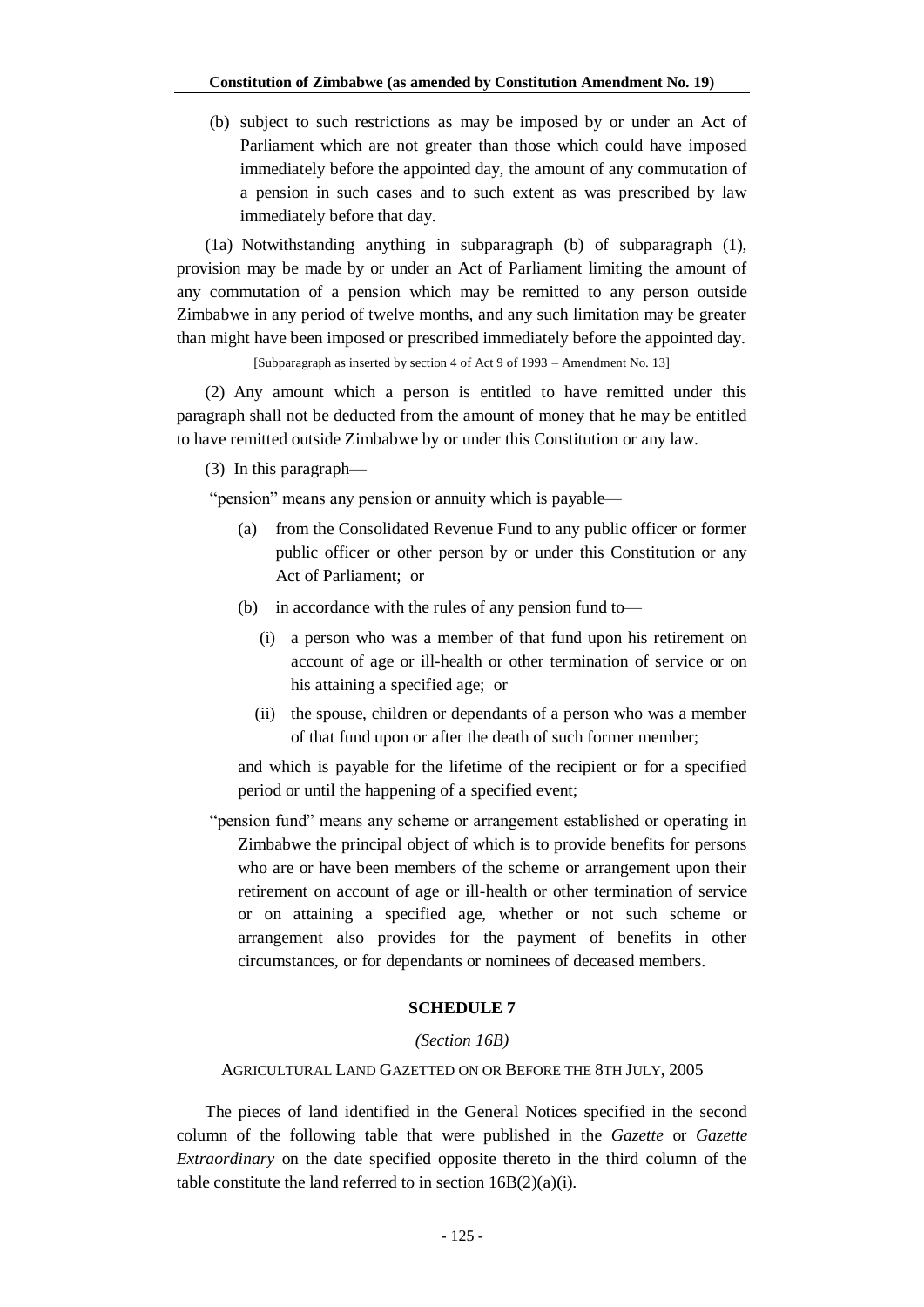In this Schedule "piece of land" means a piece of land registered as a separate entity under any law providing for the registration of title over land.

|     | General<br>Notice No. | Date of publication |     | General<br>Notice No. | Date of publication |
|-----|-----------------------|---------------------|-----|-----------------------|---------------------|
| 1.  | 233A of 2000          | 02/06/2000          | 33. | 4A of 2002            | 04/01/2002          |
| 2.  | 400 of 2000           | 18/08/2000          | 34. | 30T of 2002           | 11/01/2002          |
| 3.  | 405A of 2000          | 25/08/2000          | 35. | 48 of 2002            | 18/02/2002          |
| 4.  | 418A of 2000          | 01/09/2000          | 36. | 53A of 2002           | 25/01/2002          |
| 5.  | 439 of 2000           | 08/09/2000          | 37. | 55A of 2002           | 01/02/2002          |
| 6.  | 440B of 2000          | 14/09/2000          | 38. | 65 of 2002            | 08/02/2002          |
| 7.  | 447B of 2000          | 22/09/2000          | 39. | 94A of 2002           | 22/02/2002          |
| 8.  | 447D of 2000          | 29/09/2000          | 40. | 98A of 2002           | 01/03/2002          |
| 9.  | 457B of 2000          | 06/10/2000          | 41. | 104A of 2002          | 08/03/2002          |
| 10. | 483G of 2000          | 20/10/2000          | 42. | 116A of 2002          | 15/03/2002          |
| 11. | 521A of 2000          | 17/11/2000          | 43. | 118A of 2002          | 22/03/2002          |
| 12. | 541A of 2000          | 24/11/2000          | 44. | 144A of 2002          | 05/04/2002          |
| 13. | 50A of 2001           | 26/01/2001          | 45. | 163 of 2002           | 12/04/2002          |
| 14. | 67A of 2001           | 09/02/2001          | 46. | 164 of 2002           | 12/04/2002          |
| 15. | 107A of 2001          | 23/02/2001          | 47. | 198A of 2002          | 26/04/2002          |
| 16. | 180A of 2001          | 23/03/2001          | 48. | 220A of 2002          | 10/05/2002          |
| 17. | 195A of 2001          | 06/04/2001          | 49. | 227A of 2002          | 17/05/2002          |
| 18. | 208 of 2001           | 20/04/2001          | 50. | 252A of 2002          | 31/05/2002          |
| 19. | 226A of 2001          | 27/04/2001          | 51. | 252B of 2002          | 31/05/2002          |
| 20. | 237A of 2001          | 04/05/2001          | 52. | 268A of 2002          | 07/06/2002          |
| 21. | 242B of 2001          | 11/05/2001          | 53. | 268B of 2002          | 07/06/2002          |
| 22. | 264A of 2001          | 18/05/2001          | 54. | 296A of 2002          | 21/06/2002          |
| 23. | 313B of 2001          | 22/06/2001          | 55. | 313 of 2002           | 05/07/2002          |
| 24. | 322A of 2001          | 29/06/2001          | 56. | 314 of 2002           | 05/07/2002          |
| 25. | 322B of 2001          | 29/06/2001          | 57. | 325 of 2002           | 12/07/2002          |
| 26. | 322C of 2001          | 29/06/2001          | 58. | 326 of 2002           | 12/07/2002          |
| 27. | 330A of 2001          | 06/07/2001          | 59. | 341 of 2002           | 19/07/2002          |
| 28. | 355A of 2001          | 13/07/2001          | 60. | 342 of 2002           | 19/07/2002          |
| 29. | 442A of 2001          | 07/09/2001          | 61. | 356 of 2002           | 02/08/2002          |
| 30. | 591 of 2001           | 16/11/2001          | 62. | 391A of 2002          | 23/08/2002          |
| 31. | 653 of 2001           | 28/12/2001          | 63. | 391B of 2002          | 23/08/2002          |
| 32. | 656 of 2001           | 28/12/2001          | 64. | 398 of 2002           | 30/08/2002          |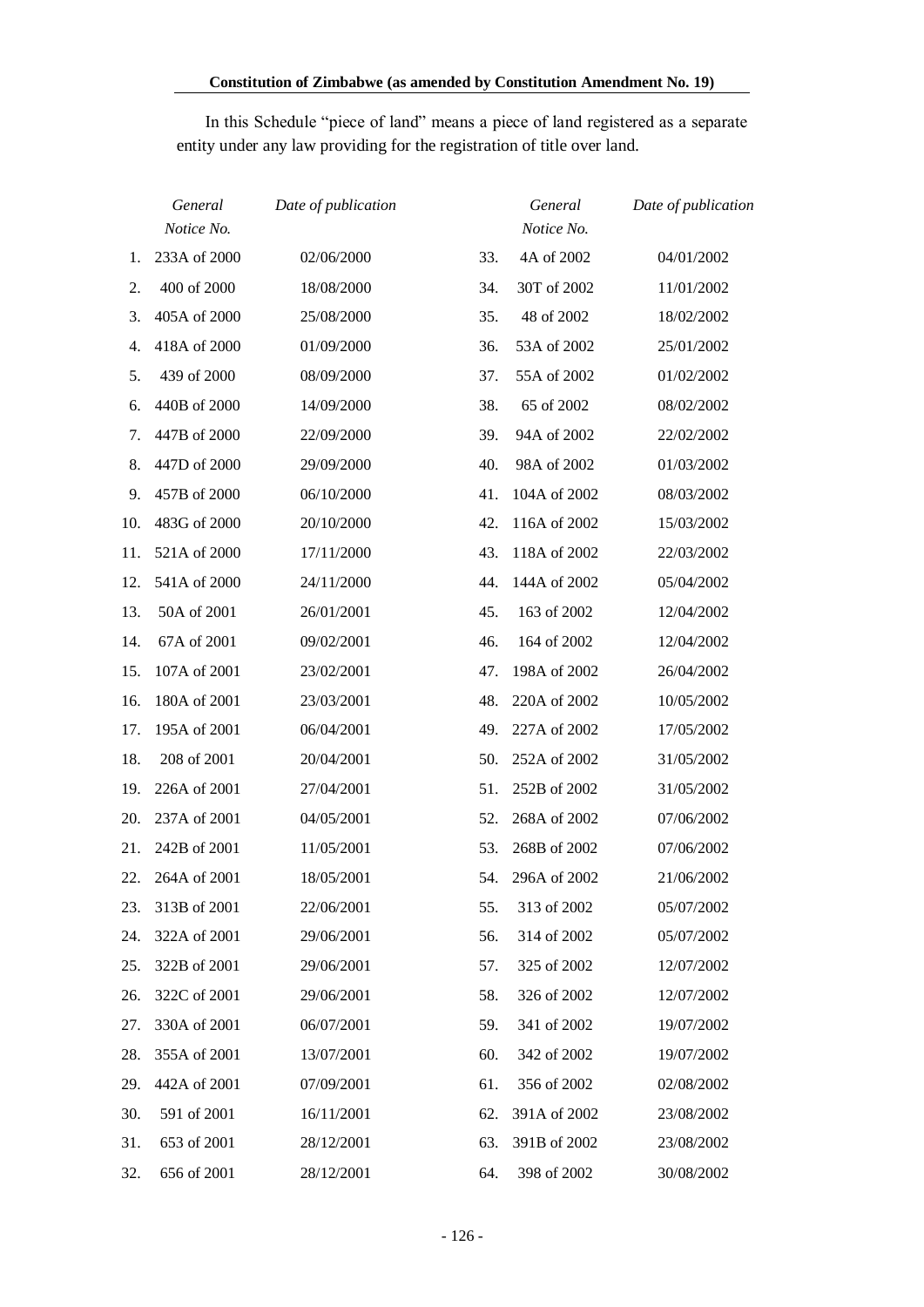|     | General<br>Notice No. | Date of publication |      | General<br>Notice No. | Date of publication |
|-----|-----------------------|---------------------|------|-----------------------|---------------------|
| 65. | 399 of 2002           | 30/08/2002          | 100. | 354 of 2003           | 22/08/2003          |
| 66. | 409 of 2002           | 06/09/2002          | 101. | 370 of 2003           | 22/08/2003          |
| 67. | 530A of 2002          | 11/10/2002          | 102. | 371 of 2003           | 22/08/2003          |
| 68. | 530B of 2002          | 11/10/2002          | 103. | 382 of 2003           | 29/08/2003          |
| 69. | 541A of 2002          | 25/10/2002          | 104. | 434 of 2003           | 05/09/2003          |
| 70. | 541B of 2002          | 25/10/2002          | 105. | 445E of 2003          | 17/09/2003          |
| 71. | 574 of 2002           | 08/11/2002          | 106. | 445F of 2003          | 17/09/2003          |
| 72. | 575 of 2002           | 08/11/2002          | 107. | 445G of 2003          | 17/09/2003          |
| 73. | 583A of 2002          | 15/11/2002          | 108. | 463A of 2003          | 26/09/2003          |
| 74. | 610A of 2002          | 29/11/2002          | 109. | 463B of 2003          | 26/09/2003          |
| 75. | 610B of 2002          | 29/11/2002          | 110. | 486 of 2003           | 03/10/2003          |
| 76. | 1 of 2003             | 03/01/2003          | 111. | 493B of 2003          | 10/10/2003          |
| 77. | 2 of 2003             | 03/01/2003          | 112. | 550A of 2003          | 31/10/2003          |
| 78. | 37 of 2003            | 31/01/2003          | 113. | 550B of 2003          | 31/10/2003          |
| 79. | 94 of 2003            | 28/02/2003          | 114. | 558 of 2003           | 07/11/2003          |
| 80. | 131 of 2003           | 21/03/2003          | 115. | 559 of 2003           | 07/11/2003          |
| 81. | 132 of 2003           | 21/03/2003          | 116. | 565A of 2003          | 14/11/2003          |
| 82. | 164 of 2003           | 18/04/2003          | 117. | 565B of 2003          | 14/11/2003          |
| 83. | 165 of 2003           | 18/04/2003          | 118. | 575A of 2003          | 21/11/2003          |
| 84. | 202A of 2003          | 09/05/2003          | 119. | 575B of 2003          | 21/11/2003          |
| 85. | 202B of 2003          | 09/05/2003          | 120. | 606 of 2006           | 12/12/2003          |
| 86. | 227 of 2003           | 30/05/2003          | 121. | 607 of 2003           | 12/12/2003          |
| 87. | 228 of 2003           | 30/05/2003          | 122. | 626A of 2003          | 19/12/2003          |
| 88. | 251 of 2003           | 20/06/2003          | 123. | 626B of 2003          | 19/12/2003          |
| 89. | 252 of 2003           | 20/06/2003          | 124. | 8 of 2004             | 02/01/2004          |
| 90. | 290 of 2003           | 25/07/2003          | 125. | 15 of 2004            | 09/01/2004          |
| 91. | 291 of 2003           | 25/07/2003          | 126. | 42 of 2004            | 16/01/2004          |
| 92. | 298A of 2003          | 01/08/2003          | 127. | 43 Of 2004            | 16/01/2004          |
| 93. | 298B of 2003          | 01/08/2003          | 128. | 49 of 2004            | 23/01/2004          |
| 94. | 298F of 2003          | 06/08/2003          | 129. | 235A of 2004          | 07/04/2004          |
| 95. | 323A of 2003          | 08/08/2003          | 130. | 257 of 2004           | 26/04/2004          |
| 96. | 323B of 2003          | 08/08/2003          | 131. | 283 of 2004           | 07/05/2004          |
| 97. | 323C of 2003          | 08/08/2003          | 132. | 314 of 2004           | 04/06/2004          |
| 98. | 323D of 2003          | 08/08/2003          | 133. | 315 of 2004           | 04/06/2004          |
| 99. | 353 of 2003           | 22/08/2003          | 134. | 333C of 2004          | 18/06/2004          |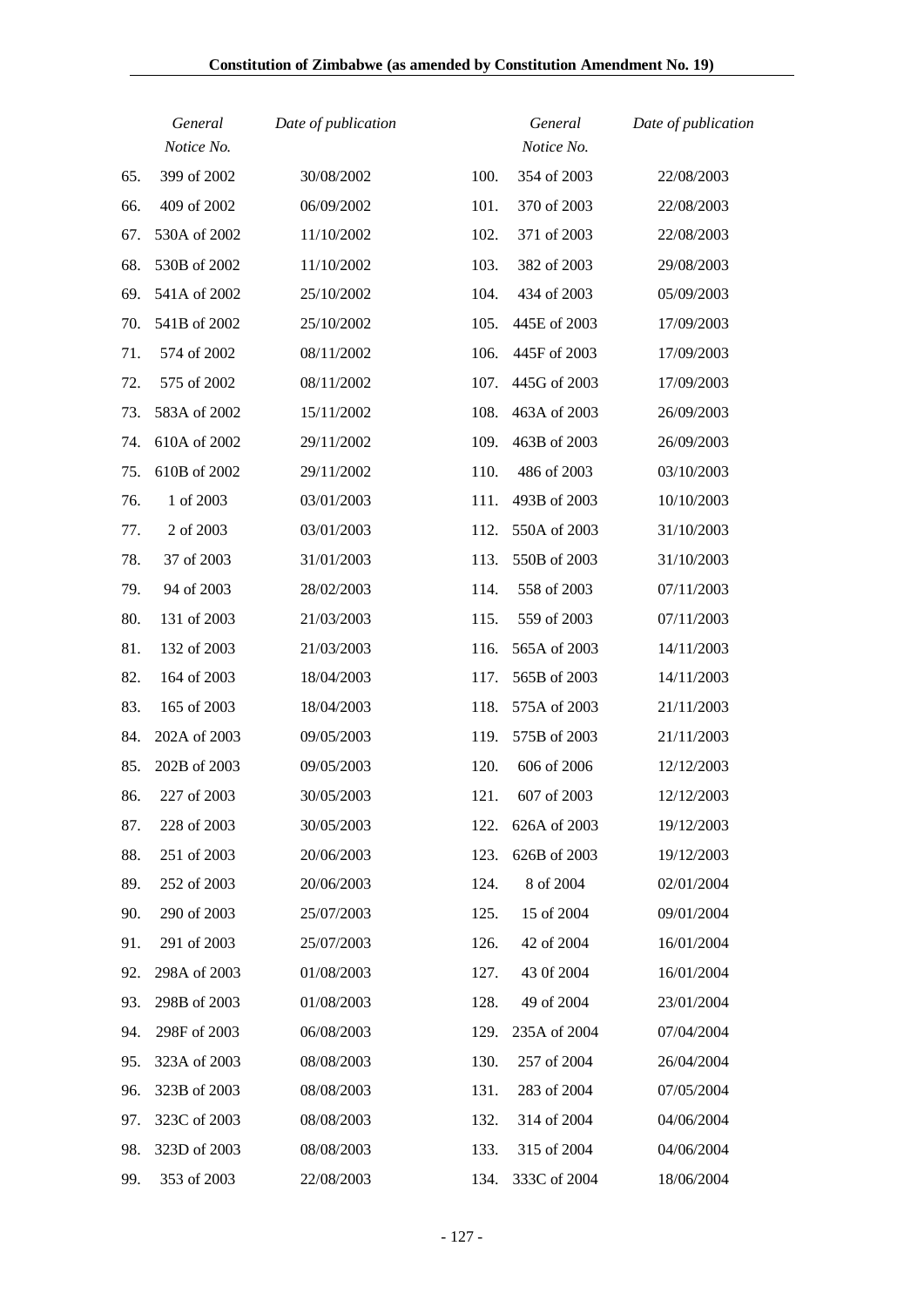|      | General<br>Notice No. | Date of publication |      | General<br>Notice No. | Date of publication |
|------|-----------------------|---------------------|------|-----------------------|---------------------|
| 135. | 344 of 2004           | 02/07/2004          | 147. | 560B of 2004          | 10/12/2004          |
| 136. | 345 of 2004           | 09/07/2004          | 148. | 18 of 2005            | 21/01/2005          |
| 137. | 401 of 2004           | 23/07/2004          | 149. | 45 of 2005            | 18/02/2005          |
| 138. | 427 of 2004           | 06/08/2004          | 150. | 93 of 2005            | 04/03/2005          |
| 139. | 449 of 2004           | 03/09/2004          | 151. | 102 of 2005           | 11/03/2005          |
| 140. | 445B of 2004          | 10/09/2004          | 152. | 120B of 2005          | 08/04/2005          |
| 141. | 464A of 2004          | 17/09/2004          | 153. | 208B of 2005          | 20/05/2005          |
| 142. | 474 of 2004           | 24/09/2004          | 154. | 226 of 2005           | 27/05/2005          |
| 143. | 491 of 2004           | 08/10/2004          | 155. | 246D of 2005          | 10/06/2005          |
| 144. | 504B of 2004          | 15/10/2004          | 156. | 272B of 2005          | 24/06/2005          |
| 145. | 539A of 2004          | 19/11/2004          | 157. | 305 of 2005           | 08/07/2005          |
| 146. | 539B of 2004          | 19/11/2004          |      |                       |                     |

[Schedule inserted by section 22 of Act 5 of 2005 – Amendment No. 17]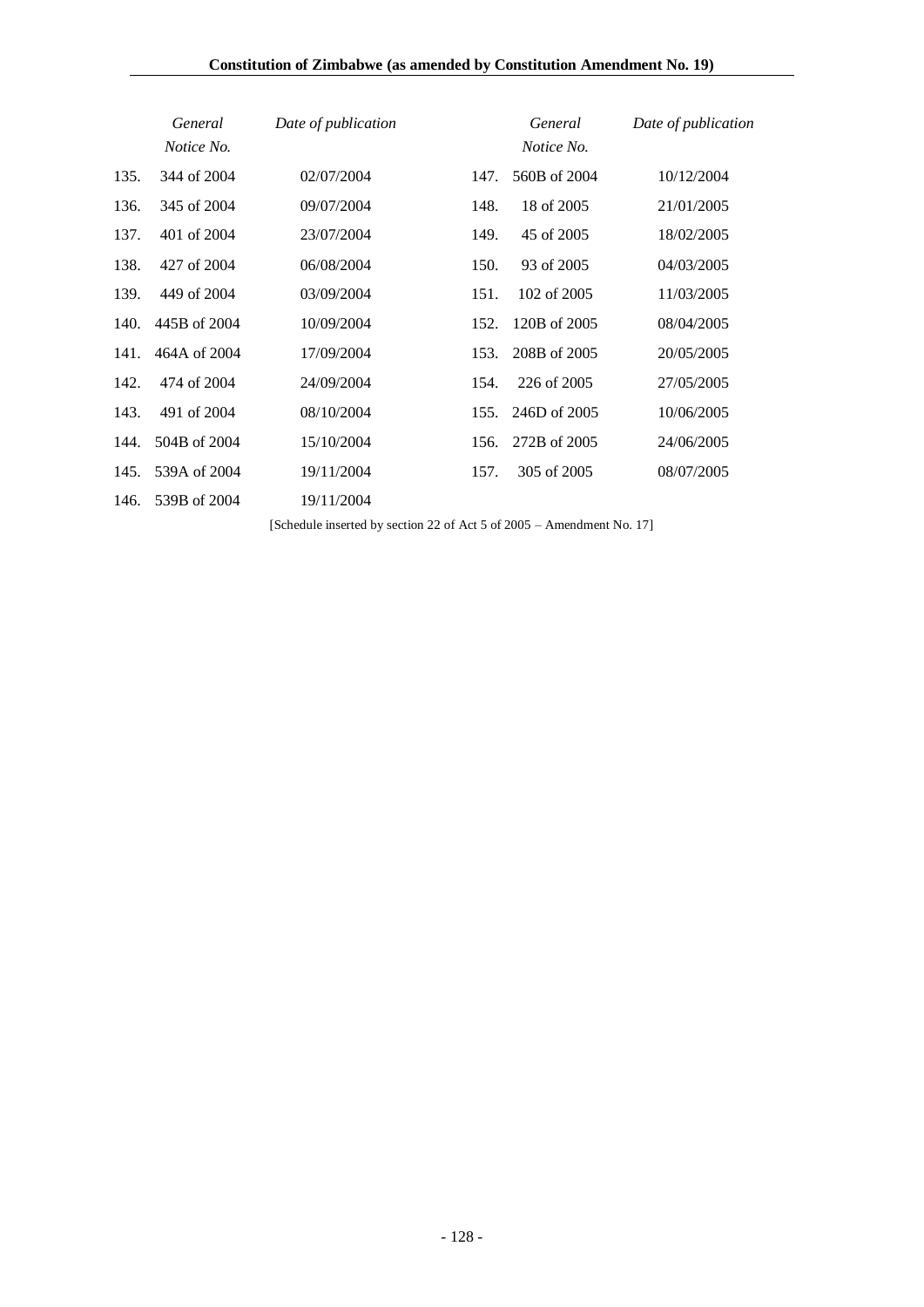# **SCHEDULE 8**

## *(Section 115(2) and (3))*

# TRANSITIONAL AMENDMENTS AND PROVISIONS

### *Framework for a New Government*

1. For the avoidance of doubt, the following provisions of the Interparty Political Agreement, being Article XX thereof, shall, during the subsistence of the Interparty Political Agreement, prevail notwithstanding anything to the contrary in this Constitution—

# **"20. Framework for a new Government**

**Acknowledging** that we have an obligation to establish a framework of working together in an inclusive government;

**Accepting** that the formation of such a government will have to be approached with great sensitivity, flexibility and willingness to compromise;

**Recognising** that the formation of such a Government would demonstrate the respect of the Parties for the deeply-felt and immediate hopes and aspirations of the millions of our people.

**Determined to** carry out sustained work to create the conditions for returning our country to stability and prosperity;

**Acknowledging** the need for gender parity, particularly the need to appoint women to strategic Cabinet posts;

20.1 The Parties hereby agree that:

### **20.1.1 Executive Powers and Authority**

The Executive Authority of the Inclusive Government shall vest in, and be shared among the President, the Prime Minister and the Cabinet, as provided for in this Constitution and legislation.

The President of the Republic shall exercise executive authority subject to the Constitution and the law.

The Prime Minister of the Republic shall exercise executive authority subject to the Constitution and the law.

The Cabinet of the Republic shall exercise executive authority subject to the Constitution and the law.

In the exercise of executive authority, the President, Vice Presidents, the Prime Minister, the Deputy Prime Ministers, Ministers and Deputy Ministers must have regard to the principles and spirit underlying the formation of the Inclusive Government and accordingly act in a manner that seeks to promote cohesion both inside and outside government.

## **20.1.2 The Cabinet**

(a) shall have the responsibility to evaluate and adopt all government policies and the consequential programmes;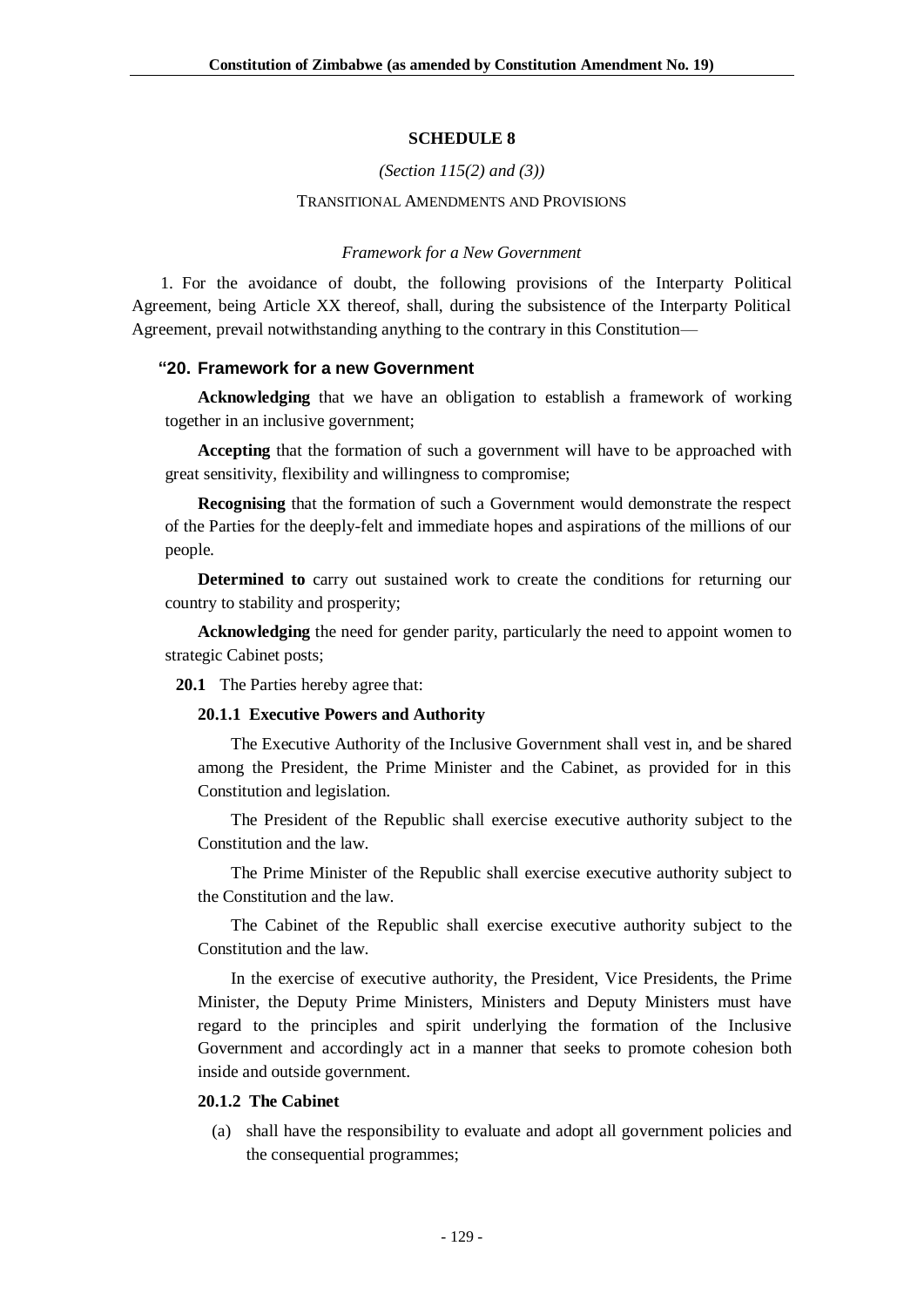- (b) shall, subject to approval by Parliament, allocate the financial resources for the implementation of such policies and programmes;
- (c) shall have the responsibility to prepare and present to Parliament, all such legislation and other instruments as may be necessary to implement the policies and programmes of the National Executive;
- (d) shall, except where the Constitution requires ratification by Parliament, or action by the President, approve all international agreements;
- (e) shall ensure that the state organs, including the Ministries and Departments, have sufficient financial and other resources and appropriate operational capacity to carry out their functions effectively; and
- (f) shall take decisions by consensus, and take collective responsibility for all Cabinet decisions, including those originally initiated individually by any member of Cabinet.
- (g) The President and the Prime Minister will agree on the allocation of Ministries between them for the purpose of day-to-day supervision.

# **20.1.3 The President**

- (a) chairs Cabinet;
- (b) exercises executive authority;
- (c) shall exercise his/her powers subject to the provisions of the Constitution;
- (d) can, subject to the Constitution, declare war and make peace;
- (e) can, subject to the Constitution, proclaim and terminate martial law;
- (f) confers honours and precedence**,** on the advice of Cabinet;
- (g) grants pardons, respites, substitutes less severe punishment and suspends or remits sentences, on the advice of Cabinet;
- (h) chairs the National Security Council;
- (i) formally appoints the Vice Presidents;
- (j) shall, pursuant to this Agreement, appoint the Prime Minister pending the enactment of the Constitution of Zimbabwe Amendment no.19 as agreed by the Parties;
- (k) formally appoints Deputy Prime Ministers, Ministers and Deputy Ministers in accordance with this agreement;
- (l) after consultation with the Vice Presidents, the Prime Minister and the Deputy Prime Ministers, allocates Ministerial portfolios in accordance with this Agreement;
- (m) accredits, receives and recognizes diplomatic agents and consular officers;
- (n) appoints independent Constitutional Commissions in terms of the Constitution;
- (o) appoints service/executive Commissions in terms of the Constitution and in consultation with the Prime Minister;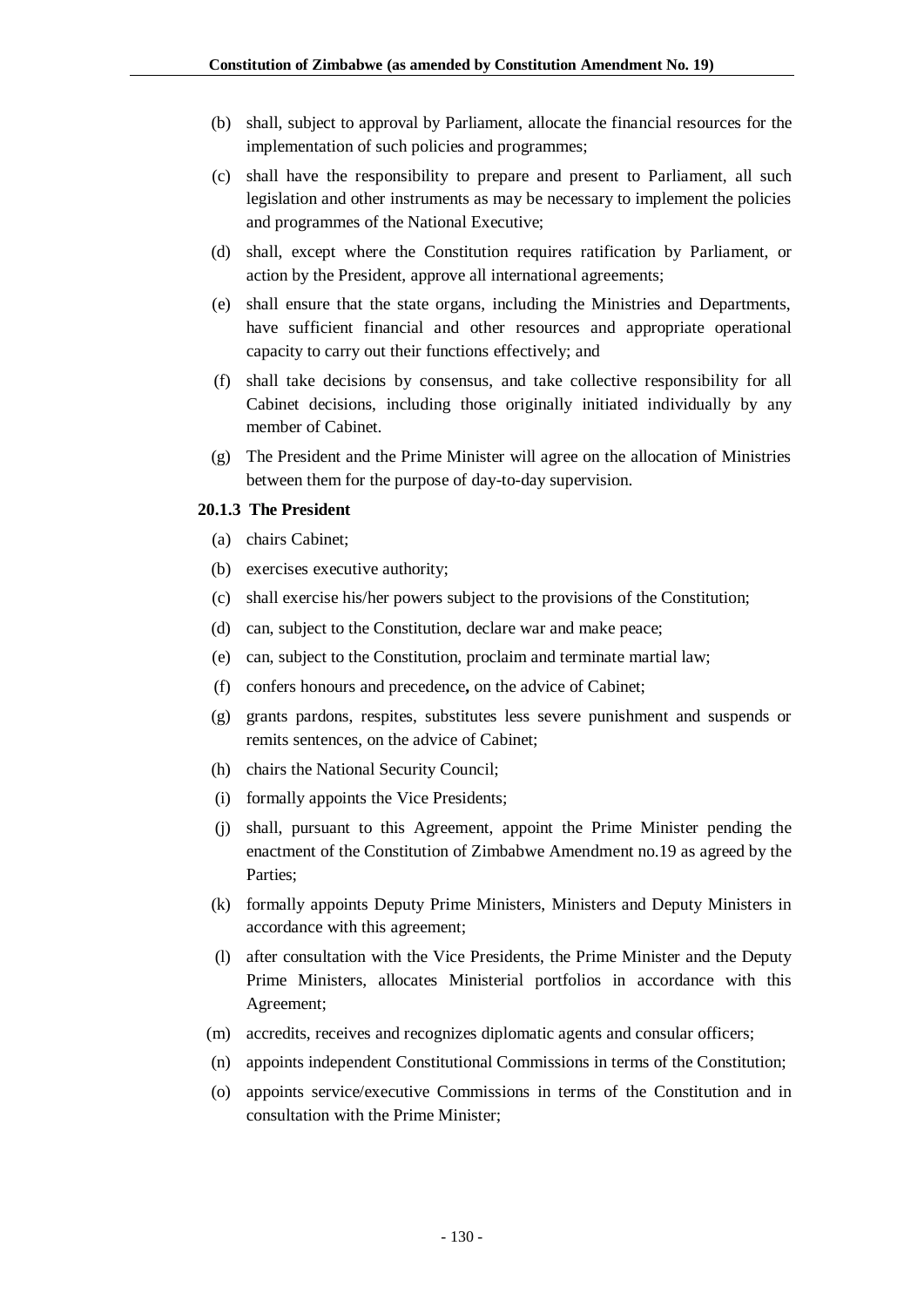- (p) in consultation with the Prime Minister, makes key appointments the President is required to make under and in terms of the Constitution or any Act of Parliament;
- (q) may, acting in consultation with the Prime Minister, dissolve Parliament;
- (r) must be kept fully informed by the Prime Minister on the general conduct of the government business and;
- (s) shall be furnished with such information as he/she may request in respect of any particular matter relating to the government, and may advise the Prime Minister and Cabinet in this regard.

# **20.1.4 The Prime Minister**

- (a) chairs the Council of Ministers and is the Deputy Chairperson of Cabinet;
- (b) exercises executive authority;
- (c) shall oversee the formulation of government policies by the Cabinet;
- (d) shall ensure that the policies so formulated are implemented by the entirety of government;
- (e) shall ensure that the Ministers develop appropriate implementation plans to give effect to the policies decided by Cabinet: in this regard, the Ministers will report to the Prime Minister on all issues relating to the implementation of such policies and plans;
- (f) shall ensure that the legislation necessary to enable the government to carry out its functions is in place: in this regard, he/she shall have the responsibility to discharge the functions of the Leader of Government Business in Parliament;
- (g) shall be a member of the National Security Council**;**
- (h) may be assigned such additional functions as are necessary further to enhance the work of the Inclusive Government;
- (i) shall, to ensure the effective execution of these tasks, be assisted by Deputy Prime Ministers; and
- (j) shall report regularly to the President and Parliament.

# **20.1.5 Council of Ministers**

To ensure that the Prime Minister properly discharges his responsibility to oversee the implementation of the work of government, there shall be a Council of Ministers consisting of all the Cabinet Ministers, chaired by the Prime Minister, whose functions shall be:

- (a) to assess the implementation of Cabinet decisions;
- (b) to assist the Prime Minister to attend to matters of coordination in the government;
- (c) to enable the Prime Minister to receive briefings from the Cabinet Committees;
- (d) to make progress reports to Cabinet on matters of implementation of Cabinet decisions;
- (e) to receive and consider reports from the Committee responsible for the periodic review mechanism; and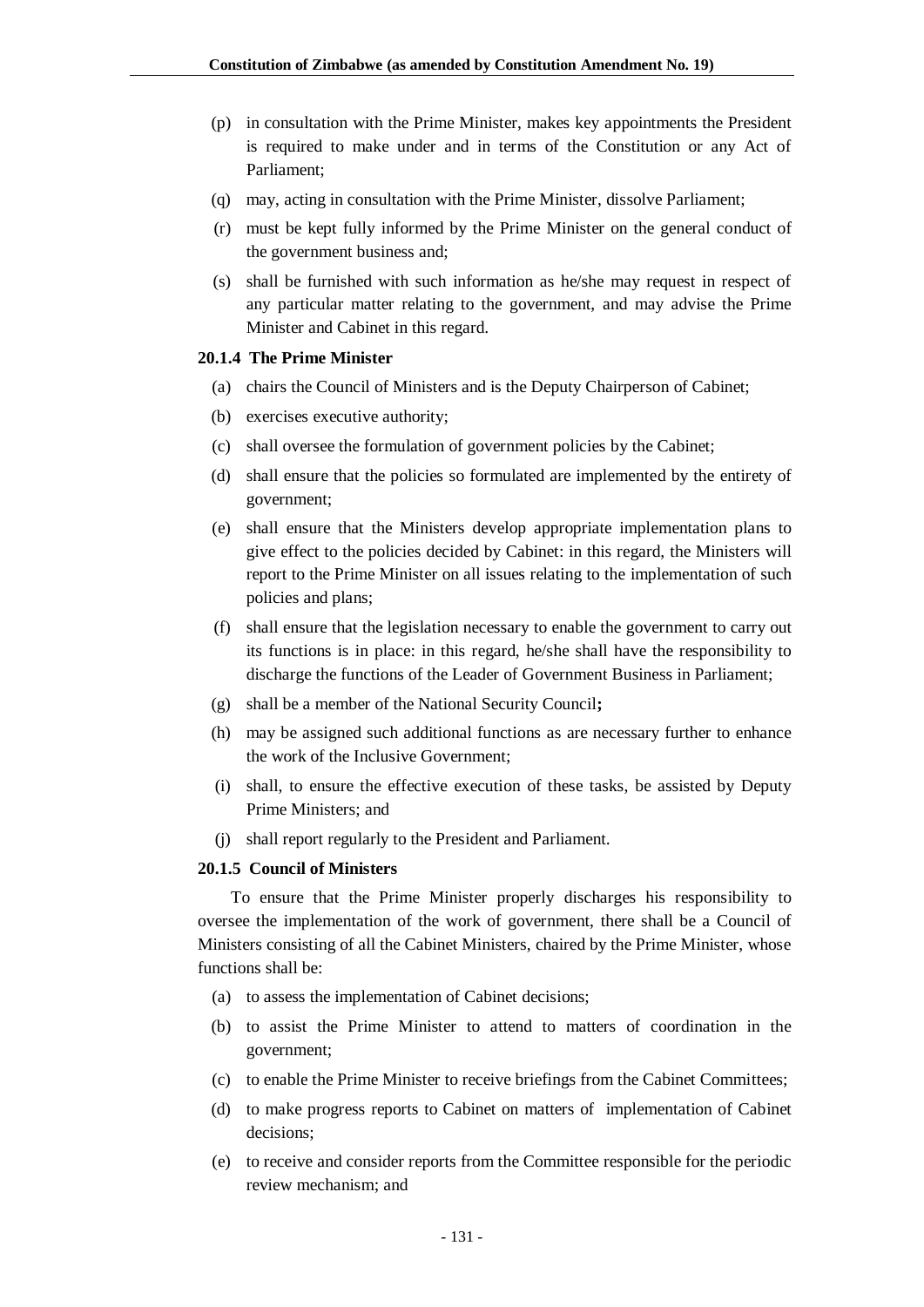(f) to make progress reports to Cabinet on matters related to the periodic review mechanism.

## **20.1.6 Composition of the Executive**

(1) There shall be a President, which Office shall continue to be occupied by President Robert Gabriel Mugabe.

(2) There shall be two (2) Vice Presidents, who will be nominated by the President and/or Zanu-PF.

(3) There shall be a Prime Minister, which Office shall be occupied by Mr Morgan Tsvangirai.

(4) There shall be two (2) Deputy Prime Ministers, one (1) from MDC-T and one (1) from the MDC-M.

(5) There shall be thirty-one (31) Ministers, with fifteen (15) nominated by ZANU PF, thirteen (13) by MDC-T and three (3) by MDC-M.

(6) There shall be fifteen (15) Deputy Ministers, with (eight) 8 nominated by ZANU PF, six (6) by MDC-T and one (1) by MDC-M.

(7) Ministers and Deputy Ministers may be relieved of their duties only after consultation among the leaders of all the political parties participating in the Inclusive Government.

## **20.1.7 Senior Government appointments**

The Parties agree that with respect to occupants of senior Government positions, such as Permanent Secretaries and Ambassadors, the leadership in Government, comprising the President, the Vice-Presidents, the Prime Minister and Deputy Prime Ministers, will consult and agree on such prior to their appointment.

### **20.1.8 Parliament**

Persons appointed to the posts of Vice-President, Prime Minister and Deputy Prime Minister and who are not already Members of Parliament, become *ex officio*  members of the House of Assembly. Should persons so appointed be already members of Parliament, then the Party of which that person is a member or nominee shall have the right to nominate a non-constituency member of the relevant House.

# **20.1.9 Senate**

- (a) The President shall, in his discretion, appoint five (5) persons to the existing positions of Presidential senatorial appointments.
- (b) There shall be created an additional six (6) appointed senatorial posts, which shall be filled by persons appointed by the President, 4 of whom will be nominated by MDC-T and 2 by MDC-M.

# **20.1.10 Filling of vacancies**

In the event of any vacancy arising in respect of posts referred to in clauses 20.1.6 and 20.1.9 above, such vacancy shall be filled by a nominee of the Party which held that position prior to the vacancy arising.".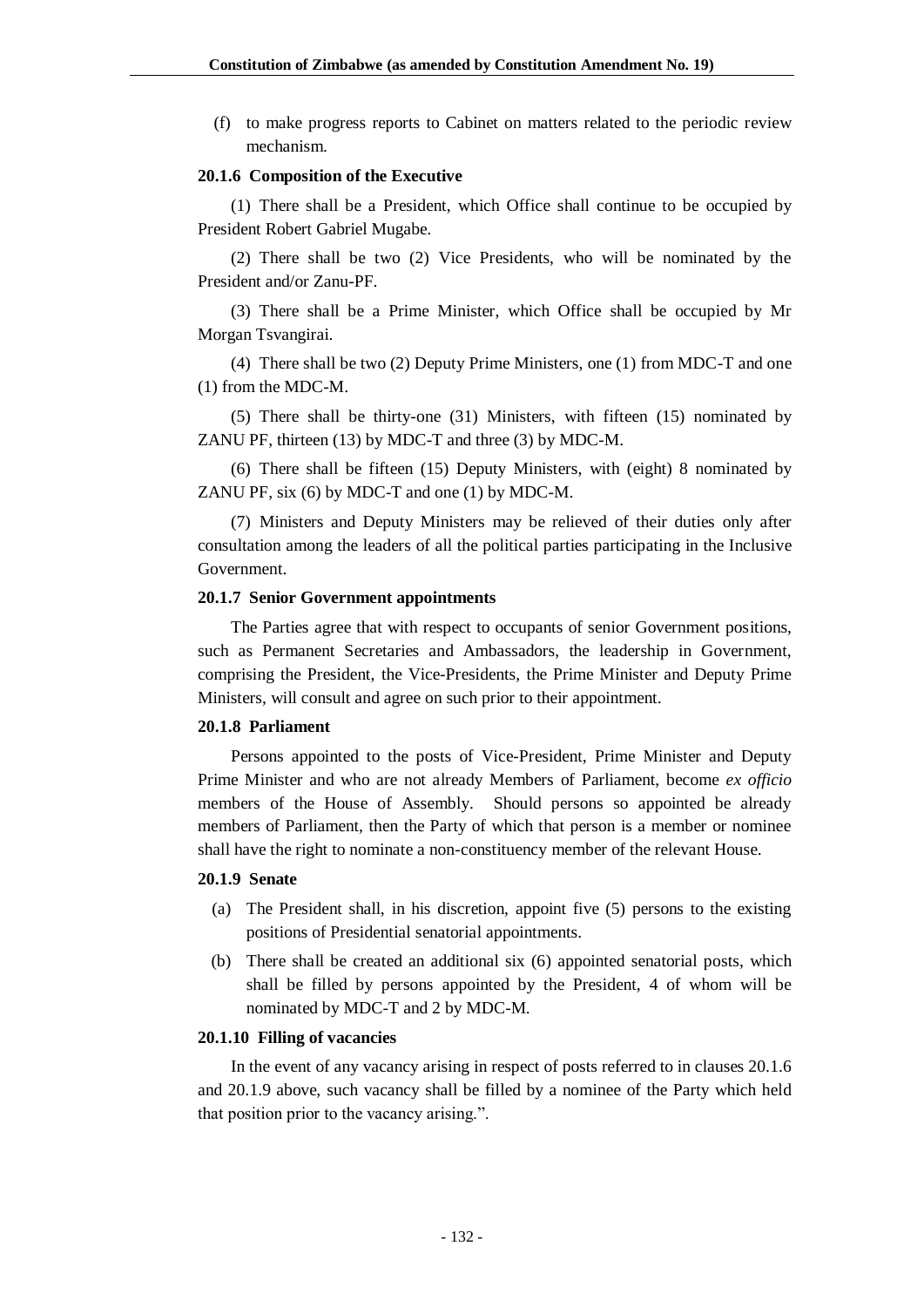# *Appointment of members of the Committee on Standing Rules and Orders*

2. (1) For the duration of the Interparty Political Agreement as stipulated in section 115(2) of the Constitution, and notwithstanding anything contained in section 57 of the Constitution, the Committee on Standing Rules and Orders shall consist of-

- (a) the Speaker; and
- (b) the President of the Senate; and
- (c) the Deputy Speaker; and
- (d) the Deputy President of the Senate; and
- (e) the two Vice-Presidents; and
- (f) the Prime Minister, who is also the leader of Government business; and
- (g) the Minister responsible for constitutional and parliamentary affairs; and
- (h) the Minister responsible for finance; and
- (i) the Whip of each of the political parties that signed the Interparty Political Agreement; and
- (j) the Deputy Leader of Government Business in the House of Assembly; and
- (k) the Deputy Leader of Government Business in the Senate.
- (l) eight members elected by the House of Assembly and four members elected by the Senate, based on the political and gender composition of the relevant House.

(2) The election of members of the Committee on Standing Rules and Orders is to be based on the political and gender composition of the Parliament and is to be conducted as soon as possible after the commencement of each session.

(3) The Speaker is the Chairperson of the Committee on Standing Rules and Orders and the President of the Senate is to be its Deputy Chairperson.

### *New section inserted in Constitution*

3. The Constitution is amended by the insertion after section 31C of the following sections—

# "31CA Acting Prime Minister

Whenever the Prime Minister is absent from Zimbabwe or is unable to perform the functions of his office by reason of illness or any other cause, his functions shall be assumed and performed—

- (a) by the Deputy Prime Minister whom the Prime Minister, in consultation with the President, has designated for the eventuality; or
- (b) the Deputy Prime Minister who last acted as Prime Minister in terms of this section, where neither Deputy Prime Minister has been designated for such an eventuality in terms of paragraph (a); or
- (c) during the absence or incapacity of both Deputy Prime Ministers, by such Minister as may be designated for such an eventuality—
	- (i) by the Prime Minister, in consultation with the President; or